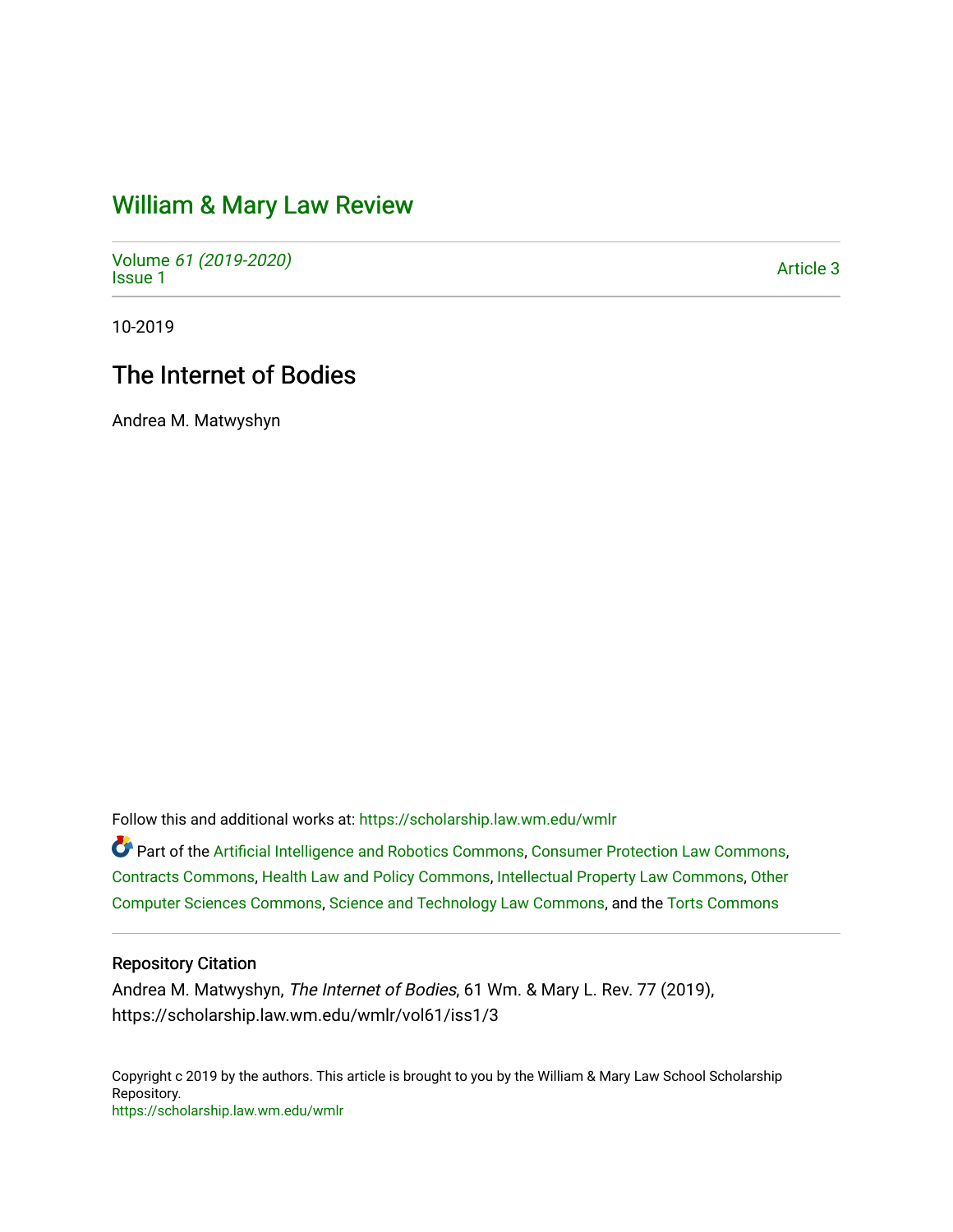# THE INTERNET OF BODIES

# ANDREA M. MATWYSHYN\*

## **ABSTRACT**

*This Article introduces the ongoing progression of the Internet of Things (IoT) into the Internet of Bodies (IoB)—a network of human bodies whose integrity and functionality rely at least in part on the Internet and related technologies, such as artificial intelligence. IoB devices will evidence the same categories of legacy security flaws that have plagued IoT devices. However, unlike most IoT, IoB technologies will directly, physically harm human bodies—a set of harms courts, legislators, and regulators will deem worthy of legal redress. As such, IoB will herald the arrival of (some forms of) corporate software liability and a new legal and policy battle over the integrity of the human body and mind. Framing this integrity battle in light of current regulatory approaches, this Article offers a set of specific innovation-sensitive proposals to bolster corporate conduct safeguards through regulatory agency action, contract, tort, intellectual property, and secured transactions and bankruptcy.*

*Yet, the challenges of IoB are not purely legal in nature. The social integration of IoB will also not be seamless. As bits and bodies meld and as human flesh becomes permanently entwined with hardware,*

<sup>\*</sup> Associate Dean of Innovation and Professor of Law and Engineering Policy, Penn State Law (University Park); Professor of Engineering Design, Penn State Engineering; Founding Director Penn State Policy Innovation Lab of Tomorrow (PILOT); Affiliate Scholar, Center for Internet and Society, Stanford Law School; Senior Nonresidential Fellow, Cyberstatecraft Initiative, Atlantic Council. She wishes to thank: Matt Blaze, Ian Brown, Trevor Callaghan, Andrea Coravos, Jennifer Chandler, Joshua Corman, Richa Dasgupta, Lilian Edwards, Jen Ellis, Thomas Eovaldi, Mark Geistfeld, James Green, Wendy Grossman, Oona Hathaway, Chris Hoofnagle, Elizabeth Jex, Mark Lemley, Karen Levy, Christopher Marsden, Brian Martin, Terrell McSweeny, Janine Medina, Miranda Mowbray, Alexander Nally, Frank Pasquale, Stephanie Pell, Judith Rauhofer, Martin Redish, James Rule, Suzanne Schwartz, Abigail Slater, Nicolas Terry, Marcia Tiersky, and Beau Woods.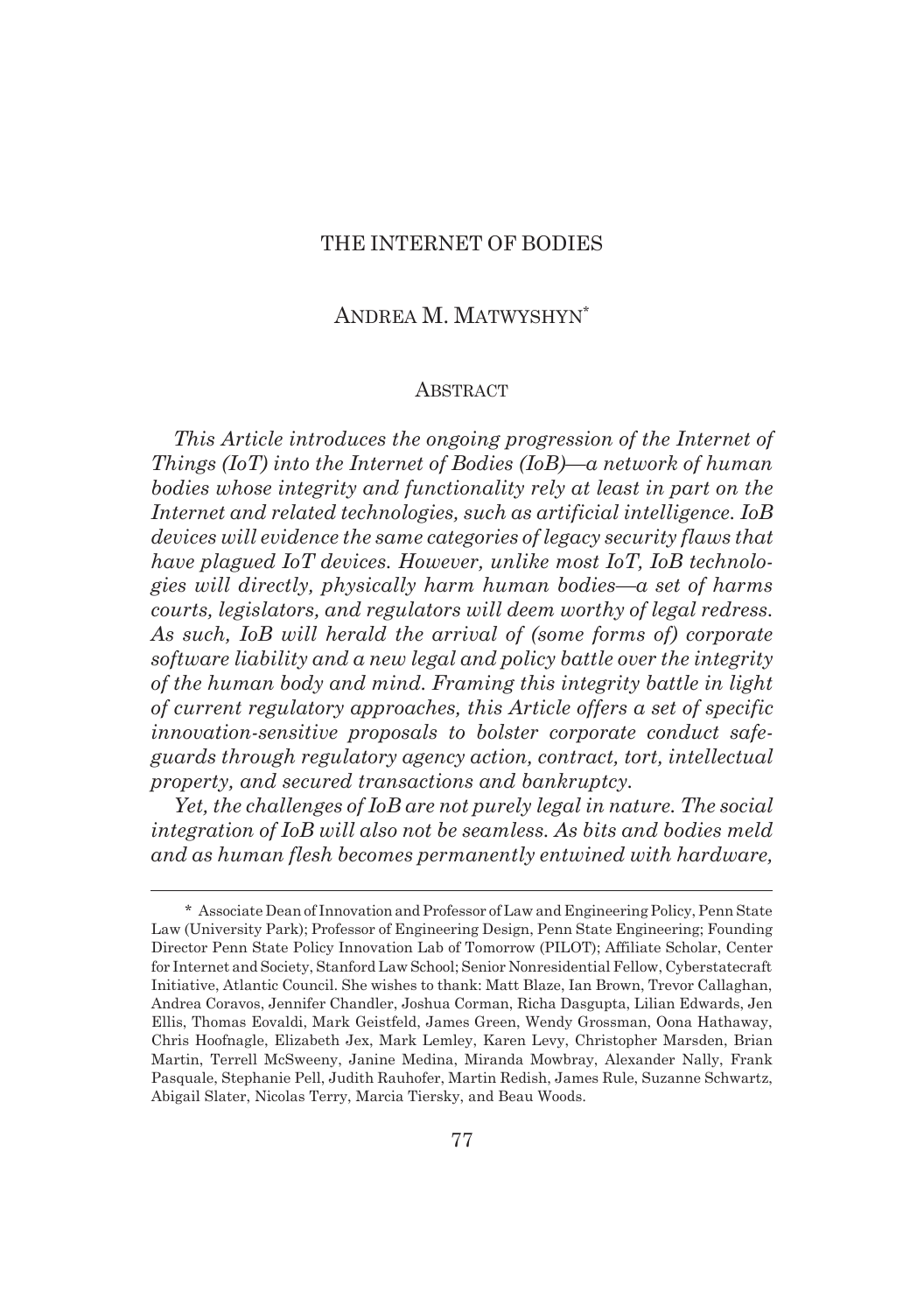*software, and algorithms, IoB will test our norms and values as a society. In particular, it will challenge notions of human autonomy and self-governance. Legal scholars have traditionally considered Kantian autonomy as the paradigmatic lens for legal determinations impacting the human body. However, IoB threatens to undermine a fundamental precondition of Kantian autonomy—Kantian heautonomy. Damaged heautonomy renders both Kantian autonomy and deliberative democracy potentially compromised. As such, this Article argues that safeguarding heautonomy should constitute the animating legal principle for governance of IoB bodies. The Article concludes by introducing the companion essay to this Article.* The Internet of Latour's Things*. This companion essay inspired by the work of Bruno Latour offers a sliding scale of "technohumanity" as a framework for the legal and policy discussion of what it means to be "human" in an age where bodies are the "things" connected to the Internet.*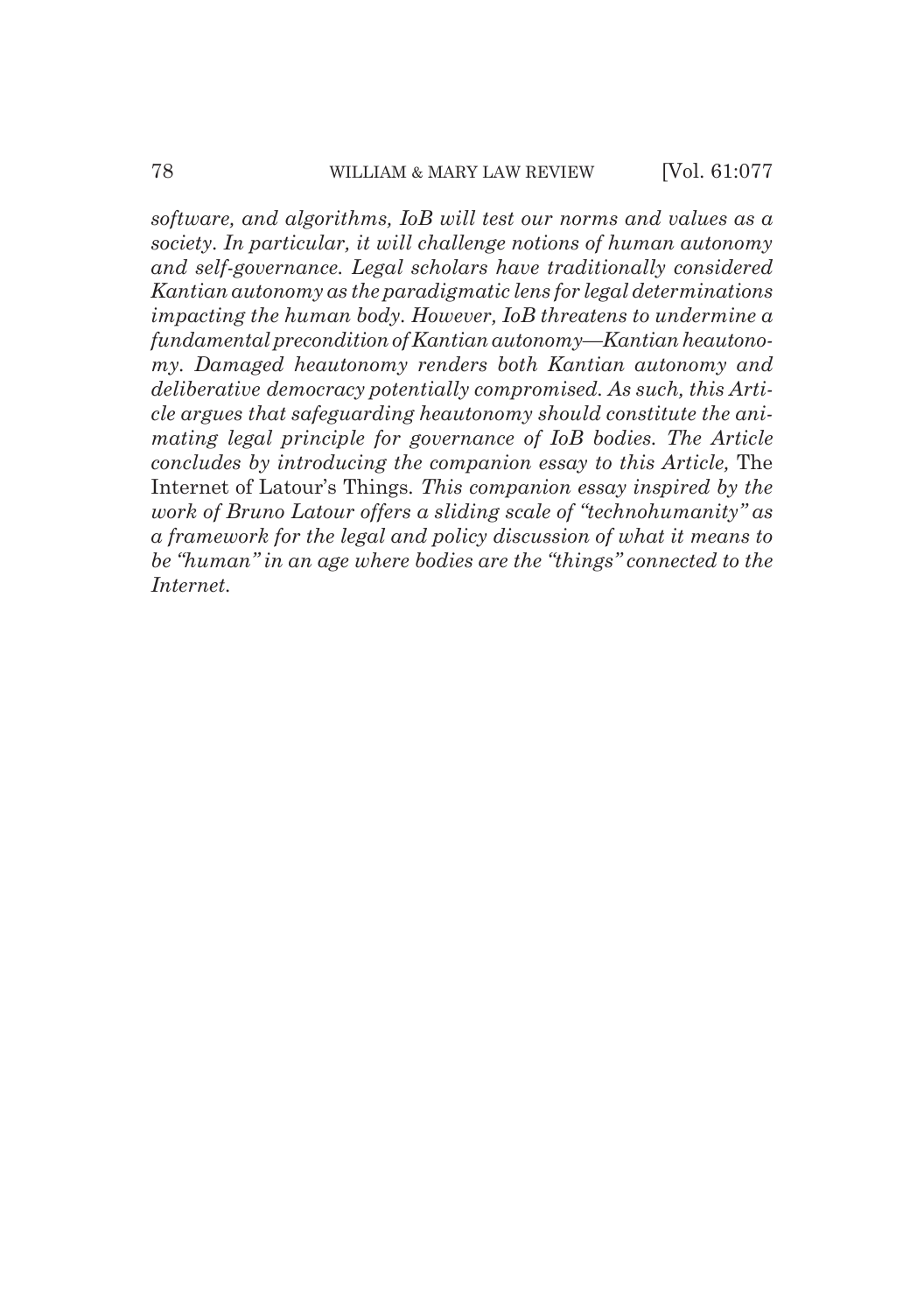# 2019] THE INTERNET OF BODIES 79

# TABLE OF CONTENTS

|                                                                                                | 81  |
|------------------------------------------------------------------------------------------------|-----|
| I. THE INTERNET OF (HUMAN) THINGS: DEFINING THE                                                |     |
| "INTERNET OF BODIES"                                                                           | 89  |
| A. Three Generations of IoB                                                                    | 91  |
| 1. First-Generation IoB: Body External                                                         | 94  |
| 2. Second-Generation IoB: Body Internal                                                        | 103 |
| 3. Third-Generation IoB: Body Melded                                                           | 112 |
|                                                                                                | 115 |
| 1. The Better with Bacon Problem: Gratuitous Internet                                          |     |
| $Connectivity \dots \dots \dots \dots \dots \dots \dots \dots \dots \dots \dots \dots$         | 116 |
| 2. The Magic Gadget Problem: Failing to Anticipate                                             |     |
| $\it{Failure.} \dots \dots \dots \dots \dots \dots \dots \dots \dots \dots \dots \dots \dots$  | 118 |
| 3. The Builder Bias Problem: Shipping Without                                                  |     |
| $Security \dots \dots \dots \dots \dots \dots \dots \dots \dots \dots \dots$                   | 121 |
| 4. The Mandatory Soup Problem: Diminishing Market                                              |     |
| Choice and Obsolescence Through Adhesion                                                       | 124 |
| C. The Future of Corporate Software Liability and $I \circ B$                                  | 129 |
| 1. Regulatory Agencies                                                                         | 130 |
|                                                                                                | 130 |
|                                                                                                | 133 |
| $c. \text{CPSC} \dots \dots \dots \dots \dots \dots \dots \dots \dots \dots \dots \dots \dots$ | 135 |
| $d. CFPB. \ldots \ldots \ldots \ldots \ldots \ldots \ldots \ldots \ldots \ldots \ldots \ldots$ | 136 |
|                                                                                                | 137 |
|                                                                                                | 138 |
|                                                                                                | 143 |
| $a. EULAS. \ldots \ldots \ldots \ldots \ldots \ldots \ldots \ldots \ldots \ldots \ldots$       | 144 |
| b. Criminal Law and the Third-Party Doctrine $\dots$ .                                         | 147 |
| 4. Intellectual Property                                                                       | 148 |
|                                                                                                | 148 |
| b. Copyright $\ldots \ldots \ldots \ldots \ldots \ldots \ldots \ldots \ldots \ldots$           | 151 |
| 5. Secured Transactions and Bankruptcy                                                         | 153 |
| II. KANTIAN HEAUTONOMY                                                                         | 156 |
| A. Why Autonomy Fails with IoB                                                                 | 156 |
| 1. Owned Bodies Versus Pwned Bodies                                                            | 157 |
| 2. Autonomy Versus Heautonomy                                                                  | 159 |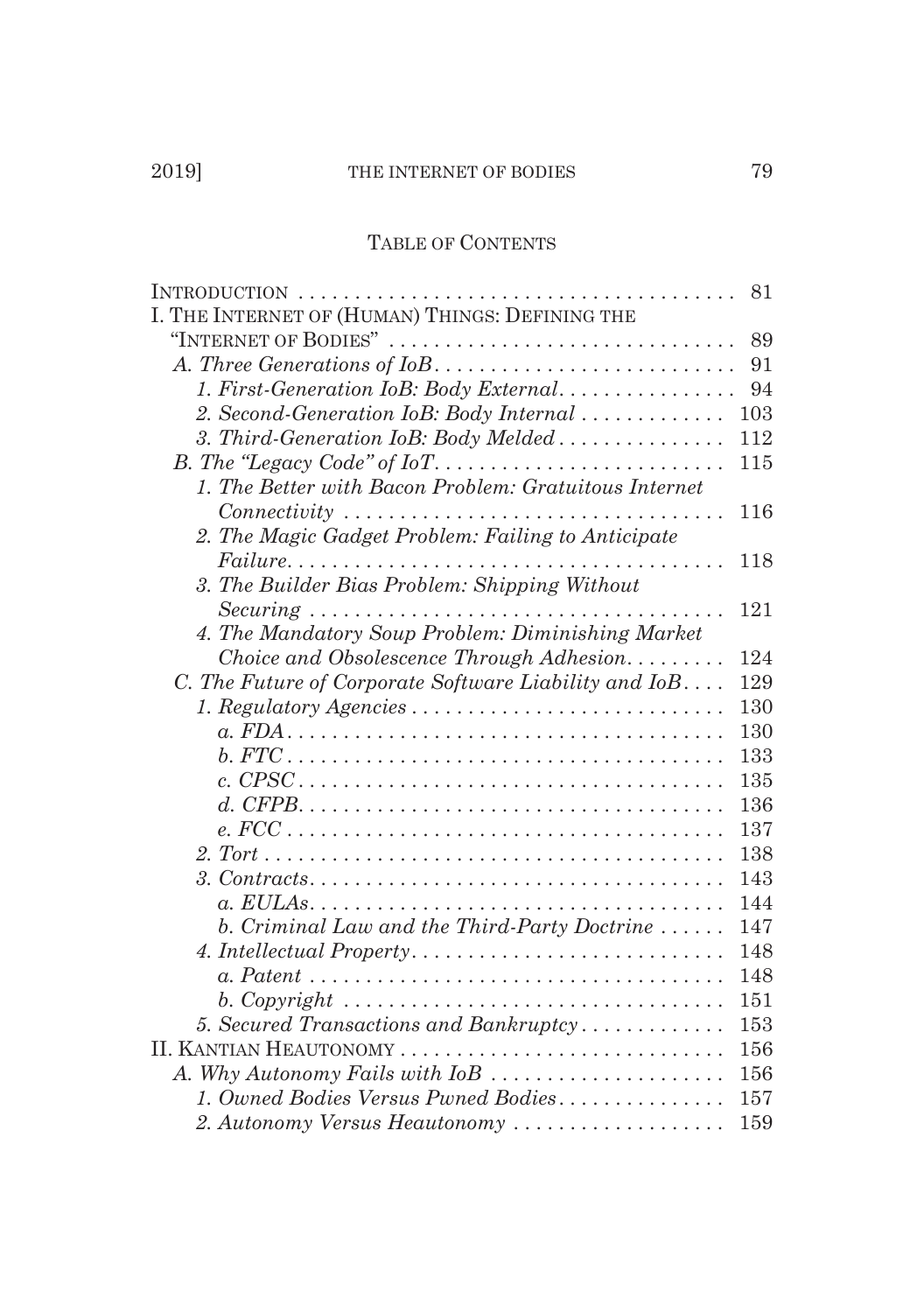| 80. | WILLIAM & MARY LAW REVIEW                                 | [Vol. 61:077 |
|-----|-----------------------------------------------------------|--------------|
|     | CONCLUSION: THE (CYBER) PANCREAS AND THE PANOPTICON . 167 |              |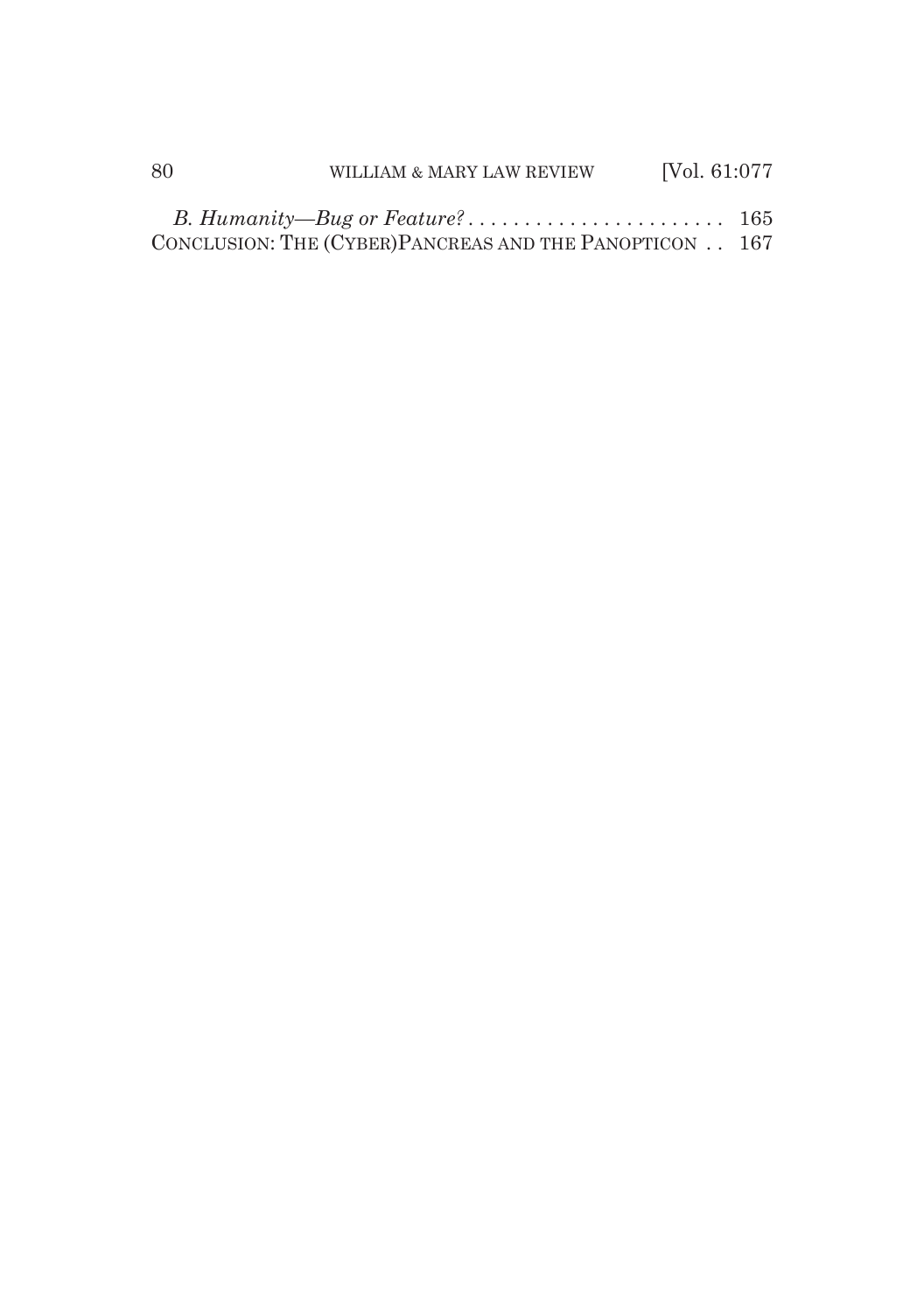## **INTRODUCTION**

*"[F]reedom of thought ... is the matrix, the indispensable condition, of nearly every other form of freedom.*" —J. Benjamin Cardozo.1

*"This is your last chance. After this, there is no turning back. You take the blue pill—the story ends, you wake up in your bed and believe whatever you want to believe. You take the red pill—you stay in Wonderland and I show you how deep the rabbit-hole goes.... Remember ... all I'm offering is the truth. Nothing more."* —Morpheus, *The Matrix*. 2

We are building an "Internet of Bodies"—a hybrid society where computer code and human corpora blend and where the human body is the new technology platform. In November 2017, the Federal Drug Administration (FDA) approved the first use of a "digital pill"<sup>3</sup> that communicates from inside the patient's stomach through sensors,<sup>4</sup> a smartphone,<sup>5</sup> and the Internet.<sup>6</sup> A year earlier, the FDA

4. Sensors for monitoring body functions may be as small as one millimeter. Amelia Heathman, *This 1mm Sensor Could Monitor Your Body in Real-Time*, WIRED (Aug. 4, 2016), http://www.wired.co.uk/article/wireless-sensors-monitor-body [https://perma.cc/FUB6-SD9Q].

5. The device transmits data to devices the patient (or a doctor) designates. Erin Kim, *'Digital Pill' with Chip Inside Gets FDA Green Light*, CNN MONEY (Aug. 3, 2012, 12:39 PM), https://money.cnn.com/2012/08/03/technology/startups/ingestible-sensor-proteus/ [https:// perma.cc/LW6H-GGKY] ("The chip works by being imbedded into a pill.").

6. Robert Glatter, *Proteus Digital Health and Otsuka Seek FDA Approval for World's First Digital Pill*, FORBES (Sept. 14, 2015, 8:09 AM), https://www.forbes.com/sites/robert glatter/2015/09/14/proteus-digital-health-and-otsuka-seek-fda-approval-for-worlds-firstdigital-medicine/ [https://perma.cc/8JFD-R4GS].

<sup>1.</sup> Palko v. Connecticut, 302 U.S. 319, 326-27 (1937).

<sup>2.</sup> THE MATRIX (Warner Bros. Pictures 1999).

<sup>3.</sup> *FDA Approves Pill with Sensor that Digitally Tracks if Patients Have Ingested Their Medication*, U.S. FOOD & DRUG ADMIN. (Nov. 13, 2017), https://www.fda.gov/newsevents/ newsroom/pressannouncements/ucm584933.htm [https://perma.cc/F2VV-RLM7]. The concept of a digital pill had been previously approved by the FDA in 2012. *See, e.g.*, Amy Maxmen, *Digital Pills Make Their Way to Market*, NATURE (July 30, 2012, 9:31 PM), http://blogs. nature.com/news/2012/07/digital-pills-make-their-way-to-market.html [https://perma.cc/ FG9U-MYPF]; *see also* Peter Murray, *No More Skipping Your Medicine—FDA Approves First Digital Pill*, FORBES (Aug. 9, 2012, 11:15 AM), https://www.forbes.com/sites/singularity/ 2012/08/09/no-more-skipping-your-medicine-fda-approves-first-digital-pill/ [https://perma.cc/ PR6T-5EKY].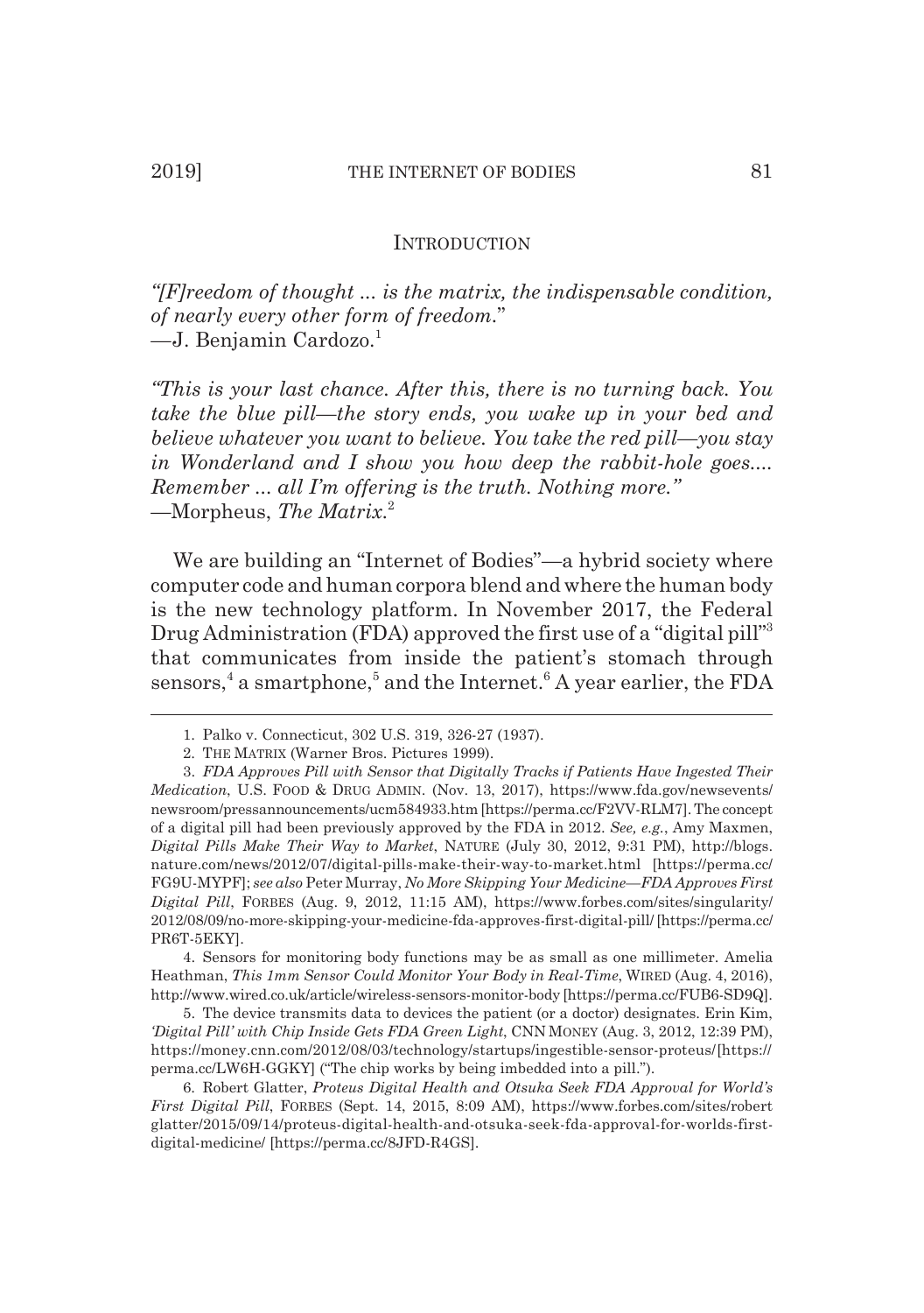approved the first artificial pancreas—a device for Type 1 diabetics that is hard-wired into patients' bodies and relies on software to calibrate insulin levels on an ongoing basis.7

These FDA approvals are a harbinger of the next generation of innovation, one that merges the Internet of Things<sup>8</sup> and artificial intelligence with the human body. This "platformization" of the body holds great promise: it is already leading to groundbreaking changes in healthcare and in lifestyle convenience.<sup>9</sup> However, using the human body as a platform also introduces new categories of possible harm to the confidentiality, integrity, and availability of the bodies used as part of the hardware. $^{10}$ 

Three months prior to the digital pill's approval, in August 2017, the FDA issued a safety communication warning patients with a particular implanted pacemaker that they should visit their doctors immediately for a firmware<sup>11</sup> update.<sup>12</sup> The notice warned patients that a potentially serious security vulnerability in the code of their embedded medical device might enable a third-party attacker to compromise their pacemaker system and potentially physically harm them.<sup>13</sup> This communication marked a critical moment in the history of innovation: it was the first FDA recall of a device solely for an information security issue. $14$ 

<sup>7.</sup> Susan Scutti, *'Artificial Pancreas' for Type 1 Diabetes Wins FDA Approval*, CNN (Sept. 29, 2016, 6:13 PM), https://www.cnn.com/2016/09/29/health/artificial-pancreas/index.html [https://perma.cc/C4RK-LKHD].

<sup>8.</sup> U.S.FED.TRADE COMM'N, INTERNET OF THINGS:PRIVACY & SECURITY IN A CONNECTED WORLD 1-2 (2015) [hereinafter U.S.FED.TRADE COMM'N, INTERNET OF THINGS], https://www. ftc.gov/system/files/documents/reports/federal-trade-commission-staff-report-november-2013 workshop-entitled-internet-things-privacy/150127iotrpt.pdf [https://perma.cc/W5DL-A4FT] (describing the Internet of Things as the totality of consumer and other devices that connect to the Internet).

<sup>9.</sup> *See* Glatter, *supra* note 6.

<sup>10.</sup> *Id.*

<sup>11.</sup> Firmware is computer code built into a piece of hardware. Margaret Rouse, *Definition: Firmware*, WHATIS.COM (Apr. 2017), https://whatis.techtarget.com/definition/firmware [https: //perma.cc/VL6M-R7KB].

<sup>12.</sup> *Firmware Update to Address Cybersecurity Vulnerabilities Identified in Abbott's (Formerly St. Jude Medical's) Implantable Cardiac Pacemakers: FDA Safety Communication*, U.S. FOOD & DRUG ADMIN. (Aug. 29, 2017), https://www.fda.gov/medicaldevices/safety/alerts andnotices/ucm573669.htm [https://perma.cc/8LB5-JHJ7].

<sup>13.</sup> *Id.*

<sup>14.</sup> *See* Evan Sweeney, *FDA Announces Firmware Update to Resolve Cybersecurity Vulnerabilities in Abbott Pacemakers*, FIERCEHEALTHCARE (Aug. 30, 2017, 10:15 AM), https:// www.fiercehealthcare.com/privacy-security/fda-rolls-out-firmware-update-to-resolve-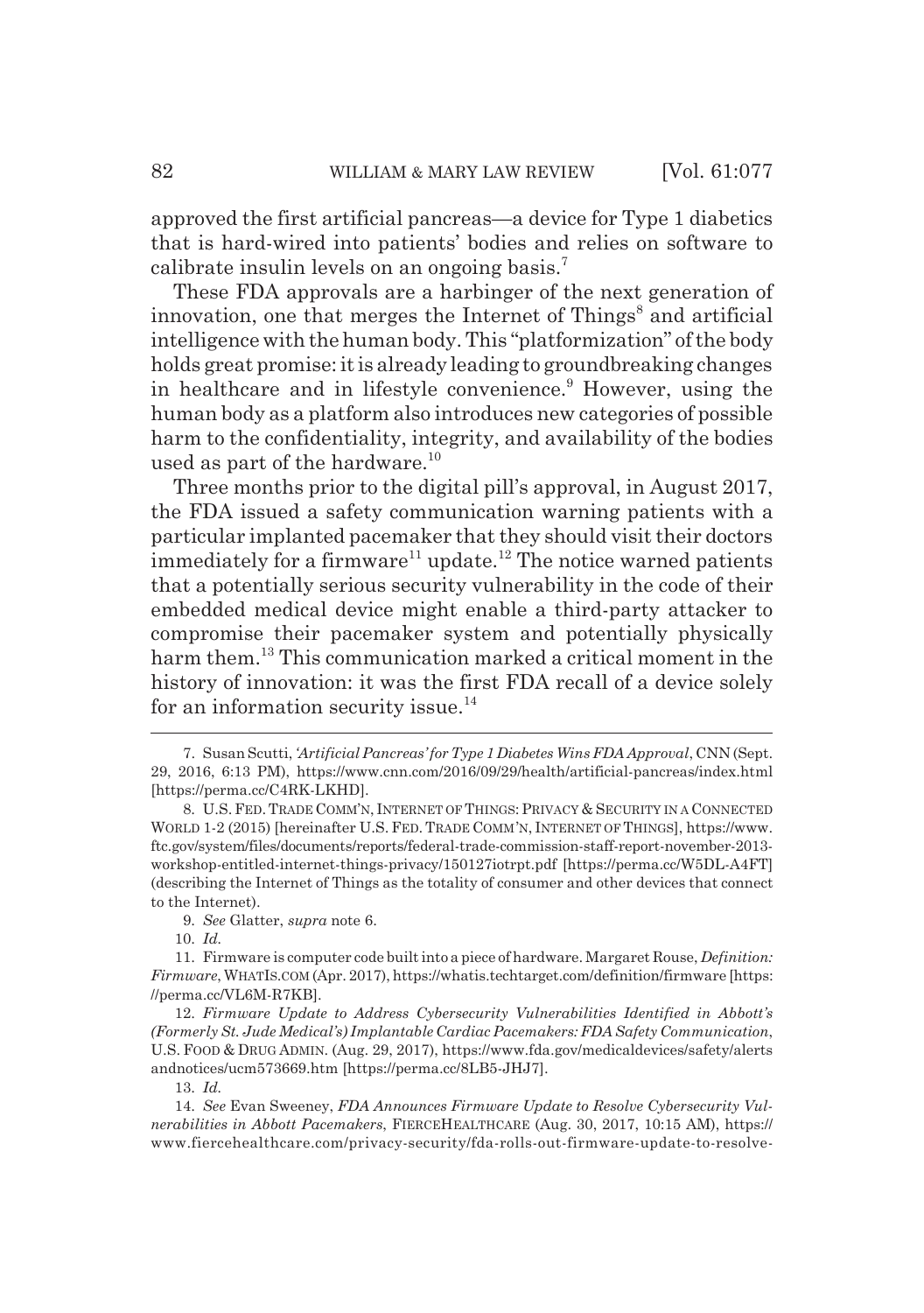#### 2019] THE INTERNET OF BODIES 83

The August 2017 pacemaker security recall was not, however, the first time that computer code put human bodies at risk of physical harm and death.<sup>15</sup> Indeed, a year prior, a patient's heart surgery had been unexpectedly interrupted<sup>16</sup> for five minutes<sup>17</sup> when one of the Internet-enabled machines attached to the patient's body crashed.18 The machine had unexpectedly performed an anti-malware scan in the middle of the operation<sup>19</sup> and locked up the human interface—the interface upon which the surgeons were relying to keep the patient alive. $20$ 

This creeping merger of bodies with bits and bytes is also not limited to medical contexts. Employers are throwing "chip[ping] part [ies],"<sup>21</sup> embedding their employees' bodies with chips<sup>22</sup> that

17. [I]n the middle of a heart catheterization procedure, the hemo monitor pc lost communication with the hemo client and the hemo monitor went black. Information obtained from the customer indicated that there was a delay of about 5 minutes while the patient was sedated so that the application could be rebooted. It was found that anti-malware software was performing hourly scans.

*MAUDE Adverse Event Report:* Merge Healthcare Merge Hemo Programmable Diagnostic Computer, U.S. FOOD & DRUG ADMIN. (Feb. 8, 2016), https://www.accessdata.fda.gov/scripts/ cdrh/cfdocs/cfmaude/detail.cfm?mdrfoi\_\_id=5487204 [https://perma.cc/LQV5-UJPE] [hereinafter *MAUDE Adverse Event Report*].

18. Jacob Brogan, *An Antivirus Scan Shut Down a Medical Device in the Middle of Heart Surgery*, SLATE (May 5, 2016, 4:34 PM), https://slate.com/technology/2016/05/antivirus-scanshuts-down-merge-hemo-medical-device-during-heart-surgery.html [https://perma.cc/G9VM-VCRB].

19. Fortunately, the heavily sedated patient survived the operation, but this outcome was not guaranteed. *Id.*

20. In its FDA incident report, the manufacturer of the equipment blamed the hospital technicians for a misconfiguration, stating that prominent disclaimers existed with the accompanying materials. *MAUDE Adverse Event Report*, *supra* note 17.

21. Jeff Baenen, *Wisconsin Company Holds 'Chip Party' to Microchip Workers*, CHI.TRIB. (Aug. 2, 2017, 7:32 AM), https://www.chicagotribune.com/bluesky/technology/ct-wisconsin-

cybersecurity-vulnerabilities-abbott [https://perma.cc/K8UZ-X83P]; *see also* Richard Staynings, *FDA Announces First-Ever Recall of a Medical Device Due to Cyber Risk*, CISCO BLOG (Aug. 30, 2017), https://blogs.cisco.com/healthcare/fda-announces-first-ever-recall-of-a-medicaldevice-due-to-cyber-risk [https://perma.cc/PSC8-P59R].

<sup>15.</sup> *See, e.g.*, Anne Marie Porrello, Death and Denial: The Failure of the THERAC-25, A Medical Linear Accelerator (unpublished computer science paper) (on file with California Polytechnic State University), http://users.csc.calpoly.edu/~jdalbey/SWE/Papers/THERAC25. html [https://perma.cc/5X8L-4ZPN] (chronicling death or severe radiation injury to patients due to software malfunction).

<sup>16.</sup> Dan Goodin, *That Time a Patient's Heart Procedure Was Interrupted by a Virus Scan*, ARS TECHNICA (May 16, 2016, 1:58 PM), https://arstechnica.com/information-technology/2016/ 05/faulty-av-scan-disrupts-patients-heart-procedure-when-monitor-goes-black/ [https://perma. cc/9HE3-D38U].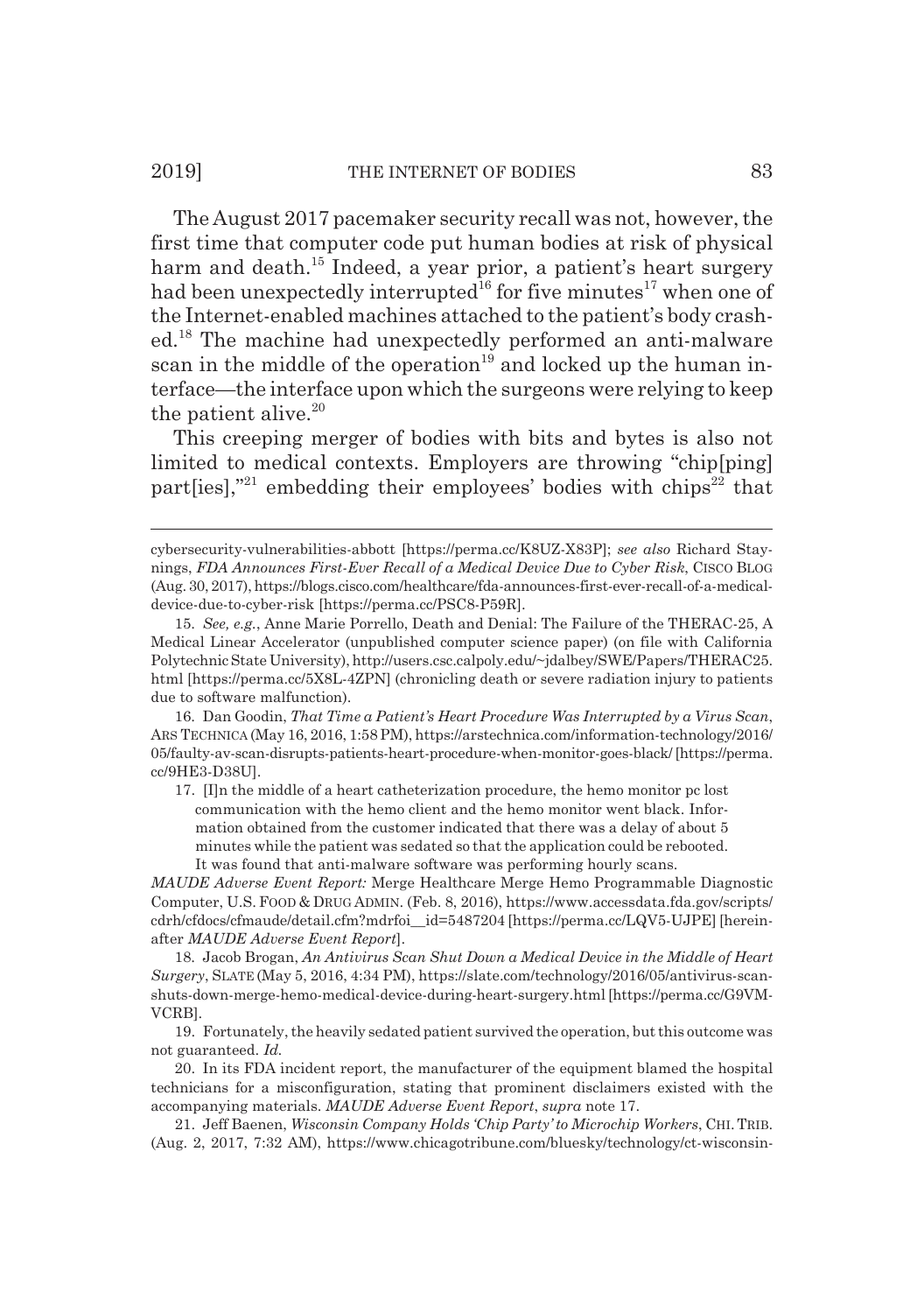84 WILLIAM & MARY LAW REVIEW [Vol. 61:077

connect with other devices<sup>23</sup> and transmit information<sup>24</sup> from employees' bodies.25 Trucking companies sometimes now expect their drivers to wear clothing or devices that monitor location and alertness<sup>26</sup> and (ostensibly) "improve"<sup>27</sup> job performance.<sup>28</sup> Manufacturers

23. Danielle Paquette, *Some Feared Hackers and the Devil. Others Got Microchipped.*, WASH.POST (Aug. 1, 2017), https://www.washingtonpost.com/news/wonk/wp/2017/08/01/somefeared-hackers-and-the-devil-others-got-microchipped/ [https://perma.cc/H5CB-FKDH].

24. Although current chips generally do not transmit location, the capability is expected in the future. Gillies, *supra* note 21 ("A future version of the microchip could include GPS, and if an employee leaves the company, it won't be removed.").

25. *Microchipping at Work: US Employees Get Voluntarily Implanted at Staff 'Chip Party*,*'* ABCNEWS (AUSTL.BROAD.CORP.) (Aug. 1, 2017, 8:54 PM), http://www.abc.net.au/news/2017- 08-02/microchip-workers-hold-chip-party/8765934 [https://perma.cc/9PF8-V3QA].

26. *See* Olivia Solon, *Eye-Tracking System Monitors Driver Fatigue, Prevents Sleeping at Wheel*, WIRED (May 28, 2013), https://www.wired.co.uk/article/eye-tracking-mining-system [https://perma.cc/6WZJ-K56N].

27. *See* Tim Collins, *The Life-Saving £180 Bracelet that Gives Tired Drivers an Electric Shock if They Begin to Fall Asleep at the Wheel,* DAILY MAIL (July 31, 2017, 8:31 AM), https:// www.dailymail.co.uk/sciencetech/article-4746076/Steer-delivers-shocks-drivers-fallasleep.html [https://perma.cc/U2KL-29ZA].

28. *See How the Internet of Things Is Transforming Construction*, WHITELIGHT GROUP (Aug. 18, 2014), https://whitelightgrp.com/2014/08/18/internet-things-transforming-construc tion/ [https://perma.cc/PC4C-G5ZM]. For a discussion of body-attached truck-driving devices, see, for example, Karen Levy, *After the Tornado*, YOUTUBE (Nov. 19, 2017, at 5:27), https:// www.youtube.com/watch?time\_continue=18&v=6kPjsfYSzp4 [https://perma.cc/346M-KMDN].

company-microchips-workers-20170801-story.html [https://perma.cc/3ARQ-L5RY]; *see* James Brooks, *A Swedish Start-Up Has Started Implanting Microchips into Its Employees*, CNBC (Apr. 3, 2017, 12:02 PM), https://www.cnbc.com/2017/04/03/start-up-epicenter-implants-em ployees-with-microchips.html [https://perma.cc/Z4U2-NJ4C]; Rory Cellan-Jones, *Office Puts Chips Under Staff's Skin*, BBC NEWS (Jan. 29, 2015), https://www.bbc.com/news/technology-31042477 [https://perma.cc/PD8B-M8H9]; Trent Gillies, *Why Most of Three Square Market's Employees Jumped at the Chance to Wear a Microchip*, CNBC (Aug. 13, 2017, 9:00 AM), https://www.cnbc.com/2017/08/11/three-square-market-ceo-explains-its-employee-micro chipimplant.html [https://perma.cc/G74T-QC2R]; *Wisconsin Company Three Square Market to Microchip Employees*, BBCNEWS (July 24, 2017), https://www.bbc.com/news/world-us-canada-40710051 [https://perma.cc/UUE7-G8NQ].

<sup>22.</sup> Experts expect this practice to become a norm in future employment. Chris Morris, *Wisconsin Company Holds Party to Implant Workers with Microchips*, FORTUNE (Aug. 2, 2017), http://fortune.com/2017/08/02/wisconsin-company-holds-party-to-implant-workers-withmicrochips/ [https://perma.cc/5BVF-VRCZ]. ("Noelle Chesley, an associate professor of sociology at the University of Wisconsin-Milwaukee, tells the Chicago Tribune she expects implanting microchips into employees will become the norm in years to come."). Some employees harbor reservations about the chips. Steven Melendez, *Why Would Anyone Let Their Employer Stick a Microchip into Their Body?*, FAST CO. (July 25, 2017), https://www. fastcompany.com/40444110/why-would-anyone-let-their-employer-stick-a-microchip-intotheir-body [https://perma.cc/AJ3H-86C2].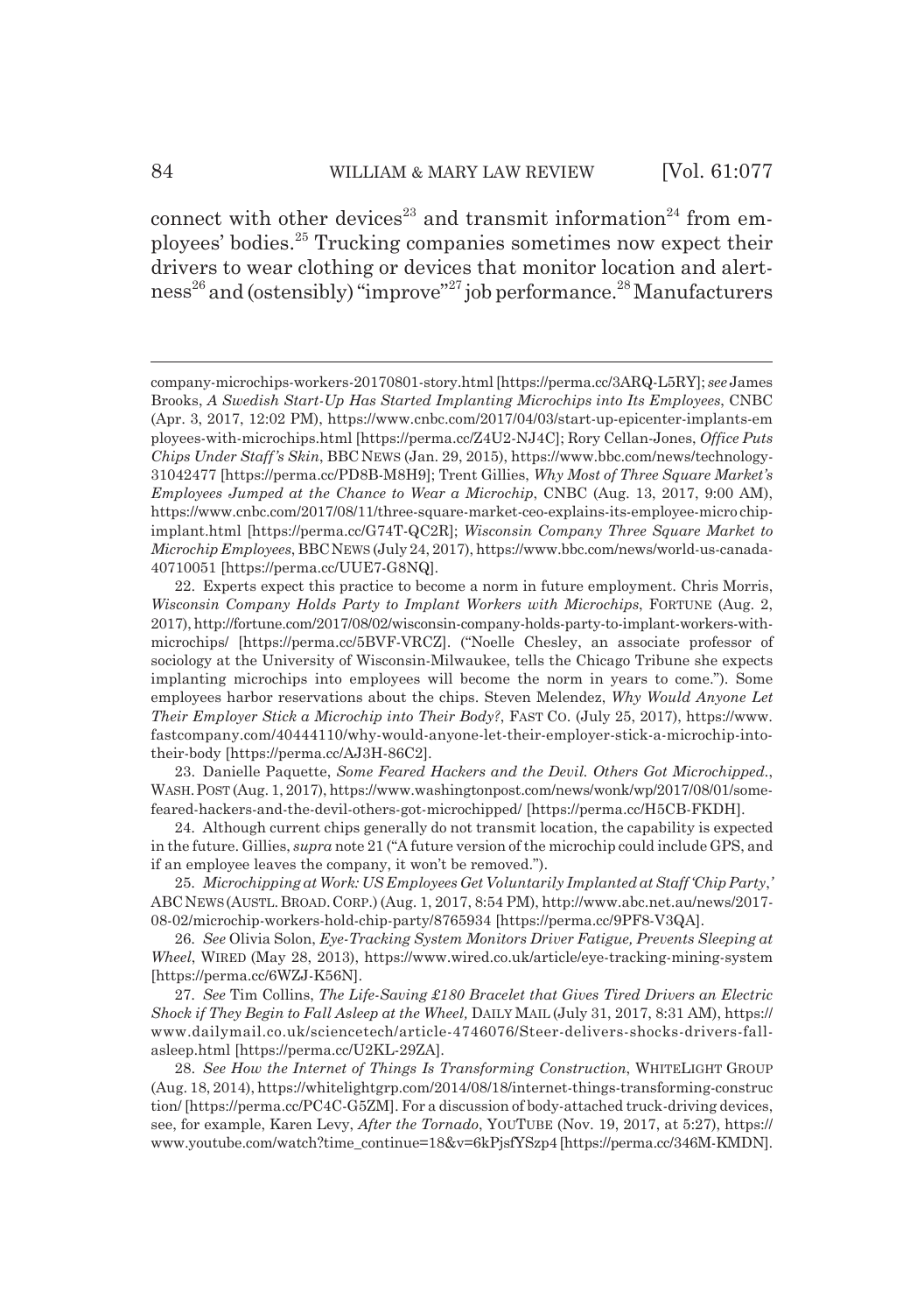of "brain sensing"<sup>29</sup> Internet-enabled headbands<sup>30</sup> encourage "professionals" to use the device to monitor a "client's"31 brain sensations<sup>32</sup> in real time.<sup>33</sup> Simultaneously, these same companies might encourage consumers to use the headbands<sup>34</sup> to facilitate "meditation,"<sup>35</sup> and developers to build out games and other applications incorporating brain data.36 Other brain sensing headbands are appearing in classrooms, signaling to teachers and remote parents when children are (allegedly) paying attention in class.<sup>37</sup> Meanwhile, consumers are donning augmented reality devices in

<sup>29.</sup> The creators of this product describe it as a type of "brain-computer interface[ ]." *See Muse: The Brain Sensing Headband Changing the Way the World Thinks*, INDIEGOGO (Apr. 24, 2014), https://www.indiegogo.com/projects/muse-the-brain-sensing-headband#/ [https:// perma.cc/P6NR-73X2].

<sup>30.</sup> *See Technology Enhanced Meditation*, CHOOSE MUSE, http://www.choosemuse.com/ [https://perma.cc/UZC8-C4Q9].

<sup>31.</sup> The website of the company in question alternates between using the word "patient" and "client." *What Is Muse Connect and What Are the Benefits of Using It?*, MUSE (Oct. 28, 2018), https://choosemuse.force.com/s/article/What-are-the-benefits-of-using-Muse-Connect [https://perma.cc/W5N4-JEPV] ("Monitor patient progress and improve patient outcomes.").

<sup>32.</sup> Specifically, the headband in question monitors "real-time brainwave information to measure states of focus, relaxation, and mind-wandering." *MUSE—The Head Sensing Headband*, ACUPUNCTURE TRADITIONAL CHINESE MED., https://www.acupunctureclinic.ie/wellnessonline-store/ [https://perma.cc/S9NQ-BX67].

<sup>33.</sup> *See Join the Muse Professional Community*, MUSE PROFESSIONAL, https://choose muse.com/muse-professionals/ [https://perma.cc/8J7F-K685] ("A personalized dashboard tracks your clients' at-home meditation practice with Muse, so you can view their progress in real time.").

<sup>34.</sup> Some IoB helmets also promise to stimulate neurons. Madhumita Venkataramanan, *Neuroelectrics' Wireless Brain Helmet Can Electrically Stimulate Your Neurons*, WIRED (May 4, 2015), http://www.wired.co.uk/article/stimulation-station [https://perma.cc/9U4W-FK5G].

<sup>35.</sup> *Muse: The Brain Sensing Headband*, AMAZON, https://www.amazon.com/muse-brainsensing-headband-black/DP/B00LOQR37C [https://perma.cc/9AAC-GDRK].

<sup>36.</sup> *See Muse Developer*, MUSE, http://www.choosemuse.com/developer [https://perma.cc/ PR6F-4QMS] ("Receive raw EEG, accelerometer, gyroscope, and battery data [;] [l]everage built-in algorithms for band powers, eye blinks, and jaw clenches.").

<sup>37.</sup> *Under AI's Watchful Eye, China Wants to Raise Smarter Students*, WALL ST. J. (Sept. 19, 2019, 5:30 AM), https://www.wsj.com/video/under-ais-watchful-eye-china-wants-to-raisesmarter-students/C4294BAB-A76B-4569-8D09-32E9F2B62D19.html [https://perma.cc/US5T-EAUB].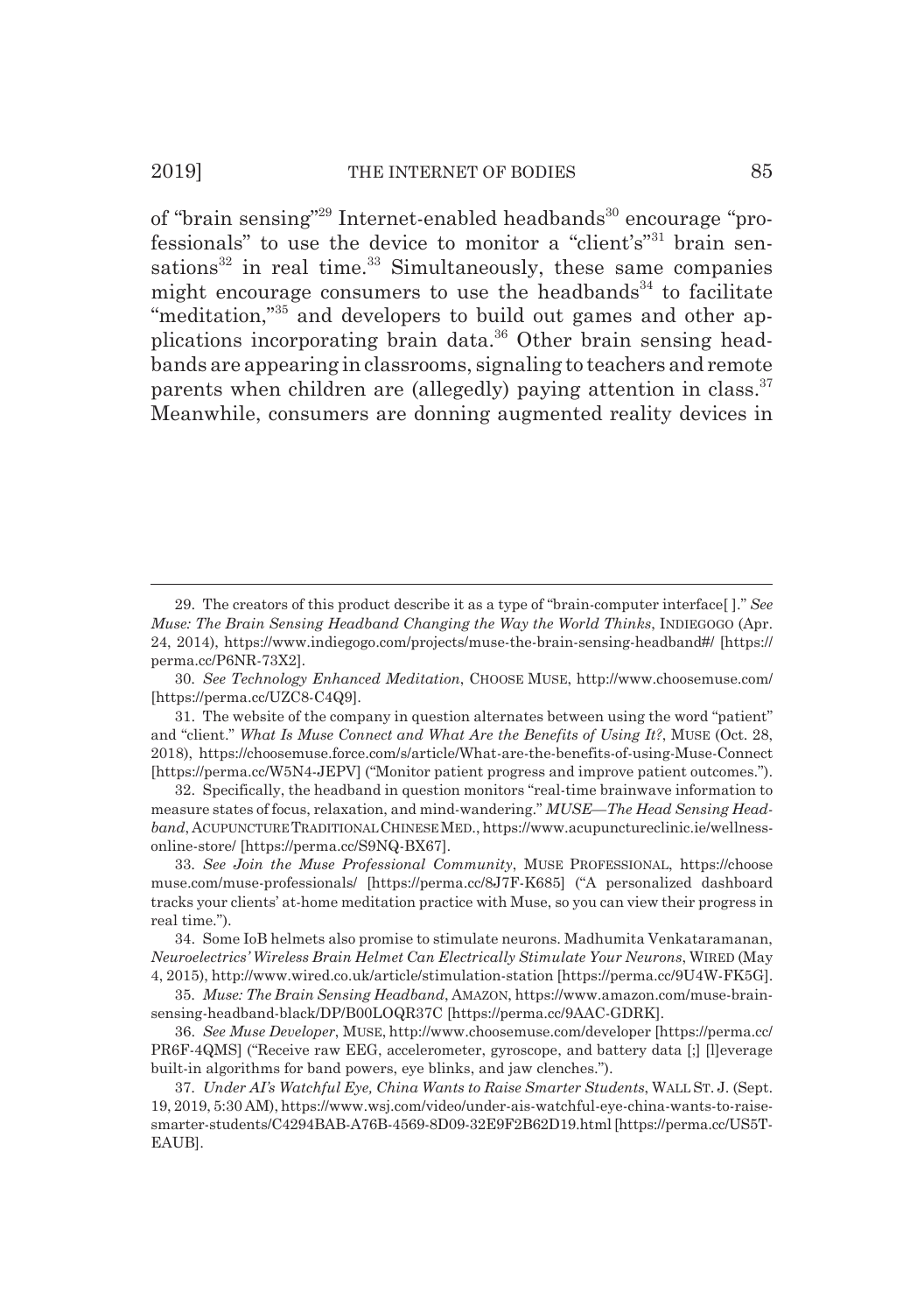gaming,<sup>38</sup> and they are purchasing clothes<sup>39</sup> and accessories<sup>40</sup> that connect their bodies to the Internet, sharing corporeal information about themselves in real time. $41$  Some consumers are even recreationally implanting chips into their bodies for the sake of convenience, $42$  allowing their bodies to perform some of the tasks their phones do now.43 In short, we are experiencing a creeping transformation where human bodies themselves are becoming connected to and sometimes reliant upon software, hardware, and the Internet for portions of their "default" functionality. This is the Internet of Bodies.

In addition to transforming individual bodies,<sup>44</sup> these Internet of Bodies devices also introduce a new level of peril for society in the aggregate. For the first time in our civilization, computer code will be able to physically damage (civilian) human bodies at scale. In other words, particularly as artificial intelligence becomes incorporated into the Internet of Bodies, the confidentiality, integrity, and availability of some human bodies will inevitably become compromised due to flawed and vulnerable software, either individually or *en masse*: the security compromises that plague our networks, devices, and databases today will shift inside (and physically damage) the human body tomorrow. Yet, the law is currently unprepared to

<sup>38.</sup> *See* Jacob Kleinman, *Augmented Reality Glasses: What You Can Buy Now (or Soon)*, TOM'S GUIDE (Feb. 14, 2018, 8:00 AM), https://www.tomsguide.com/us/best-ar-glasses,review-2804.html [https://perma.cc/E2VU-Y9DT].

<sup>39.</sup> *See* Michael Sawh, *The Best Smart Clothing: From Biometric Shirts to Contactless Payment Jackets*, WAREABLE (Apr. 16, 2018), https://www.wareable.com/smart-clothing/bestsmart-clothing [https://perma.cc/T5ZC-H6EQ].

<sup>40.</sup> *See* Michael Sawh, *Put a Ring on It: The Best Smart Rings*, WAREABLE (Jan. 28, 2019), https://www.wareable.com/fashion/best-smart-rings-1340 [https://perma.cc/M2DT-ED2L].

<sup>41.</sup> *See* Ananya Bhattacharya, *Bluetooth-Enabled Vibrating Hotpants Are the Dumbest Smart Things at CES 2017*, QUARTZ (Jan. 6, 2017), https://qz.com/878137/bluetooth-enabledvibrating-hotpants-are-the-dumbest-smart-things-at-ces-2017/ [https://perma.cc/Y2LW-XJX8].

<sup>42.</sup> Chips have been used with animal identification for over a decade. Morris, *supra* note 22.

<sup>43.</sup> Jefferson Graham, *Who Wants to Get 'Chipped'?*, USATODAY (Aug. 1, 2017, 12:28 PM), https://www.usatoday.com/story/tech/talkingtech/2017/07/29/wa/520034001/ [https://perma. cc/Q7CH-6LZQ].

<sup>44.</sup> For example, the first Cyborg Olympics recently unveiled some of the innovation in progress in IoB technology. Bloomberg (@business), TWITTER (Nov. 17, 2016, 4:50 PM), https:// twitter.com/business/status/799414438675632128 [https://perma.cc/C4Y5-9AZ7] ("Welcome to the first cyborg Olympics.").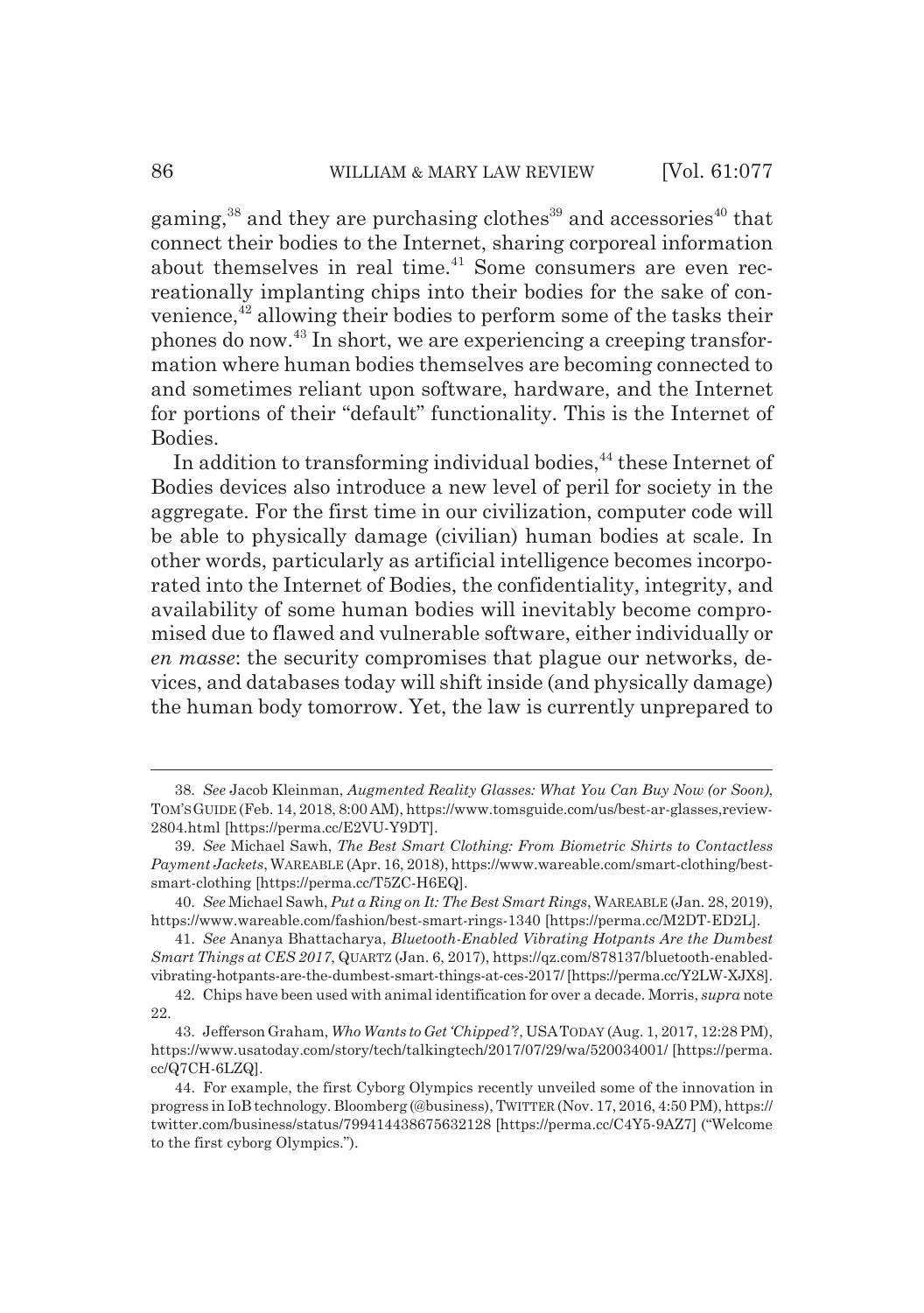address these harms and the social transformation that the Internet of Bodies will occasion.

This Article introduces and explains this (already happening) progression of the Internet of Things or "IoT" into the Internet of Bodies or "IoB."<sup>45</sup> As the "meatware"<sup>46</sup> of human bodies blends with software, hardware, and related technologies<sup> $47$ </sup> in the Internet of Bodies era, jurists, legislators, and scholars will be faced with a dual

46. *See Meatware*, URB.DICTIONARY, https://www.urbandictionary.com/define.php?term= meatware [https://perma.cc/37Q4-PWK4].

<sup>45.</sup> This author first defined the term Internet of Bodies (IoB) in a legal and policy context in 2016. *See* Andrea Matwyshyn, Northeastern/Princeton/Stanford, The Internet of Bodies, 9th Annual Privacy Law Scholars Conference for Berkeley Center for Law & Technology (June 2, 2016), https://www.law.berkeley.edu/research/bclt/past-events/2016-con ferences/june-2016 the-9th-annual-privacy-law-scholars-conference/program/ [https://perma.cc/YDE3-RM2U]; *see also* Wendy M. Grossman, *Dinosaur Bones*, NET.WARS (June 10, 2016, 6:56 PM), https:// www.pelicancrossing.net/netwars/2016/06/dinosaur\_bones.html [https://perma.cc/5NZW-FZ FL]. Since then, the term has gained resonance with legal and policy audiences. *See Computers, Privacy & Data Protection 2018: The Internet of Bodies*, CPDP2018, https://web. archive.org/web/20180408073819/http://www.cpdpconferences.org/index.html [https:// perma.cc/Y2R8-4VMS]. The notion of an "Internet of Bodies" appeared previously on a limited basis in the technology press and forums but without a clear definition or application to legal and policy contexts. *See, e.g.*, Pedro Domingos*, Shall We Have Internet of Bodies (IoB) Similar to Internet of Things (IoT)?*, QUORA, https://www.quora.com/Pedro-Domingos-Shall-we-have-Internet-of-Bodies-IoB-similar-to-Internet-of-Things-IoT [https://perma.cc/MLR9-3XN8]; *Internet of Bodies*, TUMBLR (Feb. 1, 2016), http://internet-of-bodies.tumblr.com/ [https://per ma.cc/H2EM-FNUR]; Meghan Neal, *The Internet of Bodies Is Coming, and You Could Get Hacked*, VICE: MOTHERBOARD (Mar. 13, 2014, 2:20 PM), https://motherboard.vice.com/en\_us/ article/gvyqgm/the-internet-of-bodies-is-coming-and-you-could-get-hacked [https://perma.cc/ 6TVQ-7D7R]; Avi Zins, *Internet of Bodies (IOB)*, SAÚDE ONLINE, https://saudeonline.grupo mi dia.com/blog/internet-of-bodies-iob-por-avi-zins [https://perma.cc/7SNP-4XP2]. The term "Internet of Bodies" has also been used by creative professional Ghislaine Boddington in a recent talk about the body as a digital canvas. *See Ghislaine Boddington's TEDx Talk*, WOMEN SHIFT DIGITAL, http://www.womenshiftdigital.com/ghislaines-tedx-talk-on-video/ [https://perma.cc/ 2U2A-XUWZ]. For work on the Internet of Bodies from other disciplines, see CARLO RATTI & MATTHEW CLAUDEL, THE CITY OF TOMORROW 85-87 (2016) (discussing urban planning); *Ghislaine Boddington*, BODY>DATA>SPACE, http://www.bodydataspace.net/who-we-are/coreteam/ghislaine/ [https://perma.cc/LRA9-ZNDQ]. The term has also appeared elsewhere in the context of wearable clothing. *See* Erin Lewis, *Pechakucha Vol. 21 Erin Lewis—Internet of Bodies*, YOUTUBE (July 4, 2013), https://www.youtube.com/watch?v=6OeePCEumUw [https:// perma.cc/P75L-M98F].

<sup>47.</sup> In particular, machine learning algorithms and "artificial intelligence" become increasingly common as part of the functionality of Internet of Bodies devices. All of the concerns regarding security articulated in this Article extend to the machine learning components of IoB devices. Additionally, machine learning introduces a series of other code integrity risks depending on the nature of its functionality. These issues are explored in detail in Andrea M. Matwyshyn, Artifice and Intelligence (unpublished manuscript) (on file with author).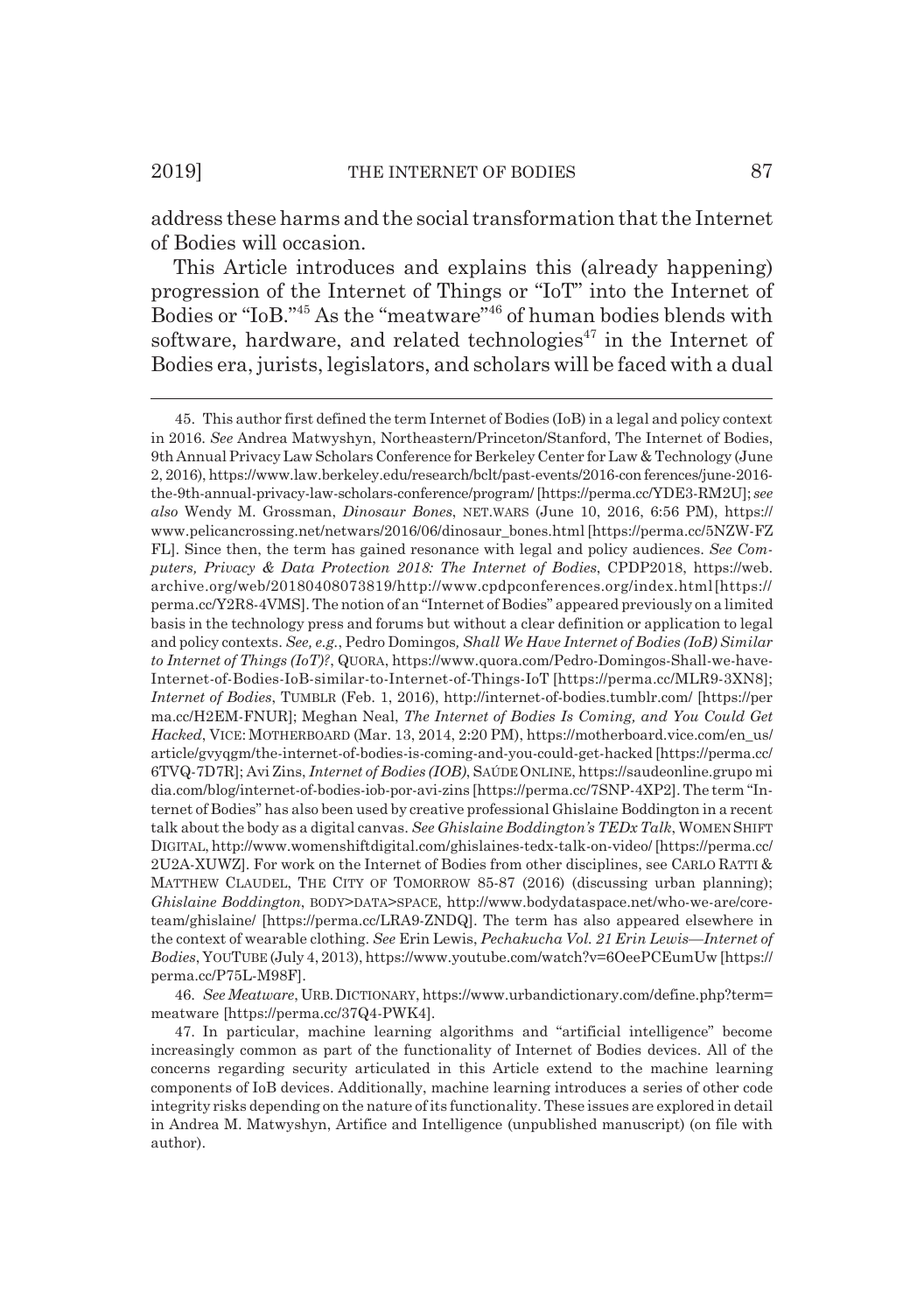IoB legal challenge. First, they will need to address the unresolved policy and legal quandaries presented by the Internet of Things. Second, they will face a formidable challenge in addressing what a programmer might call the legal "legacy code"48 problem of software liability more broadly. Just as companies struggle to address the "technical debt"49 of their systems, the law now faces a somewhat parallel "legal technical debt" challenge. Multiple traditional bodies of law have failed to meaningfully update themselves across time to effectively address changing technology circumstances. As a consequence, resolving this "legal technical debt" will be doctrinally buggy as courts and regulators seek to redress and mitigate bodily harms caused by computer code: crafting suitable methods of redress for both physical and economic IoB harms will implicate a series of sometimes conflicting policy concerns.

Part I introduces the progression of IoT into IoB. Explaining three discrete generations of IoB—body external, body internal, and body melded—Part I locates our current social reality in this progression at stage two—body internal. Yet, using patent filings to reveal expected innovation, Part I argues that late second-generation body internal and early third-generation body melded technologies are already being actively developed. Next, Part I articulates four legacy problems of IoT that will impact the nature of future harms caused by IoB—the "better with bacon" problem of gratuitous Internet reliance and connection, the "builder bias" problem of extreme levels of known (but uncorrected) security vulnerability, the "magic gadget" problem of failing to anticipate failure, and the "mandatory soup" problem of diminishing consumer options for self-help. Part I then presents five areas of law where conflicts over IoB will be most pronounced—guidance from regulatory agencies, contracts, tort, intellectual property, and secured transactions and bankruptcy. Finally, Part I offers concrete approaches for building short term innovation-sensitive legal structures of IoB consumer protection.

Part II then expands on the critical difference between IoB and IoT: IoB's propensity to physically damage human bodies and

<sup>48.</sup> *See infra* Part I.B.

<sup>49.</sup> *See* Ward Cunningham, *Debt Metaphor*, YOUTUBE (Feb. 14, 2009), https://www. youtube.com/watch?v=pqeJFYwnkjE [https://perma.cc/SFL9-MQ9X].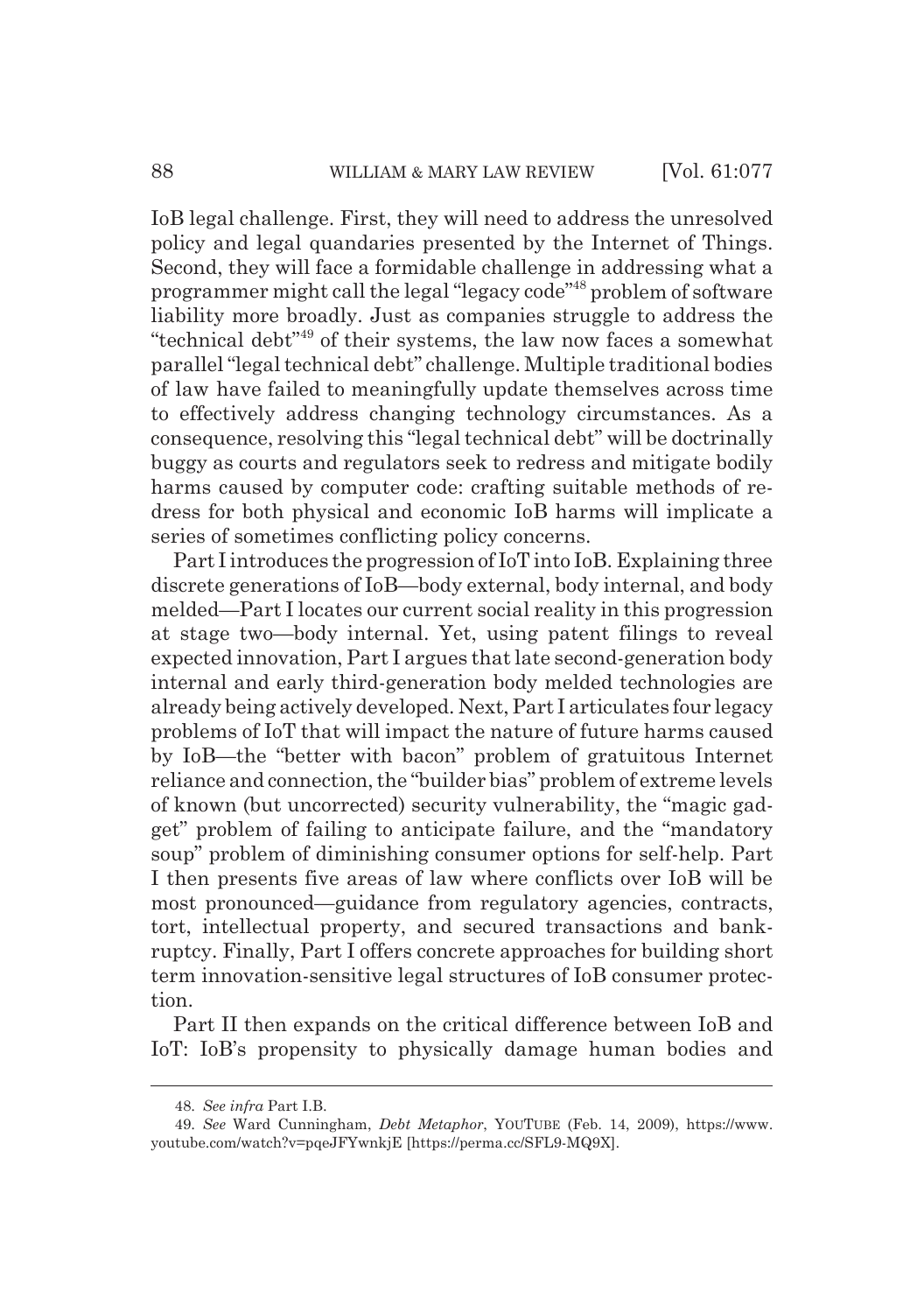# 2019] THE INTERNET OF BODIES 89

minds. IoB presents the specter not only of negative consequences with respect to physical and psychological autonomy— in a Kantian sense—but also, even more fundamentally, third-generation IoB threatens to potentially erode Kantian *heautonomy*—the necessary *precursor* to autonomy. For these reasons, Part II argues that the touchstone for all regulation of IoB must be the safeguarding of heautonomy. Part II concludes by asking an uncomfortable theoretical question about our underlying assumptions regarding the human body: should the law assume the body to be a "bug" or a "feature"? The companion essay to this Article, *The Internet of Latour's Things*, grapples with the question of whether future law will view the corporeality of the human body as worthy of preservation (or elimination) in a society full of IoB bodies. Part III concludes.

# I. THE INTERNET OF (HUMAN) THINGS: DEFINING THE "INTERNET OF BODIES"

*Morpheus: The Matrix is everywhere. It is all around us. Even now, in this very room. You can see it when you look out your window or when you turn on your television. You can feel it when you go to work ... when you go to church ... when you pay your taxes.*<sup>50</sup>

In the 1999 movie *The Matrix*, a computer programmer named Thomas A. Anderson, who uses the handle "Neo," finds out that the physical reality he experiences is actually a computer-generated illusion.51 After taking a mysterious red pill, he discovers that underneath the superficially placid exterior of the world he inhabits, there lurks a linked invisible society of machine overlords.<sup>52</sup> The machines are powered by energy extrusions from millions of human bodies that have been physically networked together.<sup>53</sup> This web of bodies—the Matrix—allows the machine overlords to harness and commodify the bodies of humans, turning them into merely the

<sup>50.</sup> THE MATRIX, *supra* note 2.

<sup>51.</sup> *Id.*

<sup>52.</sup> *Id.*

<sup>53.</sup> *Id.*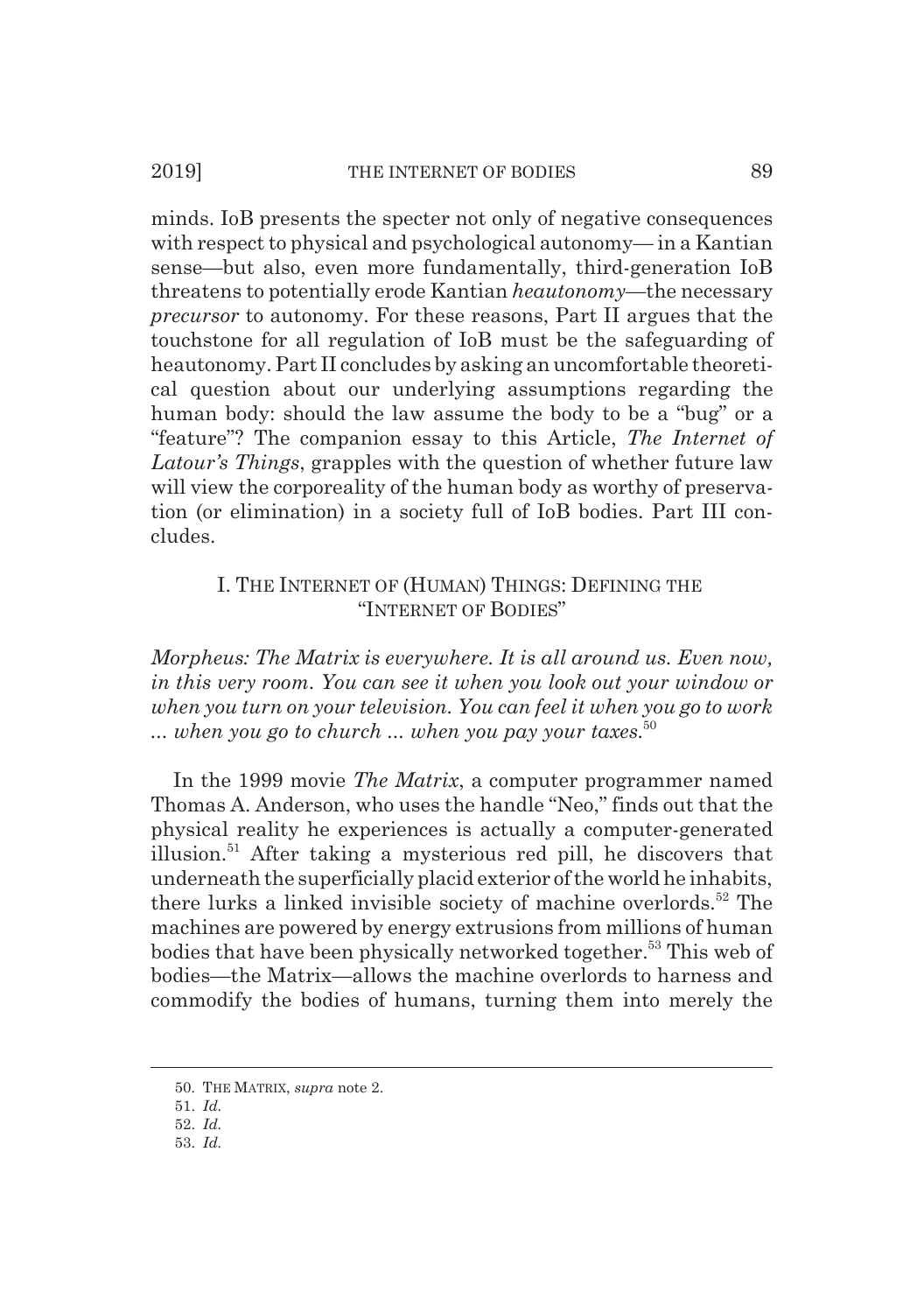"hardware" that powers both the machines and the software that perpetuates the simulacrum of the human-viewable world.<sup>54</sup>

*The Matrix* is, of course, just a movie; a majority of scientists do not believe that the world we currently inhabit is merely an illusion generated by a computer program.<sup>55</sup> However, we are unquestionably entering a technological age where the line between the human body and the machine is beginning to blur.<sup>56</sup> Many human bodies will soon become at least occasionally reliant on the Internet for some aspect of their functionality,<sup>57</sup> and the energy of the human body is already being used experimentally to mine cryptocurrency.58 Just as the Internet of Things has networked our possessions into a "cloud"59 of shared gadgetry, so too our bodies are slowly becoming networked into an "Internet of Bodies."60

<sup>54.</sup> *Id.*

<sup>55.</sup> *But see* Andrew Zimmerman Jones, *Are We Living in a Computer Simulation?*, PBS (July 8, 2015), https://www.pbs.org/wgbh/nova/article/are-we-living-in-a-computer-simulation/ [https://perma.cc/87RJ-TLUW]; Clara Moskowitz, *Are We Living in a Computer Simulation?*, SCI. AM. (Apr. 7, 2016), https://www.scientificamerican.com/article/are-we-living-in-a-com puter-simulation/ [https://perma.cc/NX7M-YGJ7].

<sup>56.</sup> *See, e.g.*, Nathan Hurst, *This Digital Prosthesis Could Help Amputees Control Computers,* SMITHSONIAN.COM (Dec. 13, 2016), https://www.smithsonianmag.com/innovation/ digital-prosthetic-could-help-amputees-control-computers-180961397/ [https://perma.cc/9R36- P3GA].

<sup>57.</sup> *What Is the Pancreas? What Is an Artificial Pancreas Device System?*, U.S. FOOD & DRUG ADMIN., https://www.fda.gov/medicaldevices/productsandmedicalprocedures/homehealth andconsumer/consumerproducts/artificialpancreas/ucm259548.htm [https://perma.cc/6PCL-PJSS].

<sup>58.</sup> As the Institute for Human Obsolescence has described it: "A single human body at rest radiates 100 watts of excess heat.... The electricity generated is then fed to a computer that produces cryptocurrency." *Biological Labour*, INSTITUTE OF HUMAN OBSOLESCENCE, http:// speculative.capital/ [https://perma.cc/Q9SA-7459]; *see also* Daniel Oberhaus, *You Could Mine* 1 Bitcoin Per Month If You Harvested the Body Heat from 44,000 People, VICE: MOTHERBOARD (Jan. 3, 2018, 10:00 AM), https://motherboard.vice.com/en\_us/article/vby7ny/bitcoin-body-heatmining [https://perma.cc/T8SH-57D2].

<sup>59.</sup> For a discussion of "the cloud," see, for example, Margot E. Kaminski, *Robots in the Home: What Will We Have Agreed to?*, 51 IDAHO L. REV. 661, 670 (2015). Most robots will share information with third parties for processing purposes or just to store information in the cloud. *Id.*

<sup>60.</sup> For examples of devices in the Internet of Bodies, see *infra* notes 88-93 and accompanying text.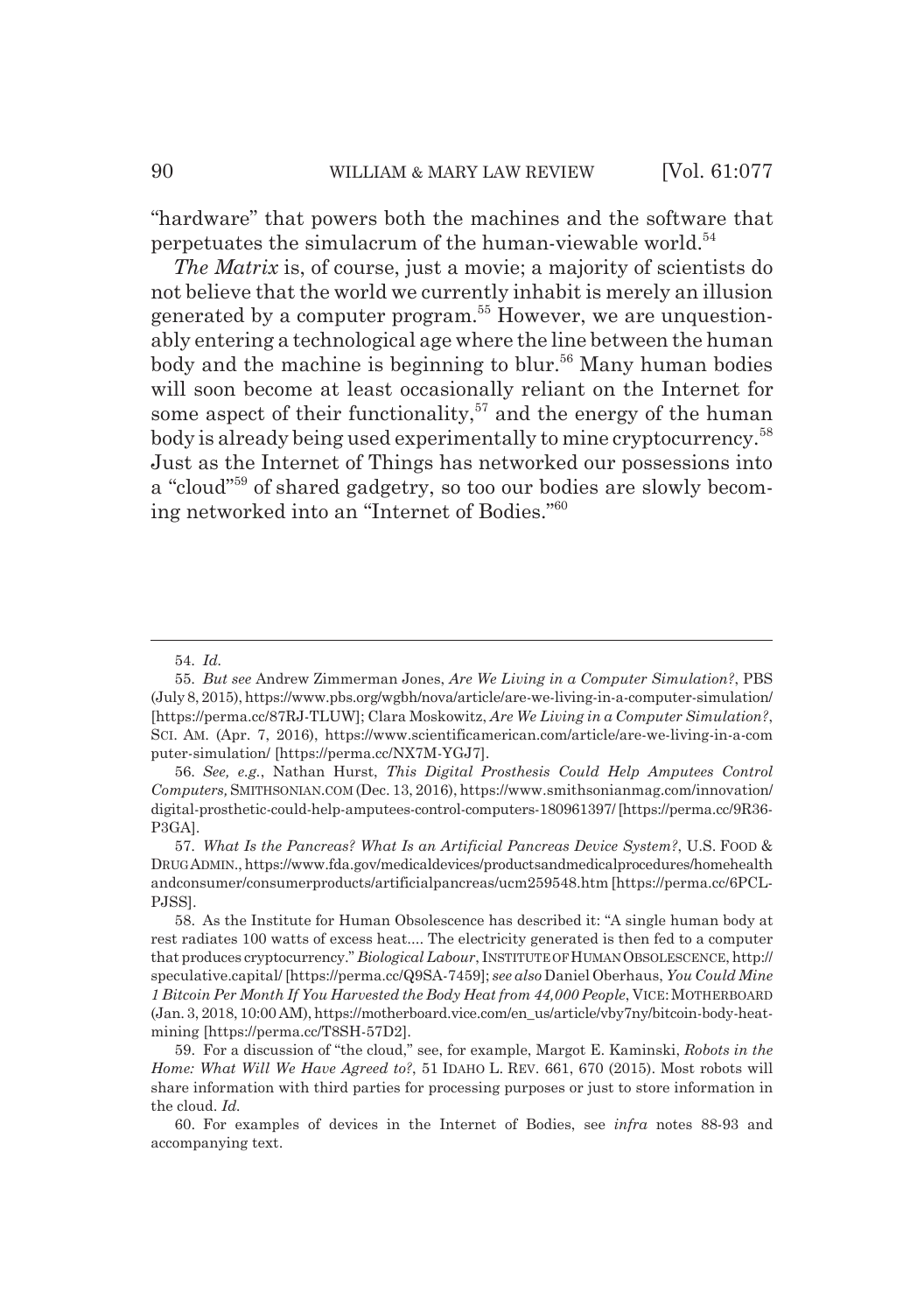## *A. Three Generations of IoB*

*Morpheus: The pill you took is part of a trace program. It's designed to disrupt your input/output carrier signal so we can pinpoint your location.*

*Neo: What does that mean?*

*Cypher: It means fasten your seat belt Dorothy, 'cause Kansas is going bye-bye.*<sup>61</sup>

In an iconic 1960 episode of *The Twilight Zone*, a misanthropic writer becomes convinced that the appliances in his home are conspiring against him, attempting to intimidate him.<sup>62</sup> His escalating tensions with the machines culminate in his typewriter, television, and telephone informing him that he needs to leave and in his electric shaver menacing him.<sup>63</sup> Ultimately, his car "encourages" his untimely exit.<sup>64</sup>

Despite recent reports of home smart assistants laughing maniacally and scaring their owners,<sup>65</sup> today's Internet of Thingsmeaning the totality of consumer and other devices that connect to the Internet<sup>66</sup>—usually reflects a less menacing version of *The Twilight Zone*'s sentient appliances.<sup>67</sup> According to some estimates, the number of IoT devices is expected to reach twenty-one billion devices by the year 2020.<sup>68</sup> These devices include everything from

<sup>61.</sup> THE MATRIX, *supra* note 2.

<sup>62.</sup> *The Twilight Zone: A Thing About Machines* (Cayuga Productions, CBS Television Network, Oct. 28, 1960).

<sup>63.</sup> *Id.*

<sup>64.</sup> *Id.*

<sup>65.</sup> *See* Christina Bonnington, *Alexa Is Creepily Laughing at People for No Reason*,SLATE (Mar. 7, 2018, 6:28 PM), https://slate.com/technology/2018/03/amazons-alexa-is-creepily-laugh ing-for-no-reason-its-just-the-start.html [https://perma.cc/9F9X-YRZM].

<sup>66.</sup> *See* U.S.FED.TRADE COMM'N, INTERNET OF THINGS, *supra* note 8, at 5-6 (summarizing the findings of a workshop held earlier in the year on the topic).

<sup>67.</sup> However, a recent first-person account of a technology journalist chronicled her begging her home IoT devices to make her a cup of coffee, and a later "emotional" overreaction from her coffee machine due to her absence. *See* Kashmir Hill & Surya Mattu, *The House that Spied on Me,* GIZMODO (Feb. 7, 2018, 1:25 PM), https://gizmodo.com/the-house-that-spied-onme-1822429852 [https://perma.cc/5N8S-34SN].

<sup>68.</sup> Nathan Eddy, *Gartner: 21 Billion IoT Devices to Invade by 2020*, INFO.WEEK (Nov. 10, 2015, 11:05 AM), https://www.informationweek.com/mobile/mobile-devices/gartner-21-billioniot-devices-to-invade-by-2020/d/d-id/1323081 [https://perma.cc/FL9A-XWAR].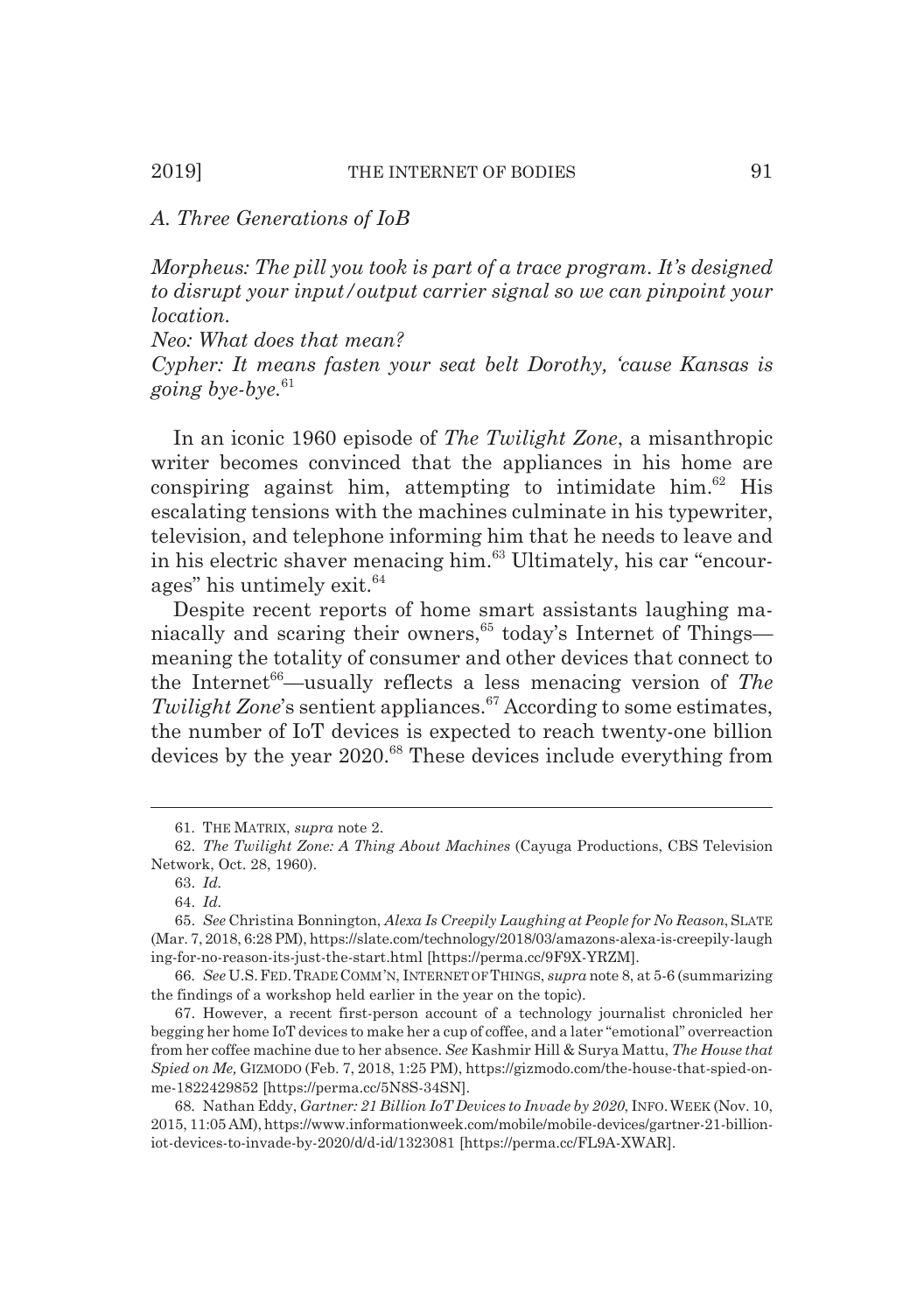toys<sup>69</sup> to toasters<sup>70</sup> to cars<sup>71</sup> to hospital respirators<sup>72</sup> to industrial control systems.73

According to a recent Federal Trade Commission (FTC) report, our society is merely "at the beginning of this [IoT] technology trend."74 While asserting that IoT devices potentially offer substantial benefit to consumers in connected medicine and other contexts, the FTC report highlighted the concerning reality that our existing legal paradigms are not optimally suited for the Internet of Things context.75 In particular, the FTC explained that IoT has created challenges for meaningful consumer consent, privacy, and security.76

In a consonant vein, Professor Scott Peppet has argued that in the Internet of Things "the near impossibility of truly de-identifying ... data, the likelihood that Internet of Things devices will be inherently prone to security flaws, and the difficulty of meaningful consumer consent in this context—create very real discrimination, $^{77}$ privacy,<sup>78</sup> security,<sup>79</sup> and consent<sup>80</sup> problems."<sup>81</sup> Other scholars have

<sup>69.</sup> *See Electronic Toy Maker Vtech Settles FTC Allegations that It Violated Children's Privacy Law and the FTC Act*, U.S. FED. TRADE COMM'N (Jan. 8, 2018), https://www.ftc.gov/ news-events/press-releases/2018/01/electronic-toy-maker-vtech-settles-ftc-allegations-itviolated [https://perma.cc/E3V7-KBYV].

<sup>70.</sup> *See* Joel Hruska, *The Internet of Things Has Officially Hit Peak Stupid, Courtesy of This Smart Toaster*, EXTREME TECH (Jan. 5, 2017, 4:11 PM), https://www.extremetech.com/ electronics/242169-internet-things-officially-hit-peak-stupid-courtesy-smart-toaster-griffintechnology [https://perma.cc/5PX3-N4QR].

<sup>71.</sup> *See* Jonny Evans, *Just Say No to Connected Cars*, COMPUTERWORLD (July 8, 2015, 10:25 AM), https://www.computerworld.com/article/2945367/just-say-no-to-connected-cars. html [https://perma.cc/BC37-QLSJ].

<sup>72.</sup> *Philips Hospital Respiratory Care*, PHILIPS, https://www.usa.philips.com/healthcare/ solutions/hospital-respiratory-care [https://perma.cc/D75M-Y52S].

<sup>73.</sup> *See Internet of Things and Industrial Control Systems*, U.K. CTR. FOR THE PROT. OF NAT'L INFRASTRUCTURE, https://www.cpni.gov.uk/internet-things-and-industrial-controlsystems [https://perma.cc/QR9E-KQ8B].

<sup>74.</sup> *See* U.S. FED. TRADE COMM'N, INTERNET OF THINGS, *supra* note 8, at i.

<sup>75. &</sup>quot;Staff acknowledges the practical difficulty of providing choice when there is no consumer interface and recognizes that there is no one-size-fits-all approach." *Id.* at v.

<sup>76.</sup> Professor Peppet also highlighted the problems of consent. *See* Scott R. Peppet, *Regulating the Internet of Things: First Steps Toward Managing Discrimination, Privacy, Security, and Consent*, 93 TEX. L. REV. 85, 140-46 (2014).

<sup>77.</sup> Professor Peppet provides the example of an Internet of Things breathalyzer explaining: "the consumer is essentially led to the incorrect assumption that this small black device is merely a good like any other—akin to a stapler or ballpoint pen—rather than a data source and cloud-based data repository." *Id.* at 90.

<sup>78.</sup> Peppet, for example, argues in favor of data minimization and use constraints: "As a first regulatory step, we should constrain certain uses of Internet of Things data if such uses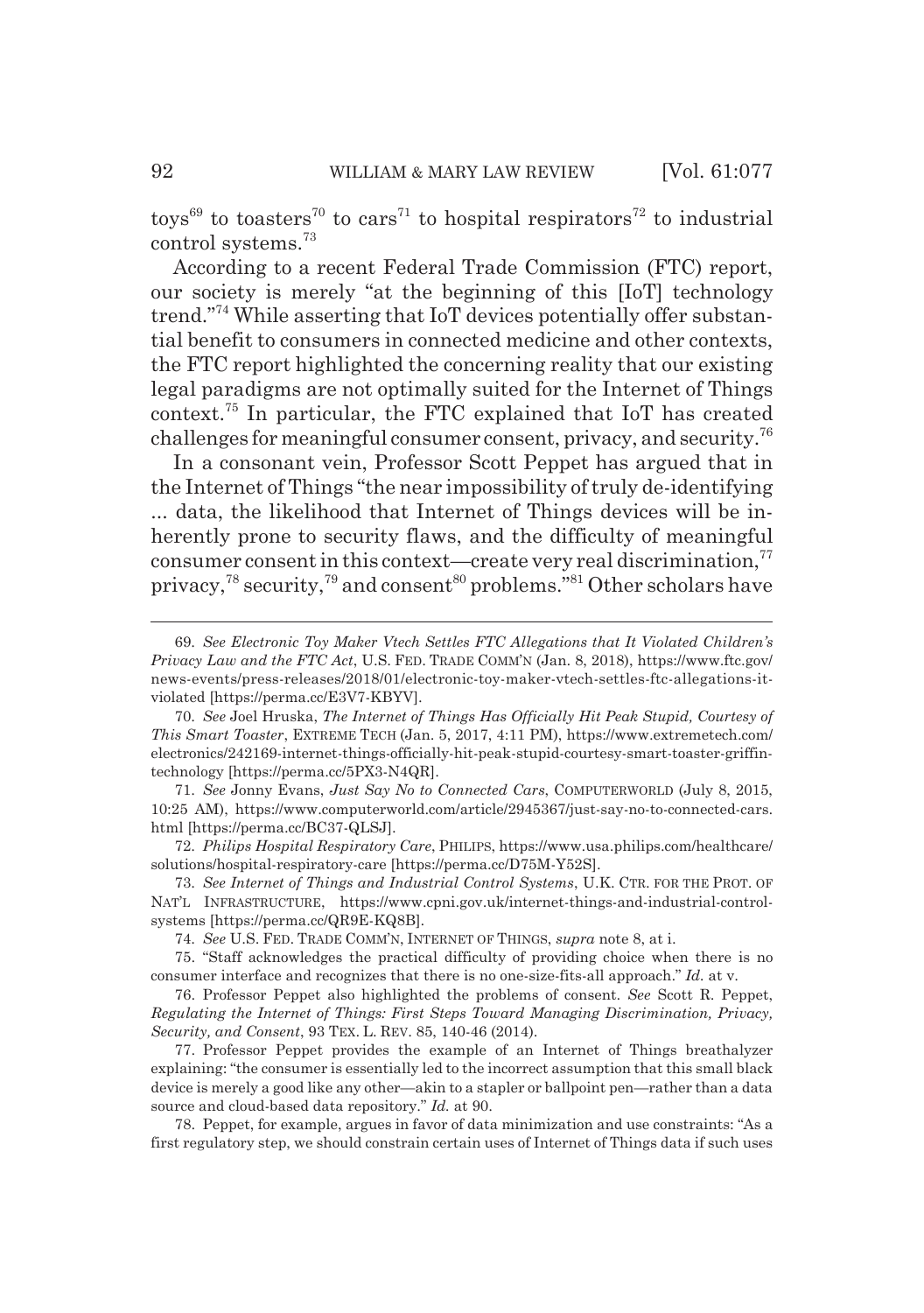focused on behavioral impacts occasioned by a world permeated by the Internet of Things. For example, Professor Meg Leta Jones has asserted that the goal of the Internet of Things, which she dubs the "Internet of Other Peoples' Things,"82 is to enable "ubiquitous connection"83 and that "[p]erforming the boundary work necessary to managing one's information becomes increasingly difficult as we move deeper into the Information Age."84 Professor Paul Ohm and Blake Reid have asked what it means to regulate software when everything around us contains software.<sup>85</sup> Meanwhile, Professor Christina Mulligan has argued that as software becomes increasingly present in consumer goods, Internet of Things merchants will use the licenses to the software contained in these devices to undesirably and materially, contractually restrict both the permitted uses and resale or transfer of devices.<sup>86</sup> Finally, Professor Irina Manta and David Olson have argued that while Internet of Things "[p]rice

*Id.* at 118.

threaten consumer expectations." *Id.* at 150.

<sup>79. &</sup>quot;Internet of Things Devices May Be Inherently Prone to Security Flaws," argues Peppet. *Id.* at 133-36.

<sup>80.</sup> Peppet explains the consent problem as follows:

The technical problem is simple: coupled with Big Data or machine learning analysis, massive amounts of sensor data from Internet of Things devices can give rise to unexpected inferences about individual consumers. Employers, insurers, lenders, and others may then make economically important decisions based on those inferences, without consumers or regulators having much understanding of that process. This could lead to new forms of illegal discrimination.

<sup>81.</sup> *Id.* at 85. Peppet advocates four approaches to regulating the Internet of Things: (1) broadening existing use constraints—such as some state law on automobile EDRs—to dampen discrimination; (2) redefining "personally identifiable information" to include biometric and other forms of sensor data; (3) protecting security by expanding state data-breach notification laws to include security violations related to the Internet of Things; and (4) improving consent by providing guidance on how notice and choice should function in the context of the Internet of Things.

*Id.* at 149.

<sup>82.</sup> Meg Leta Jones, *Privacy Without Screens & the Internet of Other People's Things*, 51 IDAHO L. REV. 639, 639 (2015).

<sup>83.</sup> *Id.* at 641.

<sup>84.</sup> *Id.* at 645.

<sup>85.</sup> Paul Ohm & Blake Reid, *Regulating Software When Everything Has Software*, 84GEO. WASH. L. REV. 1672, 1673-74 (2016).

<sup>86.</sup> Christina Mulligan, *Personal Property Servitudes on the Internet of Things*, 50 GA.L. REV. 1121, 1122-24 (2016).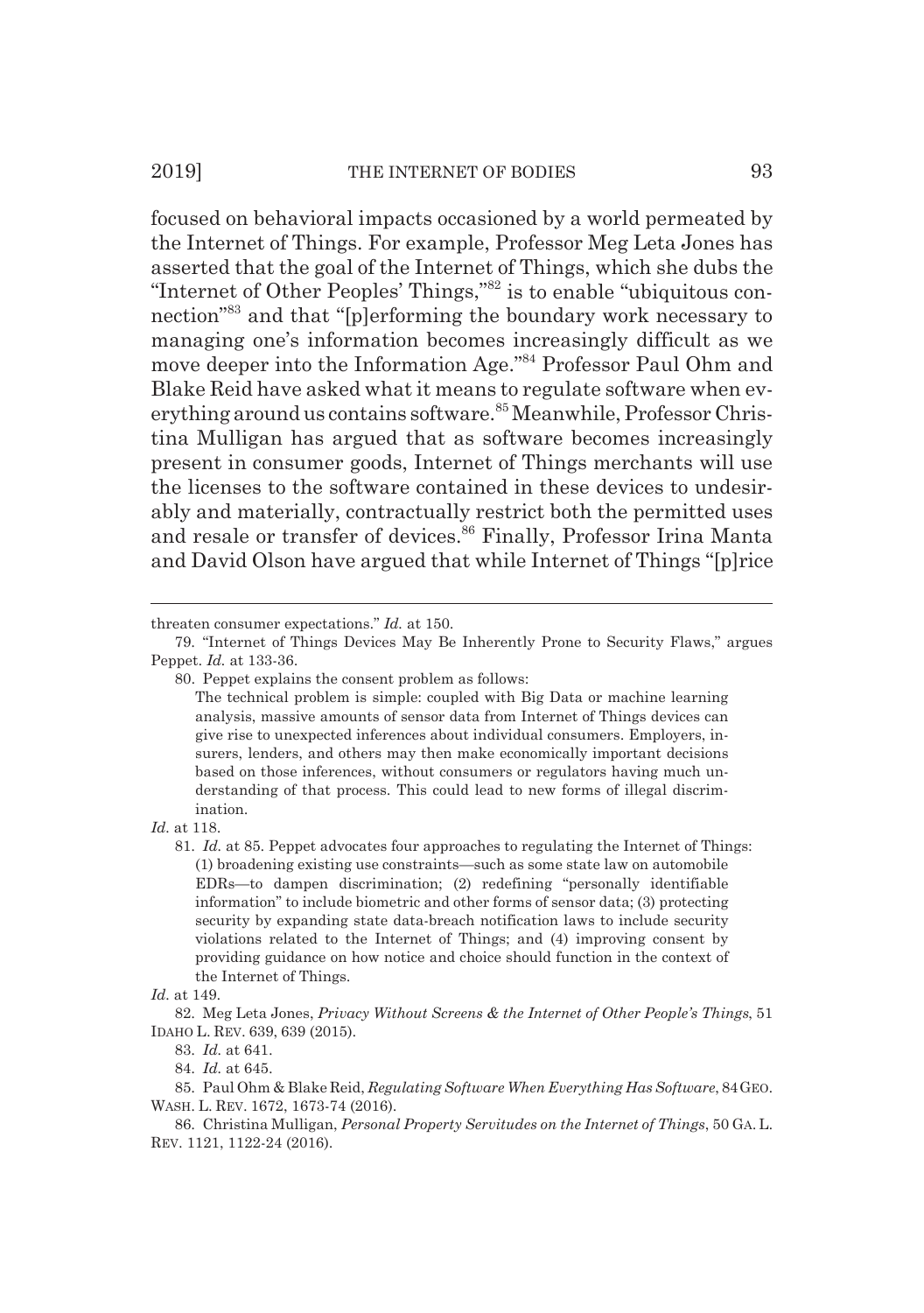discrimination can increase total market welfare in some cases, especially in comparison to monopoly pricing; it also can decrease total market welfare if the pricing is done in such a way as to decrease allocative efficiency."87

Building on this prior scholarship, this Article asks what it means for existing legal paradigms and for the next generation of innovation when the "things" that are attached to the Internet are human bodies. In brief, this Article argues that this "Internet of human things" or, more succinctly, this "Internet of Bodies" will cause us to materially reframe our legal conversations when computer code regularly begins to cause *physical* harms to human bodies. But before embarking on this legal analysis, let us define the Internet of Bodies and assess how it mirrors and differs from the Internet of Things.

The Internet of Bodies might be divided into three generations of technologies—body external, body internal, and body melded.<sup>88</sup>

## *1. First-Generation IoB: Body External*

The first generation of IoB devices has already become a familiar fixture in our lives. These devices are seemingly ubiquitous, including everything from "lifestyle" connected fitness tracking devices<sup>89</sup> and "smart" glasses<sup>90</sup> to "smart" exoskeletons,<sup>91</sup> connected breast pumps,  $92$  and brain-sensing  $93$  headbands.  $94$  Specifically, these

<sup>87.</sup> Irina D. Manta & David S. Olson, *Hello Barbie: First They Will Monitor You, Then They Will Discriminate Against You. Perfectly.*, 67 ALA. L. REV. 135, 157 (2015).

<sup>88.</sup> *See infra* Parts I.A.1-3.

<sup>89.</sup> *See, e.g.*, FITBIT, https://www.fitbit.com/home [https://perma.cc/PF46-EWL6].

<sup>90.</sup> *See* Daniel Van Boom, *China's Police Get Face-Recognizing Glasses Ahead of New Year*, CNET (Feb. 7, 2018, 8:05 PM), https://www.cnet.com/news/china-new-year-police-glas ses-ai-cctv [https://perma.cc/DGE3-58DD].

<sup>91.</sup> *See* Timothy Burke, *Paraplegic in Robotic Exoskeleton Performs World Cup First Kick*, DEADSPIN (June 12, 2014, 3:19 PM), https://deadspin.com/paraplegic-in-robotic-exoskeletonperforms-world-cup-fi-1590050190 [https://perma.cc/RN2M-YLUH].

<sup>92.</sup> *See* Zoe Kleinman, *CES 2018: Willow and Freemie Breast Pumps Offer Mums Freedom*, BBC NEWS (Jan. 11, 2018), http://www.bbc.com/news/technology-42643971 [https:// perma.cc/E3EM-9VJH]. For example, Willow, a connected breast pump, syncs with the Willow app. *See Frequently Asked Questions*, WILLOW, https://www.willowpump.com/faq/ [https:// perma. cc/UC3S-NE2M].

<sup>93.</sup> These headbands include headbands for patients lacking motor function. *See* Mark Honigsbaum, *Could This \$300 Headset Transform the Lives of 'Locked-In' Patients?*, GUARDIAN (July 11, 2014, 6:00 AM), https://www.theguardian.com/technology/2014/jul/11/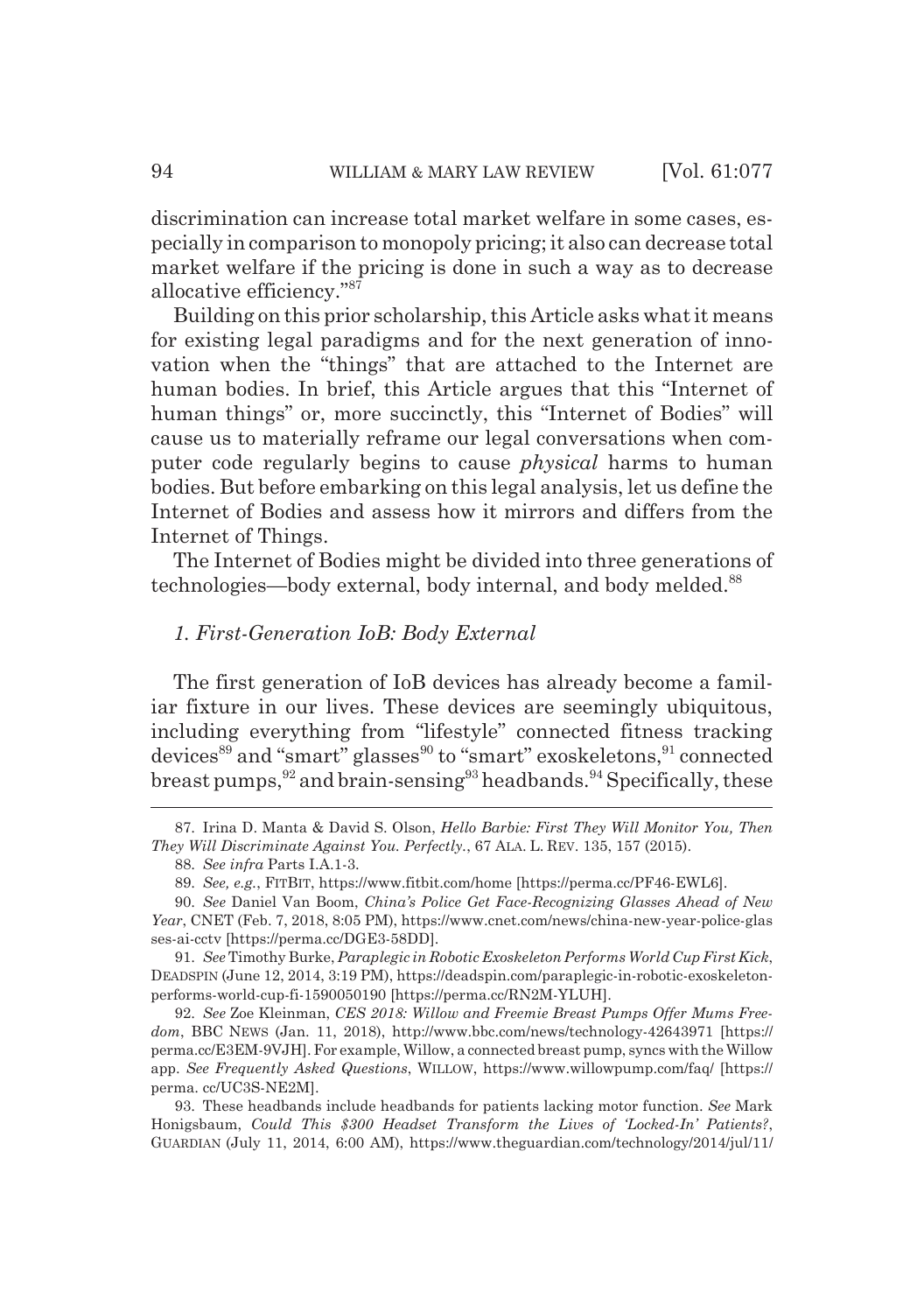first-generation IoB devices encompass three categories of bodyexternal products—IoB "medical devices" approved by the FDA.<sup>95</sup> "general wellness"96 IoB devices that present "low risk" and promote "healthy lifestyle" (and are, therefore, not regulated by the FDA),  $97$ and various other non-health enterprise, educational, and recreations body-attached devices that connect to the Internet, directly or indirectly.98

First-generation IoB medical devices include devices such as Internet-enabled robotic surgery machines<sup>99</sup> and connected prosthetics<sup>100</sup> that a patient operates from a mobile phone.<sup>101</sup> In comparison, the "general wellness/lifestyle" first-generation IoB category encompasses familiar devices such as fitness trackers.<sup>102</sup> health

kickstarter-headset-locked-in-syndrome-communication [https://perma.cc/MAB8-G7UN].

<sup>94.</sup> IoB headbands also allow gamers to race drones with their minds. *See* Anthony Cuthbertson, *Watch: World's First Mind-Controlled Drone Race*, NEWSWEEK (Apr. 25, 2016, 8:50 AM), http://www.newsweek.com/watch-worlds-first-mind-controlled-drone-race-451965 [https://perma.cc/RCU3-CK9E].

<sup>95.</sup> *See infra* notes 99-101 and accompanying text.

<sup>96.</sup> The FDA "defines general wellness products as products that meet the following two factors: (1) are intended for only general wellness use, as defined in this guidance, and (2) present a low risk to the safety of users and other persons." U.S. FOOD & DRUG ADMIN., GEN-ERAL WELLNESS: POLICY FOR LOW RISK DEVICES 2 (2016) [hereinafter GENERAL WELLNESS] (emphasis omitted), https://www.fda.gov/downloads/medicaldevices/deviceregulationandguid ance/guidancedocuments/ucm429674.pdf [https://perma.cc/A2EN-C728].

<sup>97.</sup> *See id.* at 1; *infra* notes 102-06 and accompanying text.

<sup>98.</sup> *See infra* notes 107-27 and accompanying text.

<sup>99.</sup> These first-generation IoB prosthetics are not external, but second-generation bodyembedded prosthetics are also already in trials and use. *See* Elaine Yau, *Forget Pokemons—In World First, Hongkonger Applies Augmented Reality to Surgery*, S. CHINA MORNING POST (Aug. 25, 2016, 12:00 PM), http://www.scmp.com/lifestyle/health-beauty/article/2008395/ hongkonger-uses-augmented-reality-surgery [https://perma.cc/G9RM-SMRR]; *see also* Homa Alemzadeh et al., *Adverse Events in Robotic Surgery*, PLOS ONE, Apr. 2016, at 2, https:// www.ncbi.nlm.nih.gov/pmc/articles/PMC4838256/ [https://perma.cc/H356-4GSG].

<sup>100.</sup> *See, e.g.*, *'Smart Leg' Makes Engineering Prize Shortlist*, BBC NEWS (May 16, 2016), http://www.bbc.com/news/science-environment-36302784 [https://perma.cc/DJ75-TFH8].

<sup>101.</sup> *See, e.g.*, Eric Limer, *Meet the Man with iPhone-Controlled Bionic Arms*, GIZMODO (Apr. 13, 2013, 5:40 PM), https://gizmodo.com/5994603/meet-the-man-with-iphone-controlledbionic-arms [https://perma.cc/U79P-FPKK].

<sup>102.</sup> *See, e.g.*, FITBIT, *supra* note 89.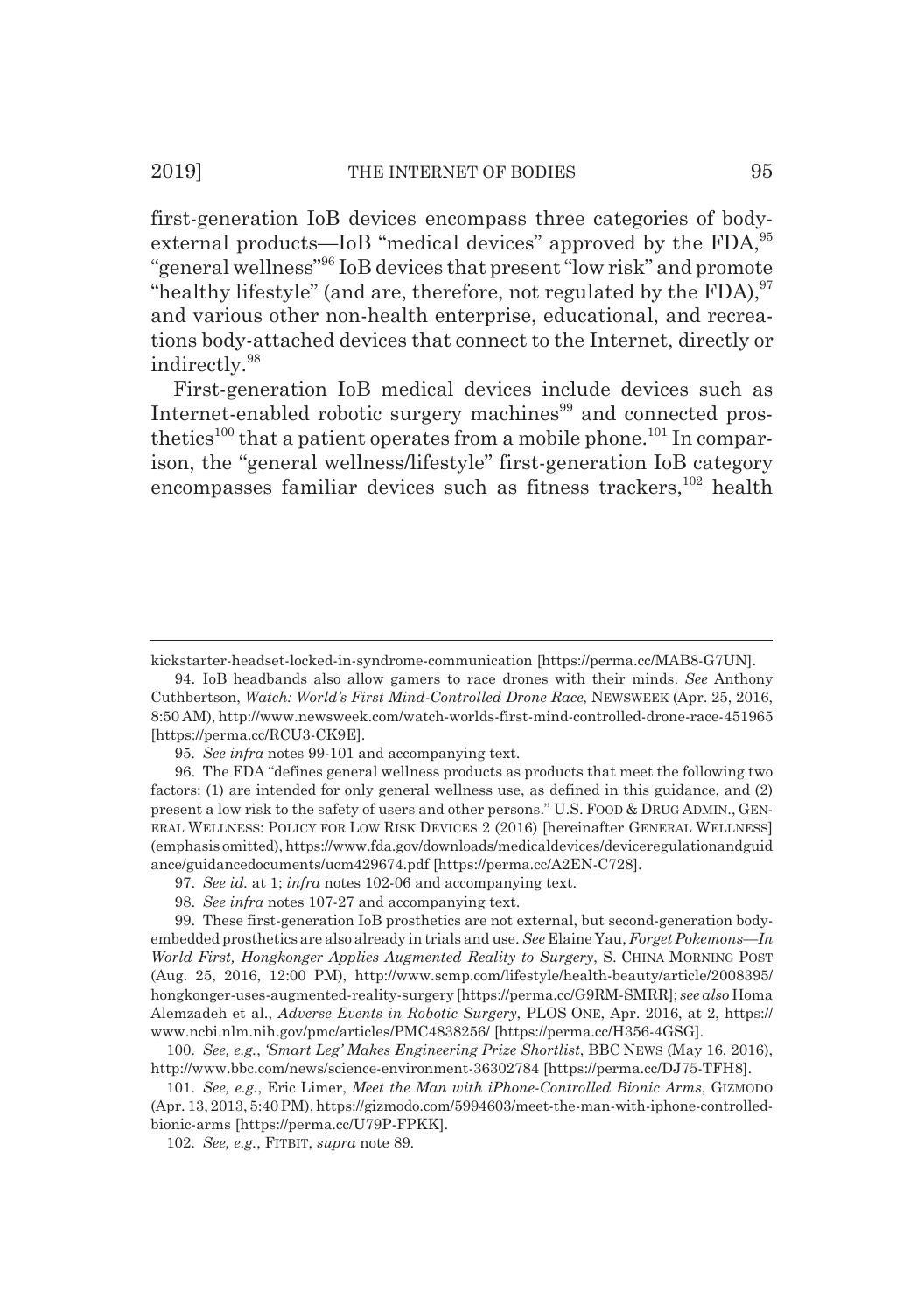monitoring tattoos,<sup>103</sup> electronic skin<sup>104</sup> with an organic circuit,<sup>105</sup> and "smart" watches with lifestyle monitoring capability.<sup>106</sup>

But it is the last category of these first-generation IoB devices enterprise, educational, and recreational devices—that presents perhaps the fastest growing category of first-generation IoB devices. For example, connected glasses<sup>107</sup> and helmets<sup>108</sup> regularly offer workers information in real time in enterprise settings, and exoskeleton projects for soldiers offer new fighting capabilities.<sup>109</sup> Brain sensing headbands that rely on external EEG electrodes are now used in some classrooms, seeking to monitor student attention. $110$ Recent patent filings indicate that Amazon has developed a wristband that conducts ultrasonic tracking of a worker's hands to monitor efficiency in performance of an assigned task, $111$  and providing

107. *See* Scott Stein, *Google Glass Returns: This Time, It's Professional*, CNET (July 18, 2017, 9:18 AM), https://www.cnet.com/news/google-glass-2-goes-for-enterprise/ [https://perma. cc/9T8Q-F476].

108. *See* Jenna McKnight, *Daqri's Augmented-Reality Construction Helmet Aims to "Change the Nature of Work*,*"* DEZEEN (Jan. 27, 2016), https://www.dezeen.com/2016/01/27/ daqri-smart-construction-helmet-augmented-reality-wearable-technology/ [https://perma.cc/ L94Y-NAFH].

109. Neil C. Bhavsar, *Can Science Transform Us Into Superheroes?*, FUTURISM (Mar. 22, 2017), https://futurism.com/can-science-transform-us-into-superheroes/ [https://perma.cc/ TE43-EL93] (citing Dan Lamothe, *Meet the Exoskeleton the Navy Is Testing to Make Sailors Stronger*, WASH.POST (Sept. 3, 2014), https://www.washingtonpost.com/news/checkpoint/wp/ 2014/09/03/meet-the-new-exoskeleton-the-navy-is-testing-to-make-sailors-stronger/ [https:// perma.cc/RVT8-4G89]).

110. *See* WALL ST. J., *supra* note 37.

<sup>103.</sup> *See, e.g.*, Rose Etherington, *Biostamp Temporary Tattoo Electronic Circuits by MC10*, DEZEEN (Mar. 28, 2013), https://www.dezeen.com/2013/03/28/biostamp-temporary-tattoo-wear able-electronic-circuits-john-rogers-mc10/ [https://perma.cc/MYY8-GE36].

<sup>104.</sup> *See* John Boyd, *Electronic Skin Can Track Your Health and Fitness*, FORBES (Apr. 16, 2016, 2:20 AM), https://www.forbes.com/sites/jboyd/2016/04/17/electronic-skin-can-track-yourhealth-and-fitness [https://perma.cc/XQN4-YTYQ].

<sup>105.</sup> *See 'Electronic Skin' to Monitor Your Health*, BBC NEWS (Apr. 4, 2017), http://www. bbc.com/news/av/technology-39485527/electronic-skin-to-monitor-your-health [https://perma. cc/7S5Q-7ZNL].

<sup>106.</sup> *See, e.g.*, *Apple Watch*, APPLE, https://www.apple.com/watch/ [https://perma.cc/TP4N-2U5A].

<sup>111.</sup> U.S. Patent Application No. 15/083,083, Pub No. 2017/0278051 (filed Mar. 28, 2016) (published Sept. 28, 2017) (Amazon Technologies, Inc., applicant), http://pdfaiw.uspto.gov/. aiw?PageNum=0&docid=20170278051&IDKey=0E2634BC1119&HomeUrl=http%3A%2F% 2Fappft.uspto.gov%2Fnetacgi%2Fnph-Parser%3FSect1%3DPTO1%2526Sect2%3DHITOFF% 2526d%3DPG01%2526p%3D1%2526u%3D%2Fnetahtml%2FPTO%2Fsrchnum.html%2526 r%3D1%2526f%3DG%2526l%3D50%2526s1%3D20170278051.PGNR.%2526OS%3D%2526 RS%3D [https://perma.cc/PV5D-CVXC].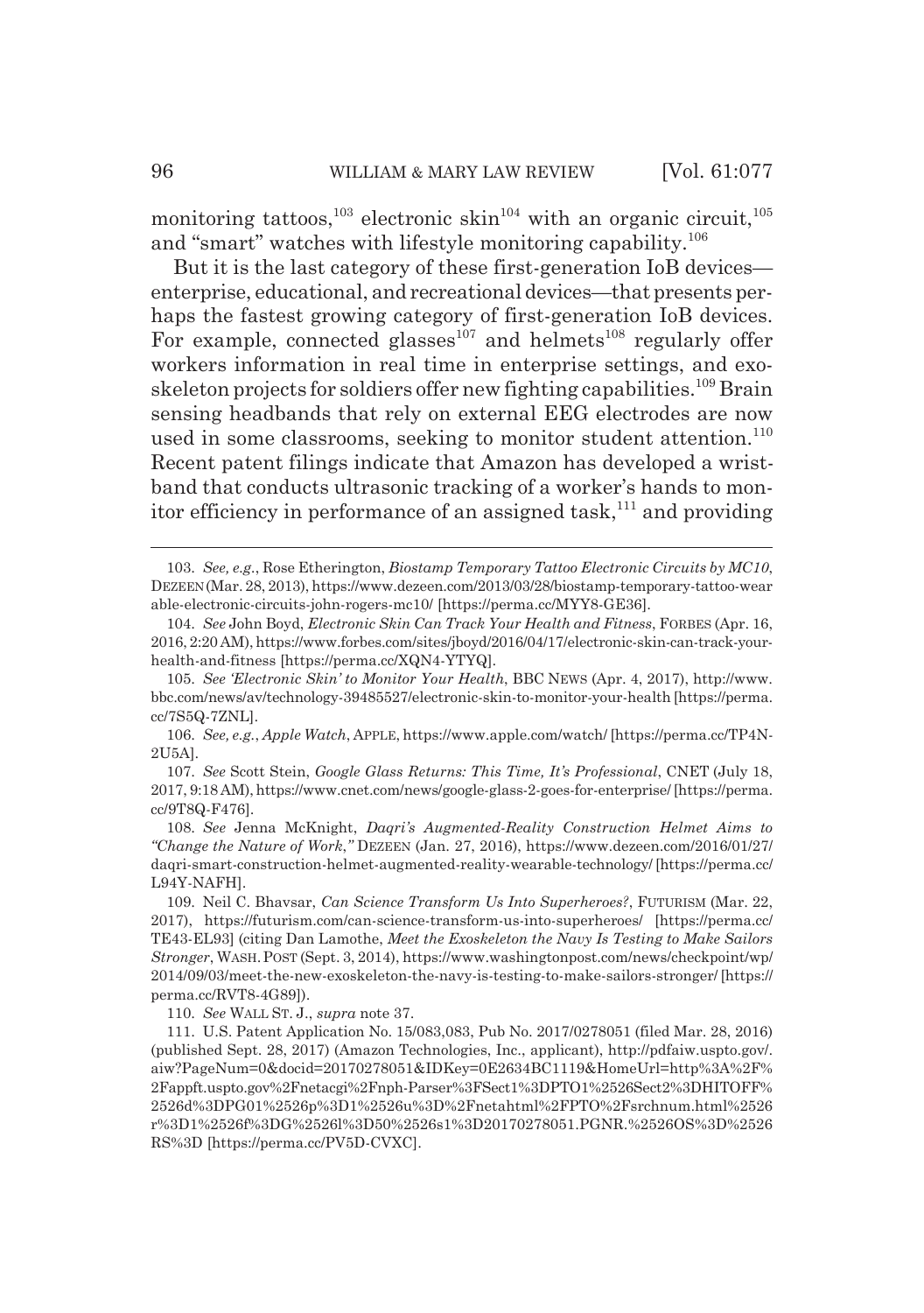haptic feedback to guide the employee's hands in the correct direction.<sup>112</sup> Clothing company L.L.Bean has announced that it is connecting its coats and boots to the blockchain<sup>113</sup> using sewn-in sensors,  $^{114}$  becoming the latest participant in the broader fashion trend of connected clothing<sup>115</sup> with human-computer interfaces.<sup>116</sup> The Massachusetts Institute of Technology and Microsoft Research have developed temporary tattoos a wearer attaches to her body, allowing her to control various devices wirelessly as a convenience.<sup>117</sup> Gaming devices such as virtual skin<sup>118</sup> and augmented<sup>119</sup> or virtual reality headsets<sup>120</sup> allow for recreational blending of physical and digital reality. Networked in-ear translators help with live multilingual communication,<sup>121</sup> and eye-mapping applications<sup>122</sup> turn

<sup>112.</sup> Ceylan Yeginsu, *If Workers Slack Off, the Wristband Will Know. (And Amazon Has a Patent for It.),* N.Y. TIMES (Feb. 1, 2018), https://www.nytimes.com/2018/02/01/technology/ amazon-wristband-tracking-privacy.html [https://perma. cc/8ZDR-SRH8].

<sup>113.</sup> For a discussion of blockchain technology and how "the recent development of Bitcoin and blockchain technologies has rekindled excitement about their potential among technologists and industry," see Kevin Werbach & Nicolas Cornell, *Contracts* Ex Machina, 67 DUKE L.J. 313, 313 (2017).

<sup>114.</sup> Kim S. Nash, *L.L. Bean to Link Boots, Coats to a Blockchain*, WALL ST. J. (Feb. 7, 2018, 1:27 PM), https://blogs.wsj.com/cio/2018/02/07/l-l-bean-to-link-boots-coats-to-a-block chain/ [https://perma.cc/6DPN-VE3L].

<sup>115.</sup> *See, e.g.*, Rachel Metz, *Your Next Password May Be Stored in Your Shirt Cuff*, MIT TECH.REV. (Oct. 31, 2017), https://www.technologyreview.com/s/609264/your-next-passwordmay-be-stored-in-your-shirt-cuff [https://perma.cc/CT3Z-H3E8].

<sup>116.</sup> For example, connected underwear has been developed to assist workers in lifting tasks as a type of exoskeleton. Maya Dangerfield, *Lab-Created Underwear Could Prevent Back Pain*, CNNBUS. (Aug. 30, 2017), http://money.cnn.com/video/technology/future/2017/08/ 30/lab-created-underwear-could-prevent-back-pain.cnnmoney/index.html [https://perma.cc/ KQ2A-CL3E].

<sup>117.</sup> Alice Morby, *DuoSkin Temporary Tattoos Can Remotely Control Devices*, DEZEEN (Aug. 17, 2016), https://www.dezeen.com/2016/08/17/mit-media-lab-researchers-duoskintemporary-tattoos-control-devices/ [https://perma.cc/RFS5-NASQ].

<sup>118.</sup> *See* The Verge (@verge), TWITTER (July 6, 2017, 11:50 PM), https://twitter.com/verge/ status/883216517776773120 [https://perma.cc/UVD7-KLWQ] ("This 'wearable skin' makes virtual reality feel way too real.").

<sup>119.</sup> *See, e.g.*, Chelsea Gohd, *Magic Leap Shows Off Their New Augmented Reality Headset,* FUTURISM (Dec. 22, 2017), https://futurism.com/magic-leap-shows-new-augmented-realityheadset/ [https://perma.cc/4A6S-3N2Q].

<sup>120.</sup> *See* Will Greenwald, *The Best VR (Virtual Reality) Headsets of 2018,* PC MAG (Dec. 5, 2017, 12:13 PM), https://www.pcmag.com/article/342537/the-best-virtual-reality-vr-headsets [https://perma.cc/LLM4-WEHC].

<sup>121.</sup> *See* David Pierce, *Doppler's Futuristic Earbuds Sound Great. They Also Speak Spanish*, WIRED (Oct. 19, 2016, 6:56 AM), https://www.wired.com/2016/10/dopplers-futuristicearbuds-sound-great-also-speak-spanish [https://perma.cc/Y5Y5-MB5E]; *Discover the Technol-*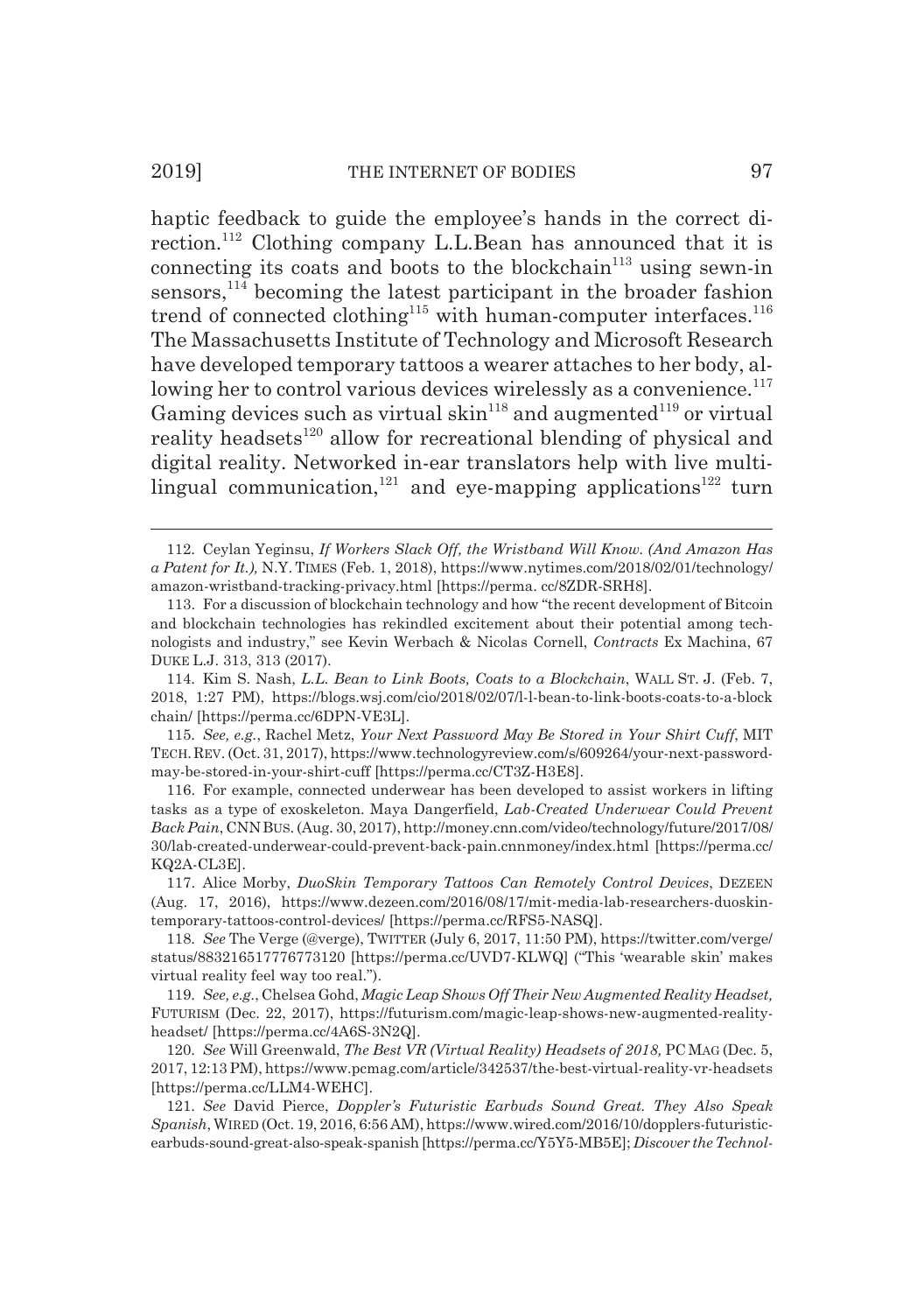### 98 WILLIAM & MARY LAW REVIEW [Vol. 61:077

eyes into a mouse.<sup>123</sup> Similarly, both Facebook<sup>124</sup> and Microsoft<sup>125</sup> have disclosed that each company is currently working on braincontrol interfaces that will allow users to operate computing devices with only their thoughts and the help of external thought-sensing devices.126 Meanwhile, Nissan has announced work on "[b]rain-to- [v]ehicle" technology that will allow drivers to use "signals from their own brain to make the drive even more exciting."<sup>127</sup> These

125. Microsoft's patent explains that neurological data would "modulate a continuous user interface" and that "[n]eurological data can be gathered through a variety of techniques. One non-invasive technique is electroencephalography (EEG)." U.S. Patent Application No. 15/152403, Publication No. 20170329392 (filed May 11, 2016) (published Nov. 16, 2017) (Keskin et al., applicant), http://appft1.uspto.gov/netacgi/nph-Parser?Sect1=PTO1&Sect2=HIT OFF&d=PG01&p=1&u=/netahtml/PTO/srchnum.html&r=1&f=G&l=50&s1=20170329392. PGNR [https://perma.cc/Q8ST-ZNUZ]. Microsoft has a second patent application for "changing the state of an application by detecting neurological user intent data associated with a particular operation of a particular application state." U.S. Patent Application 15/152,401, Publication No. 9,864,431 (filed May 11, 2016) (published Jan. 9, 2018) (Keskin et al., applicant), http://patft1.uspto.gov/netacgi/nph-Parser?Sect1=PTO1&Sect2=HITOFF&d=PALL &p=1&u=%2Fnetahtml%2FPTO%2Fsrchnum.htm&r=1&f=G&l=50&s1=9864431.PN.&OS =PN/9864431&RS=PN/9864431 [https://perma.cc/C3NE-YAMP].

126. *See* Andrew Orlowski, *Microsoft Wants to Patent Mind Control*, REG. (Jan. 15, 2018, 3:28 PM), https://www.theregister.co.uk/2018/01/15/microsoft\_bci\_patent\_application/ [https:// perma.cc/95R4-XT5H].

127. Some reports state that the driver is required to wear an electrode skullcap. Gareth Corfield, *If You Won't Use Your Brain Our Machine Will Use It for You, Nissan Tells Drivers*,

*ogy Behind the System*, WAVERLY LABS, http://www.waverlylabs.com/ [https://perma.cc/A4FU-6D2E] ("The Pilot Speech Translation companion app connects the Pilot earbud to our cloudbased translation engine for access to all of our translation features.").

<sup>122.</sup> *See, e.g.*, Victoria Woollaston, *We Wore Eye-Tracking Goggles on the Tube, in the Name of 'Science*,*'* WIRED (Oct. 7, 2016), http://www.wired.co.uk/article/exterion-eye-tracking-londonunderground [https://perma.cc/DV5W-MHP8].

<sup>123.</sup> *See* Jing Cao, *The Man Who Created LeapPad Wants to Turn Your Eyes into a Mouse,* BLOOMBERG (Aug. 26, 2016, 7:00 AM), https://www.bloomberg.com/news/articles/2016-08-26/ the-man-who-created-leappad-wants-to-turn-your-eyes-into-a-mouse [https://perma.cc/Y2G9- FESF].

<sup>124.</sup> *See* Thomas Claburn, *Zuckerberg's Absolutely Mental: Brain Sensors that Read YOUR MIND at 100 Words a Minute,* REGISTER (Apr. 20, 2017, 12:02 AM), https://www.theregister. co.uk/2017/04/20/facebook\_brain\_typing/ [https://perma.cc/ZMY3-YVK4]; Jolene Creighton, *Zuckerberg: Facebook Is Working on a Brain Interface That Lets You "Communicate Using Only Your Mind*,*"* FUTURISM (Apr. 18, 2017), https://futurism.com/zuckerberg-facebook-willreveal-a-brain-interface-that-lets-you-communicate-using-only-your-mind/ [https://perma.cc/ 6ADL-XLBB]; Andrew Griffin, *Facebook Secretly Building Technology to Read People's Minds So They Can 'Type Directly from the Brain*,*'* INDEP. (Apr. 20, 2017, 8:55 AM), http://www. independent.co.uk/life-style/gadgets-and-tech/news/facebook-mind-reading-brain-technologybuilding-8-regina-dugan-pentagon-a7692481.html [https://perma.cc/V967-4854]; Mark Zuckerberg, *Live at F8!*, FACEBOOK (Apr. 18, 2017), https://www.facebook.com/zuck/videos/10103658 355917211/ [https://perma.cc/3RRF-29YD].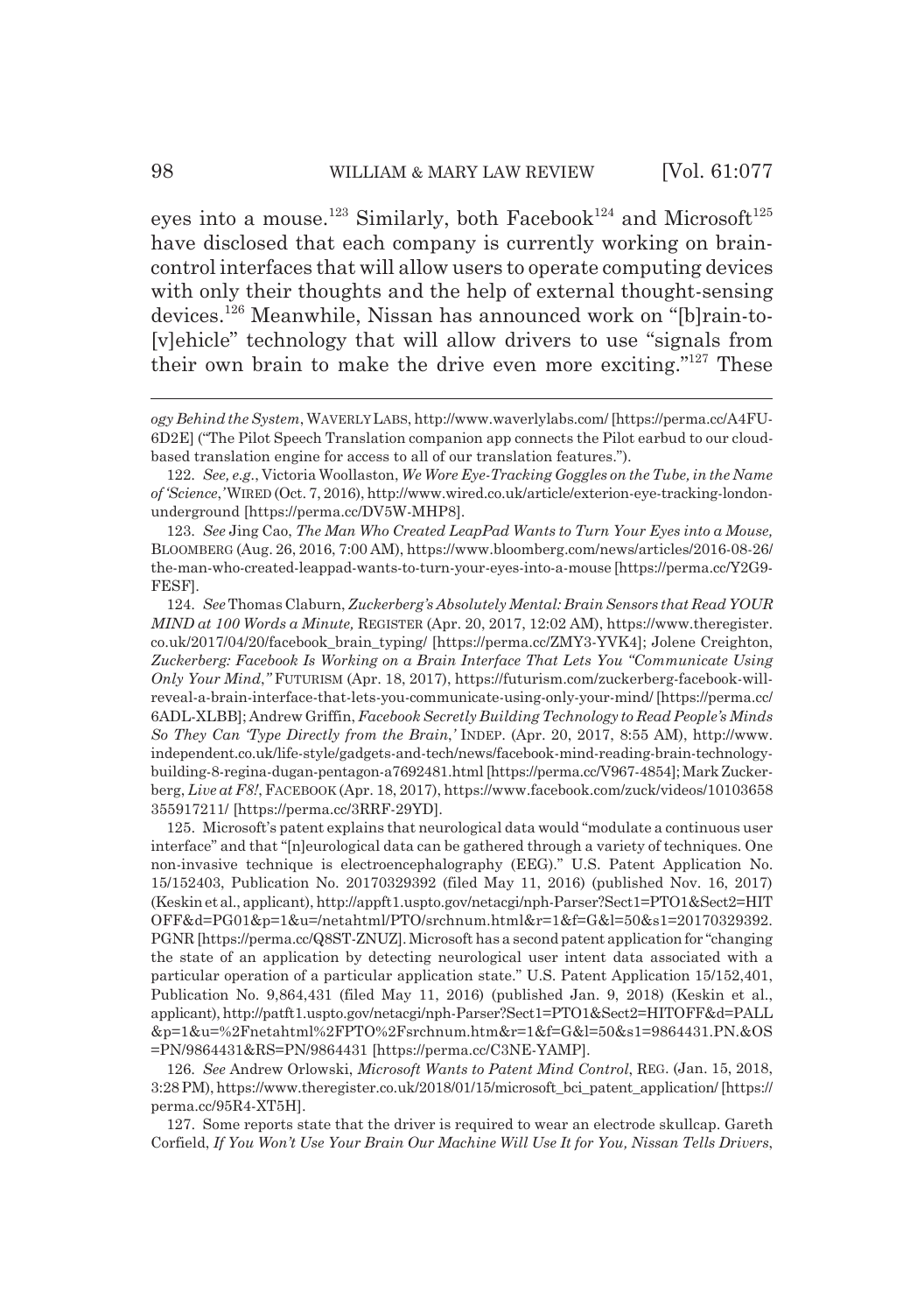many examples highlight the reality that IoB is already here and quickly expanding. These examples also portend that our future is one where IoB is likely to be legally and socially transformational, for better or worse. $128$ 

It is noteworthy that unlike many of the earliest first-generation IoB devices whose stated purpose was "self-archival," i.e., a user's personal data collection for self-reflection and tracking,129 today's first-generation IoB devices often explicitly disclose that furthering third-party "big data" research<sup>130</sup> is a prime motivator for their data  $\alpha$  collection.<sup>131</sup> This "big data" motivation in particular often drives IoB products marketed for employment and educational settings.<sup>132</sup> In one case, a brainwave headband company targeted educational institutions,<sup>133</sup> ostensibly to assist with monitoring students' attention levels<sup>134</sup> in educational settings.<sup>135</sup> The company also recently

REG. (Jan. 4, 2018, 6:18 PM), https://www.theregister.co.uk/2018/01/04/nissan\_brain\_control led\_car\_wheeze/ [https://perma.cc/63W9-DMZ9].

130. For example, DNA samples are uploaded and available through the Internet allowing for cloud-based user analysis in real time. João Medeiros, *DNA Analysis Will Build an Internet of Living Things*, WIRED (Jan. 8, 2016), http://www.wired.co.uk/article/dna-analysisinternet-living-things [https://perma.cc/GGX9-7UEA].

131. In a medical context, the U.K.'s National Health Service has experimented with Google DeepMind's Stream application. Jo Best, *DeepMind and the NHS: What It's Really Like to Use Google's Kidney Health App*, ZDNET (Jan. 10, 2018, 11:00 AM), http://www.zdnet. com/article/deepmind-and-the-nhs-what-its-really-like-to-use-googles-kidney-health-app/ [https://perma.cc/9YTC-4TGU].

132. As explained by Kate Crawford and Jason Schultz, "it is possible to generate a detailed picture about a person's health, including information the person may never have disclosed to a health care provider." Kate Crawford & Jason Schultz, *Big Data and Due Process: Toward a Framework to Redress Predictive Privacy Harms*, 55 B.C. L. REV. 93, 98 (2014).

133. Reviews of both the science behind the product and its efficacy have been mixed, at best, with one critique calling it "malfunctioning" and "cringeworthy." AJ Dellinger, *This Malfunctioning Brain-Scanning Headband Was the Most Cringeworthy Demonstration at CES 2016,* DAILY DOT (Jan. 14, 2016, 1:21 AM), https://www.dailydot.com/debug/brainco-braincontrol-technology-ces/ [https://perma.cc/6JLB-A5WL]; Paige Rogers, *Company to Collect Brain Wave Data on 1.2 Mil Students in the Classroom*, NOQ REP. (Dec. 4, 2017), https://noq report.com/2017/12/04/company-collect-brain-wave-data-1-2-mil-students-classroom/ [https:// perma.cc/793W-ZQYV].

134. Other brain sensing headband research similarly focuses on attention-level monitoring. Alexandra Simon-Lewis, *This Brain-Imaging Headband Can Reveal How Boring You Are*, WIRED (Feb. 27, 2017), http://www.wired.co.uk/article/brain-imaging-headband-com municate [https://perma.cc/9T8P-DVB5].

135. Ms. Smith, *Company with No Privacy Policy to Collect Brainwave Data on 1.2 Million Students*, CSO (Dec. 5, 2017, 9:00 AM), https://www.csoonline.com/article/3239969/security/

<sup>128.</sup> *See supra* notes 74-87 and accompanying text.

<sup>129.</sup> *See supra* notes 102-06 and accompanying text.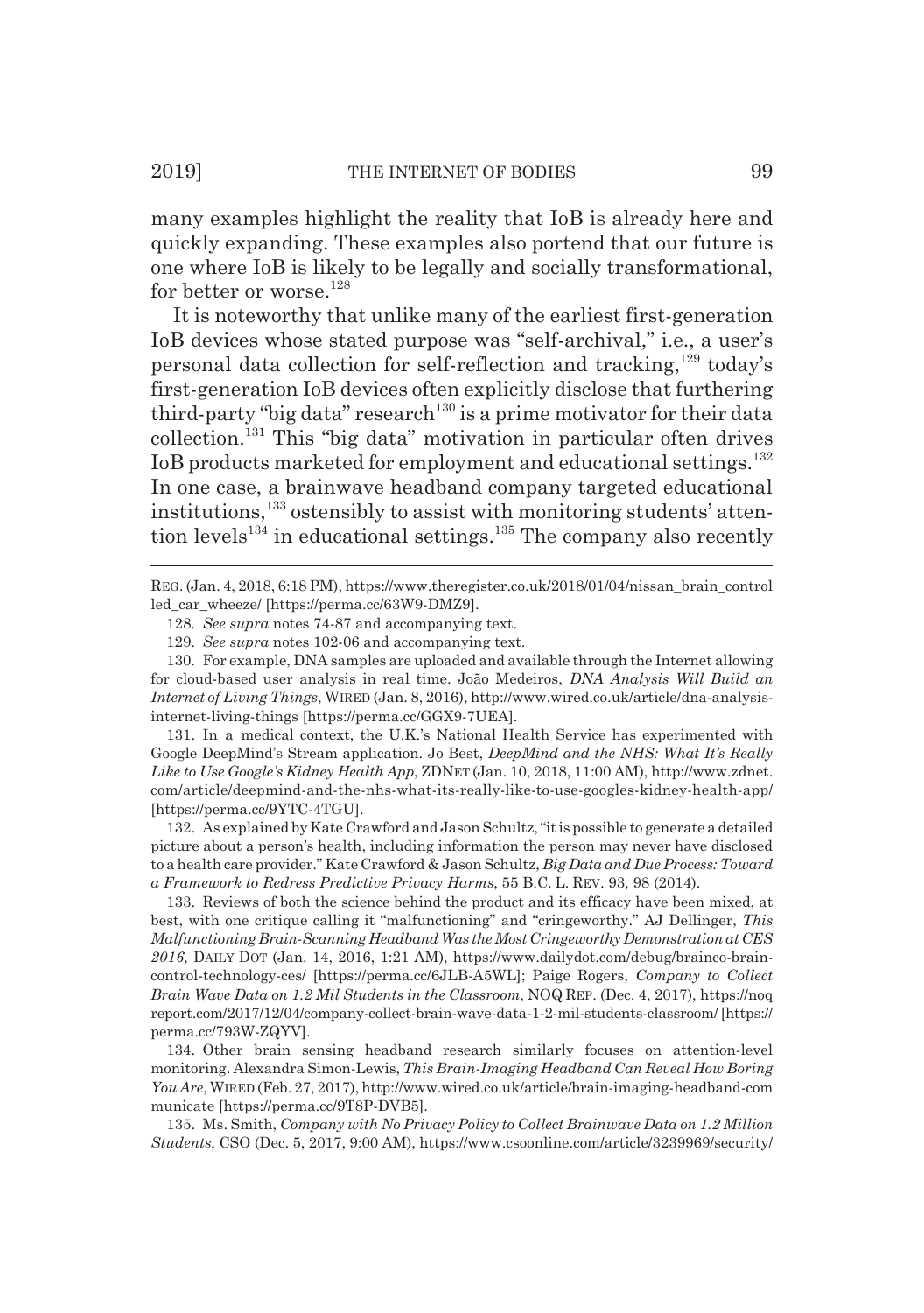announced its intention to collect data on over a million students to create "the world's biggest brainwave database."136 In another case, the "Brainternet" project used external EEG nodes and a Raspberry Pi computer to connect a human brain to the Internet in real time<sup>137</sup> in order to continuously monitor brain activity; its creators hope to build a brain application programming interface<sup>138</sup> with bidirectional inputs and outputs. $139$ 

Legal scholarship has considered a portion of this innovation in the context of what was initially known as the "Quantified Self" movement, $140$  primarily assessing the medical desirability and privacy implications of connected devices with health applications.<sup>141</sup> Professor Nicolas Terry expands this analysis to issues of autonomy and data control, explaining that the Quantified Self movement presents an inherent dichotomy of control—while patient collection of "medically inflected" data is encouraged, the definite copy of a

136. Smith, *supra* note 135.

137. Patrick Caughill, *Researchers Have Linked a Human Brain to the Internet for the First Time Ever*, FUTURISM (Sept. 14, 2017), https://futurism.com/researchers-have-linked-a-humanbrain-to-the-internet-for-the-first-time-ever/ [https://perma.cc/P7K4-4P78].

138. Wits University, *Biomedical Engineers Connecting a Human Brain to the Internet in Real Time*, MED.XPRESS (Sept. 14, 2017), https://medicalxpress.com/news/2017-09-biomedicalhuman-brain-internet-real.html [https://perma.cc/X62T-SDHJ].

139. Caughill, *supra* note 137 ("Brainternet can be further improved to classify recordings through a smart phone app that will provide data for a machine-learning algorithm. In future, there could be information transferred in both directions—inputs and outputs to the brain.").

140. *See* Kashmir Hill, *Adventures in Self-Surveillance*, *A.K.A. The Quantified Self, A.K.A. Extreme Naval-Gazing*, FORBES (Apr. 7, 2011, 11:34 AM), http://www.forbes.com/sites/ kashmirhill/2011/04/07/adventures-in-self-surveillance-aka-the-quantified-self-aka-extremenavel-gazing/ [https://perma.cc/32TX-S8B3]; *The Quantified Self: Counting Every Moment*, ECONOMIST (Mar. 3, 2012), http:// www.economist.com/node/21548493 [https://perma.cc/N9LV-7DCS].

141. Professor Nathan Cortez explains, "[w]hen viewed more broadly, mobile health is part of broader cultural and technological evolutions, including the march towards more personalized medicine, the 'quantified self' movement, the 'lifelogging' phenomenon, and the rising era of 'big data.'" Nathan Cortez, *The Mobile Health Revolution?*, 47 U.C.DAVIS L. REV. 1173, 1197-98 (2014) (footnotes omitted).

company-with-no-privacy-policy-to-collect-brainwave-data-on-1-2-million-students.html [https://perma.cc/6RRP-GLM4]. Part of the question underlying such devices, however, is what they are actually measuring and whether the collected metrics, in fact, demonstrate optimal student development. *See* Mark Molloy, *Intelligent People Are More Easily Distracted at Work, Study Claims,* TELEGRAPH (Jan. 19, 2016, 11:54 AM), http://www.telegraph.co.uk/ news/newstopics/howaboutthat/12107840/IQ-Intelligent-people-are-more-easily-distracted-atwork.html [https://perma.cc/GTS9-LVRJ].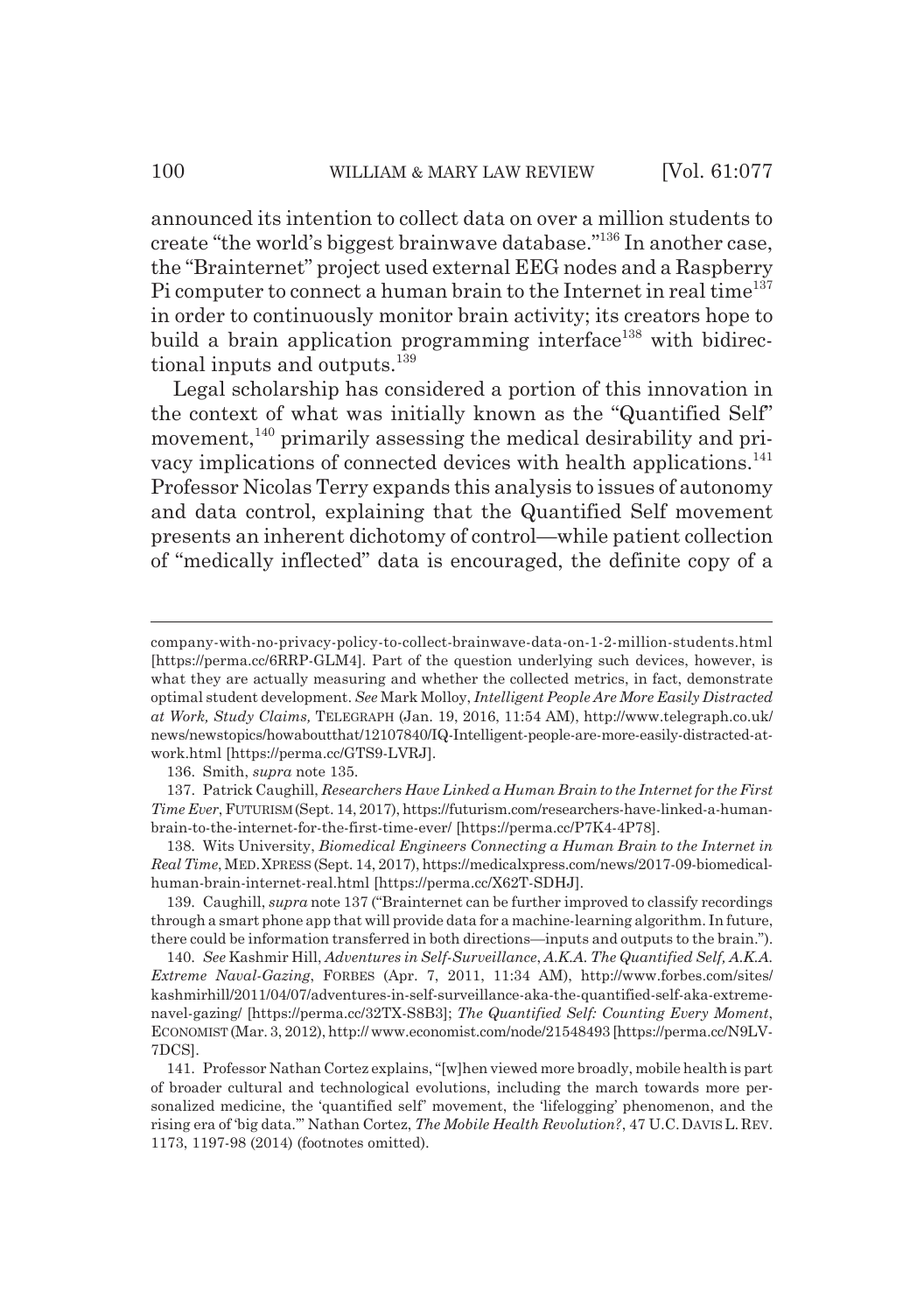health record will always reside with the medical provider. $142$ Similarly, Professor Craig Konnoth explains that the Quantified Self movement positions itself as a way of "knowing oneself,"143 and Professor Frank Pasquale warns that the Quantified Self combined with Big Data offer "frightening opportunities to cure and exploit human vulnerabilities."144

Building on the era of the Quantified Self, the age of the Internet of Bodies presents the next iteration of these concerns: IoB adds legal concerns regarding the *physical safety* and continued functionality of the attached human bodies themselves.145 It also adds a new autonomy question: the inability to disconnect in some cases. Use of some IoB devices becomes progressively less optional. Perhaps your employer or your school now requires that you wear a location tracking badge or perhaps your medical device manufacturer (mandated by your insurance provider) discontinues all devices without Internet connectivity. In other words, IoB impacts legal interests in *physical* safety—the integrity, availability, and functional autonomy of human bodies, not merely legal concerns with respect to the confidentiality of data originating from those bodies. $146$ 

Thus, IoB transforms legal questions of data commodification into legal questions about the commodification and physical control of the human body itself. Indeed, the newest first-generation IoB devices sometimes invert the relationship between the attached body and the remote machines, using human bodies purely as fungible and rentable commodities for their physicality and energy

<sup>142.</sup> Nicolas P. Terry, *Big Data Proxies and Health Privacy Exceptionalism*, 24 HEALTH MATRIX 65, 84 (2014) ("At root such patient curation of health data bespeaks autonomy.... However, it fails to take into account ... the canonical version of the record will remain in the provider's control ... [and] that only the provider-curated copy is protected by HIPAA-HITECH.... A similarly dichotomous result is likely as the medically quantified self develops.").

<sup>143.</sup> Craig Konnoth, *Health Information Equity*, 165 U. PA. L. REV. 1317, 1341-42 (2017) ("[T]he 'quantified-self ' movement promotes data streams as the best form of selfconceptualization and knowledge. This movement promotes the use of devices that not only 'solve problems related to health,' but also produce data ... as a way of knowing oneself.") (footnote omitted).

<sup>144.</sup> Frank Pasquale, *Grand Bargains for Big Data: The Emerging Law of Health Information*, 72 MD. L. REV. 682, 684 (2013) ("An era of 'big data' promises exhilarating and frightening opportunities to cure and exploit human vulnerabilities.").

<sup>145.</sup> *See infra* notes 283-93 and accompanying text.

<sup>146.</sup> *See id.*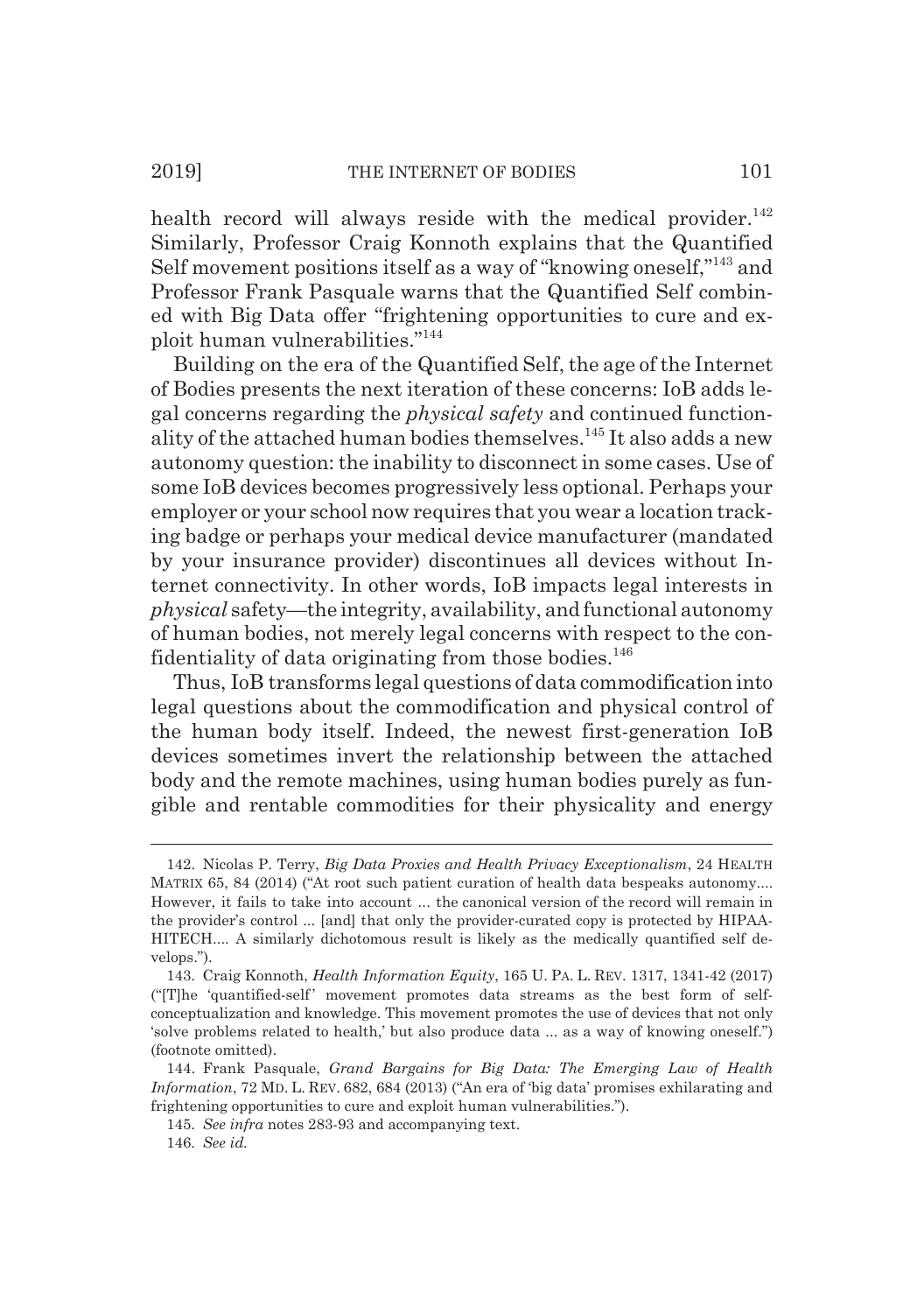extrusion, a non-data driven purpose. For example, one Japanese inventor developed a way to rent another person's body as a telepresence "robot" to allow someone to attend a meeting both physically and remotely.<sup>147</sup> In another case, research using external caps of brain electrodes enabled gamers to control the conduct of another player's body through the Internet in order to play a question-andanswer game.<sup>148</sup> Finally, a Dutch startup recently developed suits intended to extract heat from the human body and repurpose it for cryptocurrency mining.149 Referring to these first-generation IoB cryptocurrency mining suits, Professor Mark Lemley recently quipped, "It only took 18 years for us to actually implement the Matrix<sup>"150</sup>

Professor Lemley's dark humor points to an important and perhaps ethically uncomfortable inversion—the human body is now being leveraged as a functional vehicle to power external, Internetconnected processes.151 Even when the research described above seeks to generate mature interface technologies<sup>152</sup> with tangible safety<sup>153</sup> and other<sup>154</sup> applications, the "thing-ified" nature of the human body implicit in the undertaking may trigger safety and dignitary concerns (and incredulous callbacks to "body snatcher"

<sup>147.</sup> Will Knight (@willknight), TWITTER (Jan. 29, 2018, 10:52 PM), https://twitter.com/will knight/status/958231499509149697 [https://perma.cc/6R3C-VNSS] ("'Human Uber,' developed in Japan, provides a way to attend events remotely using another person's body.").

<sup>148.</sup> George Dvorsky, *This Gamer Used His Thoughts to Control the Movements of Another Player*, GIZMODO (Nov. 6, 2014, 12:30 PM), https://io9.gizmodo.com/new-brain-interfaceallows-for-mind-to-mind-video-gamin-1655415879 [https://perma.cc/W37N-N423].

<sup>149.</sup> Camille Charluet, *This Startup Uses Body Heat to Mine Crypto—for When Robots Take Our Jobs*, NEXT WEB (Dec. 12, 2017, 12:21 PM), https://thenextweb.com/insider/2017/12/12/ startup-uses-body-heat-to-mine-crypto-for-when-robots-take-jobs/ [https://perma.cc/UB2G-WP74].

<sup>150.</sup> Mark Lemley (@marklemley), TWITTER (Dec. 15, 2017, 10:55 AM), https://twitter.com/ marklemley/status/941743490316222465 [https://perma.cc/HQL9-UYBQ].

<sup>151.</sup> *See* INSTITUTE OF HUMAN OBSOLESCENCE, supra note 58.

<sup>152.</sup> *See generally* Rajesh P.N. Rao et al., *A Direct Brain-to-Brain Interface in Humans*, PLOSONE, Nov. 2014, http://journals.plos.org/plosone/article?id=10.1371/journal.pone.011133 [https://perma.cc/HQ68-UGPL].

<sup>153.</sup> Dvorsky, *supra* note 148 ("[F]or example, the brain of a sleepy airplane pilot dozing off at the controls could stimulate the copilot's brain to become more alert.").

<sup>154.</sup> George Dvorsky, *New Brain-Link Tech Means We Can Now Play 20 Questions with Our Minds*, GIZMODO (Sept. 25, 2015, 3:00 PM), https://io9.gizmodo.com/new-brain-link-techmeans-we-can-now-play-20-questions-1732991346 [https://perma.cc/BYY5-SS4F] ("The researchers are hopeful, for example, that a similar system could be used by people with Broca's aphasia.").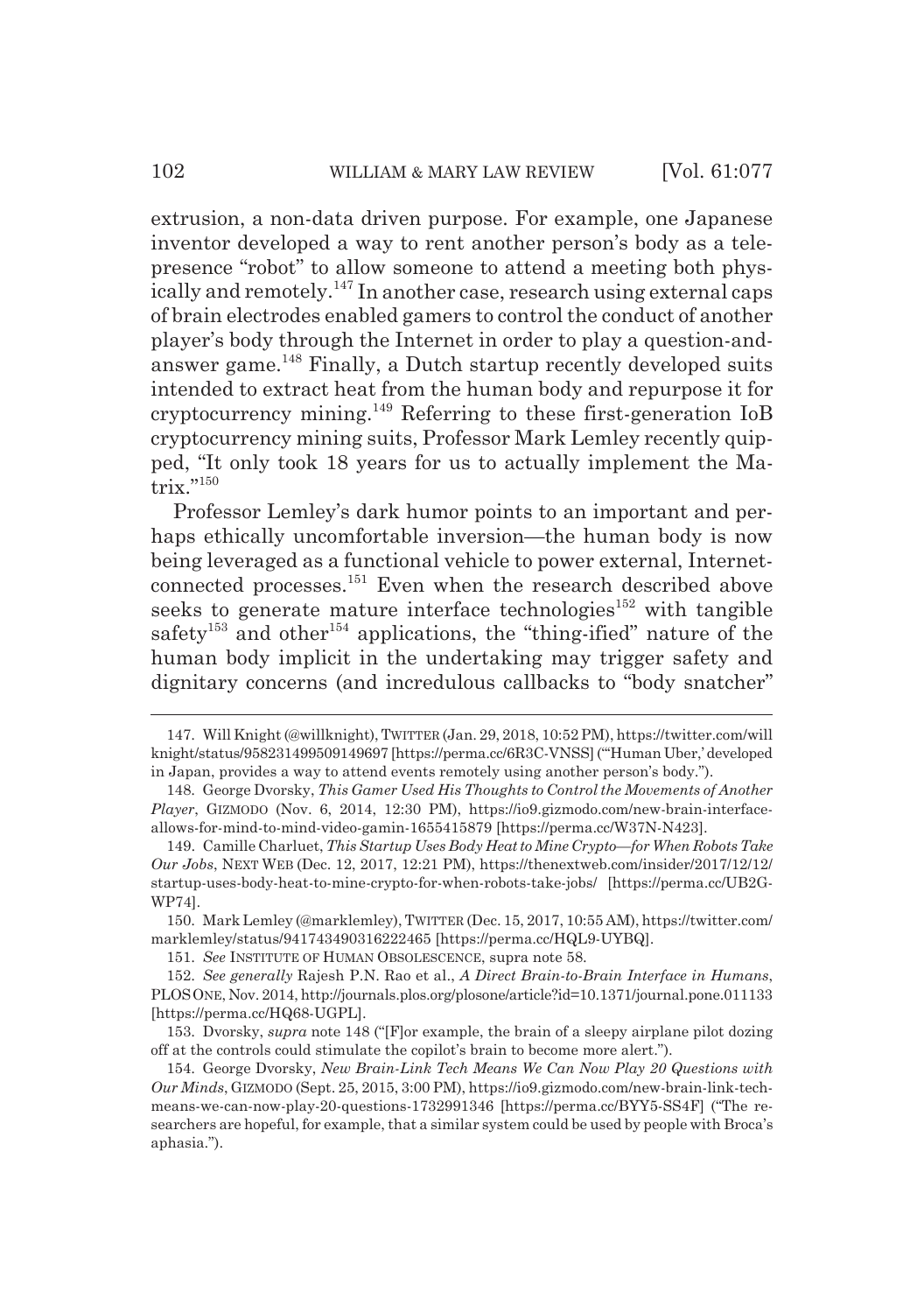movies).155 These uncomfortable questions of third-party processes controlling human bodies become even more pronounced in the context of second-generation IoB—IoB devices that are embedded inside the body.

## *2. Second-Generation IoB: Body Internal*

Second-generation IoB technologies refer to those IoB devices where a portion of the device resides inside the body or accesses the body by breaking the skin.156 For example, pacemakers have long included digital components,157 and cochlear implants now include functionality reliant on Bluetooth.158 Digital pills (already approved for the market by the FDA)159 rely on a 3D-printed circuit and a transmitter inside a capsule.160 Along similar lines, several companies<sup>161</sup> are currently racing to bring an IoB artificial "pancreas"<sup>162</sup>

<sup>155.</sup> *Invasion of the Body Snatchers*, IMBD, https://www.imdb.com/title/tt0049366/ [https:// perma.cc/C73B-YH23].

<sup>156.</sup> *See* David Horrigan, *The Internet of Bodies: A Convenient—and, Yes, Creepy—New Platform for Data Discovery*, LEGALTECH NEWS (Jan. 7, 2019, 11:30 AM), https://www.law. com/legaltechnews/2019/01/07/the-internet-of-bodies-a-convenient-and-yes-creepy-newplatform-for-data-discovery [https://perma.cc/SF9Q-W8DF].

<sup>157.</sup> Lisa Vaas, *Doctors Disabled Wireless in Dick Cheney's Pacemaker to Thwart Hacking*, NAKED SECURITY (Oct. 22, 2013), https://nakedsecurity.sophos.com/2013/10/22/doctors-dis abled-wireless-in-dick-cheneys-pacemaker-to-thwart-hacking/ [https://perma.cc/R24R-UEKM].

<sup>158.</sup> *True Wireless™ Accessories*, COCHLEAR, http://www.cochlear.com/wps/wcm/connect/us/ home/treatment-options-for-hearing-loss/wireless-accessories [https://perma.cc/4N2R-T6NK].

<sup>159.</sup> *FDA Approves Pill with Sensor that Digitally Tracks if Patients Have Ingested Their Medication*, U.S.FOOD &DRUG ADMIN. (Nov. 13, 2017), https://www.fda.gov/newsevents/news room/pressannouncements/ucm584933.htm [https://perma.cc/C92K-CJLR] ("Abilify MyCite (aripiprazole tablets with sensor) has an ingestible sensor embedded in the pill that records that the medication was taken.").

<sup>160.</sup> After the pill is ingested, it is powered by chlorine ions inside the stomach and relays information through the Internet with the help of a dongle and smartphone. Kelsey Atherton, *Take Two Robots by Mouth*, POLITICO (Dec. 13, 2017, 5:21 AM), https://www.politico.com/ agenda/story/2017/12/13/five-drugs-for-the-future-000592 [https://perma.cc/T99W-R683].

<sup>161.</sup> *See, e.g.*, Stacy Lawrence, *Medtronic Artificial Pancreas May Hit the Market Next Spring, as Pivotal Trial Nears Final Data*, FIERCE BIOTECH (Apr. 7, 2016, 11:59 AM), https:// www.fiercebiotech.com/medical-devices/medtronic-artificial-pancreas-may-hit-market-nextspring-as-pivotal-trial-nears [https://perma.cc/2TJD-8HRY]; *Admetsys to Exhibit Smart Pancreas™ at Massachusetts Institute of Technology (MIT) Enterprise Forum 2015 Startup Spotlight*, PR URGENT (June 15, 2015), http://prurgent.com/2015-06-15/pressrelease387382. htm [https://perma.cc/E7LR-FPAG] [hereinafter *Admetsys to Exhibit Smart Pancreas™*].

<sup>162.</sup> Paul Karoff, *Artificial Pancreas System Aimed at Type 1 Diabetes Mellitus*, HARV. GAZETTE (Jan. 4, 2016), http://news.harvard.edu/gazette/story/2016/01/artificial-pancreas-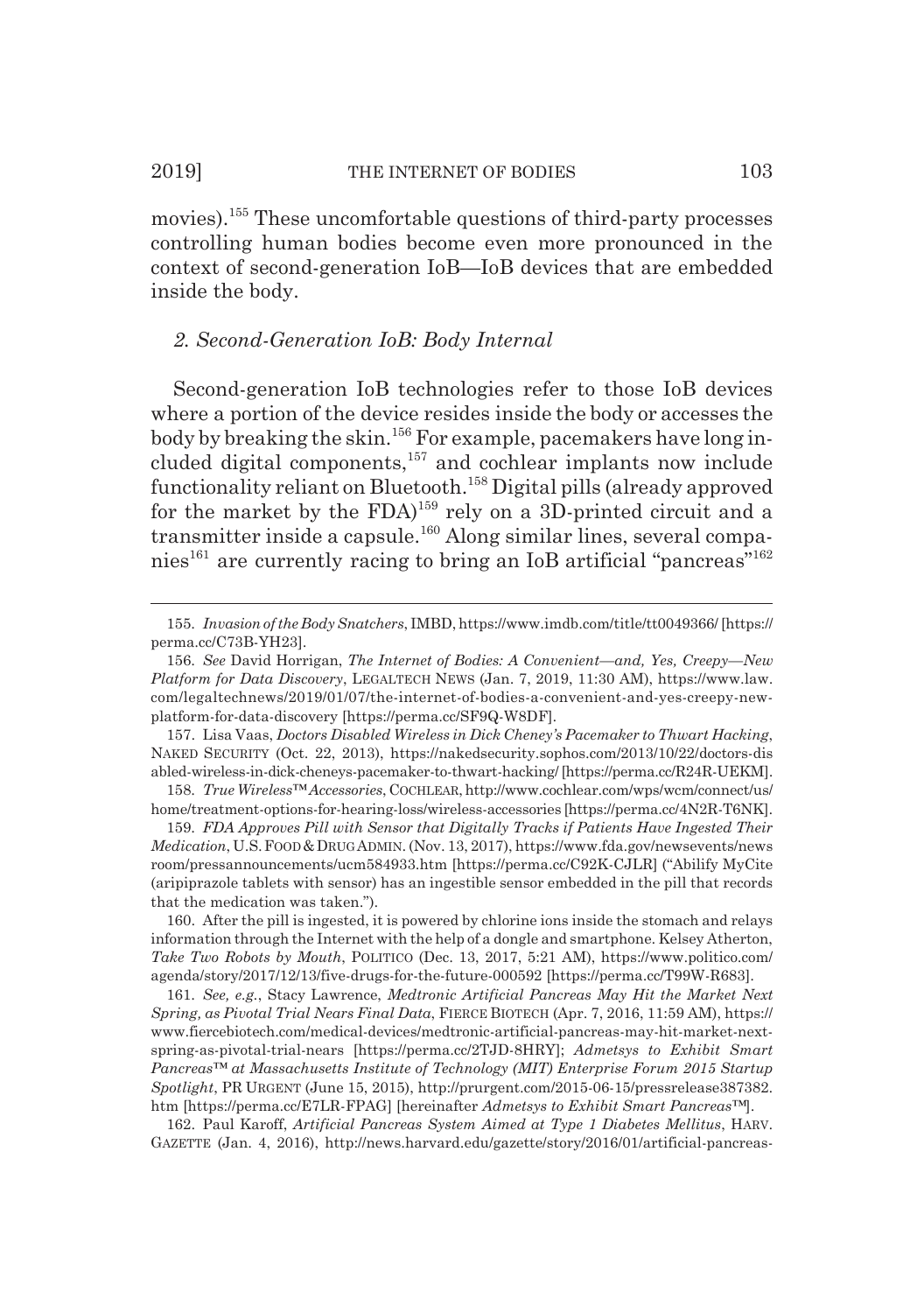to market—an implantable Internet-connected, sometimes 3D print $ed^{163}$  "pancreas" managed by software and a mobile phone app.<sup>164</sup> Indeed, the FDA has already approved the first of these artificial pancreas devices.165 Sensor-enabled sutures can now collect data on healing wounds,<sup>166</sup> and chips with cameras can report information from inside the heart during surgery.<sup>167</sup>

Prosthetics manufacturers have also embarked upon "smart" product<sup>168</sup> development, announcing that the next generation of

163. 3D printing is also being used with prosthetic limbs. Ian Birrell, *3D-Printed Prosthetic Limbs: The Next Revolution in Medicine*, GUARDIAN (Feb. 19, 2017, 1:59 AM), https://www. theguardian.com/technology/2017/feb/19/3d-printed-prosthetic-limbs-revolution-in-medicine [https://perma.cc/VH7Q-BWPX]; Meghan Neal, *3D Bioprinters Could Make Enhanced, Electricity-Generating 'Superorgans*,*'* VICE: MOTHERBOARD (June 13, 2014, 2:15 PM), http:// motherboard.vice.com/read/3d-bioprinters-could-make-enhanced-electricity-generatingsuperorgans [https://perma.cc/3SSC-B2RF]. Ultimately, patients may be able to print new prosthetics at home with advancements in 3D printing. Matt Reynolds, *Print Your Own Prosthetic: This Code Can Be Used by Anyone to Create Their Own Bionic Limbs*, WIRED (Nov. 5, 2016), http://www.wired.co.uk/article/samantha-payne-bionic-arm-builder [https://perma.cc/ 9JXL-E6NP].

164. Karoff, *supra* note 162 ("The closed-loop system consists of an insulin pump, a continuous glucose monitor placed under the user's skin, and advanced control algorithm software embedded in a smartphone that provides the engineering brains, signaling how much insulin the pump should deliver to the patient based on a range of variables, including meals consumed, physical activity, sleep, stress, and metabolism.").

165. *The Artificial Pancreas Device System*, U.S.FOOD &DRUG ADMIN., http://www.fda.gov/ medicaldevices/productsandmedicalprocedures/homehealthandconsumer/consumerproducts/ artificialpancreas/default.htm [https://perma.cc/A235-VJB6].

166. Patrick Collins, *Researchers Invent "Smart" Thread that Collects Diagnostic Data When Sutured into Tissue*, TUFTSNOW (July 18, 2016), http://now.tufts.edu/news-releases/ researchers-invent-smart-thread-collects-diagnostic-data-when-sutured-tissue [https://perma. cc/9WXQ-T4L8].

167. Eric Butterman, *A Way to Your Heart?*, ASME (June 2016), https://www.asme.org/ engineering-topics/articles/bioengineering/a-way-to-your-heart [https://perma.cc/H2XJ-J4E7]. Virtual reality rigs are also recording surgery for training purposes. Gian Volpicelli, *What's Next for VR Surgery?*, WIRED (Apr. 14, 2016), http://www.wired.co.uk/article/wired-healthvirtual-reality-surgery-shafi-ahmed [https://perma.cc/P7LJ-6QH3].

168. For example, one such prosthesis uses "15 different sensors that are measuring different parameters with every step that the person is taking, and that data is being processed by three different onboard computers." Rob Hawley, *Wounded Veteran Among Those Benefiting from 'Smart' Prosthetic Ankle*, CBS N.Y. (Nov. 18, 2015, 2:54 PM), https://newyork. cbslocal.com/2015/11/18/bionx-biom-prosthetic-ankle/ [https://perma.cc/2FGK-F9EM].

system-aimed-at-type-1-diabetes-mellitus/ [https://perma.cc/Z8ZH-29CA] ("The artificial pancreas is not a replica organ; it is an automated insulin delivery system designed to mimic a healthy person's glucose-regulating function."). Intended as a next generation insulin pump, these devices would engage in continuous monitoring of a patient's glucose levels, releasing insulin into the body when needed. *Admetsys to Exhibit Smart Pancreas™*, *supra* note 161.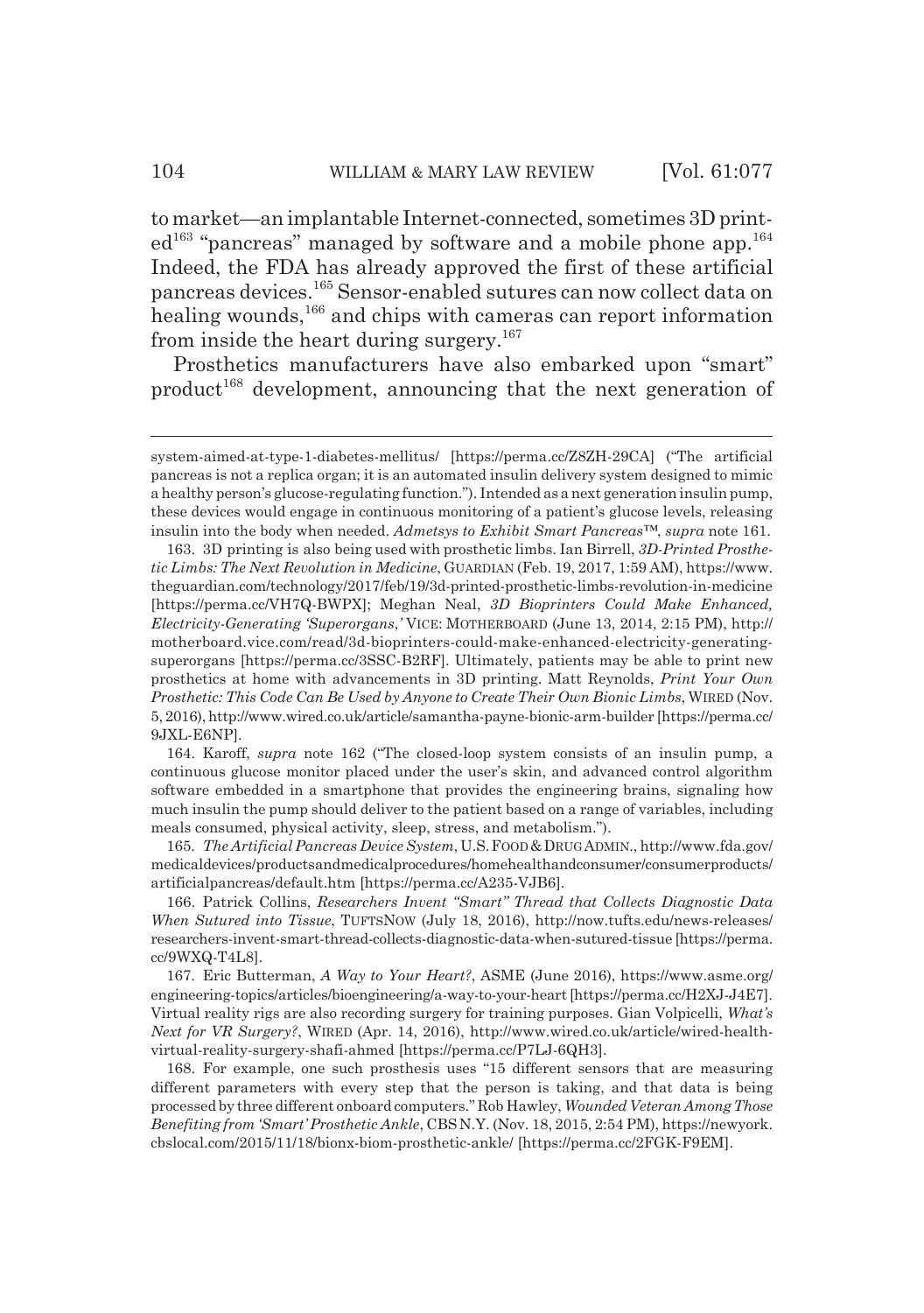prosthetics will be hardwired into patients' nerves<sup>169</sup> and muscles,  $170$ thereby merging flesh with computer code and hardware.<sup>171</sup> The Department of Veterans Affairs Center for Innovation has also launched programs aimed at creating a series of open-source "smart" prosthetics for wounded veterans.<sup>172</sup> Meanwhile, the Defense Advanced Research Projects Agency (DARPA) has been funding the development of next generation bionic arms,<sup>173</sup> and DARPA's Revolutionizing Prosthetics program successfully fitted a paralyzed woman with two nodes directly on her brain, allowing her to pilot a plane in a simulation.<sup>174</sup> Recent research<sup>175</sup> also demonstrated that with the help of an electrode array implanted in the brain, amputees will be able to move digits on a prosthesis with their thoughts alone, even without extensive training.<sup>176</sup> To wit, a monkey recently

173. *See* B.J. Murphy, *DARPA Hands Off Bionic Luke Arm to Military Medical Center*, SERIOUS WONDER (Dec. 24, 2016), http://www.seriouswonder.com/darpa-hands-off-bionic-lukearm-military-medical-center/ [https://perma.cc/YQL6-KLY6].

174. Abby Phillip, *A Paralyzed Woman Flew an F-35 Fighter Jet in a Simulator—Using Only Her Mind*, WASH.POST (Mar. 3, 2015), https://www.washingtonpost.com/news/speakingof-science/wp/2015/03/03/a-paralyzed-woman-flew-a-f-35-fighter-jet-in-a-simulator-using-onlyher-mind/ [https://perma.cc/2WPU-C3ZG]; *see also About Braingate*, BRAINGATE, https://www. braingate.org/about-braingate/ [https://perma.cc/7TSA-XCYS] (explaining that "micro-electrodes" implanted in the brain can be used to operate external devices).

175. Guy Hotson et al., *Individual Finger Control of a Modular Prosthetic Limb Using High-Density Electrocorticography in a Human Subject*, J. NEURAL ENGINEERING, Feb. 2016, at 10.

176. George Dvorsky, *Brain Implant Will Let Amputees Move Individual Fingers on*

<sup>169.</sup> DARPA (@DARPA), TWITTER (Oct. 27, 2016, 3:47 PM), https://twitter.com/DARPA/ status/791773227190194182 [https://perma.cc/5L2D-HV7H] ("Video: Interface connecting prosthetic hand to nervous system helps amputees feel just how hard to squeeze.... #HAP TIX.").

<sup>170.</sup> *See* Andrea Powell, *AI Is Fueling Smarter Prosthetics Than Ever Before*, WIRED (Dec. 22, 2017, 12:13 PM), https://www.wired.com/story/ai-is-fueling-smarter-prosthetics-than-everbefore/ [https://perma.cc/9KBT-2B25].

<sup>171.</sup> *See* Hawley, *supra* note 168 ("Carignan says his company wants to tie sensors into the existing muscles and nerves of the patient so they could have more active control over how the ankle works.").

<sup>172.</sup> *VA to Launch Innovation Creation Series for Prosthetics and Assistive Technologies*, U.S. DEP'T VETERANS AFF. (May 15, 2015, 11:56 AM), https://www.blogs.va.gov/VAntage/ 19925/va-launches-innovation-creation-series-prosthetics-assistive-technologies/ [https:// perma.cc/N9AY-9YDA]. A generation of young amputees is also currently nudging innovation and optional enhancement in IoB technology. Maria Doyle, *Teachers Design Smart, Connected Prosthesis for Double Amputee*, LINKEDIN (Mar. 16, 2015), https://www.linkedin. com/pulse/teachers-design-smart-connected-prosthesis-double-amputee-maria-doyle?trk =portfolio\_article-card\_title [https://perma.cc/BU2E-32SH] ("Concepts include: Connecting with trail maps and conditions via the Internet [and] [t]racking performance.").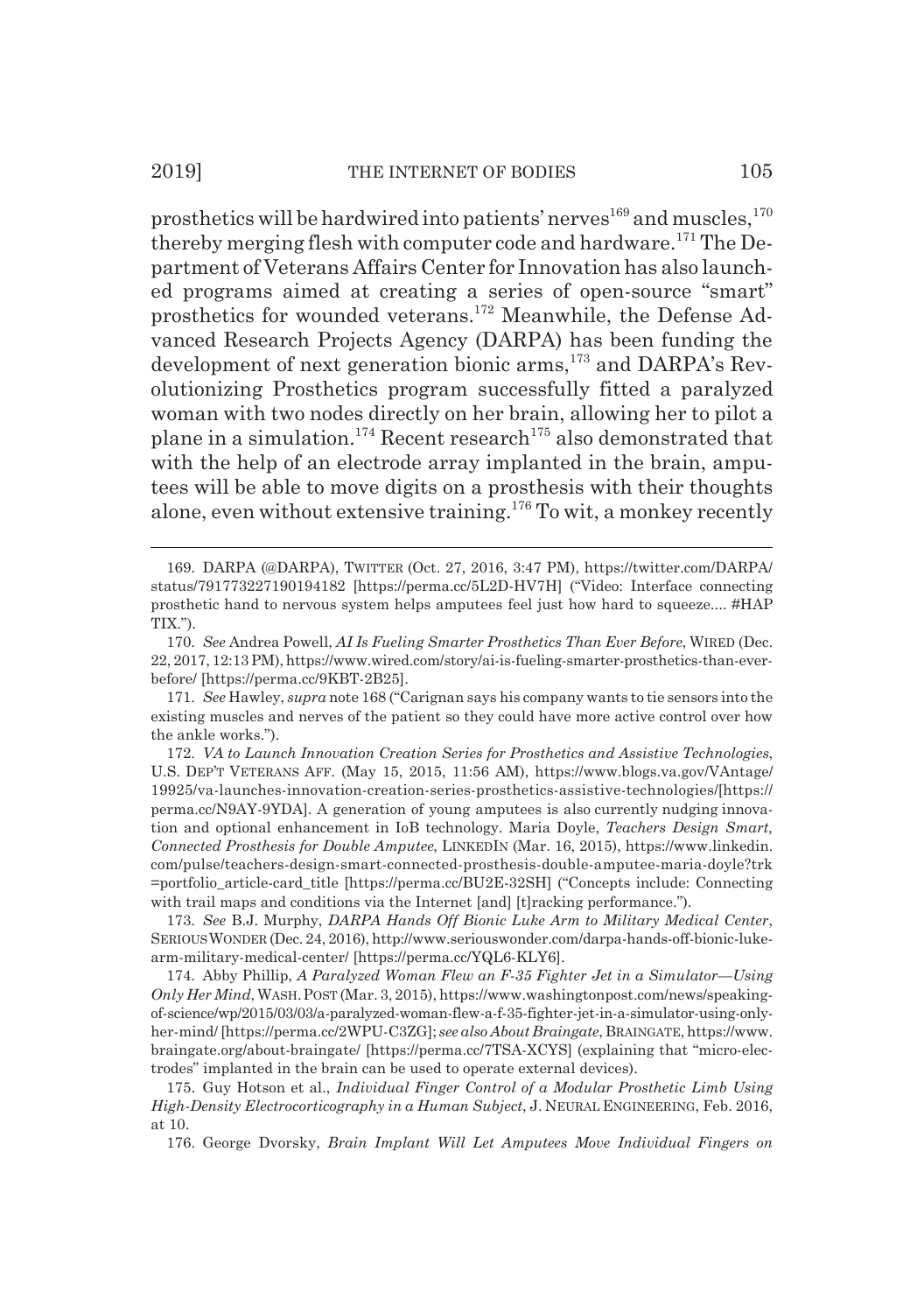controlled its wheelchair wirelessly using a brain implant and its thoughts,177 part of research toward the development of braincontrolled robotic exoskeletons for humans.178

Indeed, the potential health outcomes from these second-generation IoB technologies may be life-altering for many patients. For example, a brain implant currently in trials is expected to demonstrate the ability to restore sight to the blind, $179$  and a different brain implant has already helped a paralyzed man regain his sense of touch.<sup>180</sup> Similarly, recent innovations in brain bypass<sup>181</sup> technologies have allowed quadriplegics to operate their limbs with the assistance of brain-implanted microelectrodes, external machines, and a sleeve.<sup>182</sup> A locked-in sufferer of Lou Gehrig's disease has also successfully tested a brain implant of four sensor strips that wirelessly connected to a computer interface and allowed the patient to type out messages using her eyes and "brain clicks"183—the thought

178. *See* Loura Hall, *NASA's Ironman-Like Exoskeleton Could Give Astronauts, Paraplegics Improved Mobility and Strength*, NASA (Aug. 7, 2013), https://www.nasa.gov/offices/oct/home/ feature\_exoskeleton.html [https://perma.cc/J3UE-GRSV]; George Dvorsky, *This Monkey Is Controlling a Wheelchair With Its Mind*, GIZMODO (Mar. 3, 2016, 9:00 AM), https://gizmodo. com/this-robotic-wheelchair-is-being-controlled-by-a-monkey-1762391710 [https://perma.cc/ 8RZJ-B89C].

179. Dom Galeon, *A New Vision-Restoring Brain Implant Could Give Sight to the Blind*, FUTURISM (Feb. 13, 2017), https://futurism.com/4-theres-a-brain-implant-that-could-restorevision-to-the-blind/ [https://perma.cc/NN4N-HEB2].

180. Jess Vilvestre, *A Paralyzed Man Just Regained the Sense of Touch, Thanks to a Brain Implant*, FUTURISM (Oct. 14, 2016), https://futurism.com/a-paralyzed-man-just-regained-thesense-of-touch-thanks-to-a-brain-implant/ [https://perma.cc/W936-RYMA].

181. Neural bypass experiments are expected to yield significant results in the near future. *See, e.g.*, Beth Mole, *Using Synthetic Nervous System, Paralyzed Man Is First to Move Again*, ARS TECHNICA (Apr. 13, 2016, 4:40 PM), https://arstechnica.com/science/2016/04/withsynthetic-nervous-system-paralyzed-man-is-first-to-move-again/ [https://perma.cc/SK5E-25 8J]; Antonio Regalado, *Reversing Paralysis*, MIT TECH. REV. (Mar./Apr. 2017), https://www. technologyreview.com/s/603492/10-breakthrough-technologies-2017-reversing-paralysis/ [https://perma.cc/SH8R-3ZM7].

182. George Dvorsky, *Brain Implant Enables Quadriplegic Man to Play* Guitar Hero *with His Hands,* GIZMODO (Apr. 13, 2016, 1:00 PM), https://gizmodo.com/brain-implant-enablesquadriplegic-man-to-play-guitar-h-1770566874 [https://perma.cc/9438-VRWL].

183. Mariska J. Vansteensel et al., *Fully Implanted Brain-Computer Interface in a Locked-*

*Prosthetics with Thoughts Alone*, GIZMODO (Feb. 16, 2016, 3:10 PM), https://gizmodo.com/ brain-implant-lets-amputees-move-individual-fingers-on-1759445814 [https://perma.cc/WN69- JKW3].

<sup>177.</sup> Sankaranarayani Rajangam et al., *Wireless Cortical Brain-Machine Interface for Whole-Body Navigation in Primates*, SCI. REP., Mar. 2016, at 1, https://www.nature.com/ articles/srep22170 [https://perma.cc/8LQW-WTR2].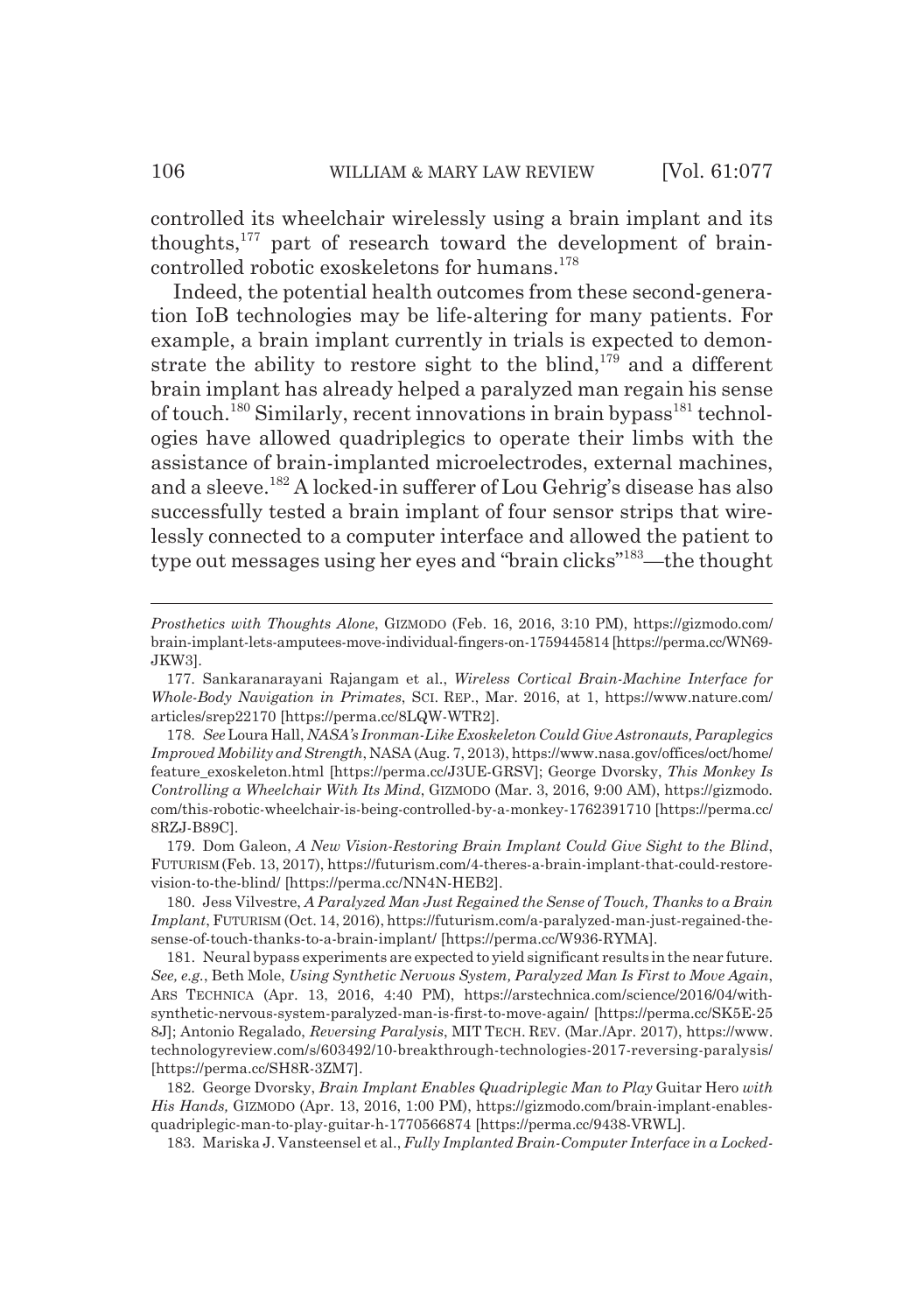of "mov[ing] her hand for approximately 1 second."184 Many promising second-generation IoB medical devices offer potentially transformational outcomes.

However, just as with first-generation IoB devices, while the earliest second-generation IoB devices have usually been classified as medical devices by the  $FDA$ ,<sup>185</sup> later second-generation IoB may include devices whose manufacturers may consider them to be "healthy lifestyle" and nonmedical devices.<sup>186</sup> Indeed, the FDA considered most first-generation IoB devices to be nonmedical, $^{187}$ and the FDA has flagged that a number of relevant guidance documents may evolve in the future because of the 21st Century Cures Act of December 2016.<sup>188</sup> Meanwhile, technologically, the line between first-generation and second-generation IoB "healthy lifestyle"/nonmedical technology is already beginning to blur.

186. The FDA defines a device as follows:

*Is the Product a Medical Device?*, U.S. FOOD & DRUG ADMIN., https://www.fda.gov/Medical Devices/DeviceRegulationandGuidance/Overview/ClassifyYourDevice/ucm051512.htm [https:// perma.cc/M7MA-5UMC].

187. GENERAL WELLNESS, *supra* note 96, at 2-5.

188. *Digital Health*, U.S.FOOD &DRUG ADMIN., https://www.fda.gov/medicaldevices/digital health/ [https://perma.cc/QR7Y-WTDZ]. The Cures Act was signed into law on December 13, 2016. *21st Century Cures Act*, U.S. FOOD & DRUG ADMIN., https://www.fda.gov/regulatory information/lawsenforcedbyfda/significantamendmentstothefdcact/21stcenturycuresact/de fault.htm [https://perma.cc/2P68-6FWF].

*In Patient with ALS*, 375 NEW ENG. J. MED. 2060, 2060-63 (2016).

<sup>184.</sup> *Id.* The machine activates whenever she thinks about moving her hand for about one second. *Id.*

<sup>185.</sup> For example, pacemakers fall into the most regulated category, Class III medical devices. Class III devices pose the greatest risk and, thus, are subject to a rigorous premarket approval (PMA) process. *See* Medtronic, Inc. v. Lohr, 518 U.S. 470, 476-77 (1996); 21 C.F.R. § 870.3680 (2012); 21 C.F.R. § 870.3710 (2011).

an instrument, apparatus, implement, machine, contrivance, implant, in vitro reagent, or other similar or related article, including a component part, or accessory which is: 1. recognized in the official National Formulary, or the United States Pharmacopoeia, or any supplement to them, 2. intended for use in the diagnosis of disease or other conditions, or in the cure, mitigation, treatment, or prevention of disease, in man or other animals, or 3. intended to affect the structure or any function of the body of man or other animals, and which does not achieve its primary intended purposes through chemical action within or on the body of man or other animals and which does not achieve its primary intended purposes through chemical action within or on the body of man or other animals and which is not dependent upon being metabolized for the achievement of its primary intended purposes. The term "device" does not include software functions excluded pursuant to section 520(o).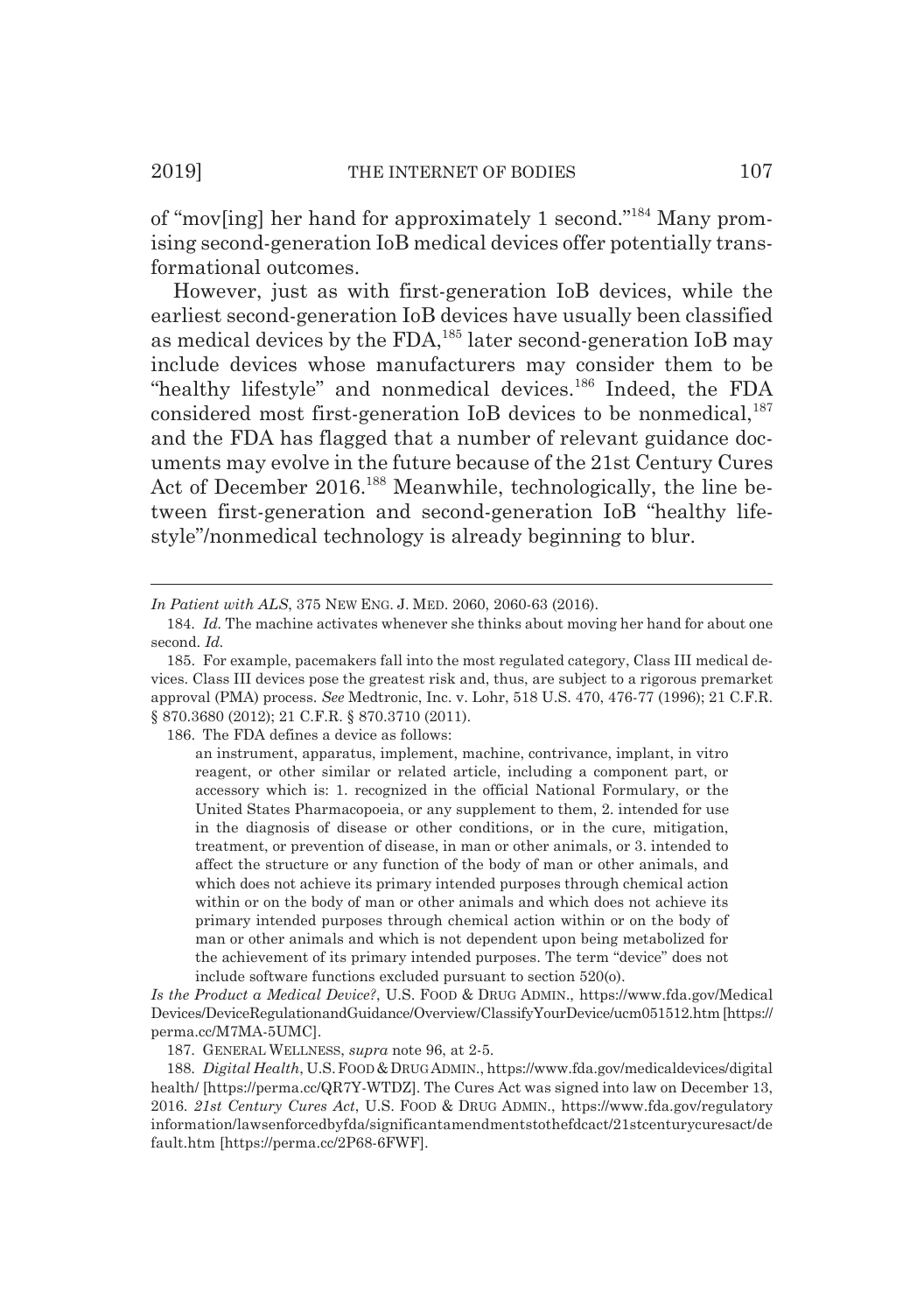# 108 WILLIAM & MARY LAW REVIEW [Vol. 61:077

For example, a team of researchers in Australia is currently working on ingestible electronic capsules that monitor gas levels in the human intestinal tract to track variability driven by food consumption.189 Ingestible digital pills such as this one are likely to (attempt to) enter the market as a "healthy lifestyle" device. $190$ While medical uses are foreseeable, the FDA may also analyze this digital pill as primarily monitoring the effects of selective food consumption in healthy bodies.<sup>191</sup> Therefore, much like a connected fitness tracker, this digital gas monitoring pill may fall outside the definition of a "medical device."192 Consider also a swallowable "smart" vitamin absorption/sleep tracker that sends information about your body to your phone using Bluetooth, which then in turn uploads the information to the tracker company's cloud.193 This IoB product would also potentially be deemed akin to a fitness tracker and, therefore, perhaps not necessarily classified as a medical device.<sup>194</sup> As a consequence, it too may fall within the "healthy lifestyle" device categorization and outside the definition of a medical device. But some second-generation IoB devices will fall squarely outside either of these health-related categories and reflect selective, aesthetic human self-augmentation.<sup>195</sup>

190. *Id.*

191. *See id.*

193. *Cf.* Mole, *supra* note 189.

<sup>189.</sup> Beth Mole, *With Ingestible Pill, You Can Track Fart Development in Real Time on Your Phone*, ARS TECHNICA (Jan. 9, 2018, 7:30 AM), https://arstechnica.com/science/2018/ 01/with-ingestible-pill-you-can-track-fart-development-in-real-time-on-your-phone/ [https:// perma.cc/54AP-A97D] (noting the digital pill is paired with a receiver and mobile phone in order to report gas production conditions inside the human body in real time).

<sup>192.</sup> *See* GENERAL WELLNESS, *supra* note 96, at 3, 6-7. The FDA also does not currently review vitamin "supplements" for safety and effectiveness before they are marketed, instead relying on manufacturers to verify their safety. *Dietary Supplements: What You Need to Know*, U.S.FOOD &DRUG ADMIN., https://www.fda.gov/food/dietarysupplements/usingdietarysupple ments/ucm109760.htm [https://perma.cc/4RWC-RNDY].

<sup>194.</sup> If the FDA chooses to take a similar hands-off approach, this device would fall primarily under the FTC's jurisdiction to police health claims. *See, e.g.*, Press Release, Fed. Trade Comm'n, FTC Issues Enforcement Policy Statement Regarding Marketing Claims for Over-the-Counter Homeopathic Drugs (Nov. 15, 2016), https://www.ftc.gov/news-events/pressreleases/2016/11/ftc-issues-enforcement-policy-statement-regarding-marketing [https://perma. cc/N6GQ-P3AT].

<sup>195.</sup> Also consider the Circadia, an implantable device that allows for wellness tracking of "biomedical data and transmit[s] it to the Internet via Bluetooth." Dom Benoscek, *NIFTIT Partners with Grindhouse Wetware*, NIFTITBLOG (Dec. 3, 2013), niftit.com/niftit-grindhousewetware/ [https://perma.cc/KAY3-B3YM].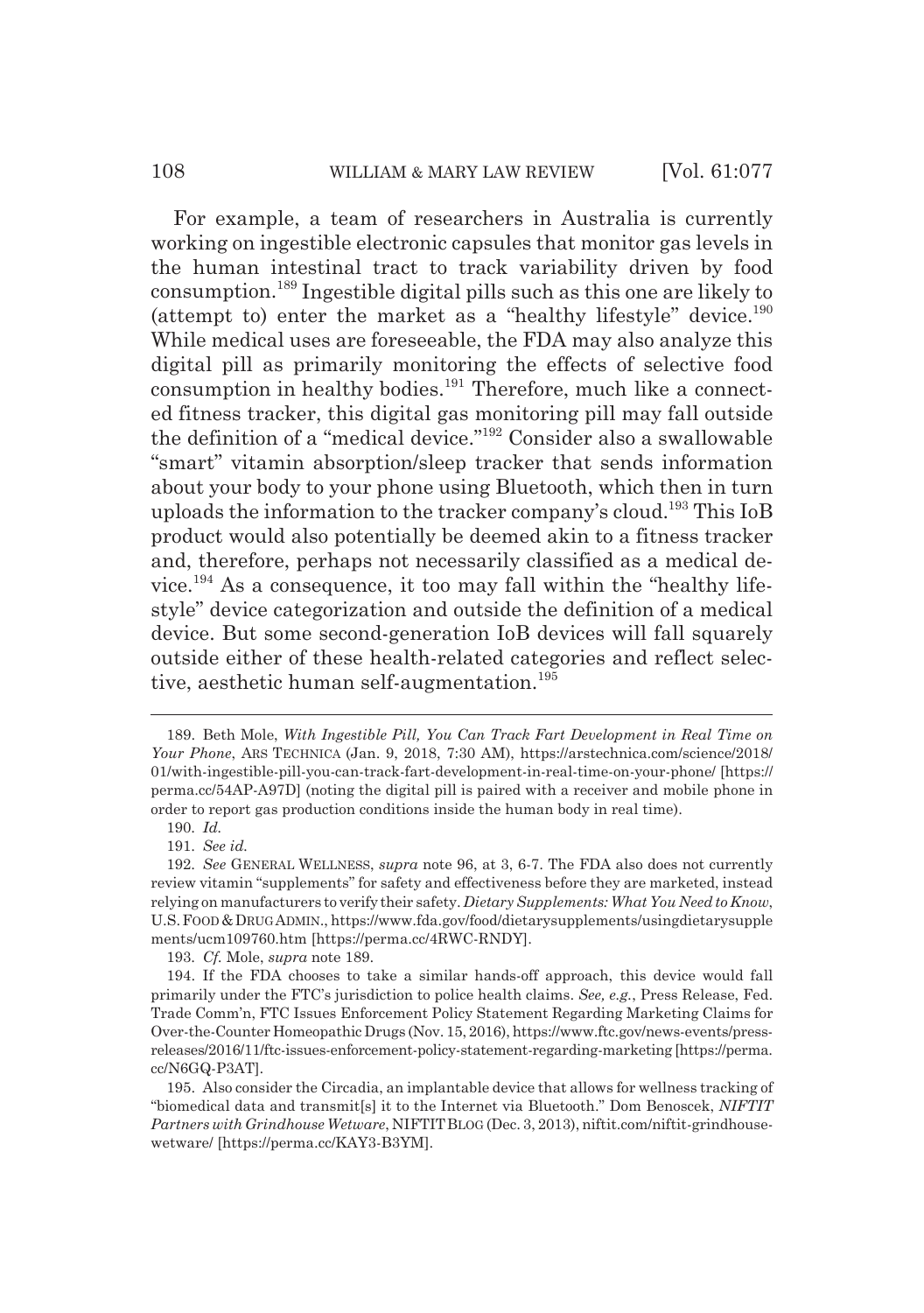While occupational and recreational self-augmentation using second-generation IoB may seem the stuff of dystopian science fiction or merely the unusual hobby of (overly)enthusiastic computer scientists<sup>196</sup> and controversial artists,<sup>197</sup> this practice is, in reality, no longer limited to fiction and the social avant-garde.198 Indeed, estimates contend that approximately 50,000 to 100,000 people in the United States<sup>199</sup> currently have microchips implanted in their bodies.200 Employers are encouraging their employees to chip themselves for convenience, $^{201}$  repurposing technologies long used safely on animals.<sup>202</sup> Chips can be used to store contact information for emergencies or Bitcoin wallet addresses, $203$  and chips can be custom programmed to, for example, place a phone call when tapped to a phone,<sup>204</sup> open or lock a door,<sup>205</sup> or buy a smoothie.<sup>206</sup>

One company already sells a do-it-yourself implant kit for a few hundred dollars<sup>207</sup> which allows for purchasers to modify their

200. Yael Grauer, *A Practical Guide to Microchip Implants*, ARS TECHNICA (Jan. 3, 2018, 7:30 AM), https://arstechnica.com/features/2018/01/a-practical-guide-to-microchip-implants/ [https://perma.cc/995P-PN84].

201. *See* Associated Press, *Companies Start Implanting Microchips into Workers' Bodies*, L.A. TIMES (Apr. 3, 2017, 10:15 AM), http://www.latimes.com/business/technology/la-fi-tnmicrochip-employees-20170403-story.html [https://perma.cc/WY2B-59RQ].

<sup>196.</sup> *See infra* Part II.B.

<sup>197.</sup> *See* Stuart Jeffries, *Neil Harbisson: The World's First Cyborg Artist*, GUARDIAN (May 6, 2014, 2:59 AM), https://www.theguardian.com/artanddesign/2014/may/06/neil-harbissonworlds-first-cyborg-artist [https://perma.cc/HM9B-99PZ].

<sup>198.</sup> *See* Trevor Callaghan (@trevolafoam), TWITTER (Sept. 17, 2016, 3:24 AM), https:// twitter.com/trevolafoam/status/777090730472923136 [https://perma.cc/99PS-XMKD] ("Implant Party! #FutureFest16").

<sup>199.</sup> The practice is also gaining in popularity in other countries such as Australia. Emma Reynolds, *Australians Embracing Super-Human Microchip Technology*, NEWS.COM.AU (Aug. 25, 2016, 8:32 AM), http://www.news.com.au/technology/gadgets/wearables/australians-em bracing-superhuman-microchip-technology/news-story/536a08003cb07cba23336f83278a5003 [https://perma.cc/QX8D-VAKM].

<sup>202.</sup> *See Microchipping of Animals FAQ*, AM. VETERINARY MED. ASS'N, https://www.avma. org/KB/Resources/FAQs/Pages/Microchipping-of-animals-FAQ.aspx [https://perma.cc/NB6J-R3QB].

<sup>203.</sup> Cyrus Farivar, *Man Has NFC Chips Injected into His Hands to Store Cold Bitcoin Wallet*, ARS TECHNICA (Nov. 15, 2014, 11:00 AM), https://arstechnica.com/information-tech nology/2014/11/man-has-nfc-chips-injected-into-his-hands-to-store-cold-bitcoin-wallet/ [https:// perma.cc/D49Q-ZCPN].

<sup>204.</sup> Grauer, *supra* note 200.

<sup>205.</sup> Farivar, *supra* note 203.

<sup>206.</sup> Associated Press, *supra* note 201.

<sup>207.</sup> CYBORGNEST, https://cyborgnest.net/ [https://perma.cc/3QP4-GKQC]. As of February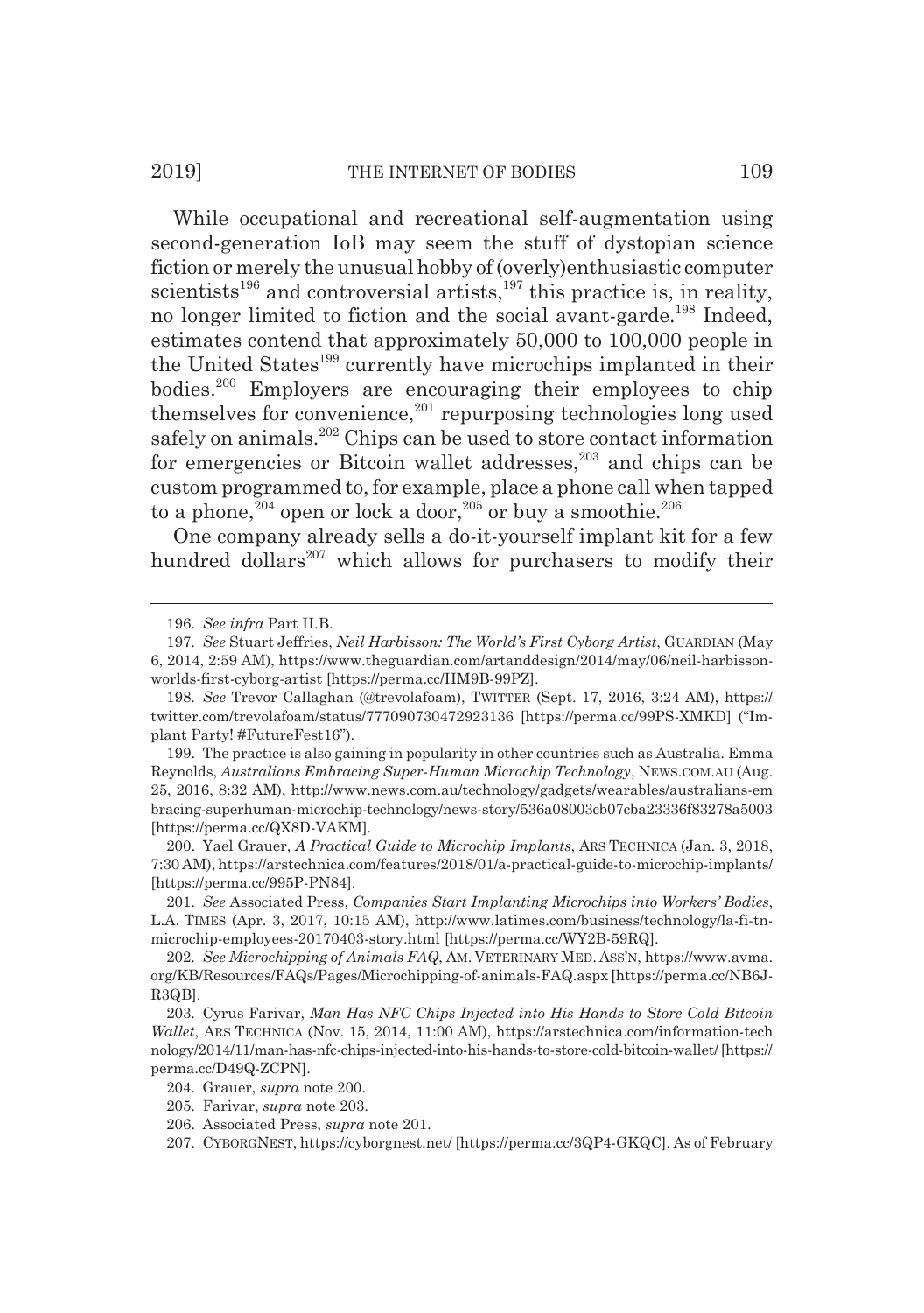$b$ odies<sup>208</sup> in various Internet-connected ways, such as vibrating whenever the wearer is facing north.<sup>209</sup> For example, one wearer uses an implant to inform her when a seismic movement occurs. $^{210}$ Another wearer—the first legally recognized "cyborg" per his U.K. passport—fused his implant to his brain to have it translate color into musical tones.211 Informal "biohacking" communities and hackathons<sup>212</sup> are increasingly popular, and formalized conferences and workshops already exist.<sup>213</sup>

Also, as in every Internet context, marketing and "customer experience" data collection is pushing new technology adoption. Indeed, recent patent filings indicate this dynamic has already arrived to second-generation IoB.214 For example, British Airways has filed a patent with the UK Intellectual Property Office seeking to patent a swallowable "ingestible sensor" to monitor customer experience on flights from the inside of customers' bodies.<sup>215</sup>

In particular, as the preceding examples illustrate, one of the business dynamics visible in the evolution of second-generation IoB technologies is the merger of first and second-generation medical IoB with other existing consumer technologies, creating new recreational (nonmedical) IoB.<sup>216</sup> For example, in medical contexts,

<sup>2017,</sup> around 1000 people had ordered a north-sensing kit. Adam Popescu, *This \$425 DIY Implant Will Make You a Cyborg*, BLOOMBERG BUSINESSWEEK (Feb. 16, 2017, 10:30 AM), https://www.bloomberg.com/news/articles/2017-02-16/this-425-diy-implant-will-make-you-acyborg [https://perma.cc/R9XD-72AC].

<sup>208.</sup> Generally two small titanium barbells akin to a piercing are implanted in the wearer's chest. *Id.*

<sup>209.</sup> *Id.*

<sup>210.</sup> *Id.*

<sup>211.</sup> *Id.*

<sup>212.</sup> Nicole Kobie*, How to Hack Your Senses: From 'Seeing' Sound to 'Hair GPS*,*'* WIRED (July 5, 2016), http://www.wired.co.uk/article/how-to-hack-senses-see-sound [https://perma.cc/ H3NF-R9ML].

<sup>213.</sup> *See, e.g.*, *Biohackers at DEFCON*, DEFCON BIOHACKING VILLAGE, https://www. defconbiohackingvillage.org/ [https://perma.cc/7FHW-RVEN]. A particularly engaged community exists in Brooklyn. *See Brooklyn Biohackers*, MEETUP, https://www.meetup.com/ Brooklyn-Biohackers/?\_cookie-check=4rhghGnRdc7nBd3x [https://perma.cc/S69D-24CK].

<sup>214.</sup> Eleazer Corpuz, *British Airways Plans to Monitor Its Passengers with a 'Digital Pill*,*'* FUTURISM (Nov. 30, 2016), https://futurism.com/british-airways-plans-to-monitor-its-passen gers-with-a-digital-pill/ [https://perma.cc/98SM-ZPKT].

<sup>215.</sup> U.K. Patent Application No. 1600548.0, 2 1.34, Publication No. 2538339 (filed Mar. 24, 2014) (published Nov. 16, 2016) (British Airways PLC, applicant) (noting the sensor would communicate from the inside of the passenger's body).

<sup>216.</sup> *See id.*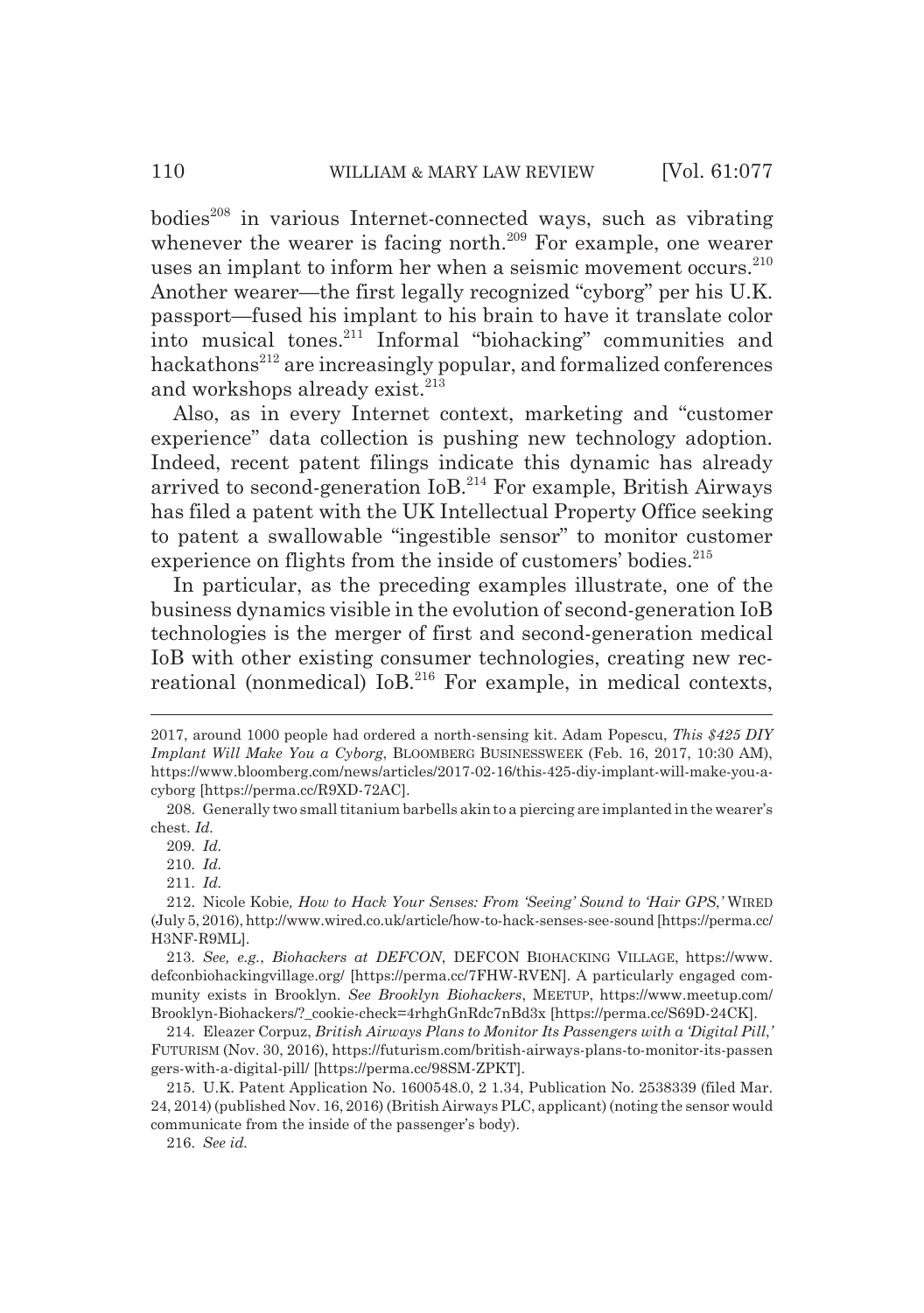ocular lens implants have long been used as a surgical correction for eyes damaged by cataracts.<sup>217</sup> Meanwhile, in recreational contexts, first-generation IoB gaming and other augmented reality devices initially involved glasses<sup>218</sup> and other headgear,<sup>219</sup> but then they started to include wearable  $I_0$ B contact lenses.<sup>220</sup> Blending these two technology trends—one from medicine and one from consumer and enterprise technology—it perhaps should be unsurprising that augmented reality and other recreational visual products are now creeping inside the eyeball in injected form.<sup>221</sup> In other words, while these lenses were first used for medical reasons,  $222$  they are now also used for recreational<sup>223</sup> and military<sup>224</sup> purposes. It is

220. *See* Nick Statt, *Augmented-Reality Contact Lenses to Be Human-Ready at CES*, CNET (Jan. 3, 2014, 4:00 AM), https://www.cnet.com/news/augmented-reality-contact-lenses-to-be human-ready-at-ces/ [https://perma.cc/TQM9-TUH5].

221. For example, Google has patented an injectable implant that corrects and enhances vision and comes with an antenna for connecting to the Internet and recharging using special glasses. *See* Anthony Cuthbertson, *Google Patents a Cyborg Lens that Injects into Your Eyeball*, NEWSWEEK (May 5, 2016, 5:14 AM), http://www.newsweek.com/google-patent-cyborgsmart-lens-injecteyeballs-455824 [https://perma.cc/7CMY-3SL5].

222. *See* Alexandra Sifferlin, *Google Granted Patent for Smart Contact Lens*, TIME (Mar. 25, 2015), http://time.com/3758763/google-smart-contact-lens/ [https://perma.cc/2LY9-H866].

223. Sony has filed a patent on new contact lenses that can record video. *See* Clemence Michallon, *Sony Files to Patent New Contact Lenses that Can Record Video, Store It, Play It Back—and Adjust Zoom, Focus and Aperture Automatically*, DAILYMAIL (Apr. 30, 2016, 5:27 PM), http://www.dailymail.co.uk/sciencetech/article-3567402/Sony-patent-application-revealsnew-contact-lensesrecord-video-store-play-adjust-zoom-focus-apertureautomatically. html#ixzz48ngMvB00 [https://perma.cc/7GM3-5CHY].

224. Implanted augmented reality contact lenses might be useful in the creation of a generation of "super soldiers" according to some proponents of the technology. *See* Sarah Buhr, *Omega Opthalmics Is an Eye Implant Platform with the Power of Continuous AR*, TECHCRUNCH (Aug. 4, 2017), https://techcrunch.com/2017/08/04/ophthalmics-is-an-eye-im plantwith-the-power-of-continuous-ar/ [https://perma.cc/4NPM-7CYJ].

<sup>217.</sup> Millions of people receive ocular lens implants yearly as part of cataract surgeries. *See* Richard Lindstrom, *Thoughts on Cataract Surgery: 2015*, REV. OPHTHALMOLOGY (Mar. 9, 2015), https://www.reviewofophthalmology.com/article/thoughts-on--cataract-surgery-2015 [https://perma.cc/CDG2-YHQR].

<sup>218.</sup> *See* Dieter Bohn, *Intel Made Smart Glasses that Look Normal*, VERGE (Feb. 5, 2018, 8:00 AM), https://www.theverge.com/2018/2/5/16966530/intel-vaunt-smartglasses-announcedar-video [https://perma.cc/9WK7-27Z8]; Jacob Kleinman, *Augmented Reality Glasses: What You Can Buy Now (or Soon)*, TOM'S GUIDE (Feb. 14, 2018, 8:00 AM), https://www.tomsguide. com/US/BEST-AR-GLASSES,REVIEW-2804.HTML [https://perma.cc/AA9D-RQVH].

<sup>219.</sup> *See* Lucas Matney, *RealWear Raises \$17M as It Looks to Take a Simpler Approach to Enterprise AR Headgear*, TECHCRUNCH (Feb. 14, 2018), https://techcrunch.com/2018/02/14/real wear-raises-17m-as-itlooks-to-take-a-simpler-approach-to-enterprise-ar-headgear/ [https:// perma.cc/J3UK-EVAE].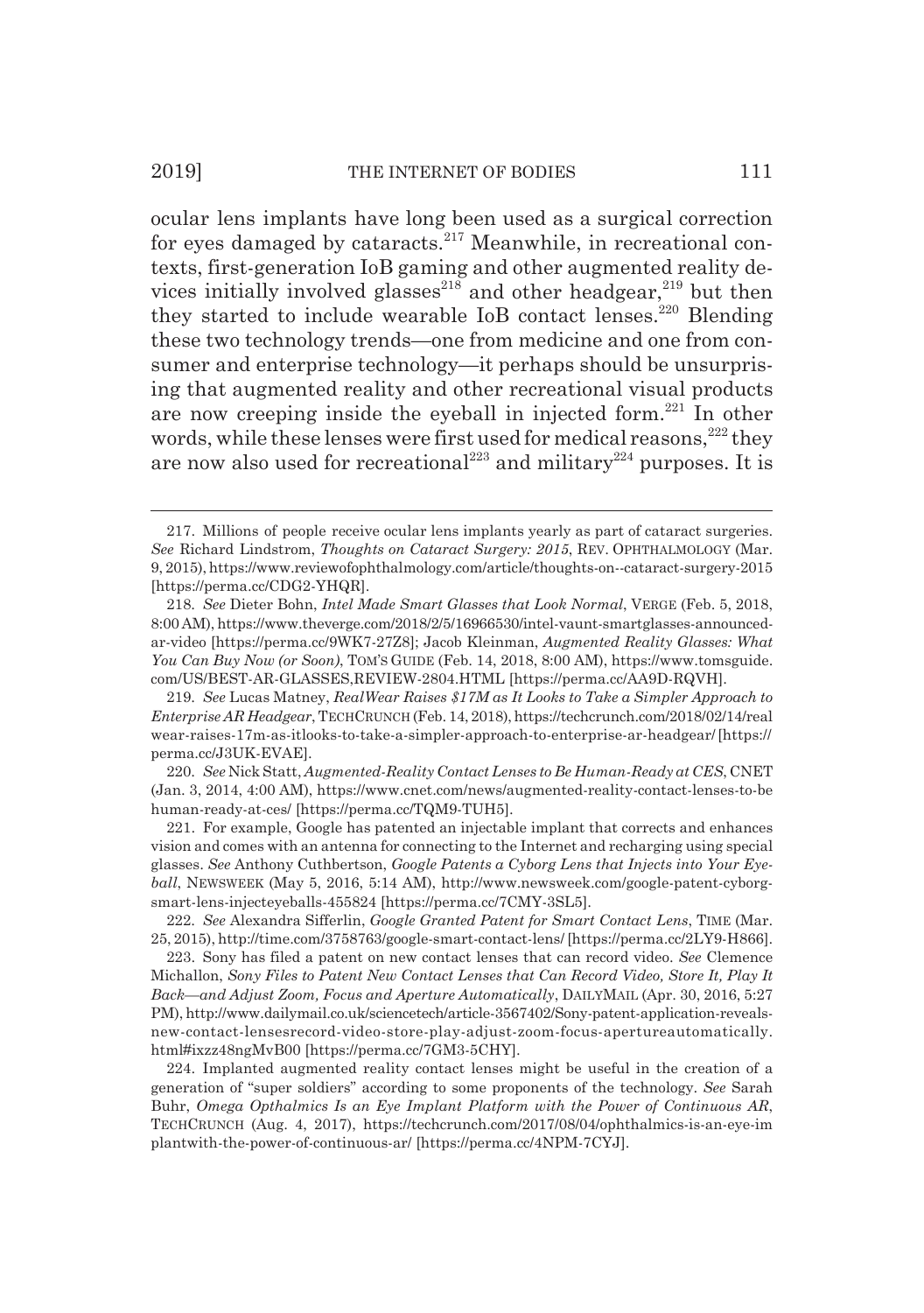this progressive creep that will also transform current brain prosthetics into the third generation of IoB—where body and mind meld with the Internet and remote computing, not only for medical purposes but also as a chosen aesthetic enhancement.

## *3. Third-Generation IoB: Body Melded*

Third-generation IoB devices meld the human mind with external computers and the Internet. $225$  As currently conceptualized, these devices primarily involve injected or implanted brain computer interfaces that act in a bidirectional read/write manner.<sup>226</sup> In other words, they functionally extend and externalize portions of the human mind.<sup>227</sup> Thus, one of the goals of third-generation IoB is the (optional) cognitive enhancement<sup>228</sup> of healthy, able-bodied humans with the help of brain-implanted computers and linkages.<sup>229</sup> As described by Elon Musk,<sup>230</sup> the founder of a company researching ways to connect computers directly to brains,<sup>231</sup> the goal is a "merger" of biological intelligence and machine intelligence."232 Entrepreneurs

226. *See id.*

<sup>225.</sup> *See* Olivia Solon, *Elon Musk Says Humans Must Become Cyborgs to Stay Relevant. Is He Right?*, GUARDIAN (Feb. 15, 2017, 3:00 AM), https://www.theguardian.com/technology/2017/ feb/15/elon-musk-cyborgs-robots-artificial-intelligence-is-he-right [https://perma.cc/SA8J-H8 MG].

<sup>227.</sup> *See* Sarah Marsh, *Neurotechnology, Elon Musk and the Goal of Human Enhancement*, GUARDIAN (Jan. 1, 2018, 4:00 AM), https://www.theguardian.com/technology/2018/jan/01/elonmusk-neurotechnology-human-enhancement-brain-computer-interfaces [https://perma.cc/ZV 6T-PF9C].

<sup>228.</sup> The fear of AI takeover fuels discussion of enhanced brain capacity. *See* Christof Koch, *To Keep Up with AI, We'll Need High-Tech Brains*, WALL ST. J. (Oct. 27, 2017), https://www. wsj.com/articles/to-keep-up-with-ai-well-need-high-tech-brains-1509120930?mod=e2twd [https://perma.cc/647S-2LVN].

<sup>229.</sup> *See* Nick Statt, *Kernel Is Trying to Hack the Human Brain—But Neuroscience Has a Long Way to Go*, VERGE (Feb. 22, 2017, 12:36 PM), https://www.theverge.com/2017/2/22/1463 1122/kernel-neuroscience-bryan-johnson-human-intelligence-ai-startup [https://perma.cc/7D FC-PS2A].

<sup>230.</sup> *See* Kristin Houser, *Here's Everything You Need to Know About Elon Musk's Human/AI Brain Merge,* FUTURISM (Apr. 20, 2017), https://futurism.com/heres-everything-youneed-to-know-about-elon-musks-humanai-brain-merge/ [https://perma.cc/8PMV-9LA6].

<sup>231.</sup> Musk has voiced his concern that humans will be overtaken by artificial intelligence and turned into the metaphorical equivalent of a "house cat[ ]." Solon, *supra* note 225; *see also* Sebastian Anthony, *Humans Must Become Cyborgs to Survive, Says Elon Musk*, ARS TECHNICA (Feb. 14, 2017, 8:50 AM), https://arstechnica.com/information-technology/2017/02/ humans-must-become-cyborgs-to-survive-says-elon-musk/ [https://perma.cc/FU8D-9YN2].

<sup>232.</sup> Solon, *supra* note 225.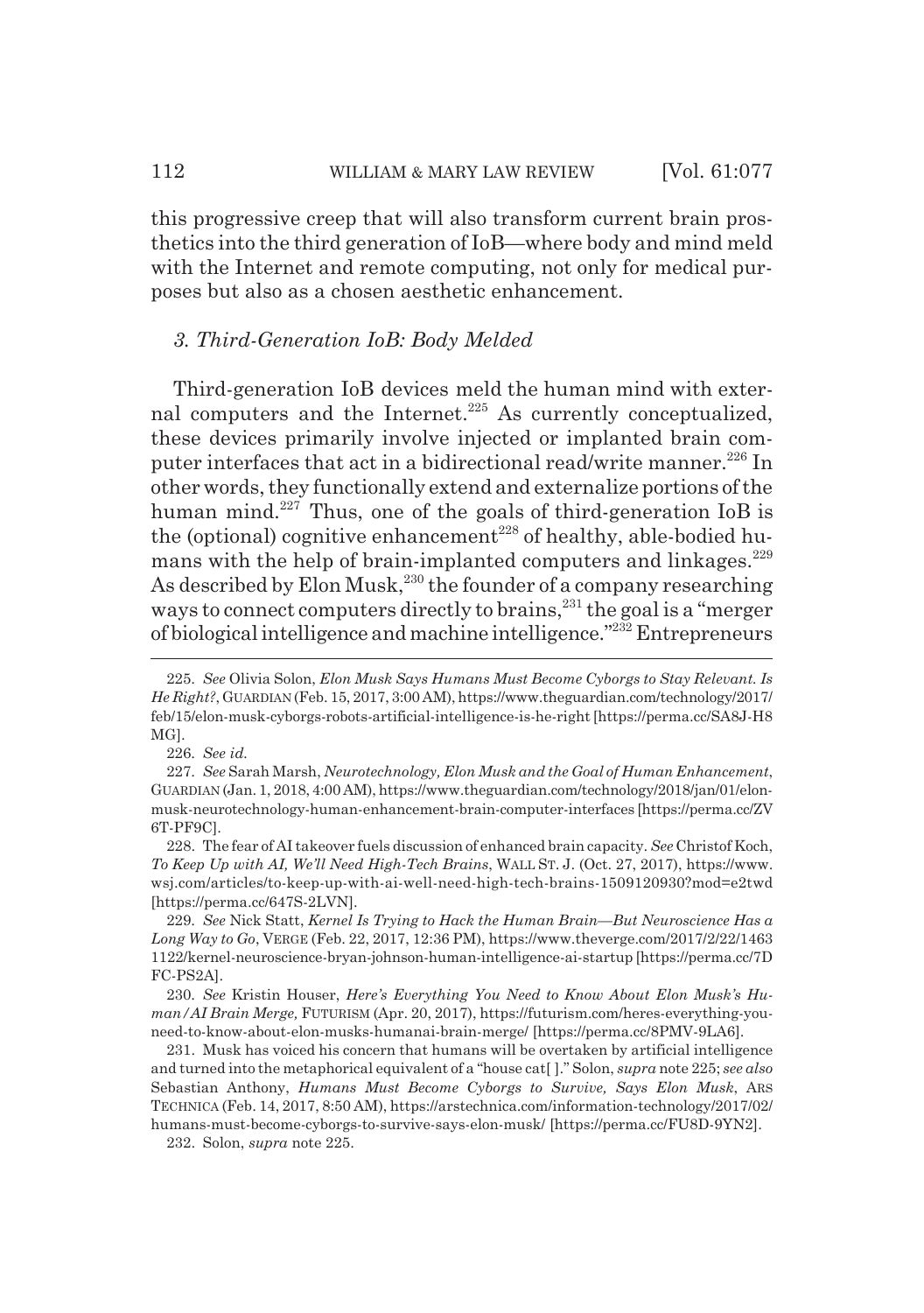building these third-generation IoB devices sometimes call them a "direct cortical interface,"<sup>233</sup> and they predict a coming "gold rush" in optional brain enhancement.<sup>234</sup> Indeed, some financial analysts forecast a \$27 billion market for these devices by  $2023$ <sup>235</sup> Thirdgeneration IoB devices are often not framed as a medical correction of a preexisting physical state.<sup>236</sup>

Despite Musk's recent assertions that third-generation IoB human testing will start in  $2020$ ,<sup>237</sup> perhaps reassuringly, current third-generation IoB devices are generally believed to be in relatively early stages of development.<sup>238</sup> While the goal of third-generation IoB includes brain enhancement and uploadable knowledge, $^{239}$  their current uses are, in fact, primarily in the context of treating medical conditions.<sup>240</sup> For example, brain prosthetic devices<sup>241</sup> with wireless components are currently being tested and prescribed for humans with Alzheimer's, Parkinson's, epilepsy, and other conditions.<sup>242</sup>

<sup>233.</sup> *See* Cade Metz, *Elon Musk Isn't the Only One Trying to Computerize Your Brain*, WIRED (Mar. 31, 2017, 7:00 AM), https://www.wired.com/2017/03/elon-musks-neural-lacereally-look-like/?mbid=social\_twitter [https://perma.cc/V87V-YLEM].

<sup>234.</sup> *See* John H. Richardson, *Inside the Race to Hack the Human Brain*, WIRED (Nov. 16, 2017, 6:00 AM), https://www.wired.com/story/inside-the-race-to-build-a-brain-machine-inter face/ [https://perma.cc/MHC7-P6XN].

<sup>235.</sup> *Id.*

<sup>236.</sup> *See id.*

<sup>237.</sup> Stephen Shankland, *Elon Musk Says Neuralink Plans 2020 Human Test of Brain-Computer Interface*, CNET (July 17, 2019), https://www.cnet.com/news/elon-musk-neuralinkworks-monkeys-human-test-brain-computer-interface-in-2020/ [https://perma.cc/3DJT-SZH8].

<sup>238.</sup> *See* Christopher Mims, *A Hardware Update for the Human Brain*, WALL ST. J. (June 5, 2017), https://www.wsj.com/articles/a-hardware-update-for-the-human-brain-1496660400 [https://perma.cc/L2F3-34CC].

<sup>239.</sup> *See* Mark Molloy, *Scientists Discover How to 'Upload Knowledge to Your Brain*,*'* TELEGRAPH (Mar. 1, 2016, 7:45 PM), http://www.telegraph.co.uk/technology/2016/03/01/scien tists-discover-how-to-download-knowledge-to-your-brain/ [https://perma.cc/7MLG-QPVU].

<sup>240.</sup> *See* Ian Sample, *Paraplegic Man Walks with Own Legs Again*, GUARDIAN (Sept. 23, 2015, 8:00 PM), https://www.theguardian.com/science/2015/sep/24/paraplegic-man-walkswith-own-legs-again [https://perma.cc/PRA4-WKK6].

<sup>241.</sup> *See* Jens Clausen et al., *Help, Hope, and Hype: Ethical Dimensions of Neuroprosthetics*, 356 SCI. 6345, 1338 (2017). Deep brain stimulation devices, by contrast, have generally not included external facing components but for doctor interfaces in proximity, presumably. *See* Tim Urban, *Neuralink and the Brain's Magical Future*, WAIT BUT WHY (Apr. 20, 2017), https://waitbutwhy.com/2017/04/neuralink.html [https://perma.cc/8PPA-QJGF].

<sup>242.</sup> *See* Robert Perkins, *Brain Prosthesis Aims to Provide Breakthrough for People Struggling with Memory Loss*, USC NEWS (Sept. 29, 2015), https://news.usc.edu/86658/newdevice-aims-to-help-people-struggling-with-memory-loss/ [https://perma.cc/YH9G-GCJJ]. For example, memory prostheses have successfully replaced the Alzheimer's-damaged parts of a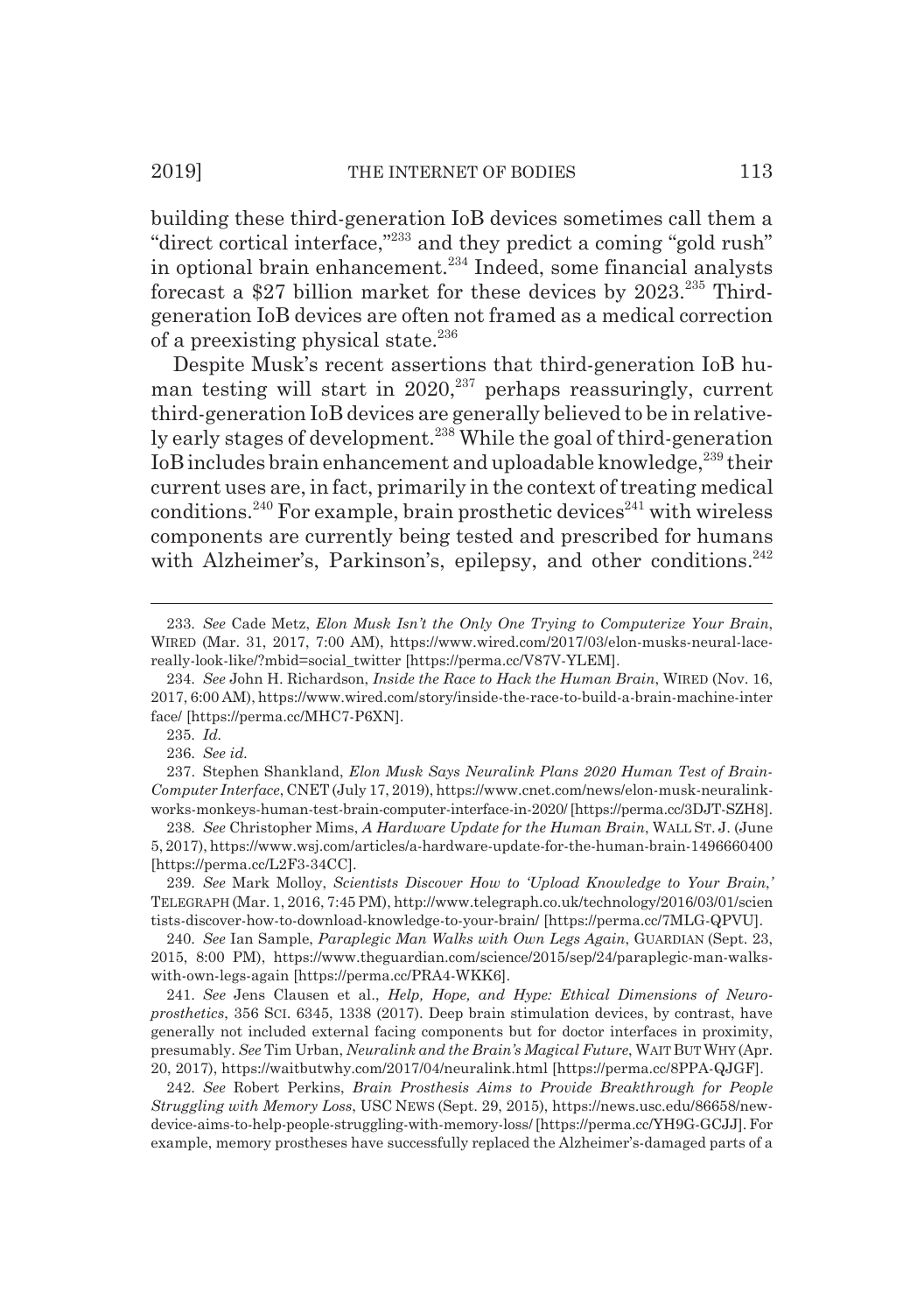Another possible medical application entails helping soldiers recover from postwar memory  $loss^{243}$  and traumatic experiences.<sup>244</sup> But slippage into nonmedical uses of third-generation IoB is already visible. For example, third-generation IoB research also assists in the creation of cognitively enhanced super-soldiers as part of the U.S. Armed Forces.<sup>245</sup> As explained by DARPA Director Arati Prabhakar, "we can now see the future where we can free the brain from the limitations of the human body.... We can only imagine amazing good things and amazing potentially bad things that are on the other side of that door."246

Although we have not yet evolved an infrastructure and other technical capabilities<sup>247</sup> that can successfully support the "braincloud"248 ideal of third-generation IoB, some experts estimate the arrival of third-generation IoB technology to be as little as a decade away.249 A decade may seem a long time to technologists, but in terms of legal evolution, this time frame signals a need for expedited debate and legal preparation.<sup>250</sup>

While the potentially life-changing medical and lifestyle impact of a portion of these technologies is unquestionable, it is also the case that people will inevitably be hurt (and killed) by some of these

243. *See* Perkins, *supra* note 242.

246. Phillip, *supra* note 174.

247. *See* Houser, *supra* note 230 ("The company has to deal with the problems of biocompatibility, wirelessness, power, and ... bandwidth.").

248. For a discussion of the cloud, see generally Stephanie K. Pell & Christopher Soghoian, *Can You See Me Now?: Toward Reasonable Standards for Law Enforcement Access to Location Data That Congress Could Enact*, 27 BERKELEY TECH. L.J. 117, 158 (2012) (discussing the Subcommittee on the Constitution, Civil Rights, and Civil Liberties of the Judiciary House of Representative's ECPA Reform and the Revolution in Cloud Based Computing Hearing).

249. *See* Houser, *supra* note 230.

patient's hippocampus. *See* Eileen Toh, *USC Researchers Develop Brain Implant to Improve Memory*, DAILY TROJAN (Nov. 19, 2017), https://dailytrojan.com/2017/11/19/usc-researchersdevelop-brain-implant-improve-memory/ [https://perma.cc/6LJ9-4ZW2].

<sup>244.</sup> *See* Matt Burgess, *Scientists Use AI to 'Rewrite' Painful Memories in People's Brains*, WIRED (Nov. 21, 2016), http://www.wired.co.uk/article/brain-fear-decode-erase [https://perma. cc/5CDQ-PWE8].

<sup>245.</sup> The creation of super-soldiers is the alleged goal of a research program underway through DARPA. *See* Karla Lant, *DARPA Is Planning to Hack the Human Brain to Let Us "Upload" Skills*, FUTURISM (May 2, 2017), https://futurism.com/darpa-is-planning-to-hack-thehuman-brain-to-let-us-upload-skills/ [https://perma.cc/4ZXS-XQEK].

<sup>250.</sup> *See id.* ("The engineering is only half the battle, though. Like Musk mentioned, regulatory approval will be a big factor in the development and adoption of Neuralink's tech.").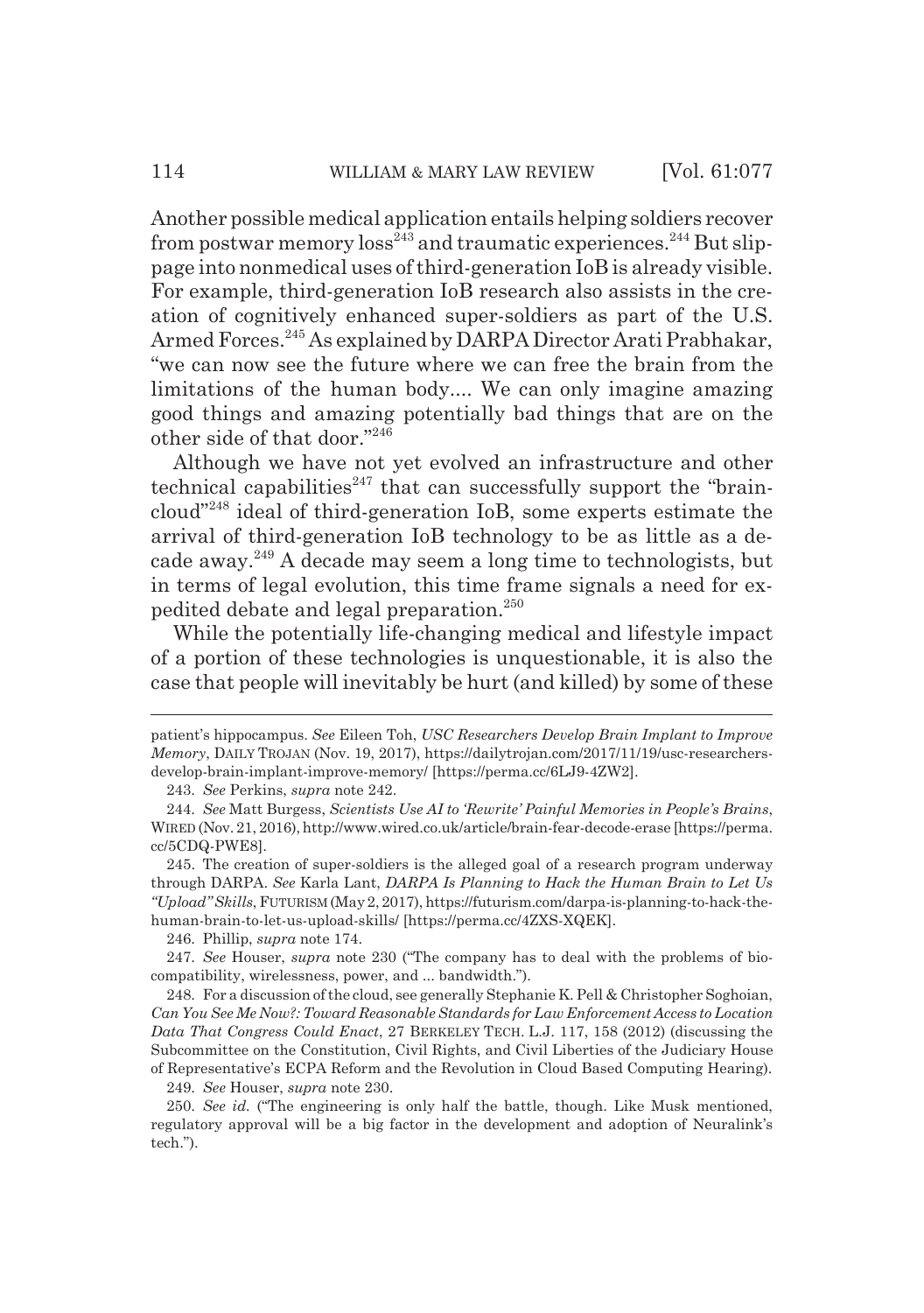#### 2019] THE INTERNET OF BODIES 115

IoB technologies.251 Consequently, impacted plaintiffs will seek recourse through the courts.<sup>252</sup> In order to begin to craft a coherent and innovation-sensitive legal approach to address these IoB harms, let us first examine four lessons from our experiences with IoT.

# *B. The "Legacy Code" of IoT*

# *Agent Smith: Never send a human to do a machine's job.*<sup>253</sup>

As one Silicon Valley startup explains, the human body is "the next big innovation platform."254 While this statement is accurate in heralding the arrival of IoB, it should also serve as a harbinger of looming harms and legal challenges. Because technology past is generally technology prologue, to anticipate the legal future of IoB, we can turn to an examination of the present state of IoT. Instructively, a series of serious IoT implementation problems have arisen as IoT has gained popularity. Parallel problems are already arising or are likely to arise in IoB.

Four of these IoT implementation problems include the "Better with Bacon" problem of gratuitous Internet connectivity,<sup>255</sup> the "Magic Gadget" problem of failing to plan for failure,<sup>256</sup> the "Builder" Bias" problem of shipping without securing,257 and the "Mandatory Soup" problem of limited self-help, diminished market choice, and obsolescence through adhesion.258 However, when these four problems manifest in IoB contexts, they will present one critical difference from their IoT incarnation: human bodies may be directly physically harmed.259

<sup>251.</sup> *See* Urban, *supra* note 241.

<sup>252.</sup> *See infra* Part I.C.2.

<sup>253.</sup> THE MATRIX, *supra* note 2.

<sup>254.</sup> *Nootrobox Is Hiring an Editor-in-Chief*, STARTUP.JOBS, https://startup.jobs/editor-inchief-at-nootrobox [https://perma.cc/Q2Y6-P8FD].

<sup>255.</sup> *See infra* Part I.B.1.

<sup>256.</sup> *See infra* Part I.B.2.

<sup>257.</sup> *See infra* Part I.B.3.

<sup>258.</sup> *See infra* Part I.B.4.

<sup>259.</sup> *See* Urban*, supra* note 241.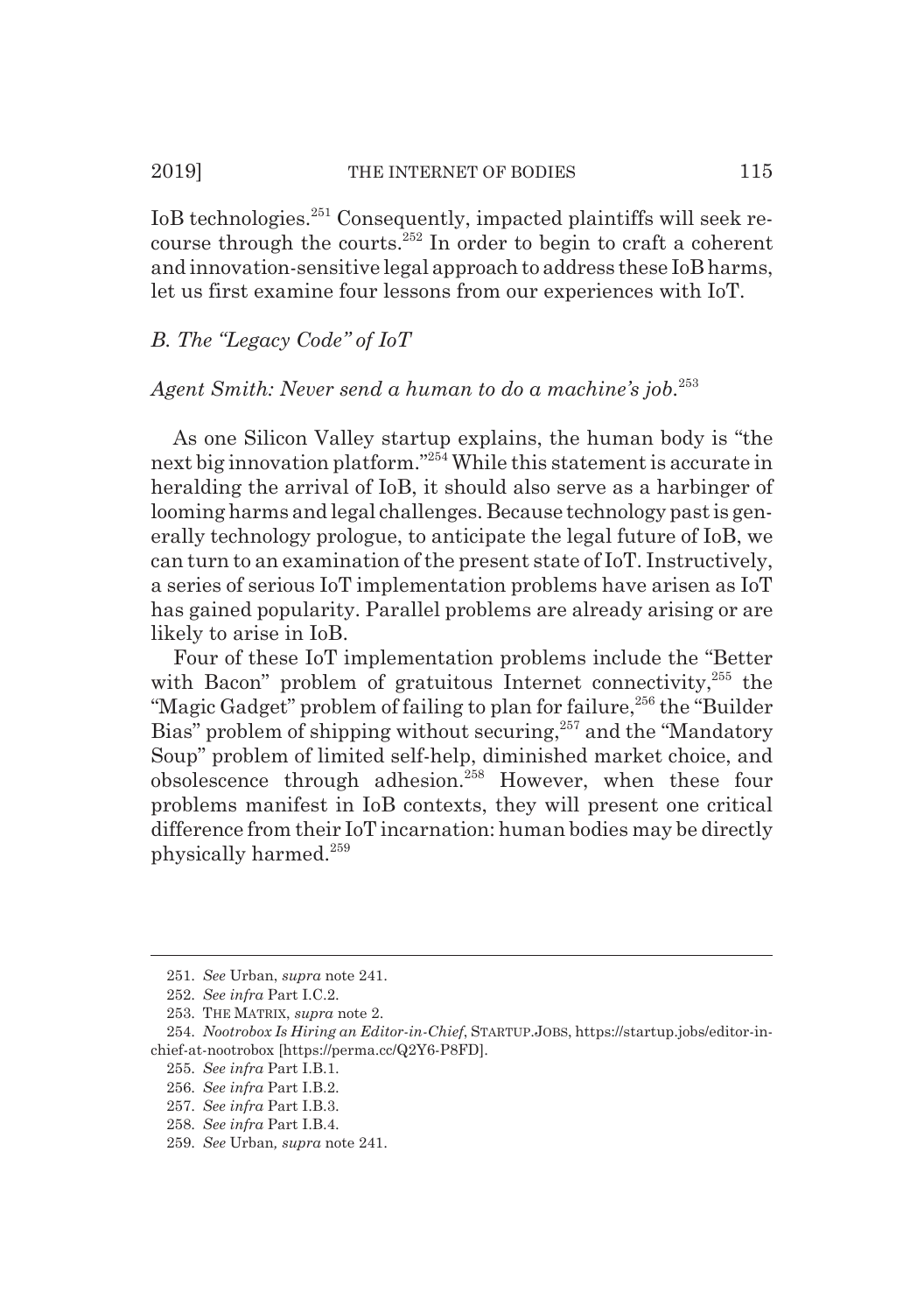# *1. The Better with Bacon Problem: Gratuitous Internet Connectivity*

An April Fools' Day joke from 2013 touted the launch of the Toaster.io—a toaster connected to the Internet.<sup>260</sup> At the time, the idea of a toaster being connected to the Internet seemed ridiculous to an average consumer.<sup>261</sup> In hindsight, of course, the Internet of Things exploded shortly thereafter, and Toaster.io was merely a preview of actual products soon to arrive on the market. $262$ 

The seemingly unrelenting "cybering" of all the consumer things<sup>263</sup> that occurred in the IoT marketplace calls to mind an admonition from Professor Siva Vaidhyanathan. Professor Vaidhyanathan has argued that perfunctory innovation may be supplanting the idea of progress, stating that "[p]rogress is out-offashion."264 He argued that "innovation differs from progress in many ways. Innovation lacks a normative claim of significant betterment. It emerges from many small moves ... [and] does not contain an implication of a grand path or a grand design of a knowable future."265 Indeed, our model of "innovation" often appears to involve relentlessly connecting consumer products to the Internet, even when a product's functionality is not necessarily materially enhanced by the Internet connectivity.<sup>266</sup>

This argument lies at the heart of what might be called the "Better with Bacon" problem.<sup>267</sup> Just as some restaurants seem to

<sup>260.</sup> See Zack Whittaker, *The World's First Social Toaster*?, ZDNET (Apr. 1, 2013), https:// www.zdnet.com/pictures/april-fools-2013-the-best-techy-pranks-of-the-day/3/ [https://perma.cc/ SH33-RKB2].

<sup>261.</sup> *See id.*

<sup>262.</sup> *See* Roberto Baldwin, *The World Now Has a Smart Toaster*, ENGADGET (Jan. 4, 2017), https://www.engadget.com/2017/01/04/griffin-connects-your-toast-to-your-phone/ [https:// perma.cc/598J-X9G4].

<sup>263.</sup> *See* Elizabeth Nolan Brown, *Meme Origins: "All the Things" Tic Spawned by Artist Allie Brosh*, BUSTLE (Aug. 30, 2013), https://www.bustle.com/articles/4393-meme-origins-allthe-things-tic-spawned-by-artist-allie-brosh [https://perma.cc/K8T7-P5X6].

<sup>264.</sup> Siva Vaidhyanathan, *The Golden Quarter*, AEON (May 13, 2015), https://aeon.co/ users/siva-vaidhyanathan [https://perma.cc/6D39-HNB3].

<sup>265.</sup> *Id.*

<sup>266.</sup> For example, one might ask whether Internet connectivity meaningfully enhances the experience of a saw. Yet, saws are available in IoT form. *See Rotozip*, THE HOME DEPOT, https://www.homedepot.com/p/Rotozip-5-5-Amp-Corded-1-4-in-Rotary-RotoSaw-Spiral-Saw-Tool-Kit-with-5-Accessories-SS355-10/203408190 [https://perma.cc/873E-EWUB].

<sup>267.</sup> One common technology variant of the Better with Bacon problem might be the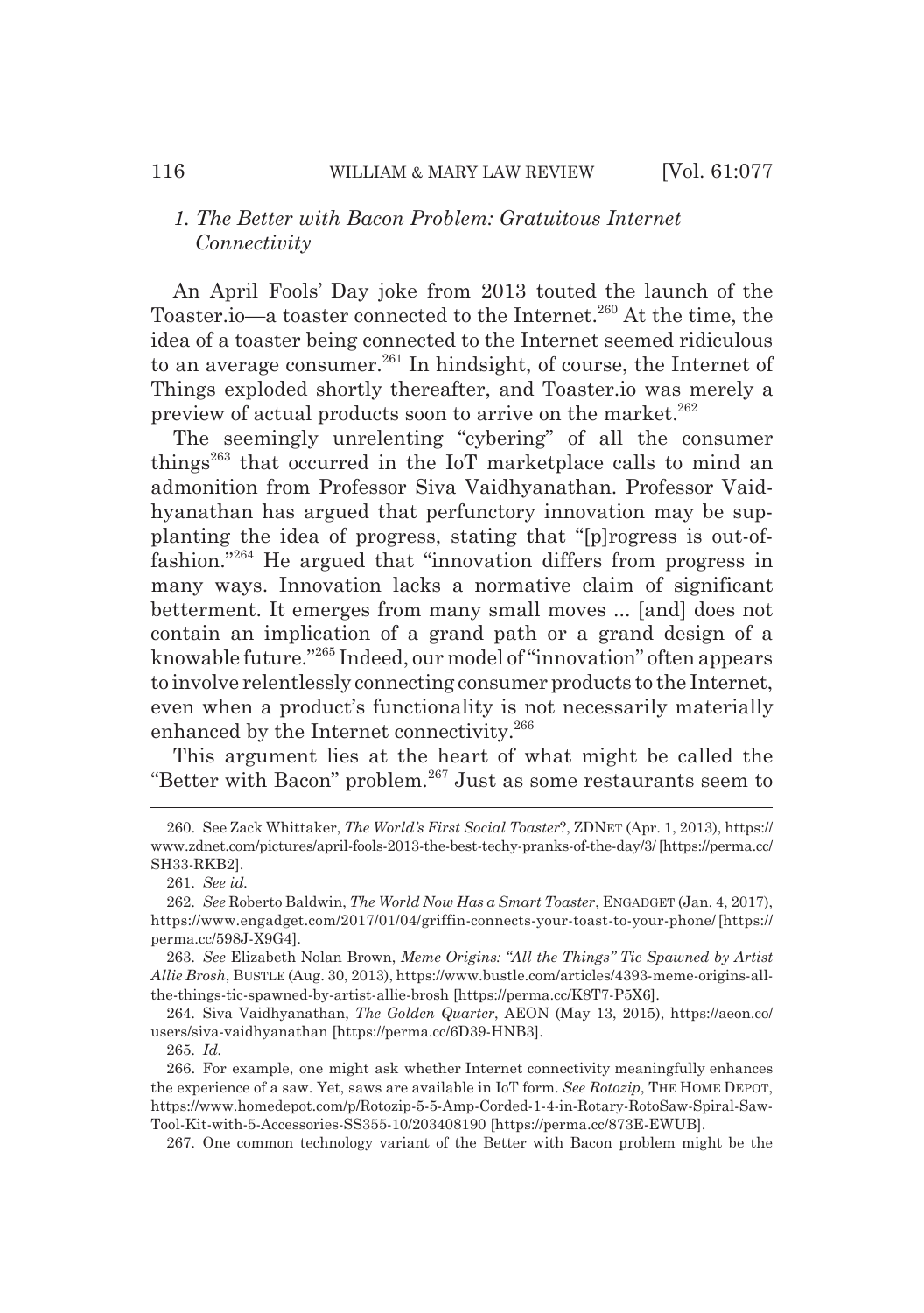erroneously believe that all meals are "better" with an ample sprinkling of (sometimes unexpected) bacon,<sup>268</sup> so too some technology producers and users believe that every gadget is "better" with gratuitous, even if functionally nonessential, Internet capabilities.<sup>269</sup> While for some diners surprise bacon presents an unexpected benefit, for vegetarian diners, surprise bacon may effectively undermine the entirety of the enterprise. And, just as surprise bacon bits are never calorie-free (and sometimes unwelcome), gratuitous technology "bacon" is also never costless. It always comes at the expense of security.

While an Internet-connected toaster that, for example, emblazons the morning weather onto toast<sup>270</sup> might seem like a harmless curiosity for a kitchen or corporate break room, its Internet connectivity adds attack surface and material risk for the security of a network as a whole.271 For example, a vulnerability in an IoT toaster may be an entree for compromising a company's or a consumer's otherwise protected network.<sup>272</sup> Particularly in sensitive situations with national security or infrastructural implications, the IoT

addition of Bluetooth devices. Bluetooth has been amply demonstrated to create additional vulnerabilities in systems. Chris Merriman, *BlueBorne: Bluetooth Hack Doesn't Require Pairing with Victims Devices,* INQUIRER (Sept. 13, 2017), https://www.theinquirer.net/inquirer/ news/3017247/new-bluetooth-hack-doesnt-require-pairing-with-victims-device [https://perma. cc/AE75-73QV].

<sup>268.</sup> *See, e.g.*, Mr. B, *Top 10 Most Popular Gifts for Serious Bacon Lovers!*, BACON TODAY (2015), https://bacontoday.com/top-10-most-popular-gifts-for-serious-bacon-lovers/ [https:// perma.cc/X6L2-H3XC]. Bacon is a culinarily pleasing food for some diners. However, it does not carry equal utility in all implementation environments. Todd Van Luling & Renee Jacques, *The 17 Dumbest Things Vegetarians Have to Deal with,* HUFFPOST (Dec. 4, 2017, 9:59 AM), https://www.huffingtonpost.com/entry/vegetarians-dumbest-things\_n\_4177147.html [ht tps://perma.cc/QMP6-B924].

<sup>269.</sup> An example of the phenomenon is the idea that all devices are better with Bluetooth. *But see* Merriman, *supra* note 267 (stating Bluetooth is a notoriously vulnerable technology).

<sup>270.</sup> *See* Abigail Williams, *This High-Tech Toaster Prints the Weather Report on Bread,* HUFFPOST (Aug. 16, 2016, 9:44 AM), https://www.huffingtonpost.com/entry/toaster-weatherforecast-toasteroid\_n\_57b30217e4b0a8e1502526a4 [https://perma.cc/VJ6E-FNGJ].

<sup>271.</sup> *See* Andrea M. Matwyshyn, *The Big Security Mistakes Companies Make When Buying Tech,* WALL ST. J. (Mar. 13, 2017), https://www.wsj.com/articles/the-big-security-mistakescompanies-make-when-buying-tech-1489372011 [https://perma.cc/U3HG-J6BP].

<sup>272.</sup> Indeed, Internet-connected ovens have already been known to suffer serious security vulnerabilities in their code. *See Security Flaw Could Have Let Hackers Turn on Smart Ovens*, PHYS.ORG (Oct. 26, 2017), https://phys.org/news/2017-10-flaw-hackers-smart-ovens.html [https://perma.cc/US9H-BHST].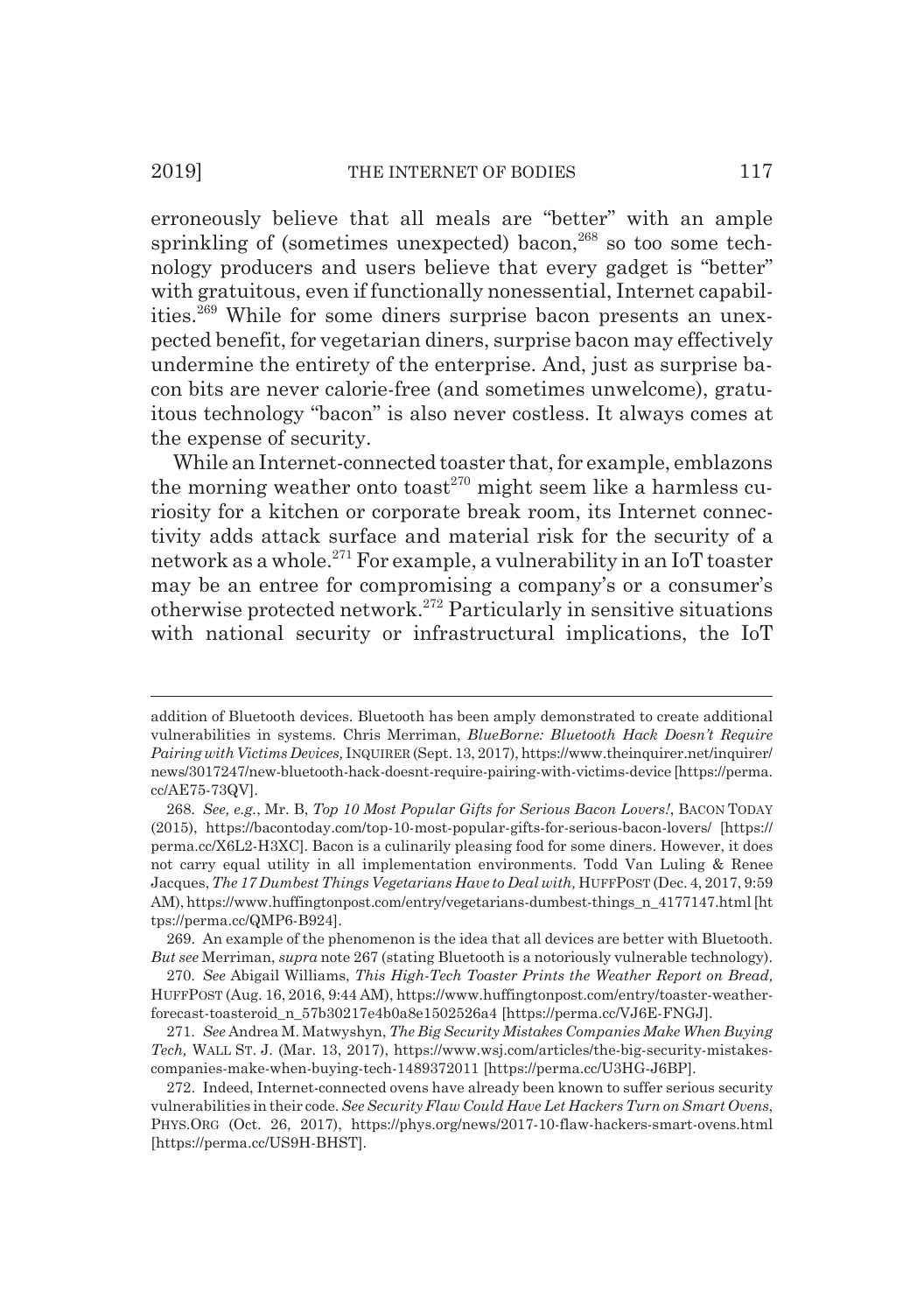whimsy-to-unreasonable security risk ratio should swiftly tilt the calculus in favor of choosing the non-IoT device. $273$ 

Again, IoT history offers a warning: in 2013, the technology press and the security research community accurately predicted that ransomware<sup>274</sup> would soon lock up computers at scale and that botnets would use IoT devices in denial of service attacks. Three years later, in 2016, a botnet of IoT devices committed a successful distributed denial of service attack against Twitter and Reddit, and entire hospital networks were crippled due to ransomware.<sup>275</sup> Today, security professionals are already warning that gratuitously connecting human bodies to the Internet will end even more poorly<sup>276</sup> with botnets of bodyparts and human bodies immobilized by ransomware.<sup>277</sup> Yet, despite these credible and somber warnings, our overenthusiasm and magical thinking leads us to often gratuitously and unwisely connect devices to the Internet without fully considering the additional security risk. This blind overenthusiasm also begets our next problem—the "Magic Gadget" problem.

## *2. The Magic Gadget Problem: Failing to Anticipate Failure*

In his book *Pinpoint*, author Greg Milner describes how, since the launch of the GPS system in 1980, humans have slid into overreliance and magical thinking about the trustworthiness of the

<sup>273.</sup> *See* Robert Cottrell, *Why You Should Be Afraid of a Smart Toaster*, BBC FUTURE (Feb. 16, 2015), http://www.bbc.com/future/story/20150216-be-afraid-of-the-smart-toaster [https://perma.cc/G7VE-N5WG].

<sup>274.</sup> *See* J.M. Porup, *Ransomware Is Coming to Medical Devices,* VICE MOTHERBOARD (Nov. 19, 2015, 6:00 AM), https://motherboard.vice.com/en\_us/article/jpgxxk/ransomware-iscoming-to-medical-devices [https://perma.cc/7C4W-J3QN].

<sup>275.</sup> *See infra* notes 288-90, 297, 321-23 and accompanying text.

<sup>276.</sup> One security professional has warned of the same possibility with IoB heart defibrillators. Chris Wysopal (@WeldPond), TWITTER (Oct. 24, 2016, 11:56 PM), https://twitter. com/WeldPond/status/790809257448972288 [https://perma.cc/C5UN-LMHN] ("What's next in 2017? Heart defibrillators joining in IoT DDoS attacks?").

<sup>277.</sup> For example, one security professional warned of IoB breast pumps being compromised and used as part of a denial of service attack. *See* Alfredo Ortega (@ortegaalfredo), TWITTER (Jan. 5, 2017, 9:34 AM), https://twitter.com/ortegaalfredo/status/81703146187856 2816 [https://perma.cc/B6Y5-Y5SU] ("Botnets will get really weird this year."); *see also* Jeremiah Grossman (@jeremiahg), TWITTER (Oct. 19, 2016, 6:54 AM), https://twitter.com/ jeremiahg/status/788739996739969024 [https://perma.cc/2XMC-8CJB] ("[B]ody implants are likely to be in our [near] future, so technically we're personally going to be IoT devices.").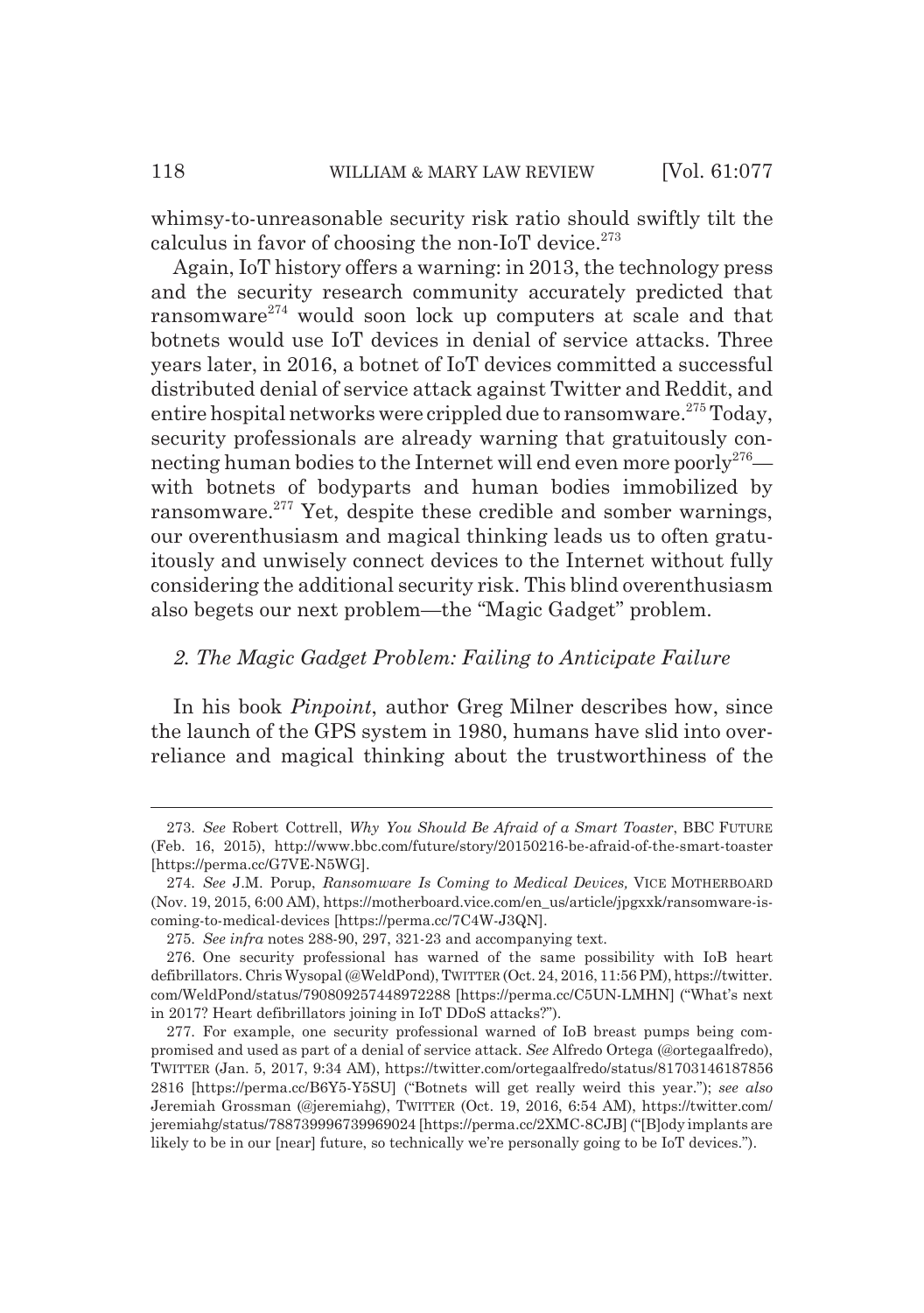technology.278 While GPS has generally eased the struggles of mapping, in some cases, it has contributed to the untimely demise of its users—what he terms "death by GPS."279 As users blindly trust the "magic" gadget in their hand, they sometimes disregard other superior sources of evidence in physical space,<sup>280</sup> even despite ample evidence that GPS can fail<sup>281</sup> or be manipulated by attackers.282 This type of overly optimistic IoT thinking might be termed the "Magic Gadget" problem.

Turning to IoB, the adventures of Professor Mann offer a cautionary tale. Professor Steve Mann has experimented with IoB technology through an auto-recording augmented reality "glass eye" technology<sup>283</sup> that is permanently attached to his head.<sup>284</sup> In 2012, Mann's IoB device was implicated in a physical altercation in a Paris restaurant.<sup>285</sup> Allegedly, the restaurant employees decided to aggressively enforce a "no camera" policy and attempted to remove Professor Mann's glass eye by force from his head.<sup>286</sup> This unexpected physical disruption to Mann's IoB device allegedly rendered it inoperable, partially due to a secondary, moisture-related,

279. *Id.*

<sup>278.</sup> *See* GREG MILNER,PINPOINT:HOW GPSIS CHANGING TECHNOLOGY,CULTURE, AND OUR MINDS 112-15 (2016).

<sup>280.</sup> *See id.*

<sup>281.</sup> Kristen Lee, *These Are Your Worst GPS-Fail Stories*, JALOPNIK (Sept. 12, 2017, 10:55 AM), https://jalopnik.com/these-are-your-worst-gps-fail-stories-1803140713 [https://perma. cc/987G-MXEB].

<sup>282.</sup> Elias Groll, *Russia Is Tricking GPS to Protect Putin*, FOREIGN POL'Y (Apr. 3, 2019, 5:19 PM), https://foreignpolicy.com/2019/04/03/russia-is-tricking-gps-to-protect-putin/ [https:// perma.cc/V5SC-KCMW].

<sup>283.</sup> *See EyeTap: The Eye Itself as Display and Camera*, EYETAP.ORG, http://www.eyetap. org/research/eyetap.html [https://perma.cc/W3NR-THAK]. This IoB device is used by Mann partially to improve his night vision using lasers. *See* Jake Edmiston, *No Shirt, No Shoes, No Cyborgs: Toronto Prof Says He Was Roughed up at Paris McDonald's Over No-Camera Policy*, NAT'L POST (July 19, 2012, 1:23 AM), http://news.nationalpost.com/news/canada/no-shirt-noshoes-no-cyborgs-toronto-prof-says-he-was-roughed-up-at-paris-mcdonalds [https://perma.cc/ SL5F-XEV6].

<sup>284.</sup> *See* Edminston, *supra* note 283.

<sup>285.</sup> *See* Katie Daubs, *Toronto 'Cyborg' Steve Mann Says He Was Assaulted in Paris McDonald's*, STAR (July 18, 2012), https://www.thestar.com/news/gta/2012/07/18/toronto\_ cyborg\_steve\_mann\_says\_he\_was\_assaulted\_in\_paris\_mcdonalds.html [https://perma.cc/ 5YD7-65WC] (noting that before the incident, another employee had accepted Mann as a customer, sold him food, and reviewed his doctor's note).

<sup>286.</sup> *See* Edmiston, *supra* note 283.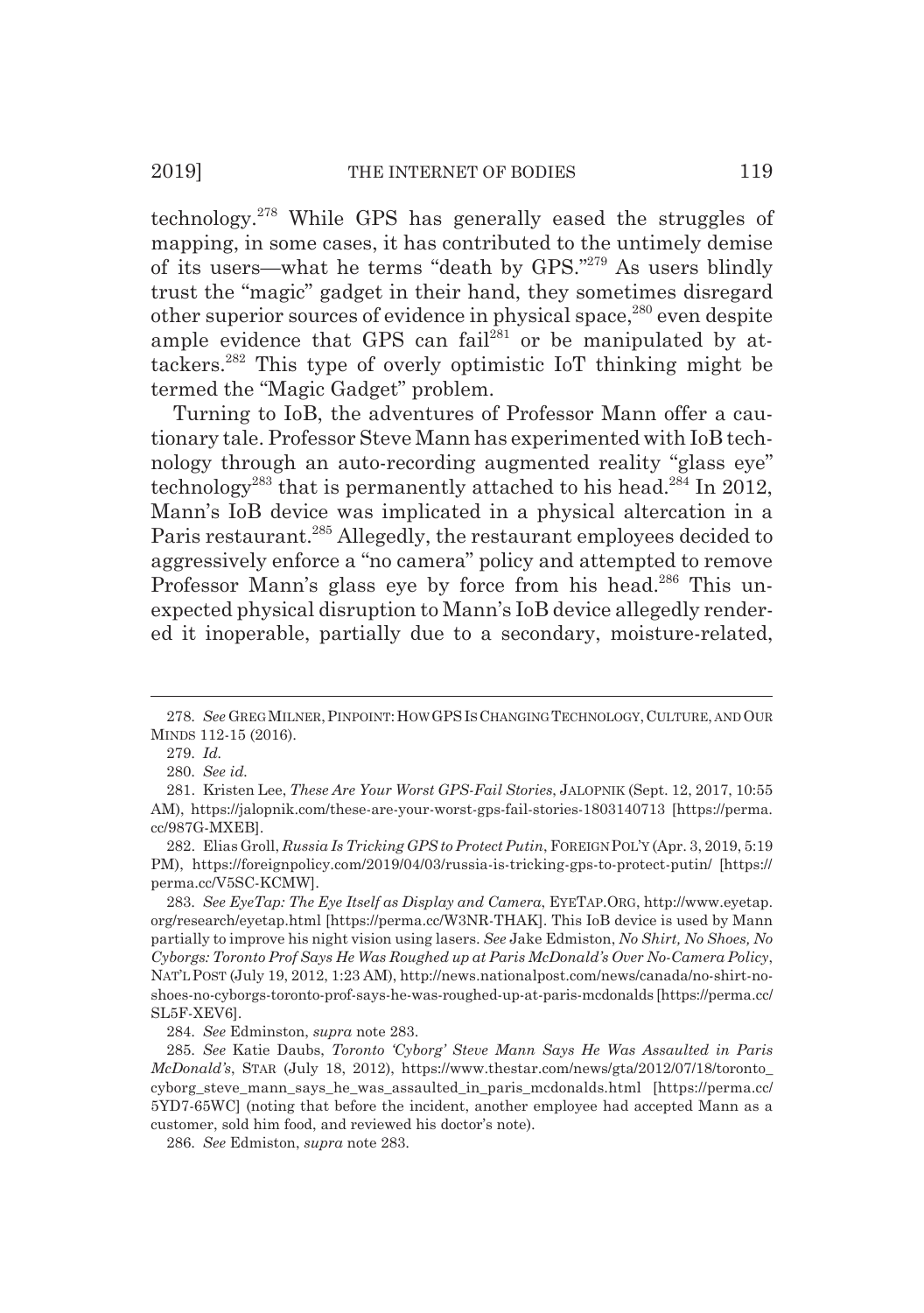hardware malfunction.<sup>287</sup> Professor Mann's experience offers us a reminder that catastrophic IoB failures will often happen unexpectedly and that they are not always within our control.

Yet, technology over-trust and the Magic Gadget problem often cause a failure to plan for even catastrophic failures. Indeed, a harbinger of these looming Magic Gadget problems in IoB might be found in the March 2016 ransomware attack that crippled the network of a Maryland hospital chain, impairing the patient care in 10 hospitals and  $250$  clinics.<sup>288</sup> With apparently no adequately robust crisis management system in place, employees described the attack as creating a "chaotic environment" and a "patient safety issue" that was potentially avoidable.<sup>289</sup> The hospitals had allegedly failed to patch vulnerabilities (that were well-known in the security community since 2007) despite direct prior warnings and the existence of techniques exploiting those unpatched vulnerabilities.<sup>290</sup> The Wannacry ransomware attack similarly paralyzed thousands of the U.K.'s National Health Service administrative computers,<sup>291</sup> potentially contributing to physical harm of patients who were waiting on emergency surgeries and consultations.<sup>292</sup>

But now consider a version of these ransomware scenarios in which the targeted devices are patients' IoB artificial pancreases

<sup>287.</sup> *Id.* ("Like I said, I had to go to the washroom.... But when he pushed me out the door, at some point my pants became a toilet.... Some of the critical items were affected (by water damage).").

<sup>288.</sup> *See* John Woodrow Cox, *MedStar Health Turns Away Patients After Likely Ransomware Cyberattack*, WASH. POST (Mar. 29, 2016), https://www.washingtonpost.com/ local/medstar-health-turns-away-patients-one-day-after-cyberattack-on-its-computers/2016/ 03/29/252626ae-f5bc-11e5-a3ce-f06b5ba21f33\_story.html [https://perma.cc/E7P2-6JEU].

<sup>289.</sup> *Id.*

<sup>290.</sup> *See* Sean Gallagher, *Maryland Hospital: Ransomware Success Wasn't IT Department's Fault*, ARS TECHNICA (Apr. 7, 2016, 10:12 AM), https://arstechnica.com/information-technolo gy/2016/04/maryland-hospital-group-denies-ignored-warnings-allowed-ransomware-attack/ [https://perma.cc/5643-HNA9].

<sup>291.</sup> For a discussion of Wannacry, see Josh Fruhlinger, *What Is WannaCry Ransomware, How Does It Infect, and Who Was Responsible?*, CSO (Aug. 30, 2018, 6:52 AM), https://www. csoonline.com/article/3227906/what-is-wannacry-ransomware-how-does-it-infect-and-whowas-responsible.html [https://perma.cc/3U8S-96D5].

<sup>292.</sup> *See* Owen Hughes, *WannaCry Impact on NHS Considerably Larger than Previously Suggested*, DIGITALHEALTH (Oct. 27, 2017), https://www.digitalhealth.net/2017/10/wannacryimpact-on-nhs-considerably-larger-than-previously-suggested/ [https://perma.cc/6Y8A-7A8Q] ("NHS England put the total number of cancelled appointments at some 19,494, which includes at least 139 patients who had 'an urgent referral for potential cancer cancelled.'").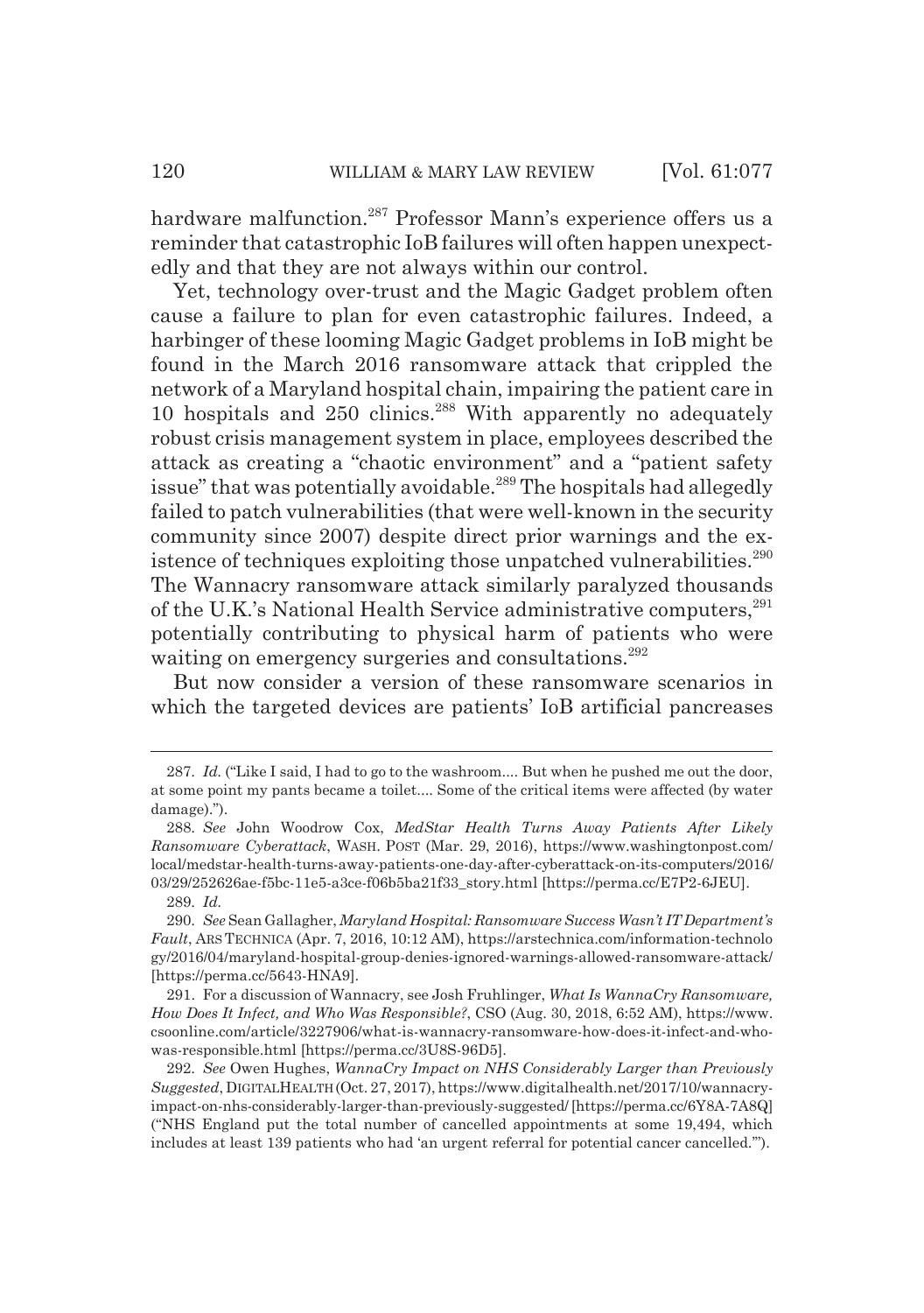#### 2019] THE INTERNET OF BODIES 2019

instead of computer systems. Particularly, when we combine the Better with Bacon problem and the Magic Gadget problem with our next problem, the problem of Builder Bias, physical harm to IoB users becomes unfortunately entirely predictable and likely.<sup>293</sup>

## *3. The Builder Bias Problem: Shipping Without Securing*

Consider the scenario in which a manufacturer with lax codesecurity practices has released a vulnerable IoB pancreas. The device's rampant security vulnerabilities allow for a remote attacker to disable it, demanding a "ransom" payment to turn it back on. Or imagine a botnet comprised of injected IoB eye lenses that cannot be easily removed. How would an average consumer respond when he learns that his eyeballs might be implicated in a distributed denial of service attack on a critical infrastructure target?

As a wisely programmed computer once announced in the movie *War Games*, "[t]he only winning [strategy] is not to play."<sup>294</sup> The only viable answer to these IoB security failure scenarios lies in avoiding the problem from the outset—devices must be as secure as possible at the point of shipping. Yet, the lessons of IoT caution us that many builders of IoB will fail to build in line with what the FTC calls security by design.<sup>295</sup> As builders rush to ship code to market, they often fail to prioritize the security and consumer safety of their code.296 IoT product manufacturers, in particular, have sometimes perceived themselves to have little financial incentive to prioritize security or to disclose and correct flaws,<sup>297</sup> and security errors in their products have frequently gone undetected.<sup>298</sup> For example,  $I$ oT

<sup>293.</sup> Early adopter consumers seeking out "magic gadgets" may pay a heavier than anticipated price. *See* Charles Fain Lehman, *Experts Say Medical Care Next Big Threat,* FREEBEACON (Sept. 24, 2017, 5:00 AM), http://freebeacon.com/issues/experts-say-medical-carenext-big-cyber-threat/ [https://perma.cc/28RN-AQVP].

<sup>294.</sup> *See WarGames (War Games) Quotes*, ROTTENTOMATOES, https://www.rottentomatoes. com/m/wargames/quotes/ [https://perma.cc/Y8S3-MMC2].

<sup>295.</sup> START WITH SECURITY:AGUIDE FOR BUSINESS, U.S.FED.TRADE COMM'N,https://www. ftc.gov/tips-advice/business-center/guidance/start-security-guide-business [https://perma.cc/ 6277-TPX3].

<sup>296.</sup> *See, e.g.*, Mike Lloyd, *The Internet of Things that Can Attack You,* FORBES (Feb. 17, 2017, 9:00 AM), https://www.forbes.com/sites/ciocentral/2017/02/17/the-internet-of-thingsthat-can-attack-you/171zb2dfedda [https://perma.cc/83W6-AX8R].

<sup>297.</sup> *See id.*

<sup>298.</sup> *See id.*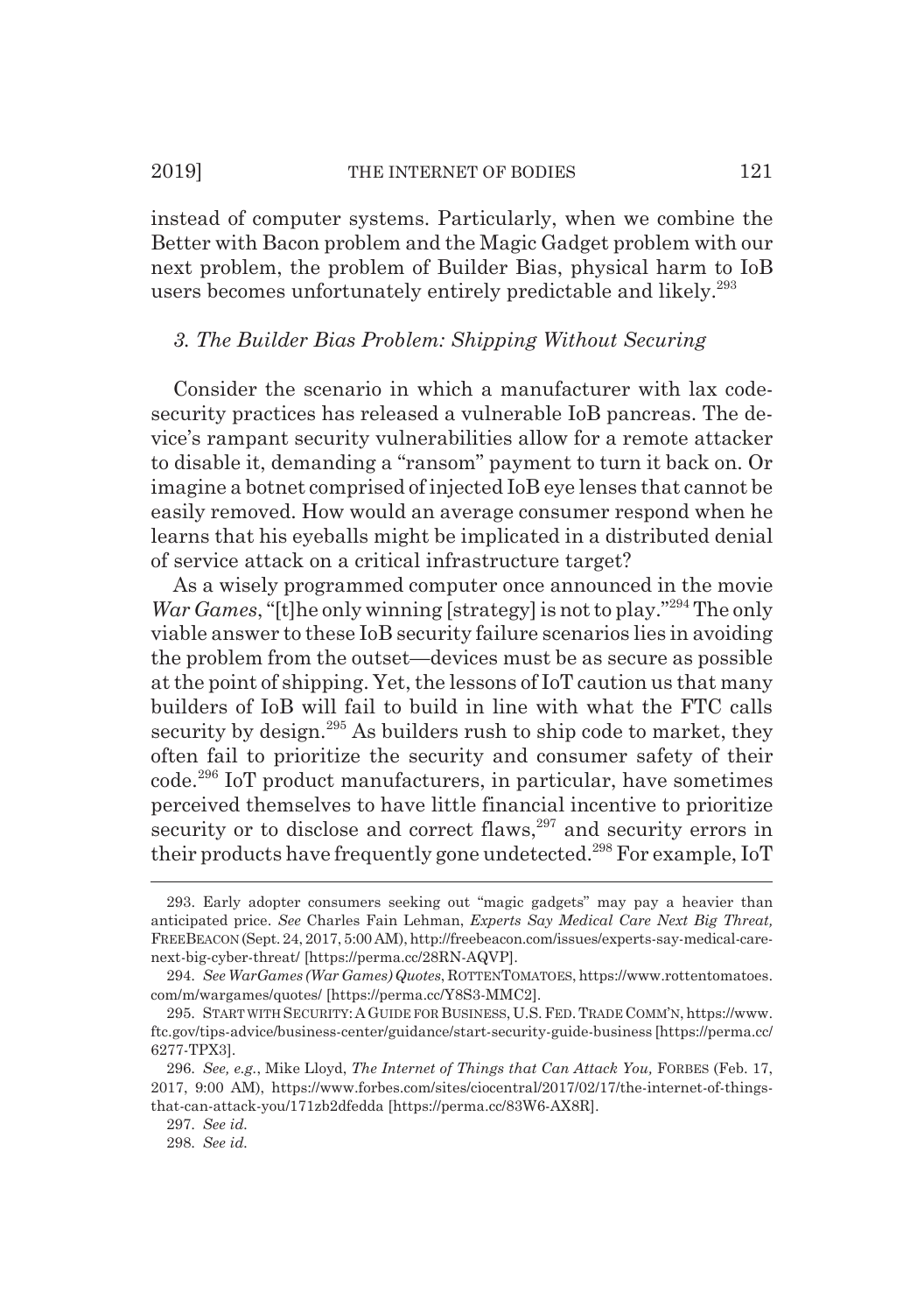products are not always built to be updateable,299 and attempts to report flaws by third parties sometimes result in receiving legal threats instead of thanks.300 This failure of manufacturers to consider the implementation realities of security for fear it might delay shipping might be termed the problem of "Builder Bias."

Historically, IoB devices—just like IoT devices—have also been notoriously vulnerable to attacks by third parties due to imprudent security design choices such as hardcoded passwords.<sup>301</sup> In other words, the Builder Bias problem is already visible in IoB. For example, in 2012 when an episode of the television drama series Homeland included a plot twist where the sitting Vice President was murdered by a terrorist through a remote computer intrusion into his pacemaker, $302$  the possibility of such a compromise was already well-recognized within the security research community.<sup>303</sup> In other words, the knowledge that IoB pacemakers could be remotely compromised by attackers existed years before the recent FDA IoB security recall.<sup>304</sup> Yet, despite this widespread knowledge, the medical device company that manufactured the pacemaker subject to the FDA security recall initially chose to deny the existence of a problem and to sue the security researcher who

<sup>299.</sup> *See* Jason Perlow, *All Your IoT Devices Are Doomed*, ZDNET (July 12, 2016), https://www.zdnet.com/article/all-your-iot-devices-are-doomed/ [https://perma.cc/TDT7-2W UL].

<sup>300.</sup> Zack Whittaker, *Lawsuits Threaten Infosec Research—Just When We Need It Most*, ZDNET (Feb. 19, 2018, 1:00 PM), https://www.zdnet.com/article/chilling-effect-lawsuits-threat en-security-research-need-it-most/ [https://perma.cc/B2B8-CNN7].

<sup>301.</sup> NCCIC, MEDICAL DEVICES HARD-CODED PASSWORDS, U.SDEP'T HOMELAND SEC. (Oct. 29, 2013), https://ics-cert.us-cert.gov/alerts/ICS-ALERT-13-164-01 [https://perma.cc/BH42- MA77].

<sup>302.</sup> Barbara Chai, *'Homeland,' Season 2, Episode 10, 'Broken Hearts': TV Recap,* WALL ST. J. (Dec. 2, 2012, 11:00 PM), http://blogs.wsj.com/speakeasy/2012/12/02/homeland-season-2 episode-10-broken-hearts-tv-recap/ [https://perma.cc/5Pe5-48ZV]; *see also* Barnaby Jack, *"Broken Hearts": How Plausible Was the Homeland Pacemaker Hack?*, IOACTIVE (Feb. 26, 2013), https://ioactive.com/broken-hearts-how-plausible-was-the-homeland-pacemaker-hack/ [https://perma.cc/C59K-DQWJ].

<sup>303.</sup> *See* Tarun Wadhwa, *Yes, You Can Hack a Pacemaker (and Other Medical Devices Too)*, FORBES (Dec. 6, 2012, 8:31 AM), https://www.forbes.com/sites/singularity/2012/12/06/yes-youcan-hack-a-pacemaker-and-other-medical-devices-too/#6df879826853 [https://perma.cc/F92J-YL7P].

<sup>304.</sup> *See* Jeremy Kirk, *Pacemaker Hack Can Deliver Deadly 830-Volt Jolt*, COMPUTER-WORLD (Oct. 17, 2012, 1:40 AM), https://www.computerworld.com/article/2492453/malwarevulnerabilities/pacemaker-hack-can-deliver-deadly-830-volt-jolt.html [https://perma. cc/BX6W-WHLW].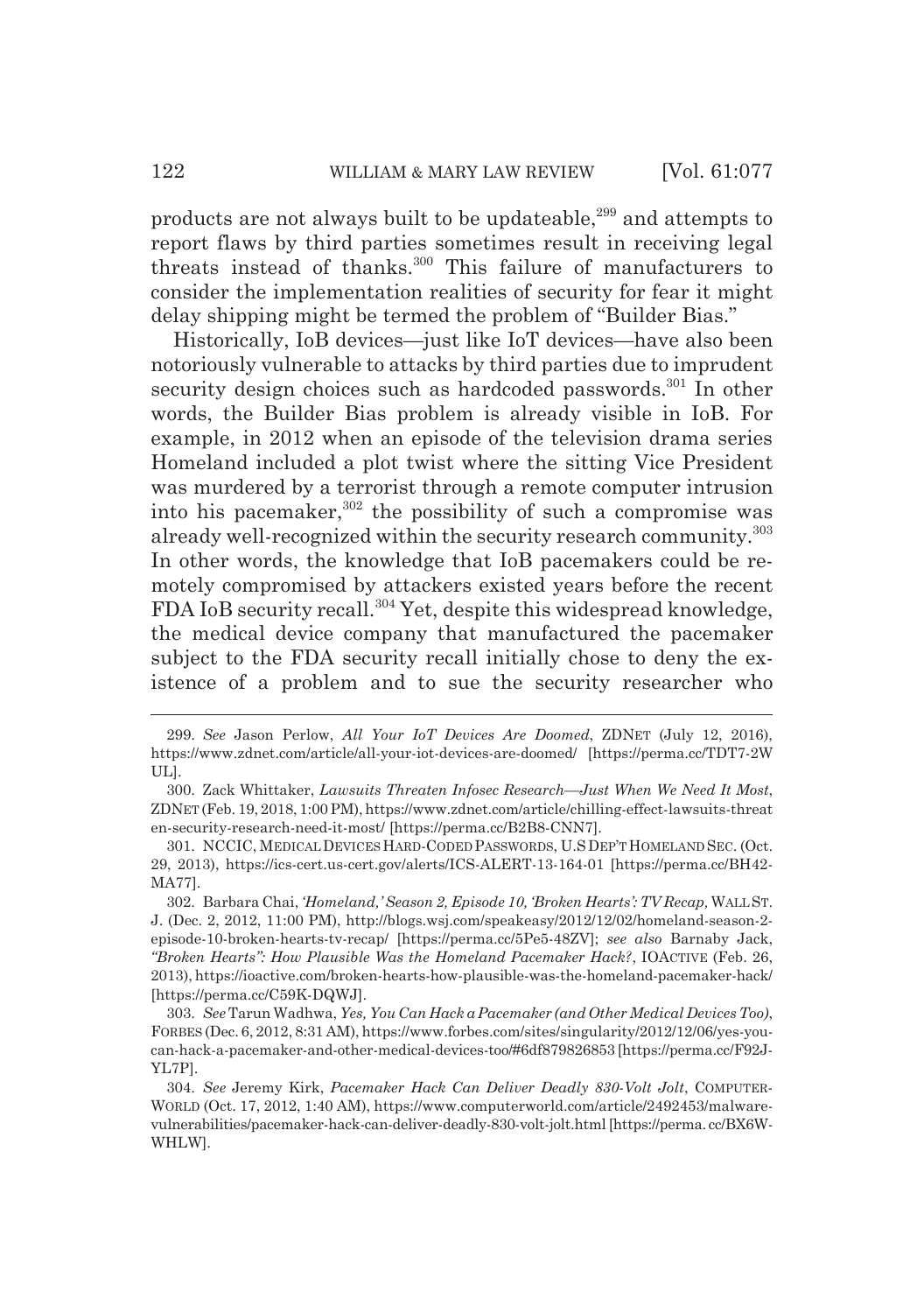identified the flaw in its product. $305$  Further, based on security research and warnings issued by the FDA306 and the Department of Homeland Security, $307$  we know that a "[v]ast array of medical devices [are] vulnerable to serious" attacks due to unpatched vulnerabilities and products that ship vulnerable by default.<sup>308</sup> Apart from the predicted concerns of ransomware disabling IoB devices in extortion schemes and botnets of body parts attacking third parties, $309$  the Builder Bias problem in  $I_0$ B has already manifested itself by introducing novel national security risks. For example, inadequate security on the website of an IoB fitness tracking application recently disclosed the location of a previously unknown military base through leaked information about the presence of large numbers of human bodies attached to IoB devices.<sup>310</sup>

Brain interfaces in second- and third-generation IoB, in particular, present opportunities for malicious actors to potentially compromise bodies in order to obtain confidential information, such as passwords,311 or—even more frighteningly—to corrupt the integrity or availability of the information residing in the brain hardware and, perhaps, even the functionality of the brain itself. Professor Jennifer Chandler and a team of coauthors raise concerns about the use of neuroprosthetic devices and the risk of "brainjacking"—the malicious manipulation of connected brain implants.<sup>312</sup> Similarly, Professors Tamara Bonaci, Ryan Calo, and Howard Jay Chizeck

<sup>305.</sup> *See* Charlie Osborne, *MedSec Sued over St. Jude Pacemaker Vulnerability Report*, ZDNET (Sept. 8, 2016, 8:30 AM), http://www.zdnet.com/article/medsec-sued-over-st-jude-pace maker-vulnerability-report/ [https://perma.cc/FPF3-K38R].

<sup>306.</sup> *Cybersecurity*, U.S.FOOD &DRUG ADMIN., https://www.fda.gov/medicaldevices/digital health/cybersecurity [https://perma.cc/WR6W-WZEU].

<sup>307.</sup> *See* NCCIC, *supra* note 301.

<sup>308.</sup> *See* Dan Goodin, *Vast Array of Medical Devices Vulnerable to Serious Hacks, Feds Warn,* ARS TECHNICA (June 13, 2013, 4:54 PM), https://arstechnica.com/information-technol ogy/2013/06/vast-array-of-medical-devices-vulnerable-to-serious-hacks-feds-warn/ [https:// perma.cc/8BZP-3RX6].

<sup>309.</sup> *See supra* notes 273-76 and accompanying text.

<sup>310.</sup> *See* Richard Pérez-Peña & Matthew Rosenberg, *Strava Fitness App Can Reveal Military Sites, Analysts Say,* N.Y. TIMES (Jan. 29, 2018), https://www.nytimes.com/2018/01/ 29/world/middleeast/ strava-heat-map.html [https://perma.cc/54TC-6YRR].

<sup>311.</sup> *See* Tom Simonite, *Using Brainwaves to Guess Passwords*, MIT TECH. REV. (May 5, 2017), https://www.technologyreview.com/s/604293/using-brainwaves-to-guess-passwords/ [https://perma.cc/RYR9-4DLB].

<sup>312.</sup> Clausen et al., *supra* note 241.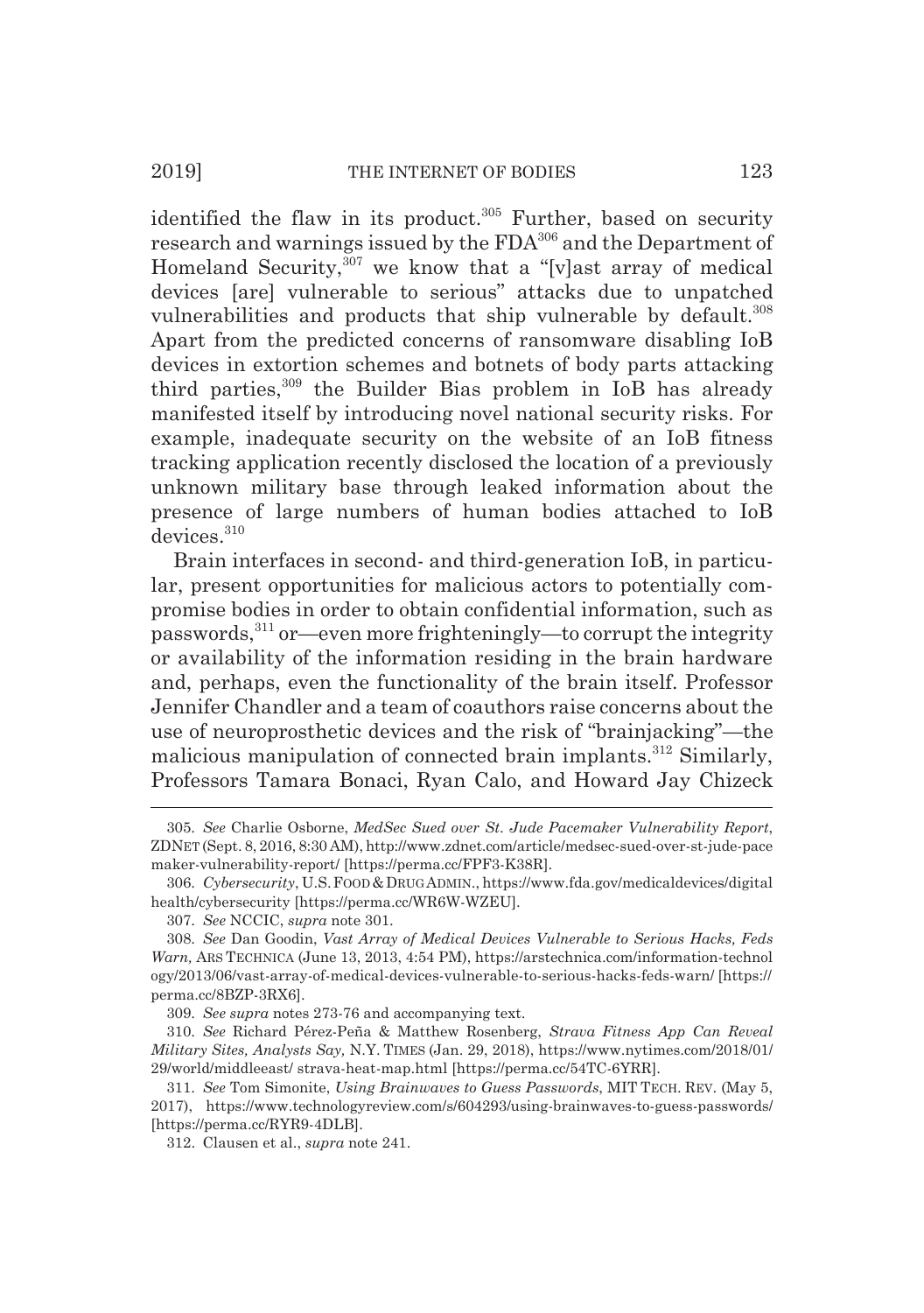warn of the risk of "brain malware"<sup>313</sup> and the need for an interdisciplinary approach to addressing the development of attacks on brain-computer interfaces.314 Through the eyes of a security professional, these compromised brains are not an "if," they are a certainty—a "when."315 While these concerns may still be a few years away; lessons from IoT security remind us that the pace and severity of attacks generally escalate and outstrip our preparedness to address them.<sup>316</sup>

The three prior problems introduced above—the Better with Bacon problem of gratuitous connectivity, the Magic Gadget problem of the failure to anticipate failure, and the Builder Bias problem of shipping without securing—all converge to exacerbate the fourth problem—the problem of "Mandatory Soup."

# *4. The Mandatory Soup Problem: Diminishing Market Choice and Obsolescence Through Adhesion*

In the opening episode of *Battlestar Galactica*, a war rages in the galaxy.317 All of the most advanced military spaceships have been compromised by the enemy because they have been networked together and, therefore, are vulnerable to remote attack by the enemy.<sup>318</sup> Only one ship remains viable—Galactica.<sup>319</sup> It had been "airgapped"<sup>320</sup>—intentionally kept off the grid and disconnected from

<sup>313.</sup> Victoria Turk, *How Hackers Could Get Inside Your Head with 'Brain Malware*,' VICE MOTHERBOARD (Aug. 3, 2016, 7:50 AM), https://motherboard.vice.com/en\_us/article/ezp54e/ how-hackers-could-get-inside-your-head-with-brain-malwareups [https://perma.cc/2Q3H-AN 29].

<sup>314.</sup> Tamara Bonaci et al., *App Stores for the Brain: Privacy & Security in Brain-Computer Interfaces*, IEEE TECH. & SOC'Y MAG., June 2015, at 2.

<sup>315.</sup> Greg Conti (@cyberbgone), TWITTER (Mar. 27, 2017, 4:35 PM), https://twitter.com/ cyberbgone/status/846505878824128512 [https://perma.cc/2PCL-JE6S] ("An entire neural malware & anti-malware field is waiting to happen. Imagine #ransomware & the RSA vendor floor then.").

<sup>316.</sup> George Dvorsky, *How Will We Stop Hackers from Invading Our Brains Once We're Cyborgs?*, GIZMODO (June 29, 2017, 2:00 PM), https://gizmodo.com/how-will-we-stop-hackersfrom-invading-our-brains-once-1796520628 [https://perma.cc/PUL8-PQY8].

<sup>317.</sup> *Battlestar Gallactica: Episode #1.1*, IMDB, http://www.imdb.com/title/tt1699275/plot summary?ref\_=tt\_ov\_pl [https://perma.cc/RJ45-2VUJ].

<sup>318.</sup> *Miniseries, Night 1*, FANDOM: BATTLESTAR GALACTICA WIKI, https://galactica.fandom. com/wiki/Miniseries,\_Night\_1 [https://perma.cc/DTW9-Q52W].

<sup>319.</sup> *Id.*

<sup>320.</sup> *See, e.g.*, Unknown Lamer, *Is Analog the Fix for Cyber Terrorism?,* SLASHDOT (Mar.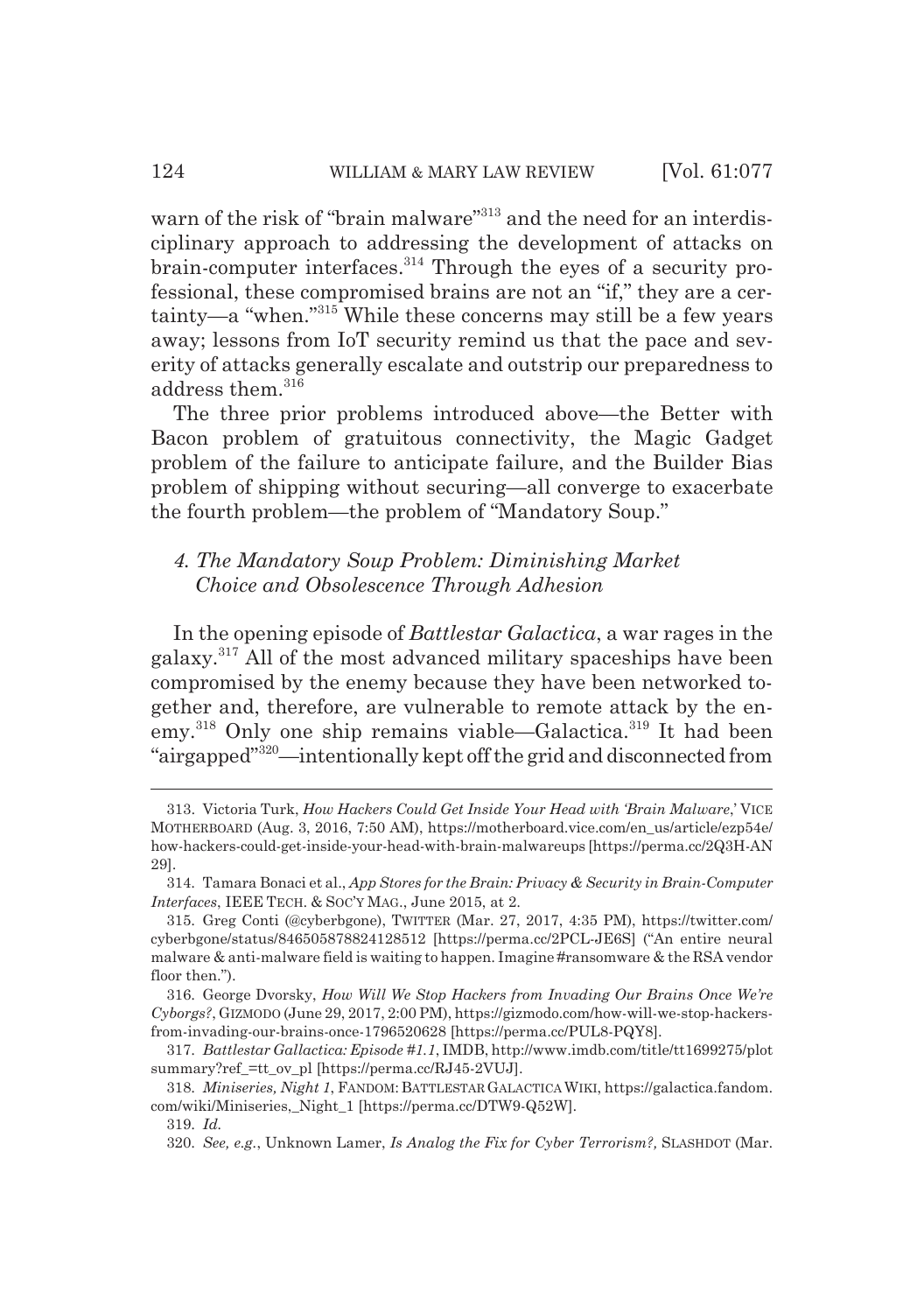the other ships as an information security measure by its astute captain, Adama.321 This plotline from a science fiction television show teaches us an often neglected but basic lesson about technology: the mere existence of a newer technology does not automatically make that new technology the better choice for a particular challenge.322 This principle that the most connected device may not be the most appropriate device for a particular task might be termed the "Adama Principle."323

The Adama Principle is perhaps illustrated best by a famous IoB pacemaker story from 2007 involving former Vice President Dick Cheney. Six years before the compromised pacemaker episode on Homeland<sup>324</sup> aired, then-Vice President Dick Cheney was concerned that attackers would attempt to compromise his implanted defibrillator and kill him.<sup>325</sup> As a consequence, he asked his doctor to disable the device's wireless functionality.<sup>326</sup> But Cheney's leveraging of the Adama Principle is not the norm. Most consumers lack the necessary information regarding potential vulnerability of IoB to be able to make similarly informed choices about their bodies.<sup>327</sup>

Instead of the Adama Principle, what prevails in consumer markets is closer to what might be called the Mandatory Soup problem. Consider a guest at a set-menu wedding dinner. As hardworking servers distribute substantially identical meals to each diner, the opportunity for customization is minimal. As a consequence, a diner sometimes finds herself trapped behind a bowl of unwanted soup for

324. Chai, *supra* note 302.

<sup>18, 2014, 12:01</sup> AM), http://it.slashdot.org/story/14/03/18/021239/is-analog-the-fix-for-cyberterrorism [https://perma.cc/6CV9-FZJ3].

<sup>321.</sup> *See Miniseries, Night 1*, *supra* note 318. Captain Adama knew that the enemy—the cylons—were masters at disabling battlestars by breaking into networks via wireless networks and then using them to disable the whole ship and as a consequence, he ordered that his ship never be networked. *See id.*

<sup>322.</sup> Michael C. Bodson, *The Latest, Shiniest New Technology Isn't Always the Best*, WORLD ECON. FORUM (Jan. 15, 2018), https://www.weforum.org/agenda/2018/01/why-the-latestshiniest-tech-isn't-always-best/ [https://perma.cc/MPX7-4B7K].

<sup>323.</sup> For a different but related version of this idea, see Raza Panjwani (@occamsraza), TWITTER (June 27, 2018, 7:40 AM), https://twitter.com/occamsraza/status/101198272611375 9232 [https://perma.cc/68D7-8GWV].

<sup>325.</sup> Bob Fredericks, *Cheney Feared Terrorists Would 'Hack' Pacemaker*, N.Y. POST (Oct. 19, 2013, 4:11 AM), http://nypost.com/2013/10/19/cheney-feared-heart-gizmo-hack-attack/ [https://perma.cc/4G2Q-NUZK].

<sup>326.</sup> *Id.*

<sup>327.</sup> Horrigan, *supra* note 156.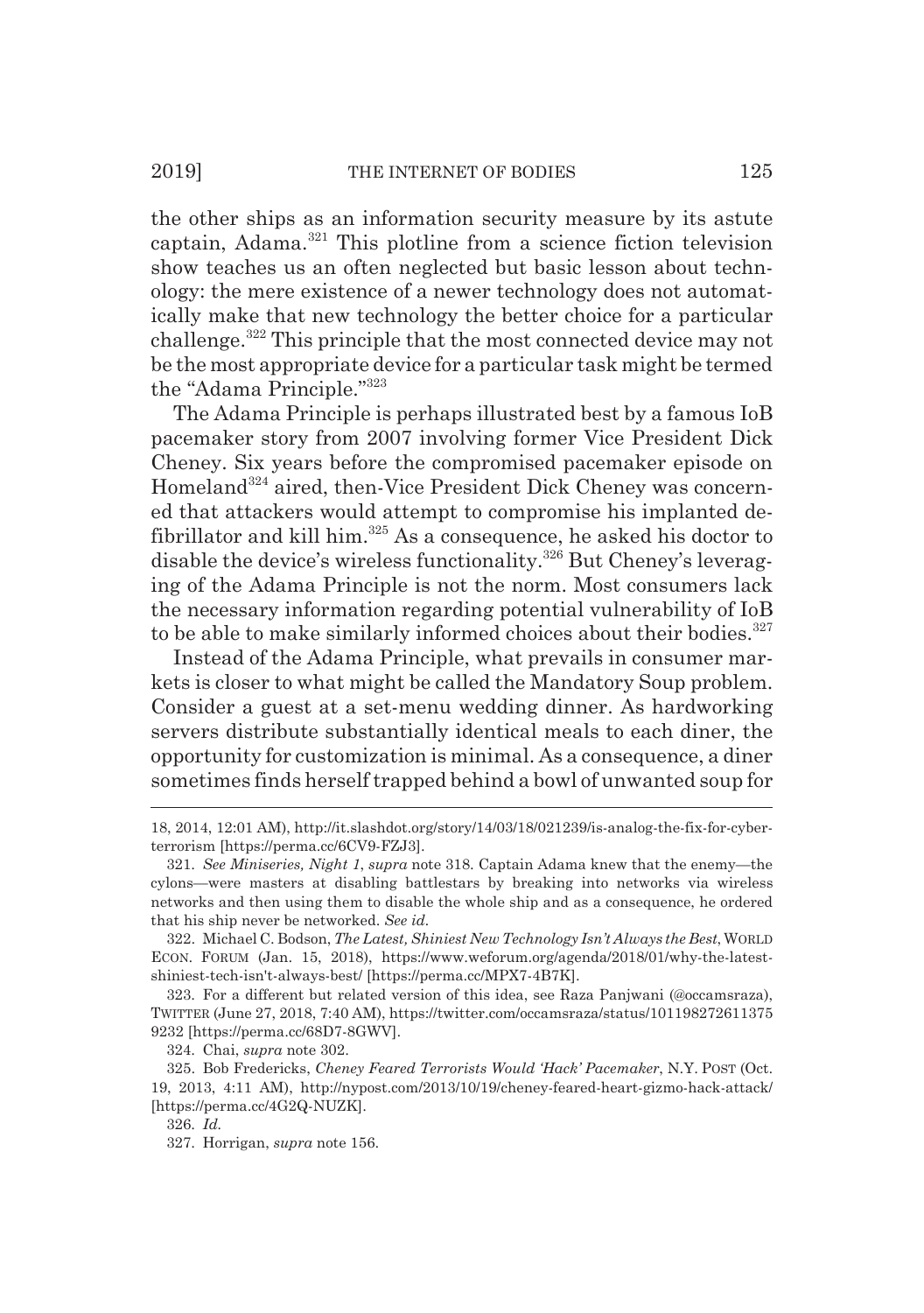a period of time. While other people may want the soup, she does not, and she experiences negative consequences because it has been foisted upon her. For example, the soup blocks her ability to use the plate beneath the bowl, and it inhibits her streamlined access to the wine in the middle of the table. It also places her at unnecessary risk of soup-related sartorial catastrophe.

The consumer marketplace is becoming flooded with a bevy of "Mandatory Soup" IoT products, often making less-connected versions of those same products nonexistent or hard to find.<sup>328</sup> Rather than maximizing competition on *degree* of connectedness as a differentiating factor within individual product lines, we instead see a progressively impoverished marketplace with consumer products tending to default in their evolution to the maximum degree of connectedness.329 The Adama Principle of selecting the less connected option when appropriate becomes functionally impossible without extraordinary effort in this type of impoverished artificially constrained marketplace. For example, examining the new car market, finding a new car without multiple accompanying end user license agreements, always on location tracking, and several million lines of code is quickly becoming an impossible task.<sup>330</sup>

Indeed, not only is market choice becoming impoverished on the degree of product in connectedness, but the "real" price of competing goods with the same level of connectedness is becoming incomparable to an average consumer at the time of purchase. Material differences in future obsolescence and data stewardship are usually not disclosed at the time of purchase and not predictable for consumers.331 Thus, the actual cost of product ownership across time for consumers of an IoT device is frequently not accurately calculable

<sup>328.</sup> *See* David Roe, *7 Big Problems with the Internet of Things*, CMS WIRE (Feb. 7, 2018), https://www.cmswire.com/cms/internet-of-things/7-big-problems-with-the-internet-of-things-024571.php [https://perma.cc/P6EB-KSYZ].

<sup>329.</sup> *See id.*

<sup>330.</sup> *See* Julie A. Steinberg, *Fifty Billion Connected Devices Bring Tort, Software Law Clash*, BLOOMBERG L. (Feb. 26, 2016), https://www.bna.com/fifty-billion-connected-n5798206 7832/ [https://perma.cc/N4QC-TE7W]. Cars are now functionally IoT devices on wheels whether consumers desire this extreme connectivity and code-reliance or not. *See* Andrea M. Matwyshyn, *CYBER!*, 2017 BYU L. REV. 1109, 1141-42.

<sup>331.</sup> *See* David Gewirtz, *Revolv is Dead. Google Killed It. Long Live Innovation*, ZDNET (June 20, 2016, 3:19 PM), http://www.zdnet.com/article/revolv-is-dead-google-killed-it-longlive-innovation/ [https://perma.cc/X9GA-UHM4].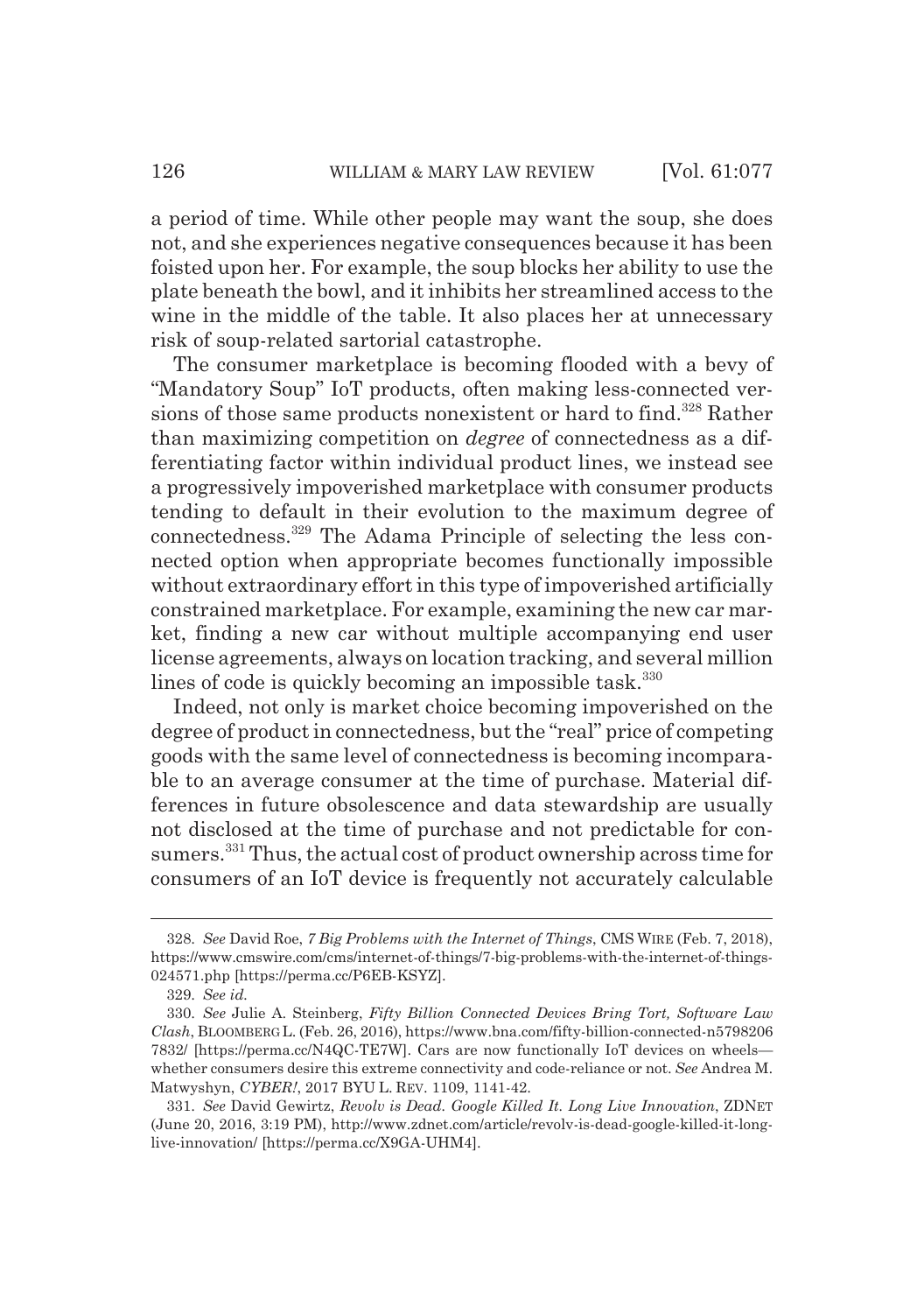at the point of purchase.<sup>332</sup> A consumer might choose away from one particular product knowing that the expected life is five years shorter than that of another (superficially) competitively priced product. Thus, the Mandatory Soup problem exposes consumers to the undisclosed price terms of (planned and unplanned) unilateral manufacturer obsolescence determinations and data handling changes—rights reserved in the terms of the accompanying (and evolving) end-user license agreements (EULA).<sup>333</sup> This dynamic might be called "obsolescence through adhesion."334

IoT history again provides warnings about the hidden costs of Mandatory Soup and, in particular, obsolescence through adhesion. In 2014, Nest acquired an IoT start up called Revolv, a company that made a smart home hub intended to control devices such as lights, alarms, and doors.<sup>335</sup> Allegedly because of an "allocat[ion] [of] resources,"336 Revolv announced that its service would shut down and customers' applications would no longer work. $337$  In short, customers who had purchased the Revolv hub were informed, much to their surprise and dismay, that they would be left with a "bricked" device, regardless of what the company's promises or customers' reasonable expectations were at the time of purchase.<sup>338</sup> This Revolv

<sup>332.</sup> *See id.*

<sup>333.</sup> As such, it might be argued that in egregious cases, undisclosed hidden costs of planned obsolescence amount to an unfair trade practice under Section 5 of the Federal Trade Commission Act, warping competition in the marketplace of IoT products. *A Brief Overview of the Federal Trade Commission's Investigative and Law Enforcement Authority*, FED.TRADE COMM'N (July 2008), https://www.ftc.gov/about-ftc/what-we-do/enforcement-authority [htt ps://perma.cc/44NZ-N37A].

<sup>334. &</sup>quot;Obsolescence through adhesion" refers to the combination of technical and contractbased measures in technology products that functionally hide the actual cost of ownership and can discretionarily force a consumer to discontinue use of a particular product, attempting to nudge the consumer into a new purchase. *See* Andrea Matwyshyn (@amatwyshyn), TWITTER (Mar. 7, 2018, 10:39 AM), https://twitter.com/amatwyshyn/status/971424989063925760 [htt ps://perma.cc/S2VP-YHX4].

<sup>335.</sup> Nick Statt, *Nest Is Permanently Disabling the Revolv Smart Home Hub*, VERGE (Apr. 4, 2016, 3:40 PM), https://www.theverge.com/2016/4/4/11362928/google-nest-revolv-shutdownsmart-home-products [https://perma.cc/Q9RU-b95W].

<sup>336.</sup> *Id.*

<sup>337.</sup> Alex Hern, *Revolv Devices Bricked as Google's Nest Shuts Down Smart Home Company*, GUARDIAN (Apr. 5, 2016, 5:04 AM), https://www.theguardian.com/technology/2016/ apr/05/revolv-devices-bricked-google-nest-smart-home [https://perma.cc/CQN8-YL3G].

<sup>338.</sup> Chris Hoffman, *What Does "Bricking" a Device Mean?*, HOW-TO GEEK (Sept. 26, 2016, 5:36 PM), https://www.howtogeek.com/126665/htg-explains-what-does-bricking-a-device-mean/ [https://perma.cc/L9P6-7GF3].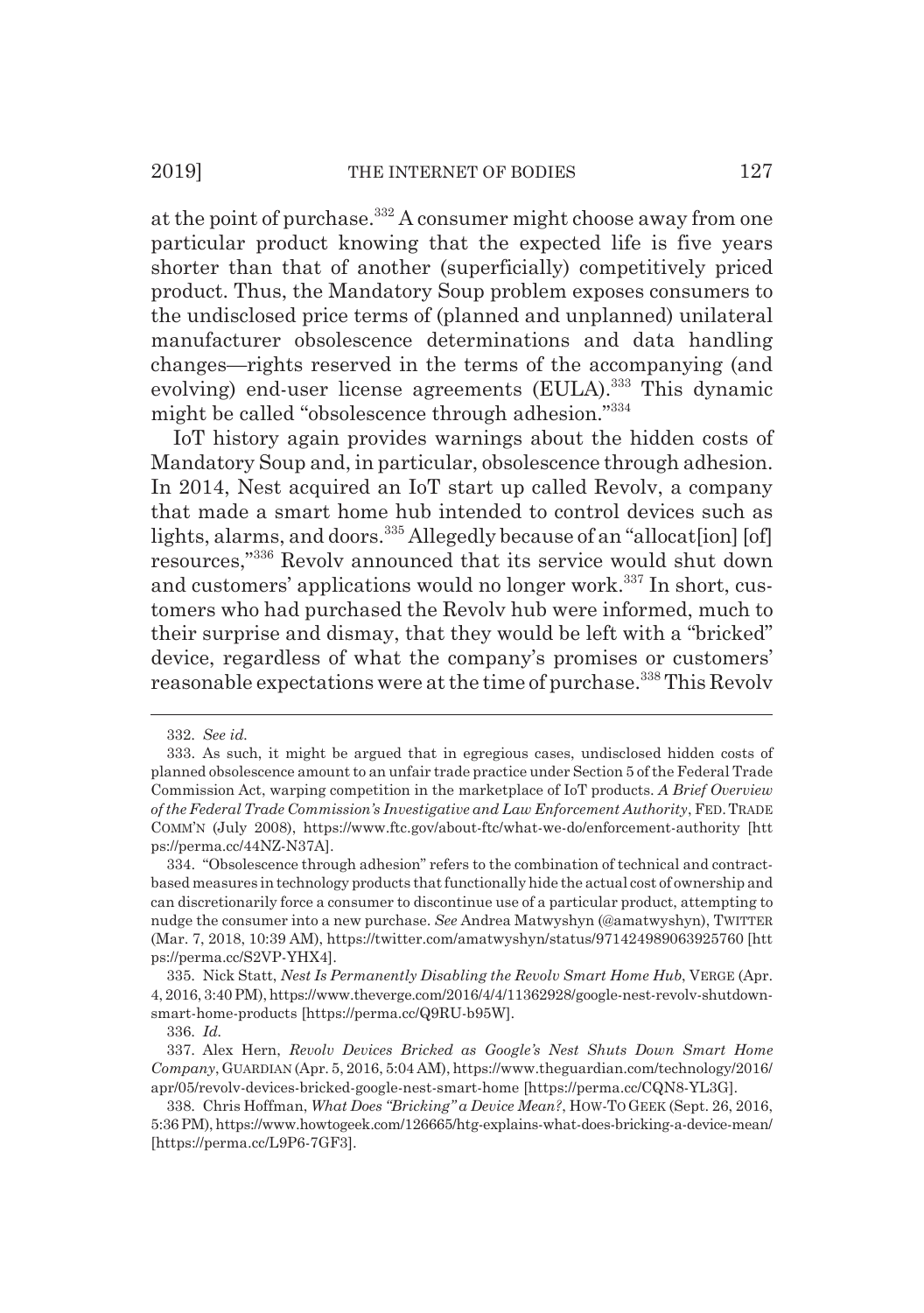IoT incident highlights that consumers may not realize that IoT products are now functionally software products still tethered to the manufacturer through remote updates, despite their physicality.

Now, let us turn to the IoB context. Particularly when the obsolescence through adhesion dynamic relates to IoB security and future patches, consumers will find themselves in a dangerous loselose scenario that puts them at increased risk of physical harm.<sup>339</sup> Imagine that your eyeball-injected IoB contact lens provider informs you that (per the terms of the contract on which you clicked "yes" when you downloaded your lens software), it has decided that it will no longer support the version of the software your lenses run and that it will no longer push out security patches for your eyes. None of your options are good in this scenario. You can get your lenses removed, risking physical harm and absorbing the cost. You can keep your lenses, knowing they are no longer supported, which, in turn, exposes you to different physical risks through malfunction or security compromise. Alternatively, you can buy "upgraded" lenses, absorbing those associated risks and costs. In all cases, the IoB manufacturer has contractually and technically forced an "upgrade" onto the body of the consumer.

While each of these four problems—the Better with Bacon problem, the Magic Gadget problem, the Builder Bias problem, and the Mandatory Soup problem—is independently a point of concern, when taken together in the context of some second- and thirdgeneration IoB, the risks they present transform into a significant threat in the aggregate—the threat of physical harm to human bodies.340 Indeed, second-generation IoB presents obvious corporeal risks,341 while third-generation IoB presents the risk not only of losing control over our own bodies but also our cognitive processing.342 Put another way, third-generation IoB impacts our functional freedom of thought, and, as a consequence, it presents the threat of potentially losing control over the deliberative individual processes on which we implicitly rely not only for governance of our bodies but

<sup>339.</sup> Andrea M. Matwyshyn, *The 'Internet of Bodies' Is Here. Are Courts and Regulators Ready?*, WALL ST. J. (Nov. 12, 2018, 11:19 AM), https://www.wsj.com/articles/the-internet-ofbodies-is-here-are-courts-and-regulators-ready-1542039566 [https:// perma.cc/XAD8-TJYM].

<sup>340.</sup> *See id.*

<sup>341.</sup> *See supra* Part I.A.2.

<sup>342.</sup> *See supra* Part I.A.3.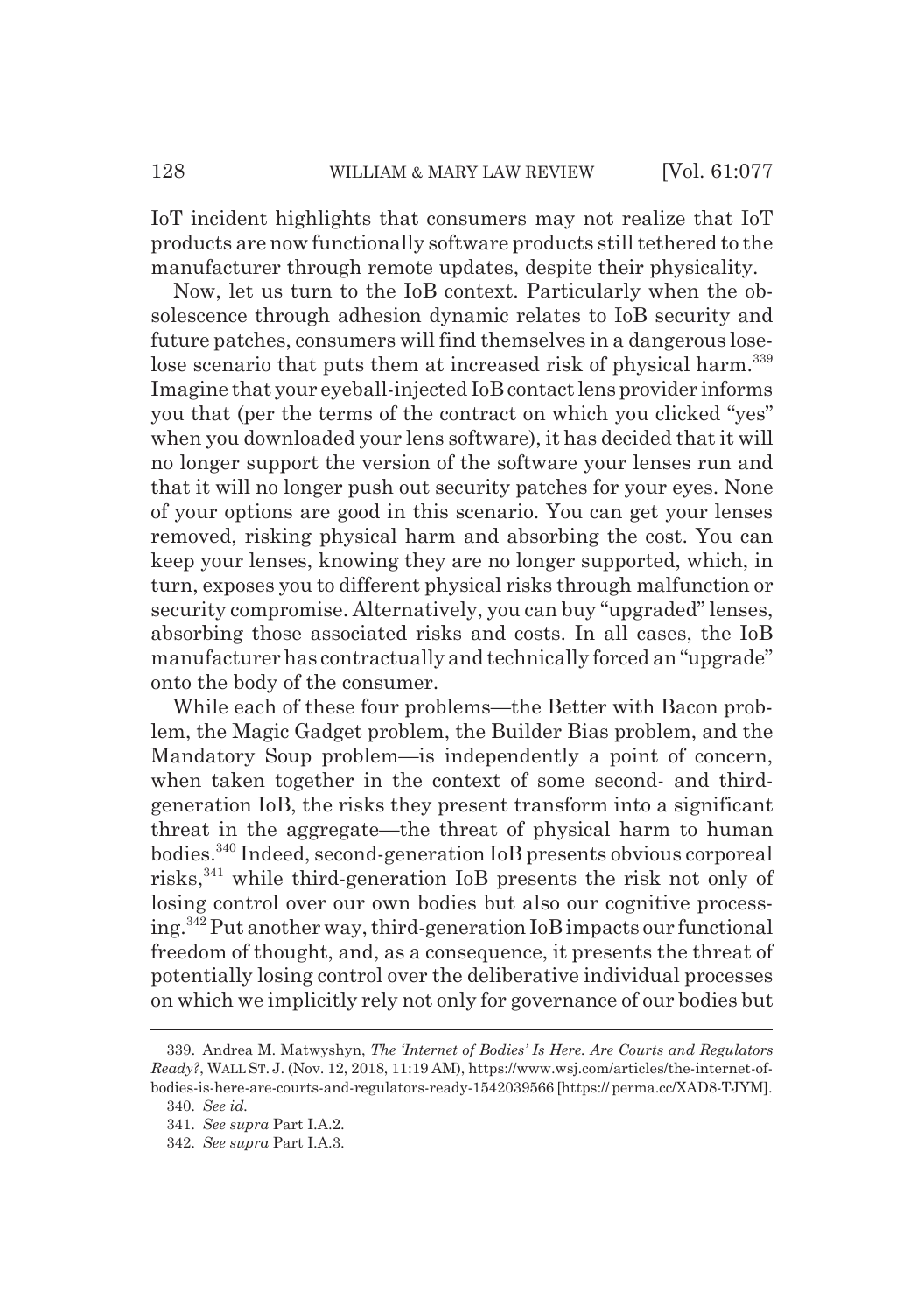### 2019] THE INTERNET OF BODIES 129

also for self-governance in a democratic society.343 In light of the gravity of these risks, let us consider the current state of IoT and IoB regulation and the desirable directions for its evolution.

### *C. The Future of Corporate Software Liability and IoB*

*Morpheus: What is real? How do you define 'real'? If you're talking about what you can feel, what you can smell, what you can taste and see, then 'real' is simply electrical signals interpreted by your brain.*<sup>344</sup>

At present, third-generation IoB's risks are (mostly) not yet upon us,345 but the challenges presented by second-generation IoB are already present and escalating.<sup>346</sup> While last century's legal approaches to technology were animated by a principle of avoiding the imposition of software liability in the name of innovation,  $347$  IoB forces a recalibration of this default. As human bodies become regularly physically harmed by computer code, consumer and market trust in technology will wane without buttressed legal baselines of consumer protection.348 Indeed, recent survey data warns that this consumer trust breakdown is already in progress: growing numbers of consumers are doubting whether the Internet has been a mostly positive development for society.<sup>349</sup>

Bolstering consumer trust in technology and constructing an innovation-sensitive legal framework for IoB begins with correcting the legacy problems of IoT identified in Part I.B—the residual deficits in consumer protection from IoT that are already transferring

349. *See* Pew Research Internet (@pewinternet), TWITTER (May 24, 2018, 7:32 AM), https://twitter.com/pewinternet/status/999659285406765057 [https://perma.cc/XA74-HHJ6].

<sup>343.</sup> *See infra* notes 565-70 and accompanying text.

<sup>344.</sup> *The Matrix*, *supra* note 2.

<sup>345.</sup> *See supra* notes 246-49 and accompanying text.

<sup>346.</sup> *See supra* Part I.A.2.

<sup>347.</sup> *See supra* notes 48-18 and accompanying text.

<sup>348.</sup> For one novel model of creating corporate duties of care in technology conduct, see Jack M. Balkin, *Information Fiduciaries and the First Amendment*, 49 U.C. DAVIS L. REV. 1183, 1186, 1209 (2016) (arguing "many online service providers and cloud companies ... should be seen as information fiduciaries toward their customers and end users" because by virtue of "their relationship with another," they have assumed "special duties with respect to the information they obtain in the course of the relationship").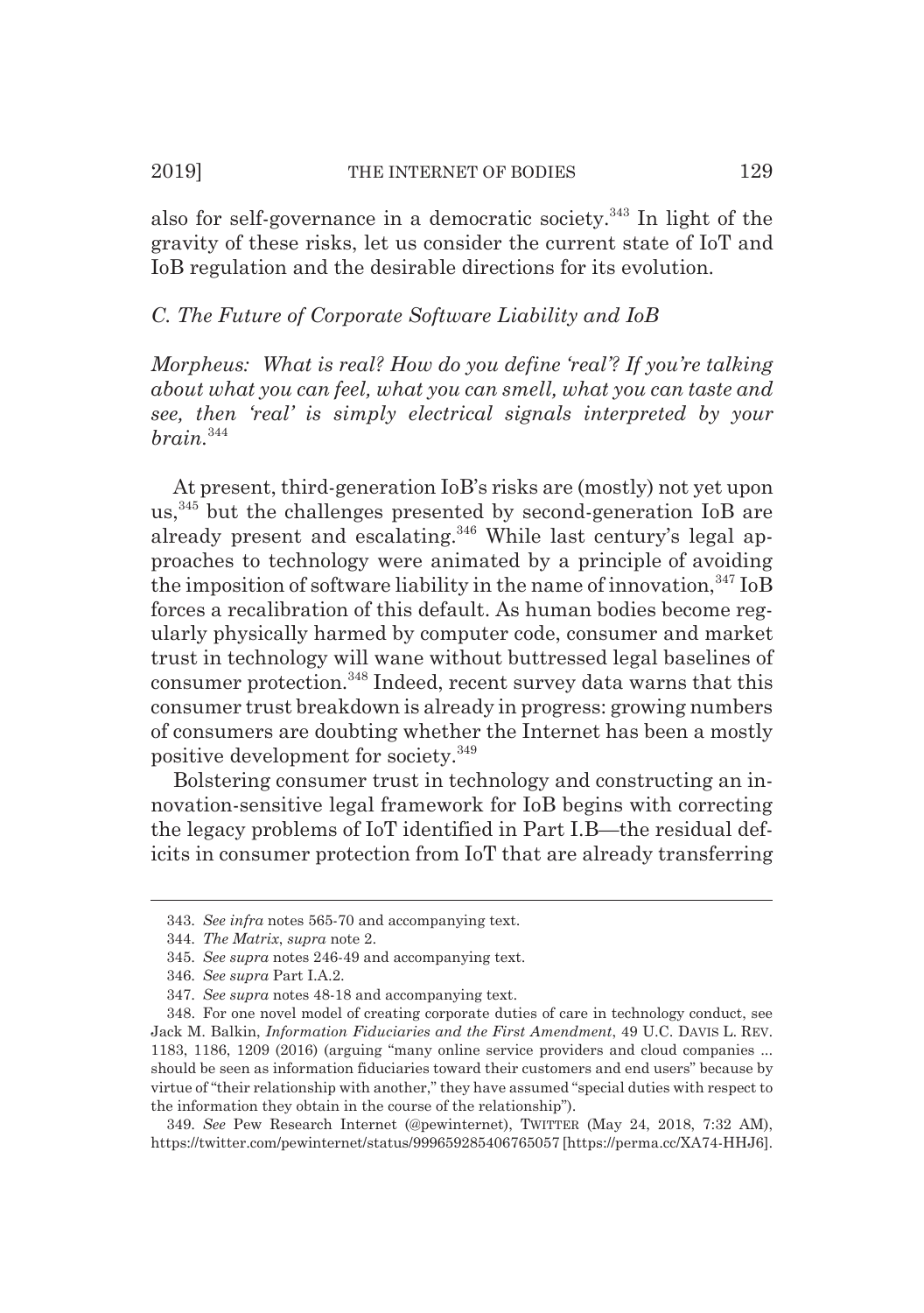into IoB. This correction requires improving consumer access to accurate information about the functionality, risks, and true costs of IoB products and services, as well as creating meaningful consumer recourse for physical harms occasioned by IoB. Evolution is needed, in particular, in the frameworks of certain regulatory agencies, tort, contract law, intellectual property, secured transactions, and bankruptcy.350

## *1. Regulatory Agencies*

While first-generation IoB regulatory oversight has been primarily divided between the FDA and FTC,<sup>351</sup> next generations of IoB will likely require a greater level of regulatory involvement not only from those two agencies, but also the Consumer Product Safety Commission, the Consumer Financial Protection Bureau, and the Federal Communications Commission, among others.

### *a. FDA*

Although most first-generation IoB devices were deemed to fall outside the FDA's definition of a medical device, $352$  a portion of second- and third-generation IoB devices will be deemed medical devices falling squarely within the FDA's regulatory and oversight authority.353 With the goal of improving the quality of the software embedded in medical devices, including IoB medical devices, the FDA has released two guidance documents on security. The first is entitled "Content of Premarket Submissions for Management of Cybersecurity and Medical Devices: Guidance for Industry and Food and Drug Administration Staff," dated October 2, 2014, and provides guidance on the types of security considerations medical device manufacturers should incorporate in developing (and disclosing substantiated information about) their devices,  $354$  as

<sup>350.</sup> *See* Matwyshyn, *supra* note 339 (exploring questions regarding the IoB in the realms of regulatory agencies, intellectual property, contracts, and bankruptcy).

<sup>351.</sup> *See id.*

<sup>352.</sup> *See supra* note 96 and accompanying text.

<sup>353.</sup> *See supra* notes 183, 239 and accompanying text.

<sup>354.</sup> U.S. FOOD & DRUG ADMIN., CONTENT OF PREMARKET SUBMISSIONS FOR MANAGEMENT OF CYBERSECURITY IN MEDICAL DEVICES (2014). The guidance offers a useful preliminary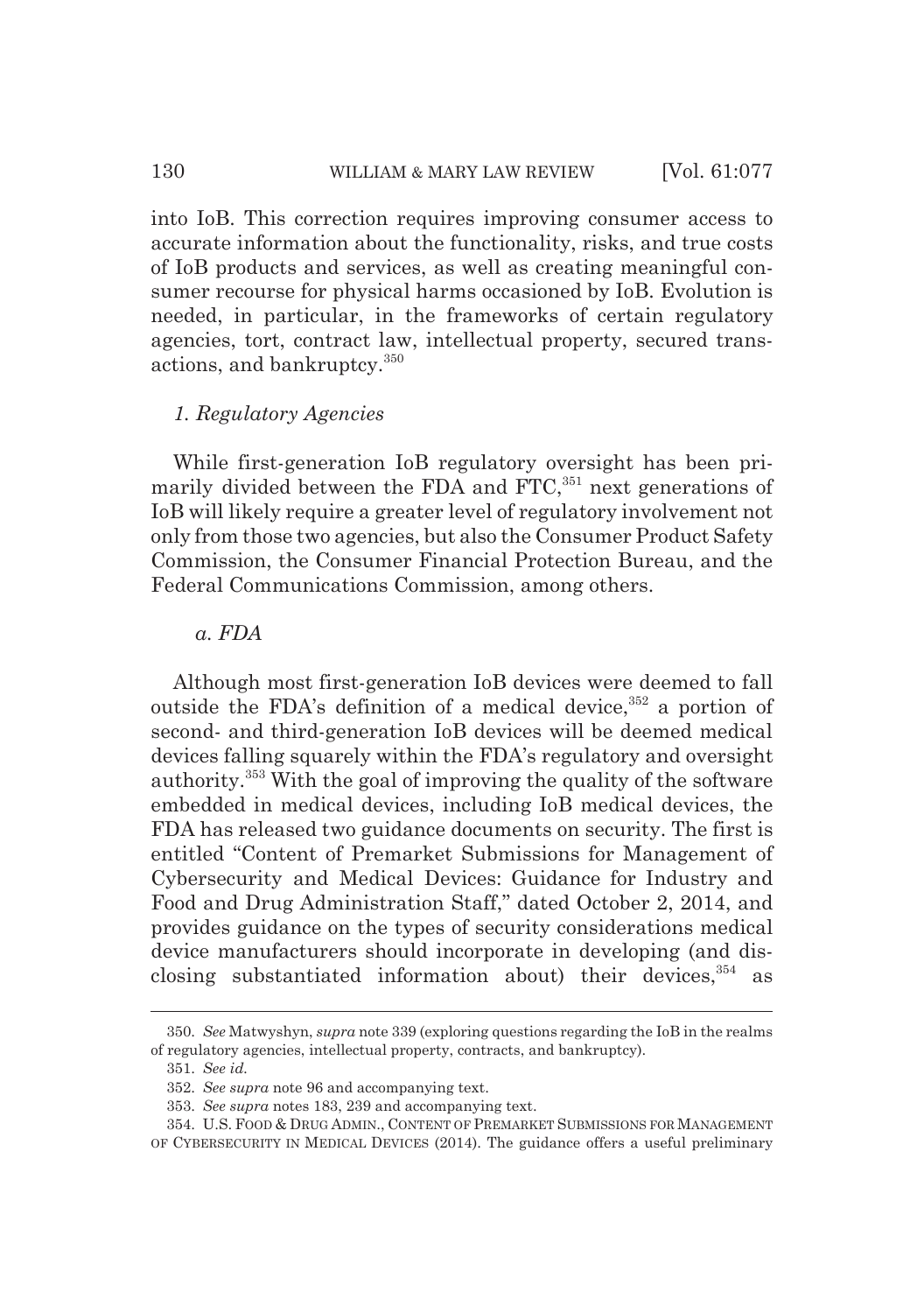updated.355 The second guidance is entitled "Postmarket Management of Cybersecurity in Medical Devices: Guidance for Industry and Food and Drug Administration Staff" issued on December 28, 2016, and creates ongoing duties of care to ensure the security of devices on the market.<sup>356</sup> These documents signal a shift in the agency toward greater scrutiny of IoB devices, particularly on security.

In addition to this guidance, at least three specific changes to the FDA's current approach would materially improve its preparation for the further arrival of IoB. First, the FDA should compel significantly more detailed premarket disclosures from companies with respect to  $I_0$ B technologies. These disclosures should include representations regarding third-party code audit and testing, specifying any embedded code libraries, third-party hardware components, and comparable information.357 In turn, the FDA should make this information available to the public and searchable. This additional information transparency will facilitate more informed decision-making by patients and medical professionals and allow for third-party researcher validation. The FDA should also continue to collaborate with the teams of security professionals that assisted it with its postmarket guidance<sup>358</sup> to craft this list of necessary informational disclosures. For companies relying on the 510(k) premarket approval streamlined process to release devices,<sup>359</sup> a duty of "security parity" should be required. Specifically, the FDA should

starting point for medical device manufacturers unfamiliar with the basics of security. *See id.* at 1-2. However, the guidance unfortunately does not provide rigorous disclosure requirements that would facilitate informed decision-making by consumers. *See id.* at 3-4. In particular, the guidance contains no discussion of third-party product audits or penetration testing of devices to assess the integrity, availability, and confidentiality of the code they contain. *See id.* at 4-5. Encryption of data is suggested only "where appropriate," demonstrating a restrained set of recommendations that are unlikely to cause dramatic improvements in the quality of medical device security. *See id.* at 5.

<sup>355.</sup> *Content of Premarket Submissions for Management of Cybersecurity in Medical Devices*, U.S. FOOD & DRUG ADMIN. (Oct. 2018), https://www.fda.gov/regulatory-information/ search-fda-guidance-documents/content-premarket-submissions-management-cybersecuritymedical-devices [https://perma.cc/3R2M-UFYJ].

<sup>356.</sup> U.S.FOOD &DRUG ADMIN.,POSTMARKET MANAGEMENT OF CYBERSECURITY IN MEDICAL DEVICES 4 (2016).

<sup>357.</sup> U.S. FOOD & DRUG ADMIN., *supra* note 355.

<sup>358.</sup> *See id.* at 7.

<sup>359.</sup> *See id.* at 2.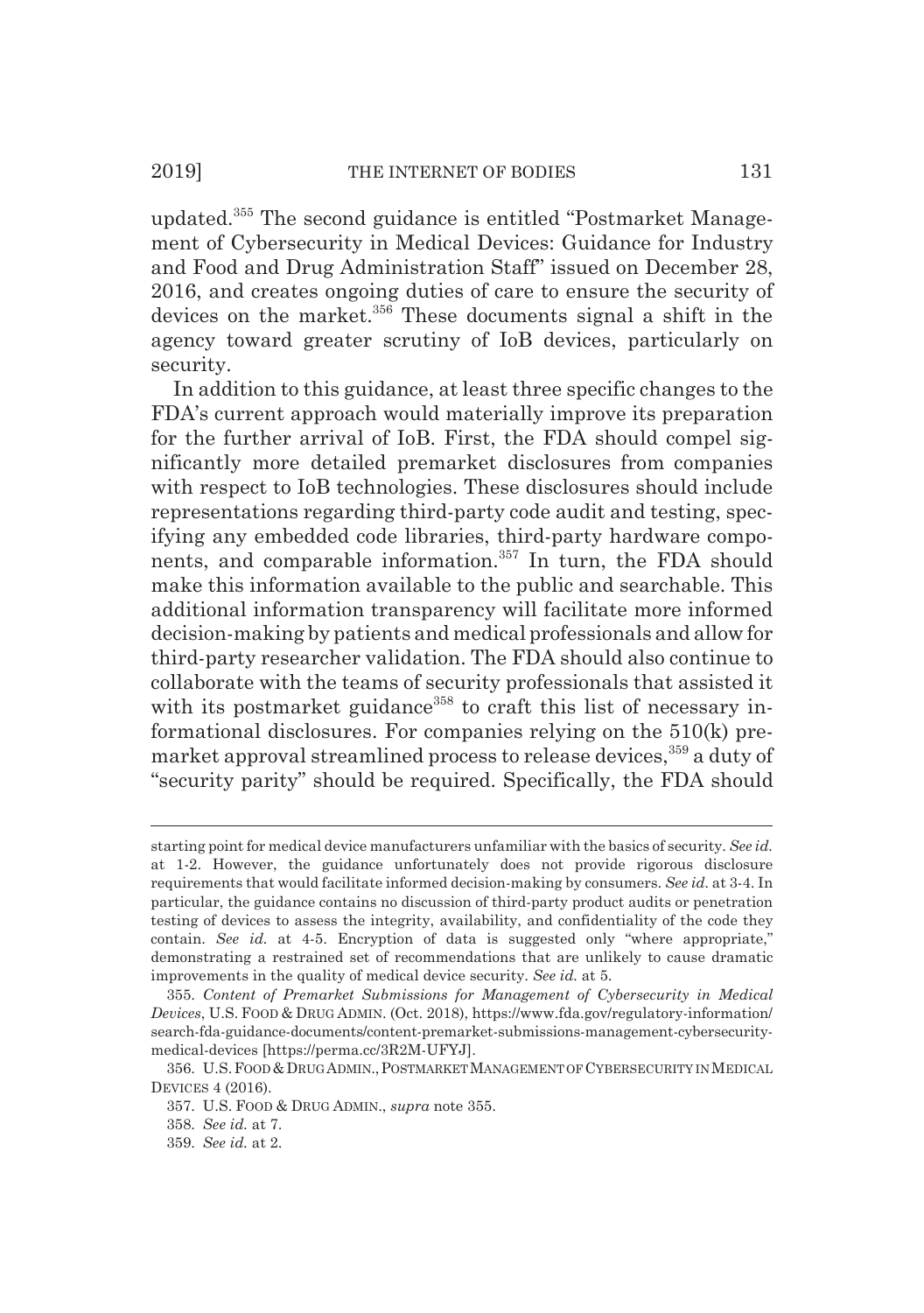issue guidance stating that by relying on the 510(k) process, these companies will be deemed to implicitly attest that their current devices (and all code therein) are as safe as their prior devices introduce no new risks to safety. This code safety warranty extends to security.

Second, the FDA should correct the imperfections in its adverse event reporting structures and improve the public accessibility of verified adverse event information. FDA adverse event reporting structures as they currently exist are not optimally suited to address security incidents in next generation technologies such as IoB.<sup>360</sup> Despite the agency's receptivity to third-party reports,  $361$ there appears to be no obvious, publicized, formal channel through the website to accept adverse event reports from nonmedical professionals such as security researchers and others who have potentially identified the existence of life-threatening code flaws in medical devices.362 Similarly, past historical approval recall and adverse event data should be made more usable for patients. It should also be expanded and re-analyzed to provide more specific descriptions of incidents where a "software design issue" impacted the functionality of the medical device.

Third, the FDA should mandate as a condition of either a new device approval or a 510(k) premarket approval that it or a patient (or a deceased patient's family or designee) be provided an opportunity to conduct an independent forensic analysis of an IoB device following an adverse incident. Manufacturers and insurers should be prohibited from exercising intellectual property and contract rights against patients to block the performance of forensic examinations of code in devices that potentially has led to human injury. Finally, the FDA should collaborate more formally and closely with the Federal Trade Commission to minimize potential regulatory gaps.

<sup>360.</sup> *See Reporting Serious Problems to FDA*, U.S. FOOD & DRUG ADMIN., https://www.fda. gov/Safety/MedWatch/HowToReport/default.htm [https://perma.cc/D8Y6-QPJU] (outlining FDA incident reporting procedures for consumers).

<sup>361.</sup> *See id.*

<sup>362.</sup> *See id.* (outlining voluntary reporting procedures for consumers and healthcare professionals, but not for nonmedical professionals). Recall information on medical devices with code flaws is also not easily findable for consumers who wish to determine the safety history of a particular medical device. *See supra* text accompanying notes 296-99.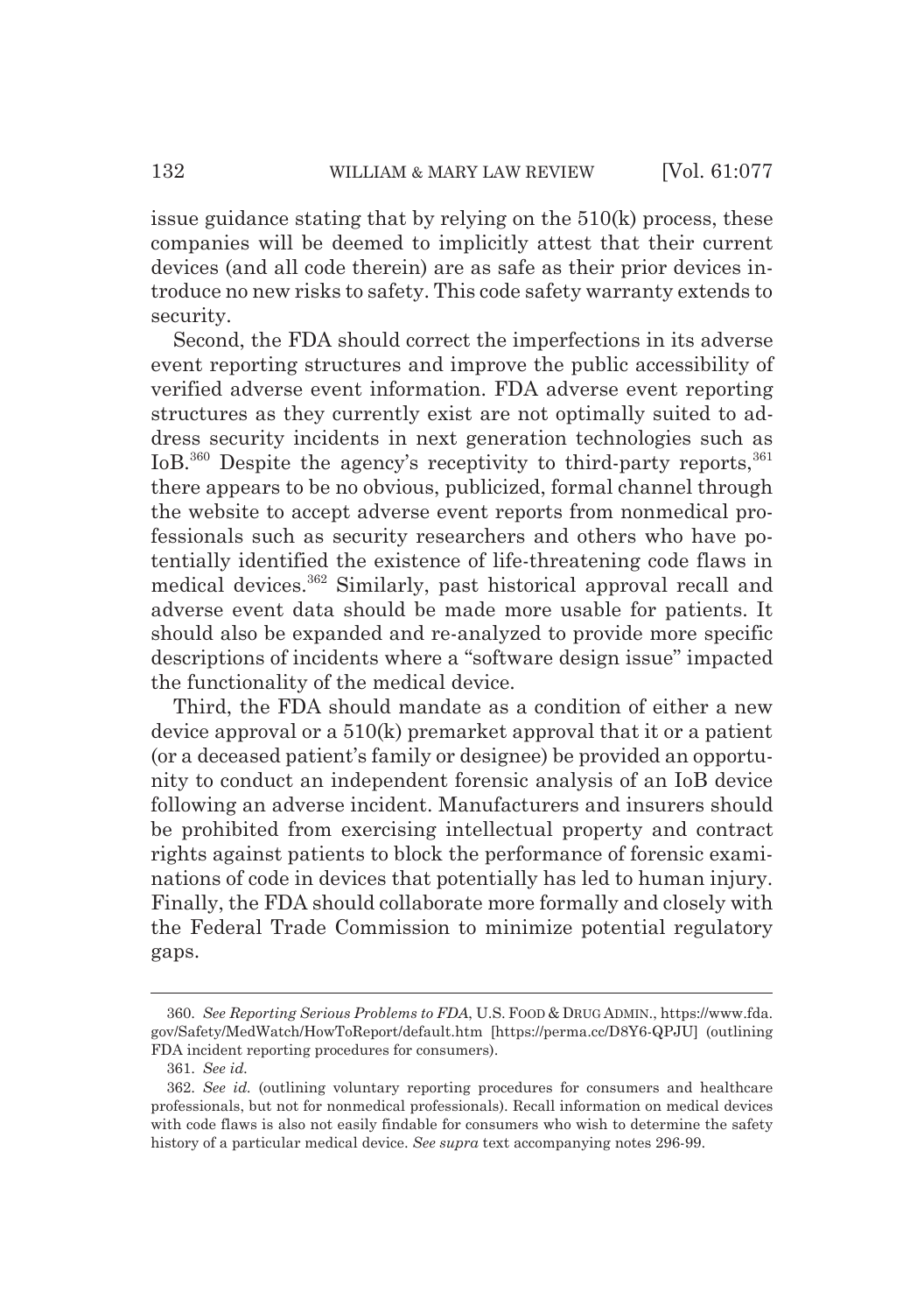*b. FTC*

As explained in prior sections, first-generation IoB devices were frequently deemed by the FDA363 to constitute general wellness and healthy lifestyle devices rather than medical devices.<sup>364</sup> Consequently, their primary regulator became the FTC.<sup>365</sup> With medical devices, the FTC's enforcement is primarily limited to policing false, unfair, or deceptive health claims in advertisements and marketing.<sup>366</sup> However, for lifestyle products such as most first-generation IoB devices including fitness trackers, the FTC is the primary enforcement agency not only for advertising/marketing, but also unfair and deceptive practices.<sup>367</sup> In other words, whether the device is classified by the FDA as medical or "healthy lifestyle"/recreational directly impacts the FTC's jurisdictional reach.<sup>368</sup>

With second- and third-generation IoB devices, the FDA is again unlikely to decide that all of these devices are "medical devices," particularly where the device's stated primary use relates to optional self-augmentation for nonmedical reasons.369 Despite the FDA's recent robust interest in security of medical devices, the FTC has historically taken the more aggressive posture in consumer protection and code quality, in particular with respect to data

*FDA in Brief: FDA Issues Guidance to Help Animal Drug Manufacturers Meet Antimicrobial Sales Data Reporting Requirements*, FOOD & DRUG ADMIN. (June 28, 2018), https://www.fda. gov/NewsEvents/Newsroom/FDAInBrief/ucm612145.htm [https://perma.cc/7XEF-VWXF].

365. The Federal Trade Commission describes itself as an agency charged with a "unique dual mission to protect consumers and promote competition." *What We Do*, U.S. FED. TRADE COMM'N, www.ftc.gov/about-ftc/what-we-do [https://perma.cc/GT5V-CVEA].

366. This is in addition to competition matters. *See Health Claims*, U.S. FED. TRADE COMM'N, https://www.ftc.gov/tips-advice/business-center/advertising-and-marketing/health-cl [https://perma.cc/FEZ7-UJE7].

<sup>363.</sup> The FDA is the primary regulatory agency overseeing approval and safety of medical devices. *See* U.S. FOOD & DRUG ADMIN., *supra* note 356.

<sup>364.</sup> The FDA describes its mission as one of protecting

the public health by ensuring the safety, effectiveness, and security of human and veterinary drugs, vaccines and other biological products for human use, and medical devices. The agency also is responsible for the safety and security of our nation's food supply, cosmetics, dietary supplements, products that give off electronic radiation, and for regulating tobacco products.

<sup>367.</sup> *See* 15 U.S.C. § 45 (2012).

<sup>368.</sup> *See supra* notes 185-94 and accompanying text.

<sup>369.</sup> For example, the British Airways "customer experience" pill ostensibly offers no medical benefit. *See supra* notes 215-16 and accompanying text.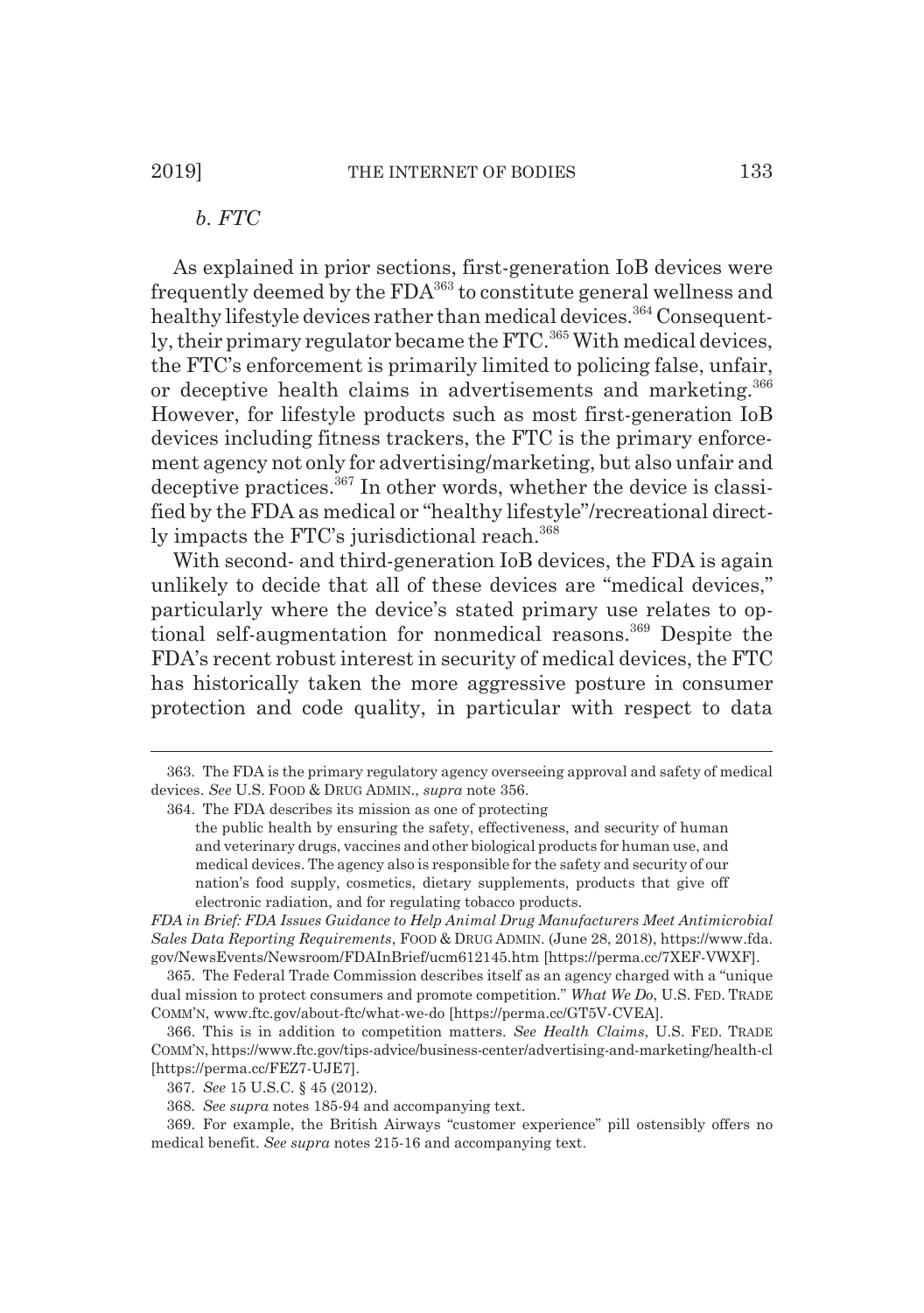security and consumer privacy. $370$  For example, the FTC has engaged in approximately sixty enforcement actions to date  $371$  against companies for failing to use reasonable security practices  $372$  in their operations. Yet, the FTC is a much smaller agency than the FDA and currently lacks the bandwidth to monitor a future explosion of IoB devices (in addition to its current enforcement responsibilities) without additional resources.<sup>373</sup>

The FDA and FTC have not formally collaborated up to this point on IoB issues. Formalizing this collaboration into a targeted, joint effort presents the most logical starting point for more effective regulation of second and third-generation IoB. Specifically, the FTC should launch a new "technology practices" group, with a joint FTC-FDA cross-detailed team focused on IoB enforcement.<sup>374</sup> Because of the FDA's and FTC's distinct but complementary authority, this joint group would be able to engage in streamlined enforcement. Most importantly, the existence of the team and its coordination should prevent IoB products that harm consumers from falling through the definitional gaps of what does and does not constitute a "medical device." In particular, the new IoB team in the technology practices group should be granted rulemaking and fining authority by Congress,375 and it should also use core FTC Act Section 5 authority to aggressively enforce the FTC Act's prohibition on

<sup>370.</sup> For a discussion of the FTC's security enforcement, see Woodrow Hartzog & Daniel J. Solove, *The Scope and Potential of FTC Data Protection*, 83GEO.WASH.L. REV. 2230, 2267, 2269, 2276, 2282 (2015).

<sup>371.</sup> *See Cases Tagged with Data Security*, U.S. FED. TRADE COMM'N, https://www.ftc.gov/ enforcement/cases-proceedings/terms/249 [https://perma.cc/7MCH-2DVS].

<sup>372.</sup> *See* START WITH SECURITY, *supra* note 295.

<sup>373.</sup> In the year 2018, FDA reported 17,468 employees, while the FTC reported 1114. *Compare* U.S.FOOD & DRUG ADMIN., DETAIL OF FULL-TIME EQUIVALENT EMPLOYMENT (FTE), https://www.fda.gov/downloads/aboutfda/reportsmanualsforms/reports/budgetreports/ucm 566335.pdf [https://perma.cc/42QG-DST6], *with* U.S.FED.TRADE COMM'N, AGENCY FINANCIAL REPORT:FISCAL YEAR 2018 (2018), https://www.ftc.gov/system/files/documents/ reports/agencyfinancial-report-fy2018/ftc\_agency\_financial\_ report\_fy2018\_1.pdf [https://perma.cc/NUM4- VP5Y].

<sup>374.</sup> This team should include cross-detailed investigators, technologists, and attorneys whose enforcement activity will focus on both the marketing practices and technological risks of IoB devices.

<sup>375.</sup> While the FTC could create this practice group using its current regulatory authority under Section 5 of the FTC Act and its other statutory authorities, a congressional authorization explicitly granting fining and rulemaking authority to a new practice group would nudge the group's creating with greater speed and agency confidence.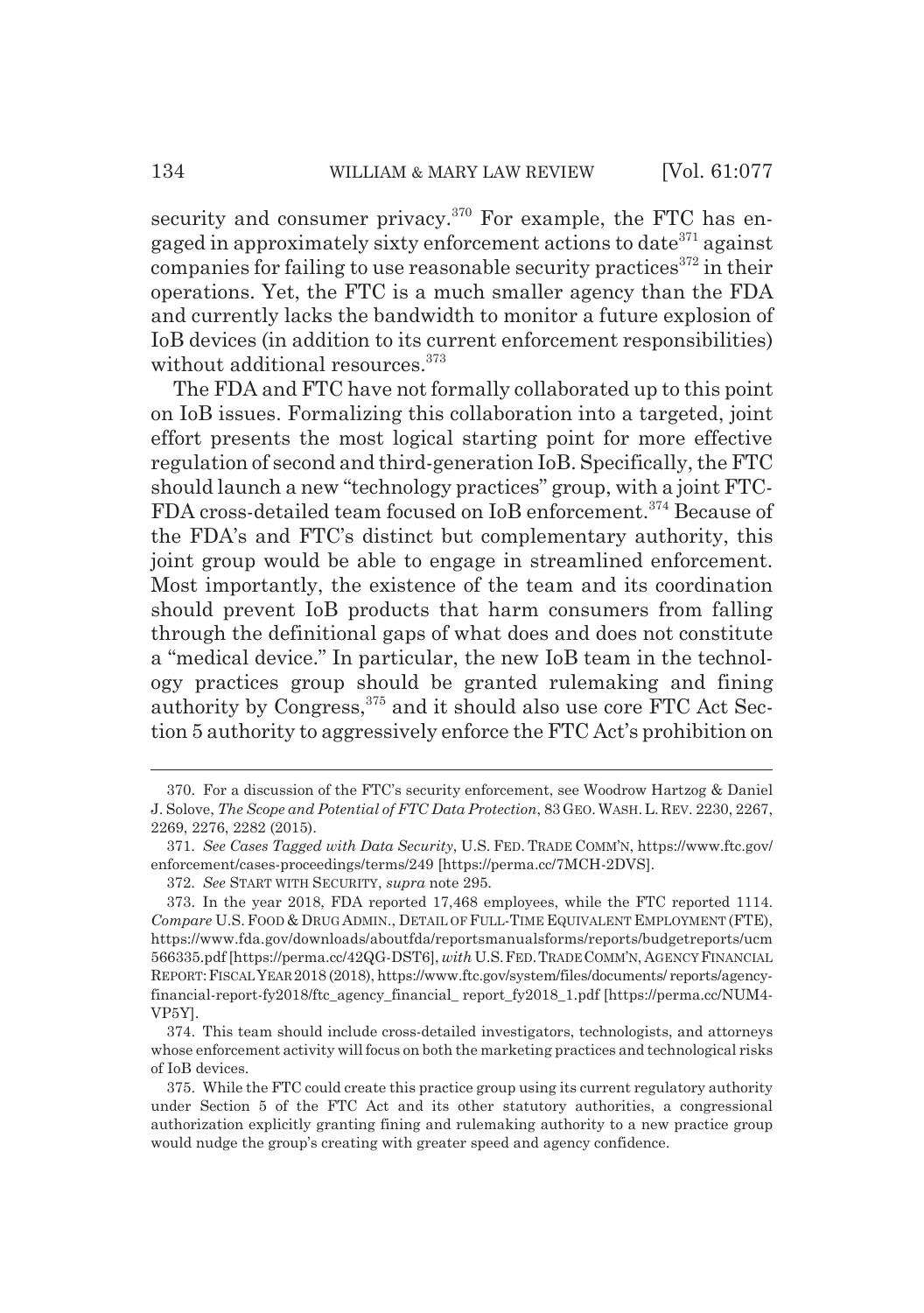unfair and deceptive advertising claims about  $I_0B$ <sup>376</sup> In particular, with respect to "lifestyle" and recreational IoB, ensuring disclosure of the hidden consumer costs identified in earlier sections of this Article<sup>377</sup> aligns with the FTC's mission of consumer protection and preserving fair competition in the market.<sup>378</sup> Thus, the new technology practices group would both protect consumers from unfair and deceptive practices and encourage fair competition—the two cornerstones of the FTC's mission.379

*c. CPSC*

The Consumer Product Safety Commission (CPSC) offers an underexplored avenue of consumer protection in IoT and IoB. Any IoT device, such as a smart TV or an Internet-connected baby monitor, is also subject to any applicable safety requirements of CPSC.380 However, the CPSC has only recently begun an inquiry regarding the safety of Internet of Things products<sup>381</sup> and has otherwise not yet engaged with rulemaking<sup>382</sup> in the areas of embedded device hardware and software safety in any IoB-specific context.383 Consequently, the CPSC should organize a working group around issues of IoB hardware and software safety, culminating in

381. *See CPSC Conducting a Public Hearing on the "Internet of Things and Consumer Product Hazards*,*"* U.S. CONSUMER PROD. SAFETY COMM'N, https://www.cpsc.gov/Newsroom/ Public-Calendar/2018-05-16-140000/cpsc-conducting-a-public-hearing-on-the-%E2%80%9 Cinternet-of [https://perma.cc/Z28U-W6KV].

382. Elliot F. Kaye & Jonathan D. Midgett, *A Framework for Safety Across the Internet of Things*, U.S. PRODUCT SAFETY COMM'N. (Jan. 31, 2019), https://www.cpsc.gov/s3fs-public/ A\_Framework\_for\_Safety\_Across\_the\_Internet\_of\_Things\_1-31-2019\_0.pdf?1KJ.t4Tn04v9 OtEBr2s0wyLAP.KsuuQ3 [https://perma.cc/J4QF-BK8C].

383. A query for software on the CPSC website yielded zero results. *See Search Results*, U.S.CONSUMER PROD.SAFETY COMM'N, https://www.cpsc.gov/Newsroom/News-Releases?editfield-nnr-date-value-value%5Bvalue%5D%5Bmonth%5D=&edit-field-nnr-date-value-value% 5Bvalue%5D%5Byear%5D=&field\_nnr\_heading\_value=software [https://perma.cc/8ZFC-Y4U2]. A query for hardware yielded one result from 1984 related to mechanical crib components, not computing hardware. *See CPSC Votes on Crib Hardware*, U.S. CONSUMER PROD. SAFETY COMM'N (Apr. 2, 1984), https://www.cpsc.gov/Newsroom/News-Releases/1984/ CPSC-Votes-On-Crib-Hardware [https://perma.cc/H4U5-MNU2].

<sup>376.</sup> *See* 15 U.S.C. § 45 (2012).

<sup>377.</sup> *See supra* Part I.A.1.

<sup>378.</sup> *See What We Do*, *supra* note 365.

<sup>379.</sup> *See id.*

<sup>380.</sup> *See About CPSC*, U.S.CONSUMER PROD.SAFETY COMM'N, https://www.cpsc.gov/About-CPSC [https://perma.cc/MV54-N9Z4].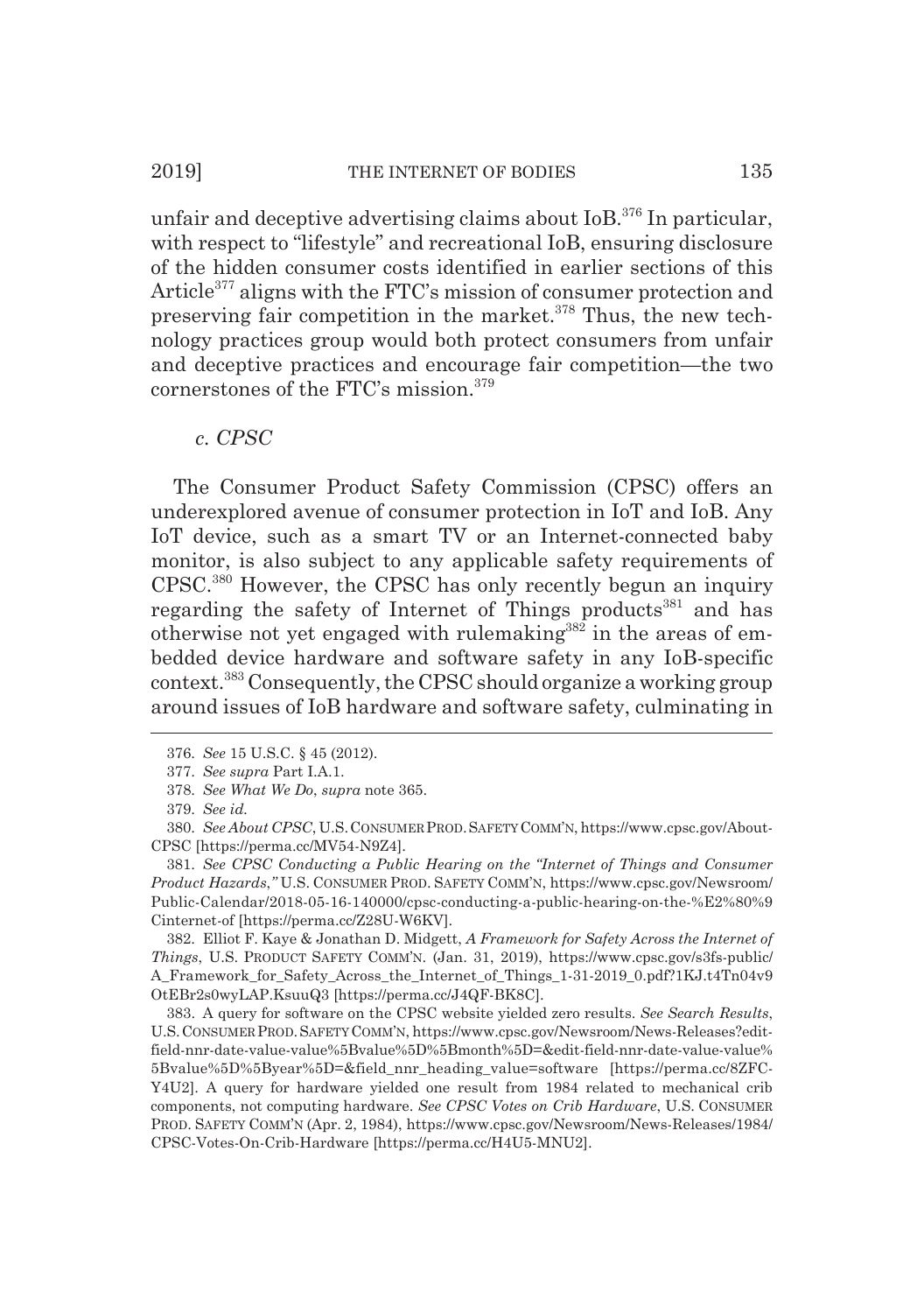rulemaking that focuses on IoB consumer products.<sup>384</sup> It should also contribute a cross-detailed team to the FTC's new technology practices group.

### *d. CFPB*

As companies experiment with "social credit" monitoring,<sup>385</sup> it is perhaps predictable that the current wide breadth of (sometimes inaccurate)386 information included in U.S. credit reports and background checks will continue to expand. In particular, assessments of credit "risk" based on streams of data from IoB devices are likely to become incorporated. For these reasons, the Consumer Financial Protection Bureau's (CFPB) self-interpretation of its mission<sup>387</sup> and its express regulatory authorization<sup>388</sup> (as well as the definition of "credit report"389) should be extended to include all potentially "credit-impacting information," regardless of the identity of the corporate holder and not merely the historical categories of information held by traditional credit reporting agencies and financial institutions. With this expansion, the CFPB would be wellpositioned to engage in enforcement actions where IoB data streams, particularly streams from second- and third-generation

<sup>384.</sup> For a discussion of the CPSC, see Anita Bernstein*, Implied Reverse Preemption*, 74 BROOK. L. REV. 669, 669 (2009).

<sup>385.</sup> For example, China uses a social credit score system. *See, e.g.*, Mara Hvistendahl, *Inside China's Vast New Experiment in Social Ranking*, WIRED (Dec. 14, 2017, 6:00 AM), https://www.wired.com/story/age-of-social-credit/ [https://perma.cc/ZSD8-ZGQW].

<sup>386.</sup> *See* U.S. FED. TRADE COMM'N, REPORT TO CONGRESS UNDER SECTION 319 OF THE FAIR AND ACCURATE CREDIT TRANSACTIONS ACT OF 2003, at 6 (Jan. 2015), https://www.ftc.gov/ system/files/documents/reports/section-319-fair-accurate-credit-transactions-act-2003-sixthinterim-final-report-federal-trade/150121factareport.pdf [https://perma.cc/FNT6-MYA9].

<sup>387.</sup> The CFPB describes its mission as follows: "The CFPB implements and enforces federal consumer financial laws to ensure that all consumers have access to markets for consumer financial products and services that are fair, transparent, and competitive." *Rulemaking*, U.S. CONSUMER FIN. PROT. BUREAU, https://www.consumerfinance.gov/policycompliance/rulemaking/ [https://perma.cc/C6PJ-JWUK].

<sup>388.</sup> The Dodd-Frank Act created the CFPB, setting forth its mission as follows: "The Bureau shall seek to implement and, where applicable, enforce Federal consumer financial law consistently for the purpose of ensuring that all consumers have access to markets for consumer financial products and services and that markets for consumer financial products and services are fair, transparent, and competitive." 12 U.S.C. § 5511(a) (2012).

<sup>389.</sup> Fair Credit Reporting Act, 15 U.S.C. § 1681a(d) (2012).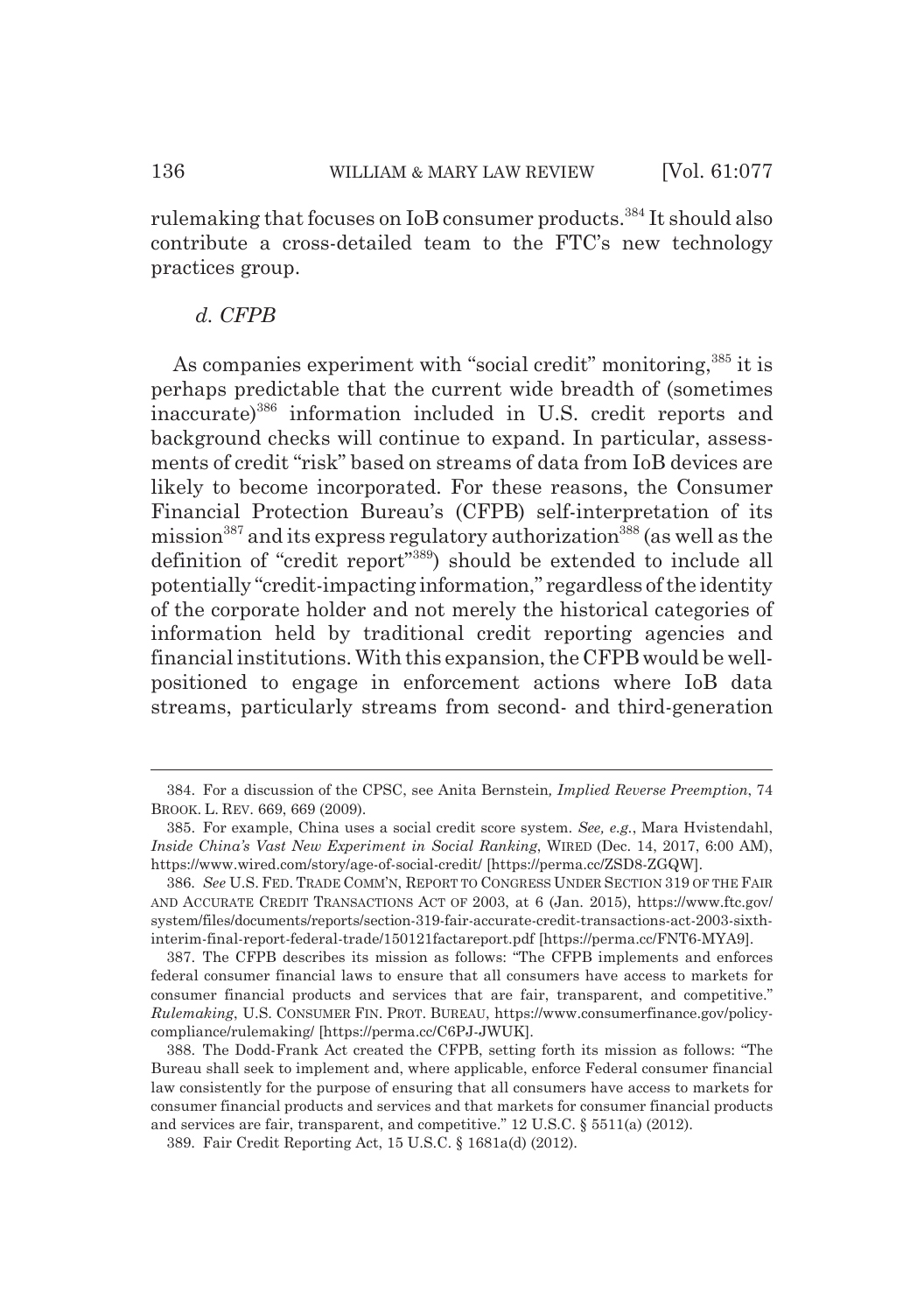IoB, impact the financial opportunities of consumers because of data repurposing and licensing.

### *e. FCC*

Perhaps surprisingly, the Federal Communications Commission's  $(FCC)^{390}$  and Congress's<sup>391</sup> ongoing net neutrality debate is important to IoB's future.<sup>392</sup> If consumers rely on life-enabling or hardwired IoB technologies, poor Internet connectivity will have physical consequences.393 Consider the next generation of neural-bypass technologies—technologies already FDA approved for testing—that allow paralyzed limbs to function with the assistance of a bodyexternal computer and a chip implanted in the body.<sup>394</sup> These technologies will rely on software for their security and functionality, and all software requires patching and updating.395 This means that at least some aspects of operation of these IoB devices are likely to rely on real-time Internet access and feedback.<sup>396</sup> Poor Internet access will, therefore, potentially mean increased risk of physical harm and limited functionality for these IoB bodies.<sup>397</sup>

The reasons for poor connectivity may be due to inadequate network infrastructure, but they may also be due to deliberate throttling decisions by an Internet provider for "network management" purposes or because the customer (the IoB company or the consumer) have purchased a lower "tier" of service.<sup>398</sup> Serious

<sup>390.</sup> *Restoring Internet Freedom*, U.S.FED. COMMC'NS COMM'N, https://www.fcc.gov/restor ing-internet-freedom [https://perma.cc/MQ3K-SLE7].

<sup>391.</sup> James K. Willcox, *Net Neutrality Battles Move to the States, Congress, and the Courts*, CONSUMER REP. (Mar. 8, 2018), https://www.consumerreports.org/net-neutrality/net-neutral ity-battles-move-to-states-congress-courts/ [https://perma.cc/SL6G-SVRY].

<sup>392.</sup> Supporters of net neutrality believe it is essential to next generation innovation. *See Principles to Preserve & Protect an Open Internet*, INTERNET ASS'N, https://internetassociation. org/reports/principles-to-preserve-protect-an-open-internet/ [https://perma.cc/GPR3-KYES].

<sup>393.</sup> Andrea M. Matwyshyn, *Unavailable*, 81 U. PITT. L. REV. (forthcoming 2019).

<sup>394.</sup> *See supra* notes 166-76 and accompanying text.

<sup>395.</sup> *See supra* Introduction.

<sup>396.</sup> *See, e.g.*, *supra* notes 16-20 and accompanying text.

<sup>397.</sup> *See, e.g.*, Urban, *supra* note 241.

<sup>398.</sup> Major Internet service providers have been accused of throttling access. *See* Jon Brodkin, *Verizon Throttled Fire Department's "Unlimited" Data During Calif. Wildfire*, ARS TECHNICA (Aug. 21, 2018, 3:49 PM), https://arstechnica.com/tech-policy/2018/08/verizon-throt tled-fire-departments-unlimited-data-during-calif-wildfire/ [https://perma.cc/735C-7Y69].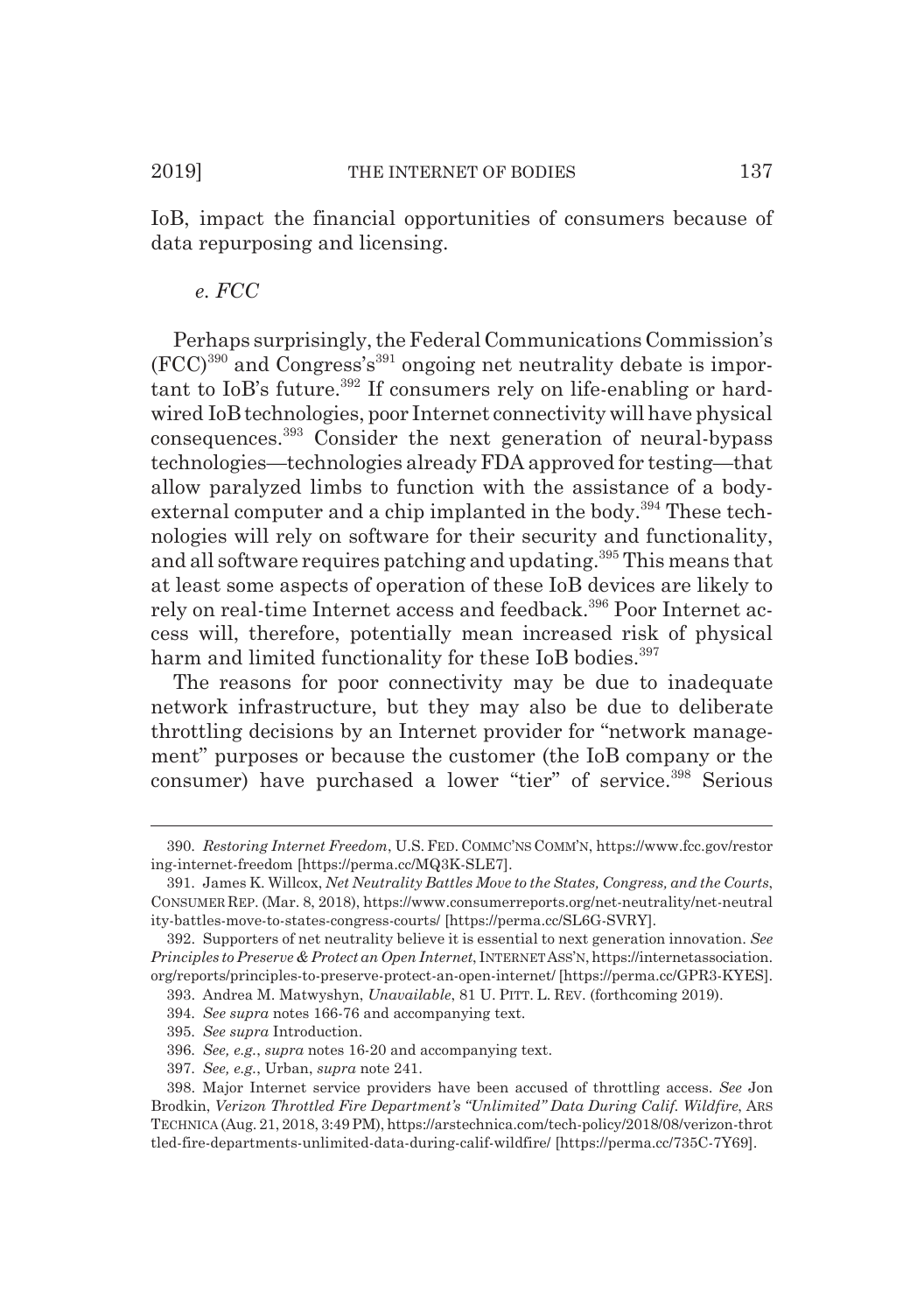physical security consequences are possible, particularly in security emergencies.399 For example, imagine the WannaCry attack scenario, but instead of hospital administrative computers, the malware exploits an unpatched vulnerability in IoB medical devices. Imagine an emergency patch becomes available, but it is too large to push to some users because of the bandwidth limitations of their tier of Internet service. Unpatched, vulnerable code in an Internet of Bodies device means that an attacker may be able to take control of or harm the connected body part through that device.

For reasons of security, a robust market in Internet of Bodies products will not blossom without reliable and abundant, highquality (and affordable) Internet access.<sup>400</sup> These Internet infrastructure and market conditions are a prerequisite for the functionality, security, and adoption of  $I_0B$  devices.<sup>401</sup>

In addition to these regulatory questions, IoB security failures and data breaches will lead to additional regulatory consequences under existing data protection statutes on the federal, state,<sup>402</sup> and international levels.403 But, there are also less obvious legal and security questions involving tort, contract, intellectual property, and secured transactions and bankruptcy law.

*2. Tort*

In what might be considered a type of technology performance art, a technology writer recently connected a shock-delivering IoB bracelet he was wearing to Twitter and informed his followers that

<sup>399.</sup> *See id.*

<sup>400.</sup> For a discussion of the importance of reliable and redundant Internet access to the adoption of IoB, see Matwyshyn, *supra* note 393.

<sup>401.</sup> *Id.*

<sup>402.</sup> After a data breach or a deficiency in reasonable security practices, these expected legal consequences include FTC or FDA scrutiny, a class action tort suit, and state-level breach notification duties. *See* Jeff John Roberts, *A Surprise in the Equifax Breach: Victims Likely to Get Paid*, FORTUNE (Oct. 10, 2017), http://fortune.com/2017/10/10/equifax-classaction/ [https://perma.cc/EH7T-LET3]. For public companies, consequences may include SEC enforcement actions. *See Commission Statement and Guidance on Public Company Cybersecurity Disclosures*, U.S. SEC. & EXCH. COMM'N (Feb. 21, 2018), https://www.sec.gov/rules/ interp/2018/33-10459.pdf [https://perma.cc/2R65-HQZR].

<sup>403.</sup> *See, e.g.*, *General Data Protection Regulation*, EUROPEAN UNION, https://gdpr-info.eu/ [https://perma.cc/E4KZ-QXDT].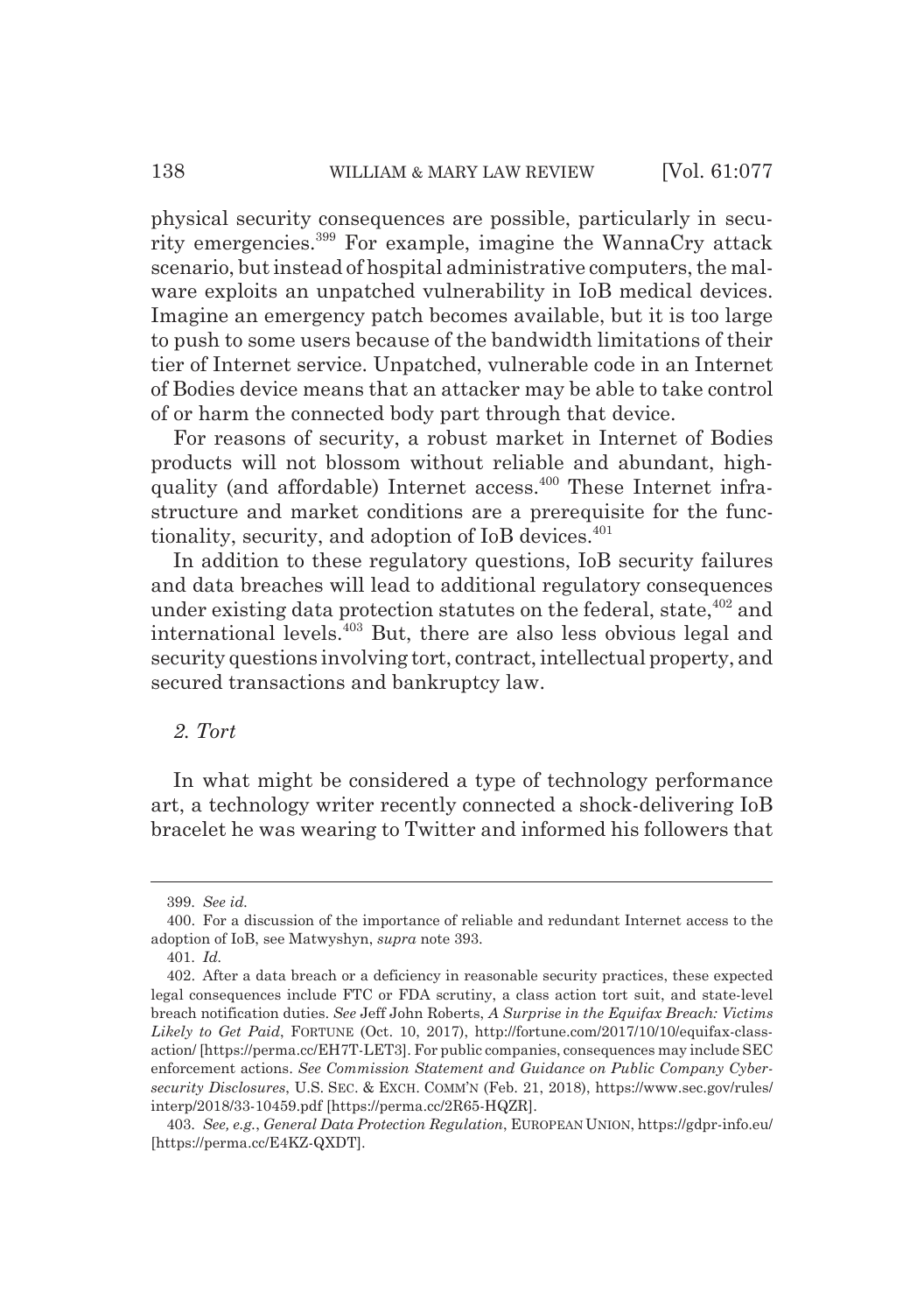they had the ability to zap him remotely.<sup>404</sup> Although the product in question, an IoB bracelet that pairs with mobile phones and intentionally shocks the wearer, was presumably not designed with third-party Internet zapping in mind, the company's CEO appeared to validate this particular personalization and other repurposed uses.405 The writer's experiment and the CEO's response raise interesting, unsettled questions regarding the relationship among code, tort, security, and IoB product testing and design. In the situation where a device, such as this one, malfunctions and causes bodily injury, courts will struggle with fact-intensive legal inquiries in IoB.

As Professor Mark Geistfeld has explained in the IoT context of connected cars:

The potential for legal error is ... compounded by the need for courts to resolve this issue for each body of state tort law. As compared to a relatively "easy" problem, courts across the country are more likely to adopt different rules for solving a difficult tort issue, creating substantial variability within the national market.<sup>406</sup>

A similar dynamic is likely to present itself in the context of IoB.

Indeed, journalists have long warned that current medical devices regularly demonstrate lack of care in their manufacture and testing upon closer examination.407 These concerns become amplified in the context of IoB. In addition to the software-interrupted surgery discussed in Part I and the medical disruptions caused by

<sup>404.</sup> Jack Morse, *Some Guy Connected an Electroshock Bracelet to Twitter and Let the World Have at Him*, MASHABLE (Aug. 24, 2017), https://mashable.com/2017/08/24/twittershock-bracelet/#YM8xWToDyEqW [https://perma.cc/GF8H-939T].

<sup>405.</sup> *See id.* ("'I think the public experiment is very cool, and we LOVE the ability to "touch" across the Internet—including vibration patterns, sound, and zap,' Maneesh Sethi wrote over email. 'Of course, it's all configurable to what you want.'").

<sup>406.</sup> Mark A. Geistfeld, *A Roadmap for Autonomous Vehicles: State Tort Liability, Automobile Insurance, and Federal Safety Regulation*, 105 CALIF. L. REV. 1611, 1618-19 (2017). Professor Geistfeld further explains that courts "will presumably correct mistakes over time, but the prospect of initial legal error and widespread disagreement creates an additional source of uncertainty for manufacturers trying to assess their potential liability in the national market." *Id.* at 1619.

<sup>407.</sup> *See Are Implanted Medical Devices Creating a 'Danger Within Us'?*, NPR (Jan. 17, 2018, 3:10 PM), https://www.npr.org/2018/01/17/578562873/are-implanted-medical-devicescreating-a-danger-within-us [https://perma.cc/9P6Q-CQXA].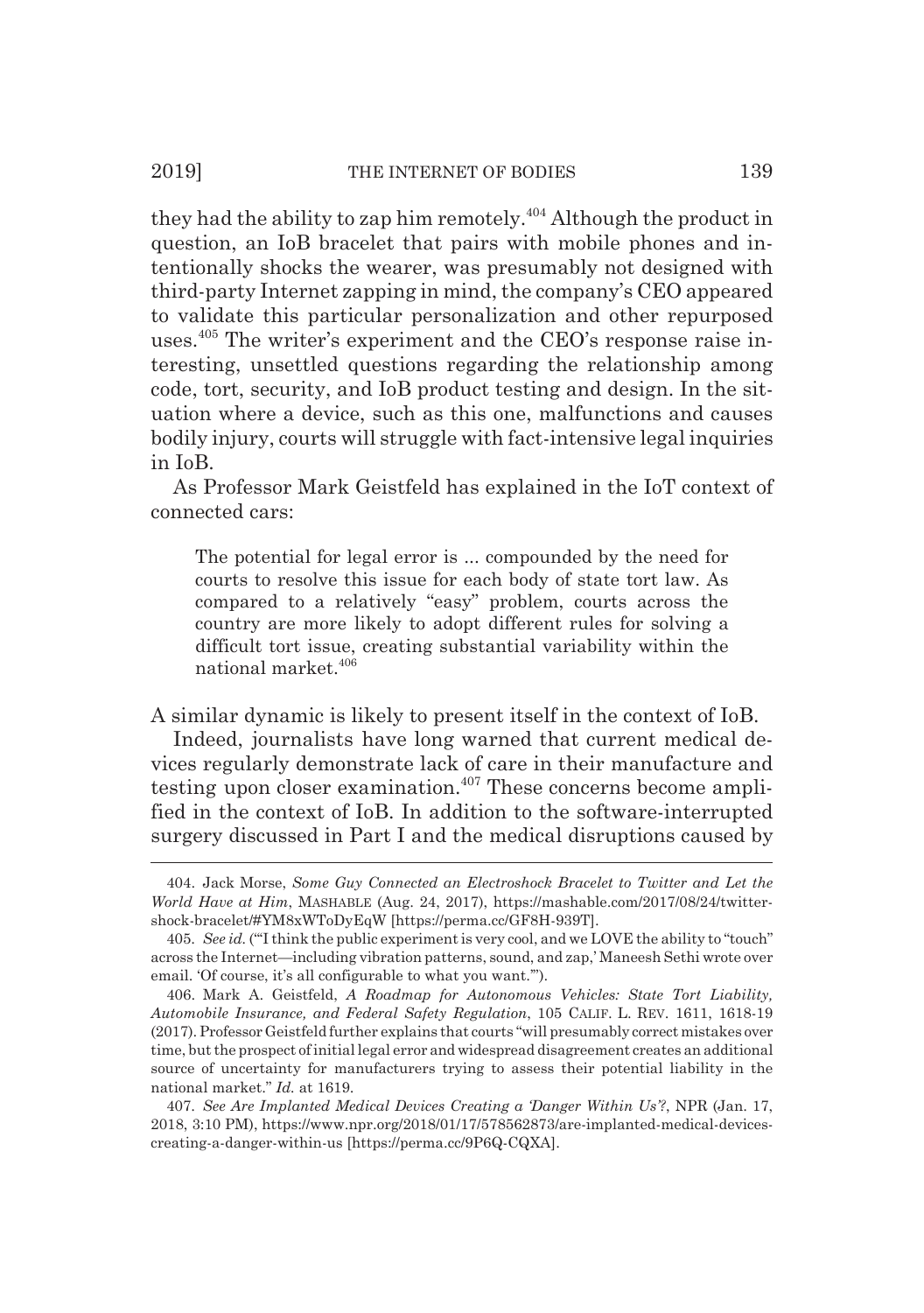ransomware in Part II, software errors have already been implicated in deadly medical failures.<sup>408</sup> However, the nonmedical uses of IoB are also likely to sometimes result in unfortunate outcomes with bodily injury. The regulatory gaps described previously<sup>409</sup> mean that some IoB products will potentially be subject to no preemptive regulatory scrutiny before entering the market. This legal environment also makes it more likely that plaintiffs will turn to tort law to address the failures in these products that cause physical harms to human bodies.

Because, to date, a majority of IoT consumer harms have related to privacy and security,  $410$  private litigants have faced challenges in demonstrating actual economic losses in the eyes of some courts. $411$ However, the obstacles of demonstrating actual economic loss become substantially more straightforward when the connected "thing" is a human body: the "blue screen of death"<sup>412</sup> can become, quite literally, a blue screen of death or the cause of extreme physical harm for an IoB-connected human. In other words, the economic loss will often be more easily quantifiable and economically demonstrable in IoB contexts than was possible in prior generations of software cases. Because of courts' familiarity with providing recourse for bodily injury in tort, these IoB cases are likely to result in new doctrinal lines of software liability.

Instead, the tort arguments are likely to shift toward various possible calculations of damages amounts and to what extent any liability protection exists for the device manufacturers—akin to  $traditional medical device harm cases.<sup>413</sup> These determinations will$ 

<sup>408.</sup> *See* Adam Fabio, *Killed by a Machine: The Therac-25,* HACKADAY (Oct. 26, 2015), https://hackaday.com/2015/10/26/killed-by-a-machine-the-therac-25/ [https://perma.cc/9598- 8J92].

<sup>409.</sup> *See supra* text accompanying notes 345-49.

<sup>410.</sup> *See* Jenni Ryall, *How Your Smart Device Caused the Internet to Crash and Burn*, MASHABLE (Oct. 21, 2016), https://mashable.com/2016/10/21/dyn-attack-iot-device/ [https:// perma.cc/MJ24-DGPD].

<sup>411.</sup> Edward R. McNicholas & Grady Nye, *D.C. Circuit Widens the Split on Standing in Data Breach Cases After* Spokeo, SIDLEY AUSTIN LLP (Aug. 8, 2017), https://datamatters. sidley.com/d-c-circuit-widens-split-standing-data-breach-cases-spokeo/#page=1 [https://perma. cc/RDU9-BJ3G].

<sup>412.</sup> Chris Hoffman, *Everything You Need to Know About the Blue Screen of Death*, HOW-TO GEEK (Nov. 12, 2018, 11:05 AM), http://www.howtogeek.com/163452/everything-you-need-toknow-about-the-blue-screen-of-death/ [https://perma.cc/8SD6-UMHA].

<sup>413.</sup> Manufacturers may also attempt to identify the cause of the harm as a deficit of care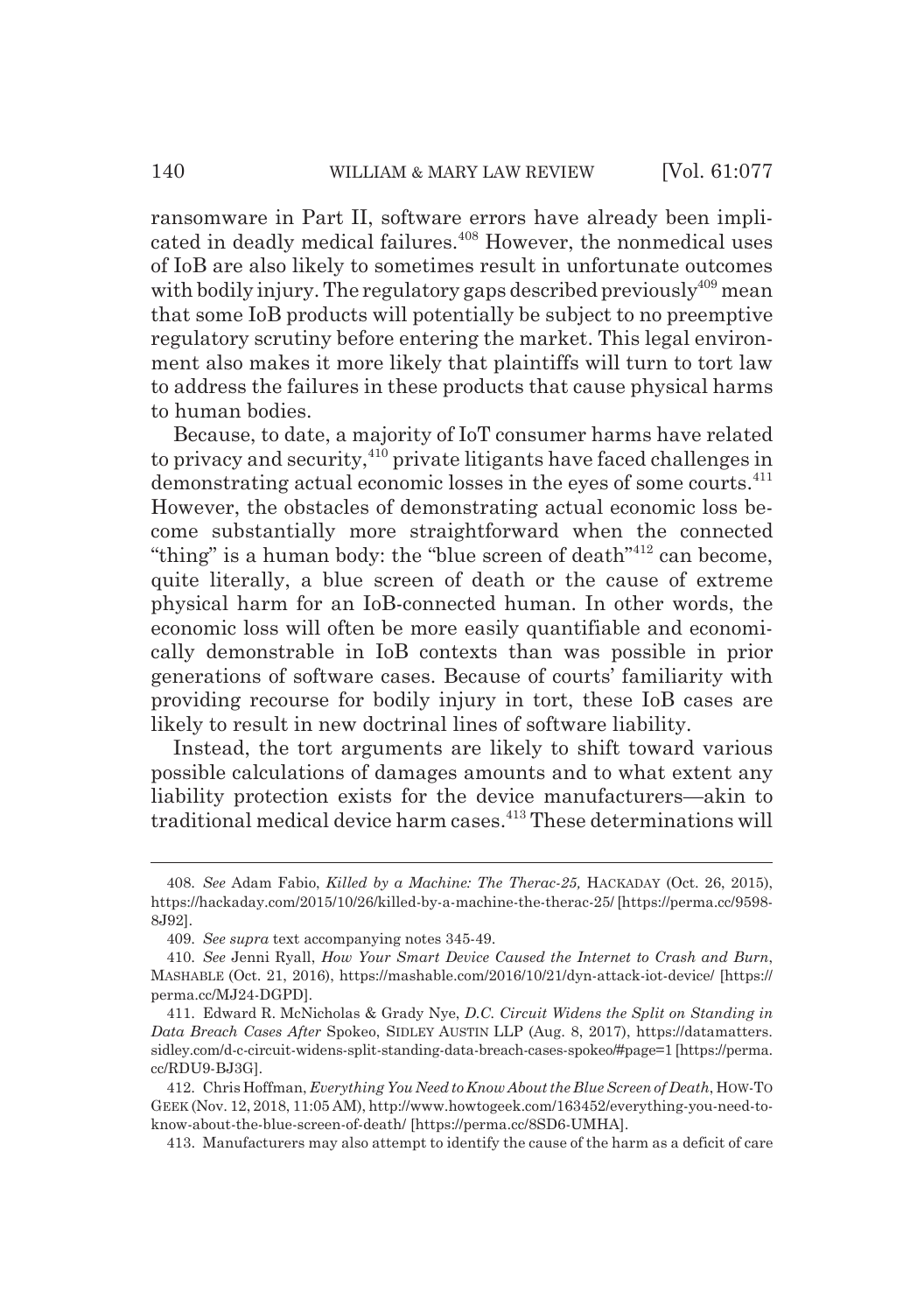examine whether the devices are "medical" in the eyes of the FDA, the relationship of contract waivers of liability, what constitutes defective design, and the well-trod debates in tort law over the appropriate calculations of pain and suffering. The often predictable failures of code and hardware visible in the Internet of Things will morph into the often unpredictable and idiosyncratic failures of devices and software intersecting with various idiosyncrasies of the "hardware" of human bodies.

Specifically, suits seeking recourse for harms arising from IoB will encounter the "legacy code" of tort law—doctrines of product liability and its subfield of medical device liability in particular. Some will succeed even in the IoB medical device context tort liability is likely in some cases. Historically, courts have not uniformly protected manufacturers from tort liability in health device cases, particularly for devices that are not deemed to be Class III medical devices.414 For IoB manufacturers, a lower FDA class categorization for their medical IoB device may seem attractive because it means getting to market faster. However, that lower categorization may also mean greater risk of tort liability, including for security harms. $415$ 

The case law litigating disputes around pacemakers and cochlear implants, two of the earliest  $I_0$ B devices,  $4^{16}$  may act as a harbinger of how we might expect tort claims for IoB harms to play out in the courts. Tort claims for pacemaker harms have generally involved eight kinds of claims: failure to warn, $417$  breach of warranty, $418$ 

on the part of a medical professional or other "installer" of an IoB device, another familiar analysis for courts from past generations of medical device cases.

<sup>414.</sup> *See, e.g.*, Paul H. Sunshine, *The Preemptive Scope of the Medical Device Amendments of 1976*, 50 FOOD & DRUG L.J. 191, 209 n.135 (1995) ("A determination that a device belongs in class III, as opposed to classes I or II, completely shields the manufacturer of such device from state tort liability. Courts generally have been deferential to FDA reclassifications."). 415. *See id.*

<sup>416.</sup> Pacemakers and cochlear implants are now calibrated while attached to the body by physicians through the use of software. *See, e.g.*, Jeff Lagasse, *Cochlear Limited Launches FDA-Cleared, Apple-Compatible Cochlear Implant*, MOBIHEALTHNEWS, https://www.mobi healthnews.com/content/cochlear-limited-launches-fda-cleared-apple-compatible-cochlearimplant [https://perma.cc/M6EN-3ZXX].

<sup>417.</sup> *See, e.g.*, Lohr v. Medtronic, Inc., 56 F.3d 1335, 1350-52 (11th Cir. 1995) (holding that the plaintiffs' failure to warn claim was preempted).

<sup>418.</sup> *See, e.g.*, Talbott v. C.R. Bard, Inc., 63 F.3d 25, 31 (1st Cir. 1995) (holding plaintiffs' breach of warranty claim was preempted).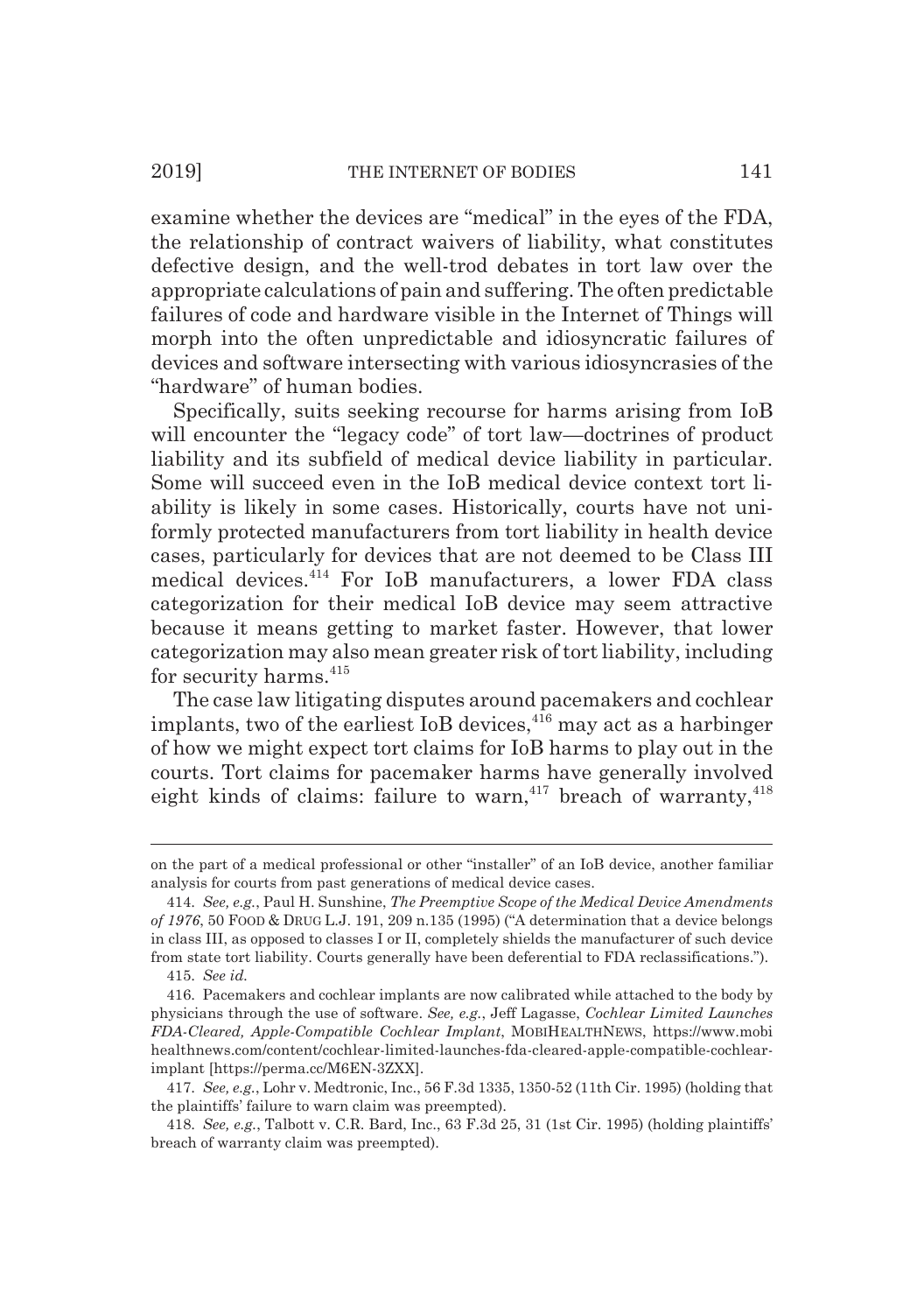design defect,  $419$  negligence,  $420$  fraud,  $421$  misrepresentation,  $422$  $RICO<sup>423</sup>$  and unfair state trade practices.<sup> $424$ </sup> Cases demonstrate that courts are not always quick to dismiss, and some claims for failure to warn<sup>425</sup> and breach of warranty<sup>426</sup> have resulted in plaintiff success. One material obstacle for plaintiffs is the possible preemption of their claims by federal law under the Medical Device Amendments<sup>427</sup> to the Food, Drug, and Cosmetic Act;<sup>428</sup> however, courts have ruled both in favor of federal preemption<sup> $429$ </sup> and against preemption<sup> $430$ </sup> in pacemaker cases. Cardiac pacemakers have also been held to be unavoidably unsafe products within the meaning of comment k to Section 402A of the Second Restatement of Torts, <sup>431</sup> which adds to plaintiffs' difficulty in establishing claims. Yet, this determination has not dispositively prevented recovery in all

422. *See, e.g.*, Kemp v. Medtronic, Inc., 231 F.3d 216, 232-36 (6th Cir. 2000) (discussing plaintiffs' fraudulent misrepresentation claim against pacemaker manufacturer).

423. *See, e.g.*, *In re* Cordis Corp. Pacemaker Prod. Liab. Litig., No. MDL 850, C-3-86-543, 1992 WL 754061, at \*3 (S.D. Ohio Dec. 23, 1992); *see also* Int'l Bhd. of Teamsters v. Philip Morris, Inc., 196 F.3d 818, 823 (7th Cir. 1999) ("[G]etting a product that causes deferred injury and medical expenses, causes a loss of one's money, which is 'property.'").

424. *See, e.g.*, Martin v. Medtronic, Inc., 254 F.3d 573, 575 (5th Cir. 2001).

425. *See, e.g.*, *Woods*, 218 F. Supp. 2d at 810-11 (holding that the Medical Device Amendments did not preempt the plaintiff 's failure to warn claims against the manufacturer of a device used in surgical back procedures).

426. *See, e.g.*, Fogal v. Steinfeld, 620 N.Y.S.2d 875, 883 (Sup. Ct. 1994) (ruling defective design, breach of warranty, and failure to warn claims against pacemaker manufacturer were not preempted).

428. §§ 301-399.

429. *See, e.g.*, R.F. and R.F. v. Abbott Labs., 745 A.2d 1174, 1192 (N.J. 2000) (holding that the FDCA preempted the plaintiff 's negligent design and strict liability claims).

430. *See, e.g.*, Medtronic, Inc. v. Lohr, 518 U.S. 470, 502 (1996) (holding that the FDA's shortened approval process for devices that are substantially similar to those already on the market does not trigger preemption of state common law claims under section 360k(a)—the Medical Device Amendments' preemption provision).

431. RESTATEMENT (SECOND) OF TORTS § 402A cmt. k (AM. LAW INST. 1965) ("There are some products which, in the present state of human knowledge, are quite incapable of being made safe for their intended and ordinary use.... Such a product, properly prepared, and accompanied by proper directions and warning, is not defective, nor is it unreasonably dangerous.") (emphasis omitted).

<sup>419.</sup> *Lohr*, 56 F.3d at 1347.

<sup>420.</sup> *Id.*

<sup>421.</sup> *See, e.g.*, Woods v. Gliatech, Inc., 218 F. Supp. 2d 802, 810-11 (W.D. Va. 2002) (holding that the Medical Device Amendments did not preempt the plaintiff 's negligence, fraud, and failure to warn claims against the manufacturer of a device used in surgical back procedures).

<sup>427. 21</sup> U.S.C. § 360(c)-(k) (2012).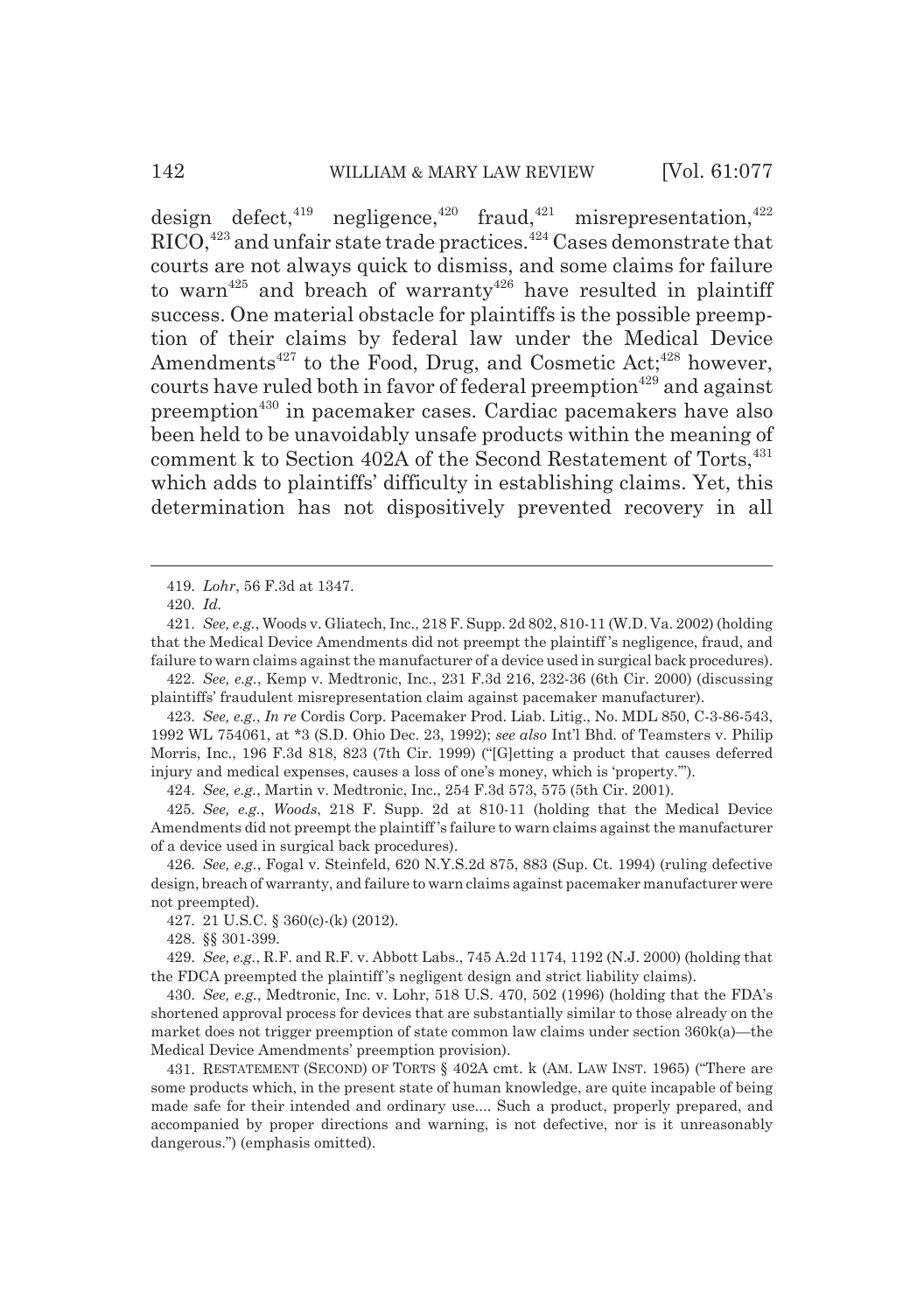cases.432 Cochlear implants cases have similarly resulted in rulings divided on the preemption issue, $433$  with some claims in negligence,<sup>434</sup> breach of warranty,<sup>435</sup> fraud and negligent misrepresentation, $436$  and common law strict liability $437$  surviving preemption analysis. Therefore, it is fair to say that courts have not adopted a uniform position on pacemaker and cochlear implant manufacturer liability in tort and that the inquiries are particularly fact-intensive.

IoB device cases are likely to further feed this doctrinal complexity in tort cases, leading to years of uncertainty in IoB tort litigation. While this result may seem inefficient, it is not necessarily a bad outcome. By contrast, if courts took a legal shortcut and adopted a position that the mere presence of software should dispositively trigger liability limitation, the consequences would be undesirable for IoB consumer protection. Meanwhile, the inverse, in an unnuanced form, might damage IoB medical innovation.

#### *3. Contract*

Professor Margaret Radin has argued that contract law, particularly through the use of boilerplate terms, has facilitated the convergence of machine and text, leading to an undesirable imbalance that places consumers at risk in their technology transactions.<sup>438</sup> The contract law imbalances that Professor Radin has highlighted become exacerbated when the technologies at issue are attached to and embedded in human bodies with IoB.

<sup>432.</sup> *See, e.g.*, *Lohr*, 518 U.S. at 494 (holding that plaintiff 's negligent design claims under Florida law were not preempted).

<sup>433.</sup> *See* Purcel v. Advanced Bionics Corp., No. 3:07-CV-1777-M, 2008 WL 3874713, at \*5 (N.D. Tex. Aug. 13, 2008) (surviving preemption challenge).

<sup>434.</sup> *See, e.g.*, *id.* at \*2 (refraining from even considering if negligence claim was preempted).

<sup>435.</sup> *See, e.g.*, *id.* at \*2-5.

<sup>436.</sup> *See, e.g.*, *id.* at \*2 (refraining from even considering if fraud claim was preempted).

<sup>437.</sup> *See, e.g.*, *id.* at \*2-5.

<sup>438.</sup> MARGARET RADIN, BOILERPLATE: THE FINE PRINT, VANISHING RIGHTS, AND THE RULE OF LAW 9, 15-18 (2013) (arguing that normative and democratic degradation is resulting from the standardization dynamics in current digital contracting); *see* Margaret Jane Radin, *Online Standardization and the Integration of Text and Machine*, 70 FORDHAM L. REV. 1125, 1125 (2002) (arguing that "blurring is helping to break down the distinction between technological standards and legal standards").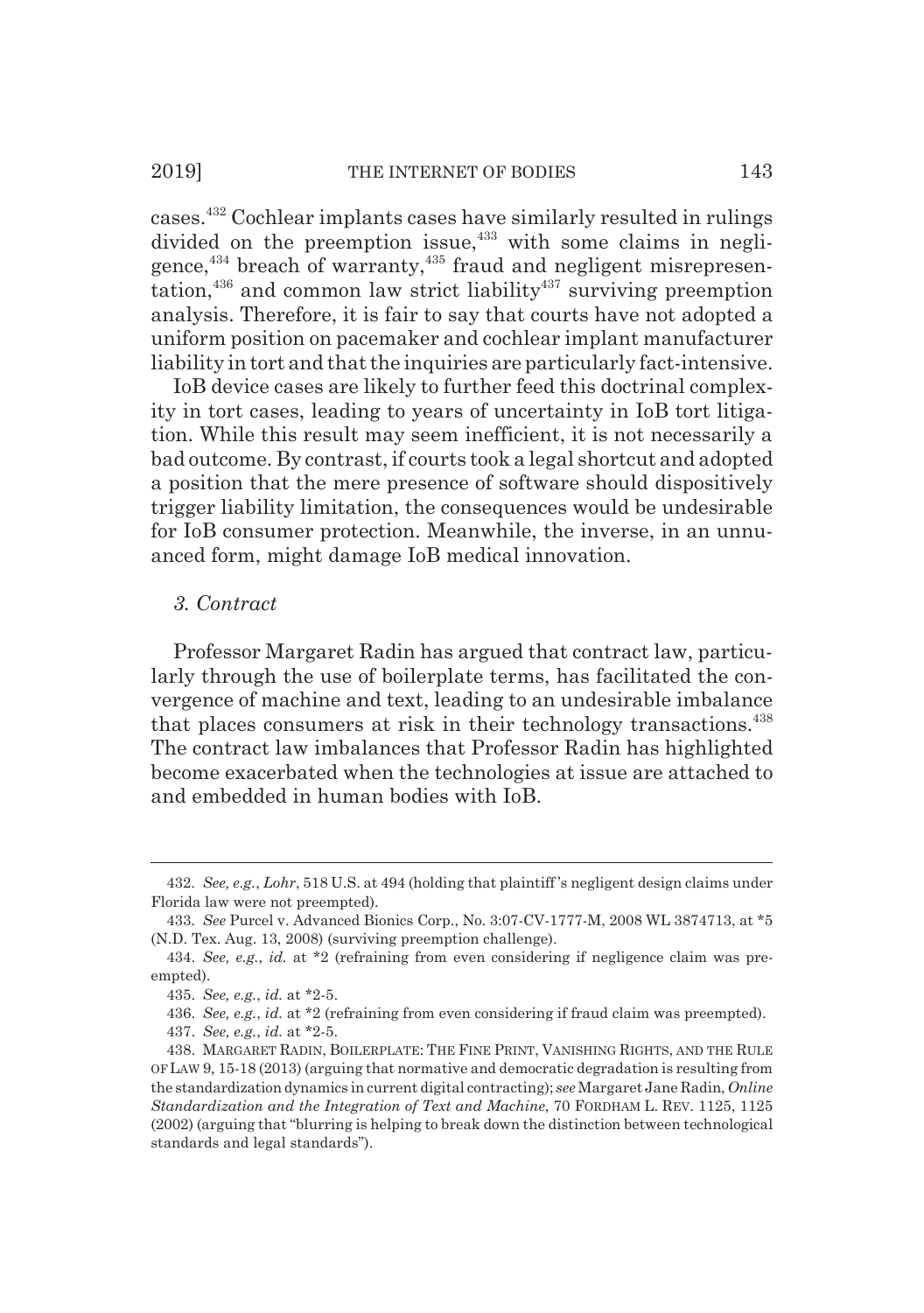## *a. EULAs*

IoB companies primarily rely on contracts—such as EULA and privacy policies—to obtain the rights to monitor, aggregate, and share users' body data, as well as to retain rights in the software. Learning again from IoT history, we find a collision of contract law from sales of physical goods, on the one hand, with norms of the world of software contracts, on the other.<sup>439</sup>

Traditionally, under the approach set forth in the individual state versions of Uniform Commercial Code (UCC) Article 2, when purchasing a physical good, a consumer usually retains certain rights of recourse regardless of what any agreement accompanying the physical good may stipulate.440 New products are generally not sold on an as-is/where-is basis.<sup>441</sup> However, historically, that minimum guaranteed level of functionality/fitness, merchantability, and consumer recourse has not been the default with respect to software products.442 Indeed, most end-user license agreements stipulate that the code is provided as-is/where-is and that consumer remedies, including any remedies under UCC Article 2, do not apply.443 IoT has added complexity not only with respect to consent in contract

<sup>439.</sup> This crash will particularly impact warranties implied by law and recourse/ enforceability of limitations of liability.

<sup>440.</sup> *See, e.g.*, U.C.C. § 2-315 (AM. LAW INST. & NAT'L CONFERENCE OF COMM'RS ON UNIF. STATE LAWS 2017) ("Implied Warranty: Fitness for Particular Purpose. Where the seller at the time of contracting has reason to know any particular purpose for which the goods are required and that the buyer is relying on the seller's skill or judgment to select or furnish suitable goods, there is, unless excluded or modified under the next section an implied warranty that the goods shall be fit for such purpose.").

<sup>441.</sup> For a discussion of implied warranties, see, for example, Stacy-Ann Elvy, *Hybrid Transactions and the INTERNET of Things: Goods, Services, or Software?*, 74 WASH. & LEE L. REV. 77, 87 (2017) (arguing that "[t]he application of Article 2, along with its implied warranties to transactions involving IOT products, may encourage IOT companies to effectively address ... security concerns."); Matwyshyn, *supra* note 330, at 1183 (arguing for implied warranties of security modeled on UCC Article 2 and landlord-tenant law).

<sup>442.</sup> For a discussion of software liability see, for example, Peter A. Alces & Aaron S. Book, *When Y2K Causes "Economic Loss" to "Other Property*,*"* 84 MINN.L.REV. 1, 5 (1999) (assessing "[w]hether the strict products liability law provides the basis to award a commercial entity damages for the 'economic loss' caused by the Millennium Bug").

<sup>443.</sup> For example, the EULA for one of Ford's software products embedded in cars includes extensive limitations of liability and disclaimers of warranties and imposes an "obligation to drive responsibly" on drivers. FORD, END USER LICENSE AGREEMENT, https://www.ford.com/ resources/ford/general/pdf/sync3eulareformatted.pdf [https://perma.cc/B472-C4VX].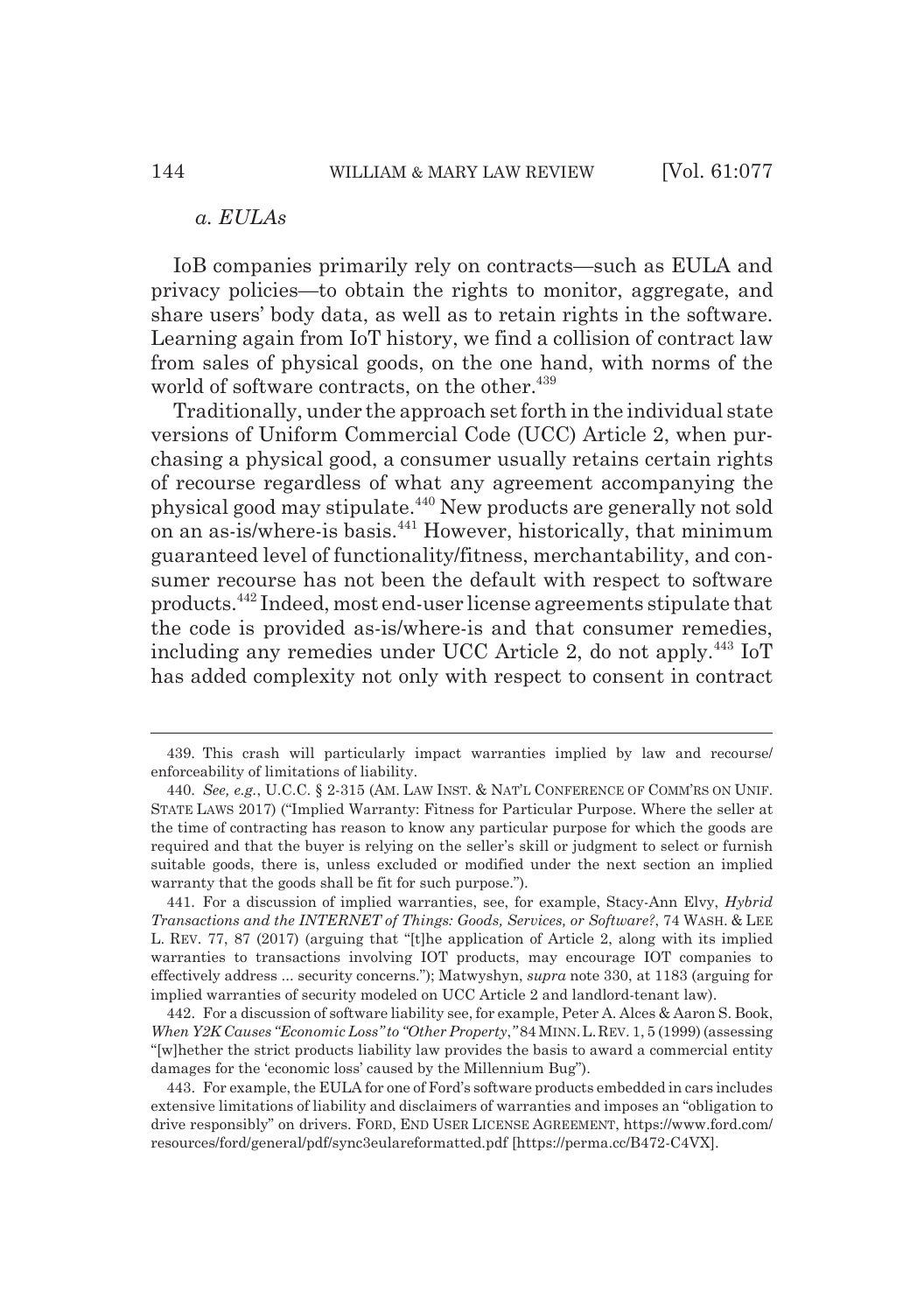formation,<sup>444</sup> but also with respect to breach<sup> $445$ </sup> and damages analysis.446 Similarly, IoT has also caused us, yet again, to engage with many of the issues discussed decades ago during the debate over the drafting of UCC Article 2B for software transactions. But, now these questions also directly implicate aspects of the functionality in the context of a UCC Article  $2$  consumer good.<sup>447</sup> It also wades us kneedeep into the doctrinal weaknesses of the *ProCD, Inc. v. Zeidenberg*<sup>448</sup> line of cases.<sup>449</sup>

Despite the practical reality that users rarely read or comprehend lengthy user contracts (even Chief Justice John Roberts has admitted to not always reading them),  $450$  courts have been slow to limit their enforceability.451 Meanwhile, companies' aggressive contracting practices raise progressively more troubling questions. For

446. Elvy, *supra* note 441, at 148 (arguing that viewing IoT transactions as hybrid "could present insurmountable problems of proof in determining how to apply different rules of damages"). Courts look at a number of factors in determining the severity of breaches, including the extent to which money can make the plaintiff whole. *See* Elvy, *supra* note 445, at 864 (discussing the complexity of IoT device breach of contract).

447. UCC Article 2B became the Uniform Computer Information Transactions Act (UCITA) and the Uniform Electronic Transactions Act (UETA); UCITA was adopted in only two states, but UETA was widely adopted. *See generally* Richard E. Speidel, *Revising UCC Article 2: A View from the Trenches*, 52 HASTINGS L.J. 607 (2001). For a discussion of the UCC Article 2B revision process, see *id.* at 607 (explaining that there "was plenty of trouble in the Article 2 process").

448. 86 F.3d 1447 (7th Cir. 1996).

450. Mike Masnick, *Supreme Court Chief Justice Admits He Doesn't Read Online EULAs or Other 'Fine Print*,' TECH DIRT (Oct. 22, 2010, 9:48 AM), https://www.techdirt.com/articles/ 20101021/02145811519/supreme-court-chief-justice-admits-he-doesn-t-read-online-eulas-orother-fine-print.shtml [https://perma.cc/UZ7R-3HNE].

451. Cases enforcing end user license agreements also frequently uphold prohibitions against class actions. *See, e.g.*, Cullinane v. Uber Tech., Inc., No. 14-14750-DPW, 2016 WL 3751652, at \*9 (D. Mass. July 11, 2016) (upholding the Uber EULA and its class action prohibition). *But see* Meyer v. Kalanick, 200 F. Supp. 3d 408, 422 (S.D.N.Y. 2016) (finding no consumer consent to the Uber EULA at the point of alleged formation).

<sup>444.</sup> For a discussion of consent in IoT, see, for example, Scott R. Peppet, *Regulating the Internet of Things: First Steps Toward Managing Discrimination, Privacy, Security, and Consent*, 93 TEX. L. REV. 85, 95 (2014).

<sup>445.</sup> *See, e.g.*, Stacy-Ann Elvy, *Contracting in the Age of the Internet of Things: Article 2 of the UCC and Beyond*, 44 HOFSTRA L.REV. 839, 864 (2016) (discussing IoT, robotic agents, and that "a principal may be subject to liability to the agent for breach of contract").

<sup>449.</sup> In particular, courts have not yet grappled with the question of "returnability" or rejection of nonconforming or defective software when it has been embedded into the ecosystem of your body and potentially caused harm. For a discussion of the shortcomings of *ProCD*, see, for example, Andrea M. Matwyshyn, *Technoconsen(t)sus*, 85 WASH. U. L. REV. 529, 550-54 (2007).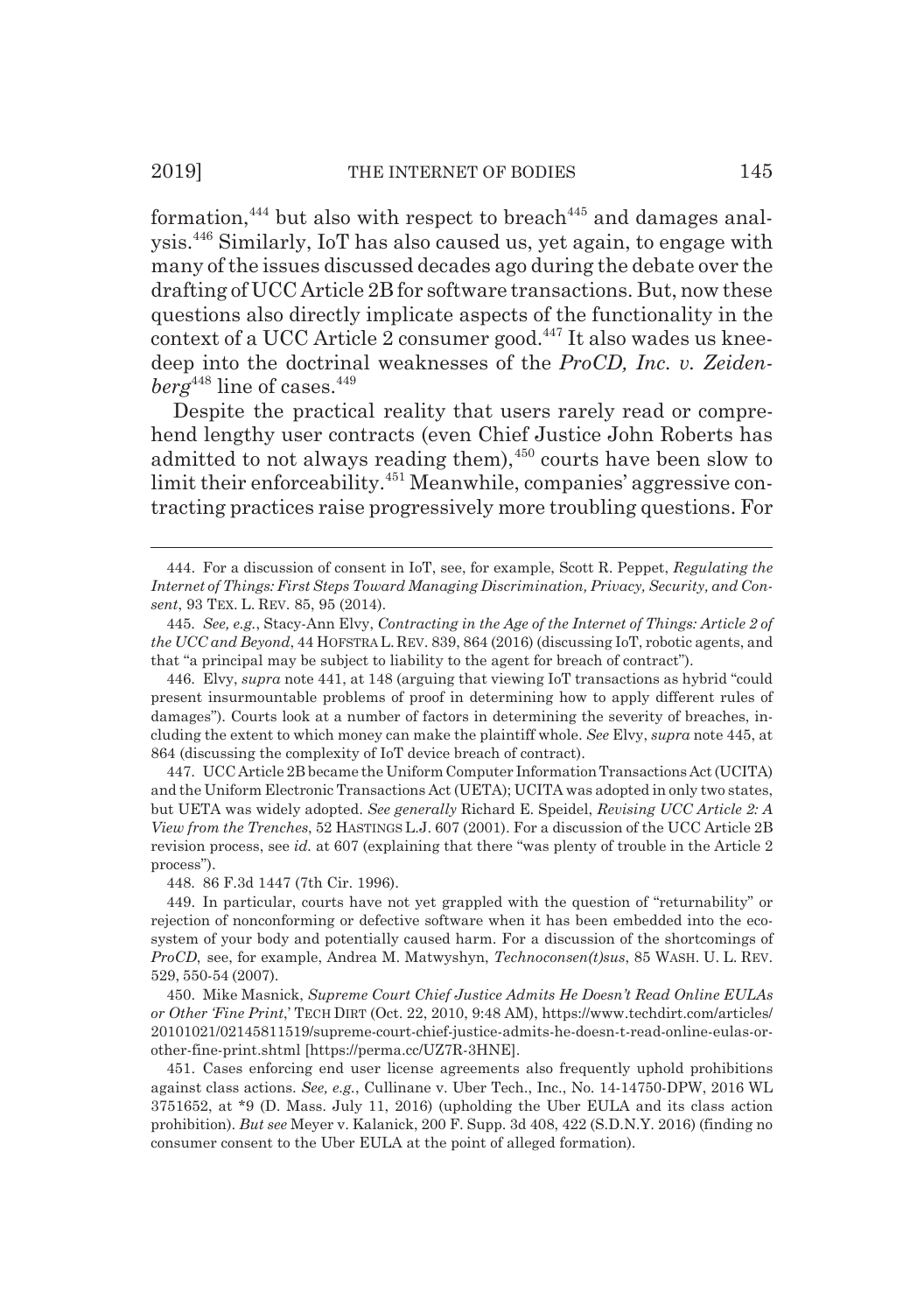example, some IoT companies have allegedly threatened to deactivate or "brick" devices unless a consumer assents to contract changes relating to data privacy and information sharing.452 In IoB contexts, that potentially bricked device may be embedded in a body, and may control physical functionality of that body. In such cases, judges are likely to struggle with denying recourse to harmed plaintiffs,  $453$  at least in equity  $454$  if not in contract.

Doctrinal approaches to addressing these harms may hinge upon a reinvigoration of formation doctrines around voidability of agreements for formation defects such as coercion/duress and undue influence, as well as strengthening the enforcement doctrines around procedurally and substantively unconscionable terms.<sup>455</sup> However, IoT and IoB contracting contexts impact not only state contract law but also "contract-adjacent," product-specific state consumer protections laws,<sup>456</sup> as well as the practical impact of state data breach notification laws.457 These state-specific consumer protection regimes present an accessible starting point for buttressing consumer protection. States can strengthen disclosure obligations not only around the occurrence of data breaches but also pre-breach at point of product purchase, in particular creating implied warranties of

<sup>452.</sup> For a recent controversy, see Zack Whittaker, *Sonos Says Users Must Accept New Privacy Policy or Devices May "Cease to Function*,*"* ZDNET (Aug. 21, 2017, 11:00 PM), http:// www.zdnet.com/article/sonos-accept-new-privacy-policy-speakers-cease-to-function/ [https:// perma.cc/7SVE-JCBR].

<sup>453.</sup> Courts have struggled with the quantification of privacy harms. Bruce E. Boyden, *Can a Computer Intercept Your Mail?*, 34 CARDOZO L. REV. 669, 713 (2012) (discussing the difficulties of calculating privacy harms under the Wiretap Act).

<sup>454.</sup> For a discussion of equity first principles, see C.C. Langdell, *A Brief Survey of Equity Jurisdiction*, 1 HARV. L. REV. 355, 358 (1888).

<sup>455.</sup> *See* Matwyshyn, *supra* note 449, at 554-55, 554 n.119.

<sup>456.</sup> Andrea M. Matwyshyn, *Data Devolution: Corporate Information Security, Consumers, and the Future of Regulation*, 84 CHI.-KENT L. REV. 713, 727 (2010) ("In addition to the FTC Act, many states have consumer fraud laws, known as the "Little FTC Acts," that often authorize private citizens to recover damages and attorney fees for loss resulting from the merchant's deceptive practice. The remedies under state and local consumer fraud laws are often stronger than those under similar federal statutes; they also apply to more seller practices than do federal laws.").

<sup>457.</sup> Andrea M. Matwyshyn, *Cyber Harder*, 24 B.U. J. SCI. & TECH. L. 450, 487 (2018) (arguing in favor of creating "uniformity in data breach notification and the option of a single point of public filing, while respecting states' rights to vary regarding enforcement").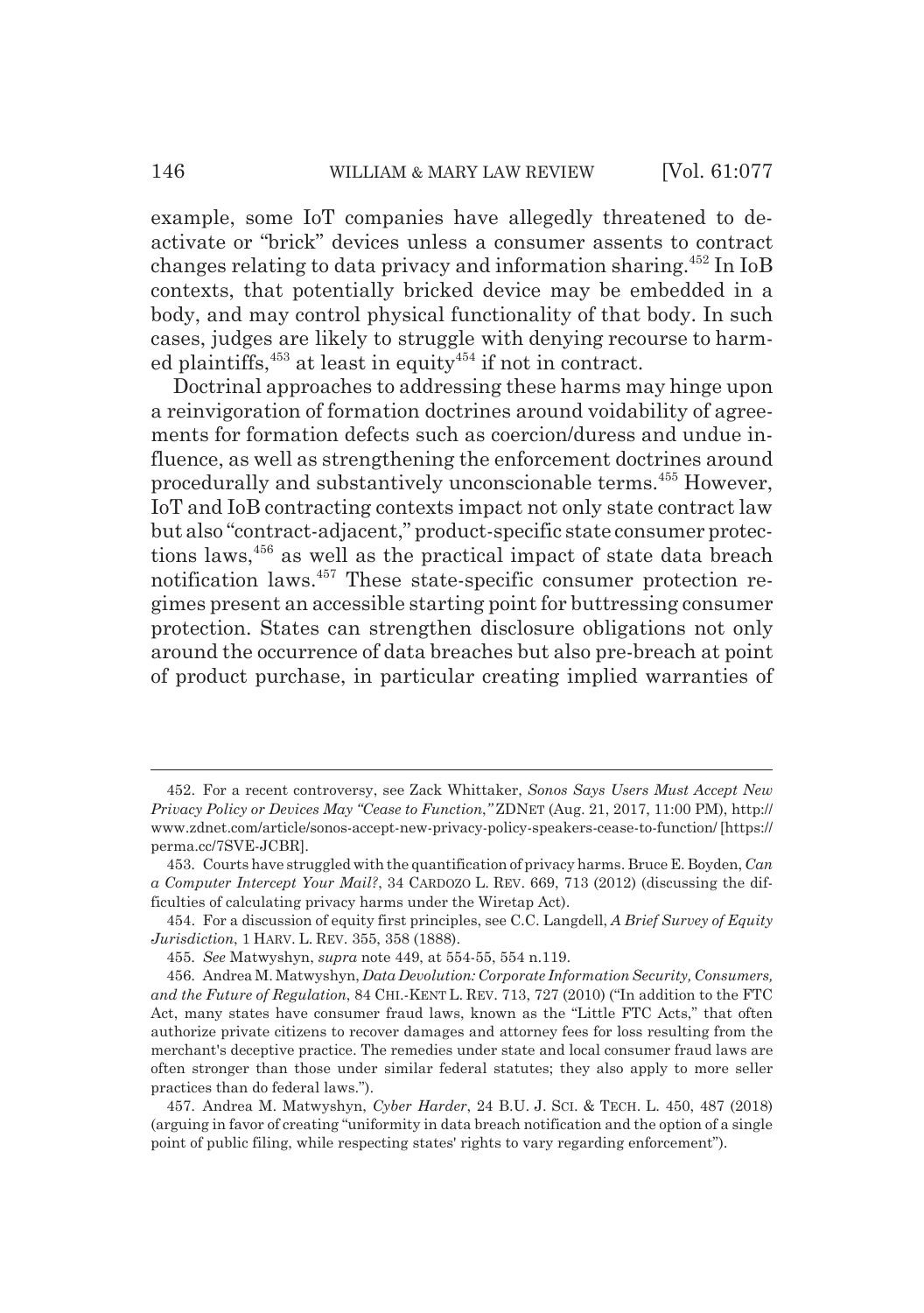### *b. Criminal Law and the Third-Party Doctrine*

Questions of the relationship between IoB EULAs and the human body become particularly critical in criminal law contexts.459 Again, prosecutorial use of the third-party doctrine and IoT data streams present an instructive model.460 But the direct interaction of IoB and criminal contexts has also already begun: a recent criminal prosecution for insurance fraud expressly relied on IoB-derived evidence. The case illustrates one aspect of the doctrinal and constitutional questions under the Fourth and Fifth Amendments involving IoB:<sup>461</sup> in 2017, in an Ohio prosecution of a defendant accused of aggravated arson, the court admitted IoB pacemaker data obtained from the defendant's pacemaker company.  $462$  This case also serves as a reminder that the Supreme Court has already identified the need for evolution of the third-party doctrine in light of the changing nature of technology.463

Thus, complex questions lie at the intersection of consensual IoB data sharing and criminal law. Is the data cocreated by the defendant's body? Is an IoB device that simply extrudes a feed of physical evidence akin to a fingerprint that can be compelled by police

<sup>458.</sup> For a discussion of the potential effectiveness of implied warranties of security and privacy in state contract law, see, for example, Matwyshyn, *supra* note 330, at 1183 & n.495.

<sup>459.</sup> For a discussion of evolving criminal law standards in technological context, see Margaret Hu, *Cybersurveillance Intrusions and an Evolving* Katz *Privacy Test*, 55 AM. CRIM. L. REV. 127, 127 (2018).

<sup>460.</sup> *See, e.g.*, Colin Dwyer, *Arkansas Prosecutors Drop Murder Case that Hinged on Evidence from Amazon Echo,* NPR (Nov. 29, 2017, 5:42 PM), https://www.npr.org/sections/ thetwo-way/2017/11/29/567305812/arkansas-prosecutors-drop-murder-case-that-hinged-onevidence-from-amazon-echo [https://perma.cc/V4RH-ZGFW].

<sup>461.</sup> *See, e.g.*, *Judge Rules Pacemaker Data Admissible in Court*, BBC NEWS (July 13, 2017), http://www.bbc.com/news/technology-40592520 [https://perma.cc/2RF4-D6 CS]; Justin Jouvenal, *Commit a Crime? Your Fitbit, Key Fob or Pacemaker Could Snitch on You.*, CHI. TRIB. (Oct. 9, 2017, 7:48 PM), http://www.chicagotribune.com/news/nationworld/ct-fitbit-keyfob-pacemaker-crime-20171009-story.html [https://perma.cc/K3QX-CHZX].

<sup>462.</sup> *Judge Rules Pacemaker Data Admissible in Court*, *supra* note 461. The defendant faced aggravated arson charges. *Id.* He claimed that "he was woken by a fire at home, packed a case, broke a window and threw out the bag. A cardiologist told police his explanation was 'highly improbable' based on his heart rate and cardiac rhythms at the time." *Id.*

<sup>463.</sup> United States v. Jones, 565 U.S. 400, 417-18 (2012) (Sotomayor, J., concurring).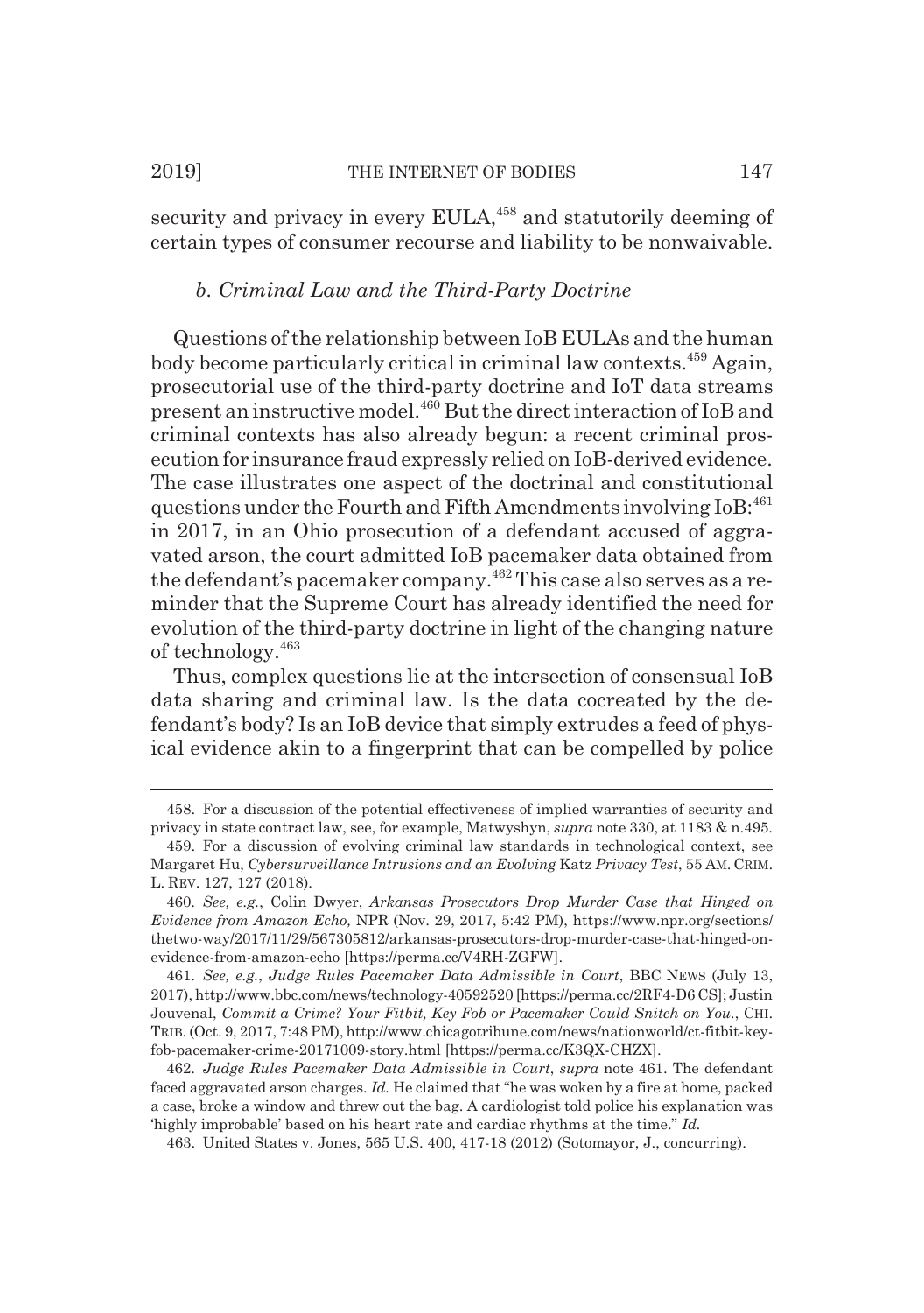without constitutional concerns?<sup>464</sup> Or, perhaps, this live data feed is better considered testimonial evidence subject to a higher level of judicial scrutiny, particularly if the IoB device in question is a third-generation IoB device directly connected to a human brain (and, therefore, raising obvious freedom of thought-autonomy concerns)?465 Is the real-time location acquisition of the IoB device akin to location data collected from a tracking device attached to the underside of a suspect's car<sup>466</sup> or historical cell-site location?<sup>467</sup> These questions of criminal law will be more thoroughly addressed in a subsequent article.

## *4. Intellectual Property*

Perhaps one of the most formidable and undertheorized obstacles to IoB consumer protection will arise with respect to enforcement of intellectual property rights by third parties in second- and thirdgeneration IoB bodies.<sup>468</sup>

#### *a. Patent*

The Internet of Bodies sets up a collision between users' physical security/bodily integrity on the one hand and patent law on the other. Indeed, the current wave of software patent litigation is unlikely to spare IoB devices. In particular, patent assertion entities<sup>469</sup> are likely to begin eyeing IoB patents for acquisition.<sup>470</sup>

469. Indeed, a portion of Internet of Bodies patents will likely end up in the portfolios of patent assertion entities—follow-on owners of patents sometimes known as "patent trolls" that make a business out of maximal patent-rights enforcement. *See* Mark A. Lemley & A. Douglas Melamed, *Missing the Forest for the Trolls*, 113 COLUM.L.REV. 2117, 2118-20 (2013).

<sup>464.</sup> *See* Nita A. Farahany, *Incriminating Thoughts*, 64 STAN. L. REV. 351, 366-76 (2012). 465. *Id.* at 371-75.

<sup>466.</sup> *See* Stephanie K. Pell, Jones*ing for a Privacy Mandate, Getting a Technology Fix-Doctrine to Follow*, 14 N.C. J.L. & TECH. 489, 496-97 (2013).

<sup>467.</sup> *See Fourth Amendment—Third-Party Doctrine—Fourth Circuit Holds that Government Acquisition of Historical Cell-Site Location Information Is Not a Search.—*United States v. Graham*, 824 F.3d 421 (4th Cir. 2016) (en banc)*, 130 HARV. L. REV. 1273, 1273-76 (2017).

<sup>468.</sup> *See* Jeanne C. Fromer, *The Compatibility of Patent Law and the Internet*, 78 FORDHAM L. REV. 2783, 2783 (2010) ("[H]ow, if at all, patent law and the Internet's values are compatible is undertheorized.").

<sup>470.</sup> IoB patents potentially provide greater leverage for patent assertion entities to extract settlements out of alleged infringers, as the public relations consequences and consumer trust outcomes might be more negative for the alleged infringer than in a usual technology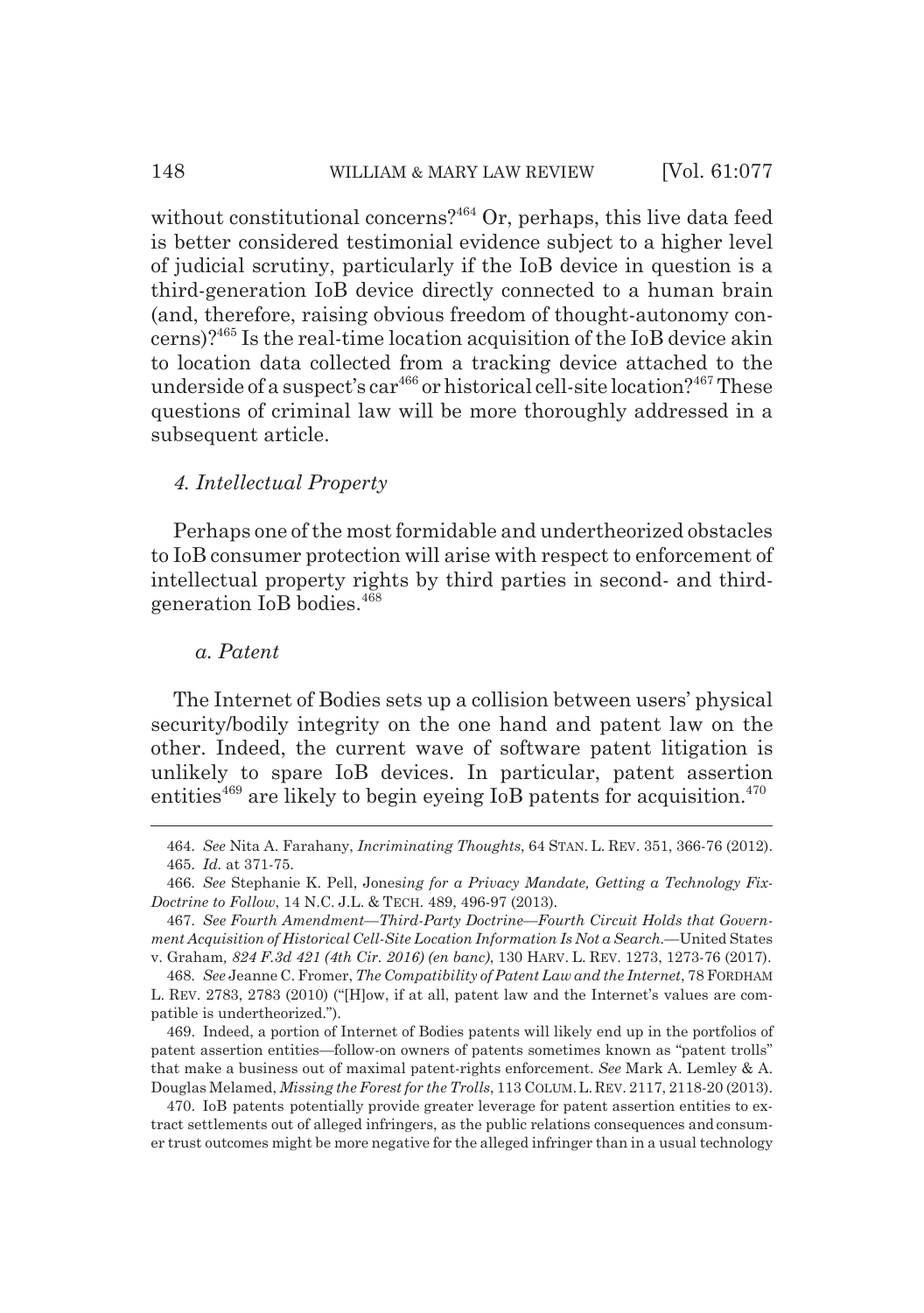For example, consider second-generation IoB such as an eyeballinjectable, "smart" contact lens, a concept already patented by major technology companies.<sup>471</sup> Imagine that an injected contact lens maker is sued by a patent assertion entity alleging that the code that operates the lens infringes a patent it holds. While some IoB manufacturer defendants might be able to afford to settle, many would not; neither could they afford protracted litigation. But even assuming the defendant litigates, a court may decide that the technology is infringing, in which case, the manufacturer may not be allowed to—or financially able to—continue providing its services. Consumers with the allegedly infringing lens already injected into their eyeballs would lose twice in this scenario: once because they purchased and injected the lenses (in reliance upon a now discontinued service) and a second time because their eyes now have injected lenses in them that no longer function (which means that the consumer faces costs and physical risks of lens removal). Unlike any other recreational products implicated by patent judgments that consumers might have previously experienced, an infringing secondor third-generation IoB device will involve potentially removing hardware from the inside of their bodies.

Indeed, IoB patent questions will intersect with doctrinally complex "legacy" questions in patent law, and preservation of bodily security and autonomy may present the next frontier for patent law reform.472 IoB will catalyze the need for resolution of prior open questions in patent law, in particular the deeply uncertain legal status of software patentability (despite multiple attempts at clarification)473 and the patentability of follow-on discoveries from

patent situation. *See id.* at 2126-27.

<sup>471.</sup> *See supra* notes 217-24 and accompanying text.

<sup>472.</sup> In particular the debate over patentability of living things, exhaustion, and accidental infringement has caused much law review discussion. *See, e.g.*, Daryl Lim, *Self-Replicating Technologies and the Challenge for the Patent and Antitrust Laws*, 32 CARDOZO ARTS & ENT. L.J. 131, 133-37 (2013) (discussing Bowman v. Monsanto Co., 133 S. Ct. 1761 (2013)); Evan H. Tallmadge, *Patenting Natural Products After* Myriad, 30 HARV. J.L. & TECH. 569, 573-75 (2017) (discussing Ass'n for Molecular Pathology v. Myriad Genetics, Inc., 133 S. Ct. 2107 (2013)).

<sup>473.</sup> For a discussion of software patentability see, for example, Lemley & Melamed, *supra* note 469, at 2119-20 (explaining that although patent trolls "now [are] a majority of all patent assertions in the country and ... win both larger judgments and larger settlements than do ... [firms] that practice patents ... despite complaints that they often assert weak patents," there are also more complex patent dynamics at work); Greg R. Vetter*, Patent Law's*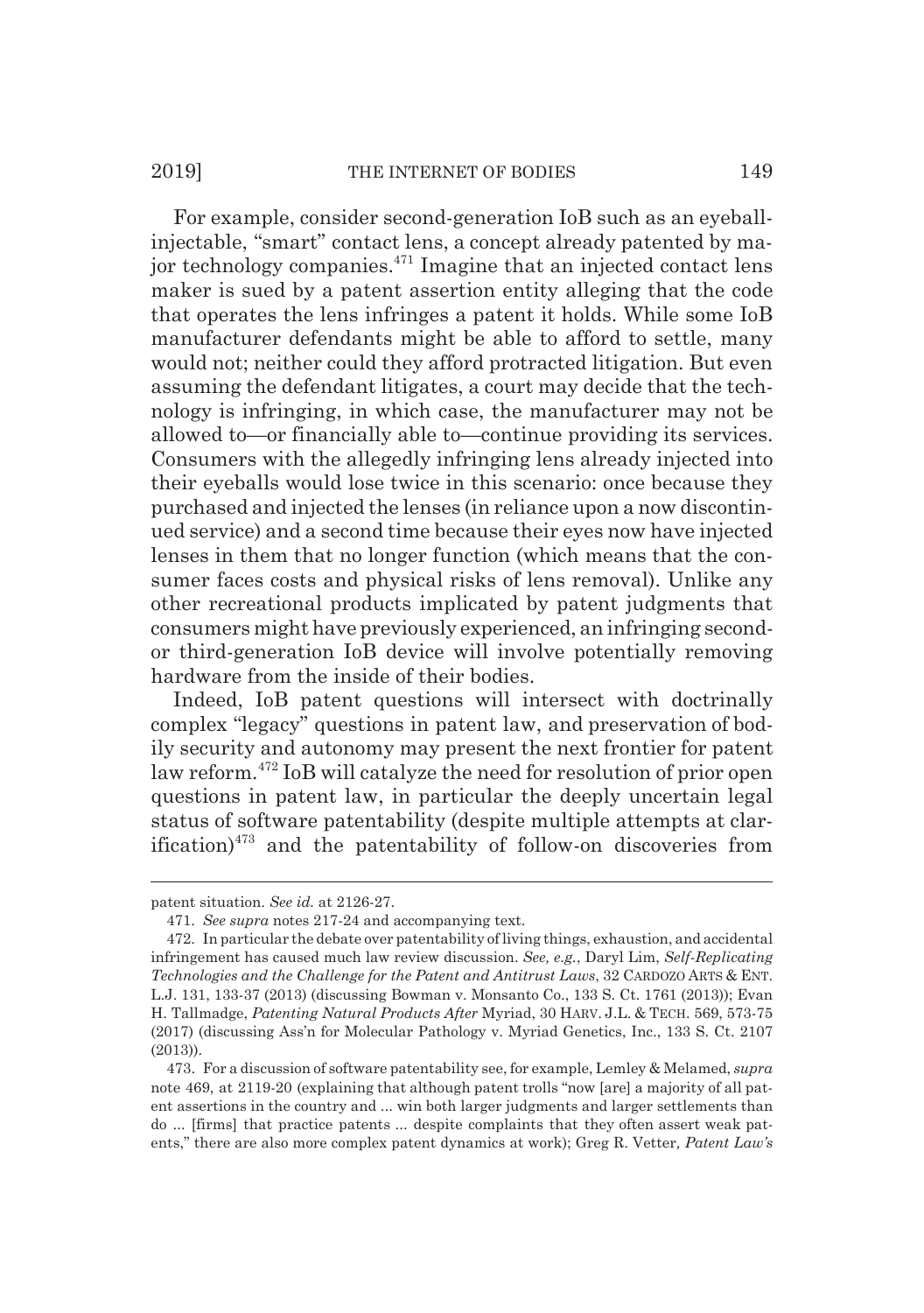human bodies.<sup>474</sup> Yet, the extent to which intellectual property holders should hold sole control over the disposition of an IoB device once implanted in a body is relatively new territory for courts. A harbinger for concern is again visible in IoT contexts, where courts have sometimes sided with patent holders, forcing companies to disable allegedly infringing functionality.<sup> $475$ </sup> If courts analyze IoB patents in similar ways, they will increasingly be forced to choose whether to cause the bricking of body parts or brain functionality, to direct the specific performance of invasive surgery to remove allegedly infringing intellectual property from IoB bodies, or, instead, to construct some sort of approach that acts as a compulsory patent licensing regime for IoB devices.<sup>476</sup>

The most aggressive courts might even consider some IoB consumers to constitute patent infringers themselves. As Professor Gaia Bernstein warns, consumer "[e]nd users are likely to become even more prevalent in patent litigation" and they are "at a significant disadvantage in patent disputes," particularly when patent assertion entities are influencing the patent landscape. $477$  Meanwhile, Professors Julie Cohen and Mark Lemley warn that patent law might be used as a sword not only in stopping infringing use but also potentially in stopping reverse engineering, a process that will frequently be used to assess IoB safety by both security experts and consumers.<sup>478</sup>

*Unpredictability Doctrine and the Software Arts*, 76 MO. L. REV. 763, 766-67 (2011) (arguing that "the progression of software technology since the time of the precedent influencing enablement for software patents suggests a failure by the law to recognize the changes in the technology").

<sup>474.</sup> *See* Moore v. Regents of the Univ. of Cal., 793 P.2d 479, 480-82, 493-94 (Cal. 1990), *cert. denied*, 499 U.S. 936 (1991).

<sup>475.</sup> These holders have included patent assertion entities. John O'Brien, *Use Your Phone to Schedule Your Comcast DVR? Not Anymore, After Ruling in Patent Dispute,* FORBES (Nov. 22, 2017, 10:16 AM), https://www.forbes.com/sites/legalnewsline/2017/11/22/use-your-phoneto-schedule-your-comcast-dvr-not-anymore-after-ruling-in-patent-dispute/#2a076b886141 [https://perma.cc/B6PG-J5M8].

<sup>476.</sup> Courts have also sometimes been unforgiving when companies attempt to design around an injunction. *See, e.g.*, Bernard H. Chao, *After* eBay, Inc. v. MercExchange*: The Changing Landscape for Patent Remedies*, 9 MINN. J.L. SCI. & TECH. 543, 562-64 (2008); Conrad Gosen, Note, TiVo, Inc. v. EchoStar Corp.*: Providing Clarity to Contempt Proceedings in Patent Cases*, 27 BERKELEY TECH. L.J. 273, 273 (2012).

<sup>477.</sup> Gaia Bernstein, *The Rise of the End User in Patent Litigation*, 55 B.C. L. REV. 1443, 1446 (2014).

<sup>478.</sup> Julie E. Cohen & Mark A. Lemley, *Patent Scope and Innovation in the Software*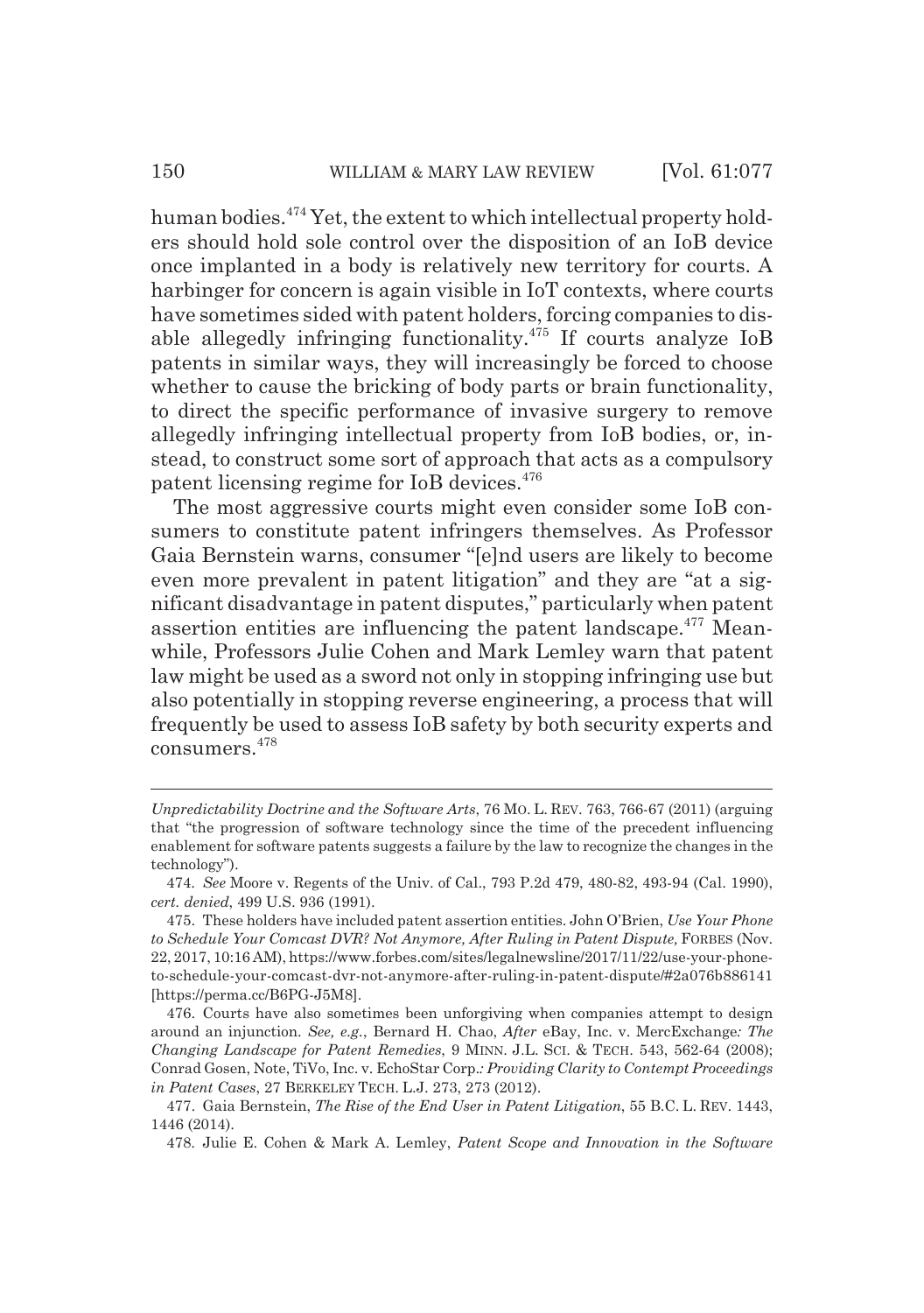In particular, the history of medical procedure patent litigation provides a cautionary tale of how patent litigation might harm the security and autonomy of IoB bodies. In the 1990s, a doctor was sued by a patent holder for performing an allegedly infringing but medically necessary procedure on a patient.<sup>479</sup> After public outcry, in 1997, Congress statutorily limited the ability of medical procedure patent holders to recover patent damages related to a medical practitioner's performance of a medical activity.480 Similar congressional intervention may lie in the Internet of Bodies' future, rebalancing patent rights and bodily security.

#### *b. Copyright*

In contrast to patent law, legal debates around IoT and security have already crafted a new balance between consumer protection of IoB bodies and copyright. In 2015, the Copyright Office and Librarian of Congress granted an exemption to Section 1201 of the Digital Millennium Copyright Act (DMCA) that expressly allows security analysis of code in IoT devices and, consequently, IoB devices.<sup>481</sup> As long as this exemption continues to remain in effect<sup>482</sup> (or, preferably, if Congress follows the suggestion of the Copyright Office and amends the DMCA to make the exemption permanent)<sup>483</sup> most consumer protection research on IoB devices will not face dispositive obstacles from copyright.484 Yet, these policy battles have

*Industry*, 89 CALIF. L. REV. 3, 56 (2001) ("Because software must be reverse engineered to be understood, the patent law's failure to provide a reverse engineering privilege may pose unique difficulties for software research.").

<sup>479.</sup> Julianne Befeler, *Seeking a Better Prescription for Physicians: Patent Eligibility for Diagnostic Methods in a Post-*Bilski *and* Prometheus *Era*, 35 SETON HALL LEGIS. J. 484, 510 (2011) (noting that Congress's initial refusal was overcome by "public outrage over a surgical patent lawsuit" that "sparked reform").

<sup>480. 35</sup> U.S.C. § 287 (2000).

<sup>481.</sup> Exemption to Prohibition on Circumvention of Copyright Protection Systems for Access Control Technologies, 80 Fed. Reg. 65944 (Oct. 28, 2015) (codified at 37 C.F.R. pt. 201).

<sup>482.</sup> The exemption stipulates that those devices must not be, for example, already attached to a human body and not in operation. *Id.* at 65956. Therefore, some analysis of IoB devices may fall outside the protected scope of DMCA security research conduct. *See id.*

<sup>483.</sup> The Copyright Office has encouraged Congress to amend the DMCA and adopt a permanent version of this exemption. U.S. COPYRIGHT OFFICE, SECTION 1201 OF TITLE 17, 73-74 (June 2017), https://www.copyright.gov/policy/1201/section-1201-full-report.pdf [https://perma. cc/29SE-DLLL].

<sup>484.</sup> Until the granting of this exemption, however, merely testing the functionality of code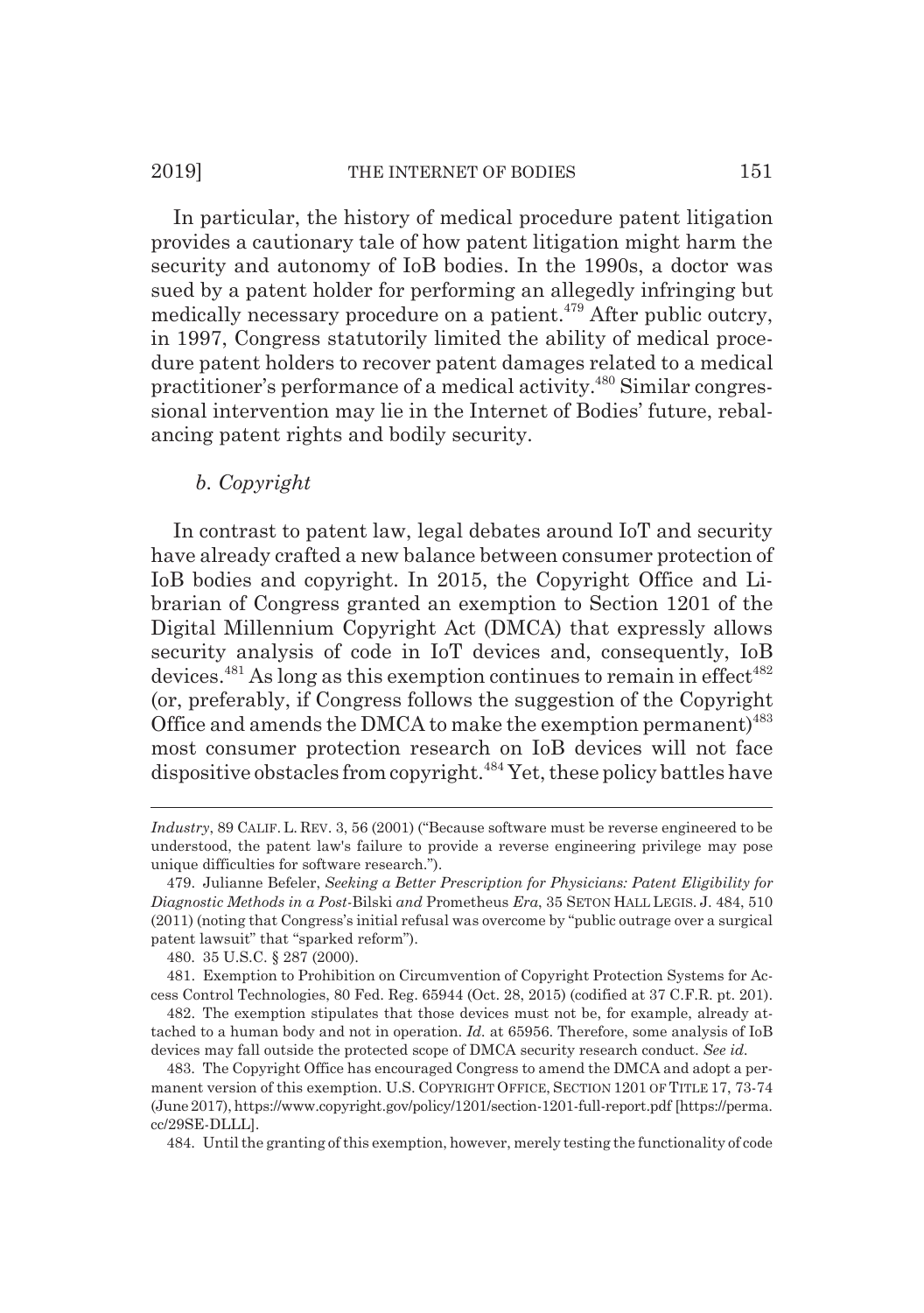also demonstrated that medical device companies and other manufacturers of IoT and IoB products have traditionally taken an aggressively copyright-maximalist stance.<sup>485</sup> However, presuming that the DMCA Section 1201 security research issue is at least temporarily addressed, the primary remaining copyright issue pertains to the copyrightability of databases of personally identifiable information extracted from IoB devices.

The extent of copyrightability of databases has presented division in the legal scholarship.486 Professor James Boyle has argued that "in copyright law—to a greater extent than in most other fields of legal doctrine—there is a routine *and acknowledged* breakdown of the simplifying assumptions of the discourse, so that mundane issues force lawyers, judges, and policymakers to return to first principles."487 Indeed, the challenges IoB introduce will force a return to a first principles analysis, particularly with respect to questions of database copyright and body-internal data streams.<sup>488</sup>

Professor Boyle also argues that by disaggregating an idea from its expression, it becomes possible—at least in theory—to both give

486. For a discussion of the debate over copyrightability of databases, see, for example, Daniel J. Gervais, *The Protection of Databases*, 82 CHI.-KENT L. REV. 1109, 1157 (2007) ("[S]ome forms of restriction sought by database owners almost as knee-jerk attachment to 'property' may not, in the end, be in their own interest."); James Gibson, *Re-Reifying Data*, 80 NOTRE DAME L. REV. 163, 167 (2004) ("The most controversial aspect of the pro-expansionists' reaction to the digital dilemma, however, has been a combination of the technological and the legislative—an approach one might call 'technolegical,' as it involves the *legis*lative regulation of *techno*logical behavior in the market for information goods."); Jacqueline Lipton, *Balancing Private Rights and Public Policies: Reconceptualizing Property in Databases*, 18 BERKELEY TECH.L.J. 773, 775-82 (2003) (arguing that creating private property rights in databases will not inevitably lead to commercial and social problems).

487. JAMES BOYLE, SHAMANS, SOFTWARE, AND SPLEENS: LAW AND THE CONSTRUCTION OF THE INFORMATION SOCIETY 19 (1996).

488. *See id.*

in IoB devices for patient safety potentially subjected patients and researchers to copyright sanction. *See* Jay Radcliffe, Short Comment Regarding a Proposed Exemption Under 17 U.S.C. 1201, https://cdn.loc.gov/copyright1201/2015/comments-020615/InitialComments\_Short Form Radcliffe Class25.pdf [https://perma.cc/AN8M-UDLC] (explaining that as much as 40 percent of code in medical devices remains untested by security experts due to fear of copyright law consequences).

<sup>485.</sup> *Section 1201 Exemptions to Prohibition Against Circumvention of Technological Measures Protecting Copyrighted Works: Round 2 of Comments (Opposition Comments)*, U.S. COPYRIGHT OFFICE, https://www.copyright.gov/1201/2018/comments-021218/ [https://perma. cc/W57S-BXZ9]; *see, e.g.*, Shaye Mandle, Long Comment Regarding a Proposed Exemption Under 17 U.S.C. 1201, https://www.copyright.gov/1201/2015/comments-032715/class%2027/ LifeScience\_Alley\_Class27\_1201\_2014.pdf [https://perma.cc/QBH8-H2R3].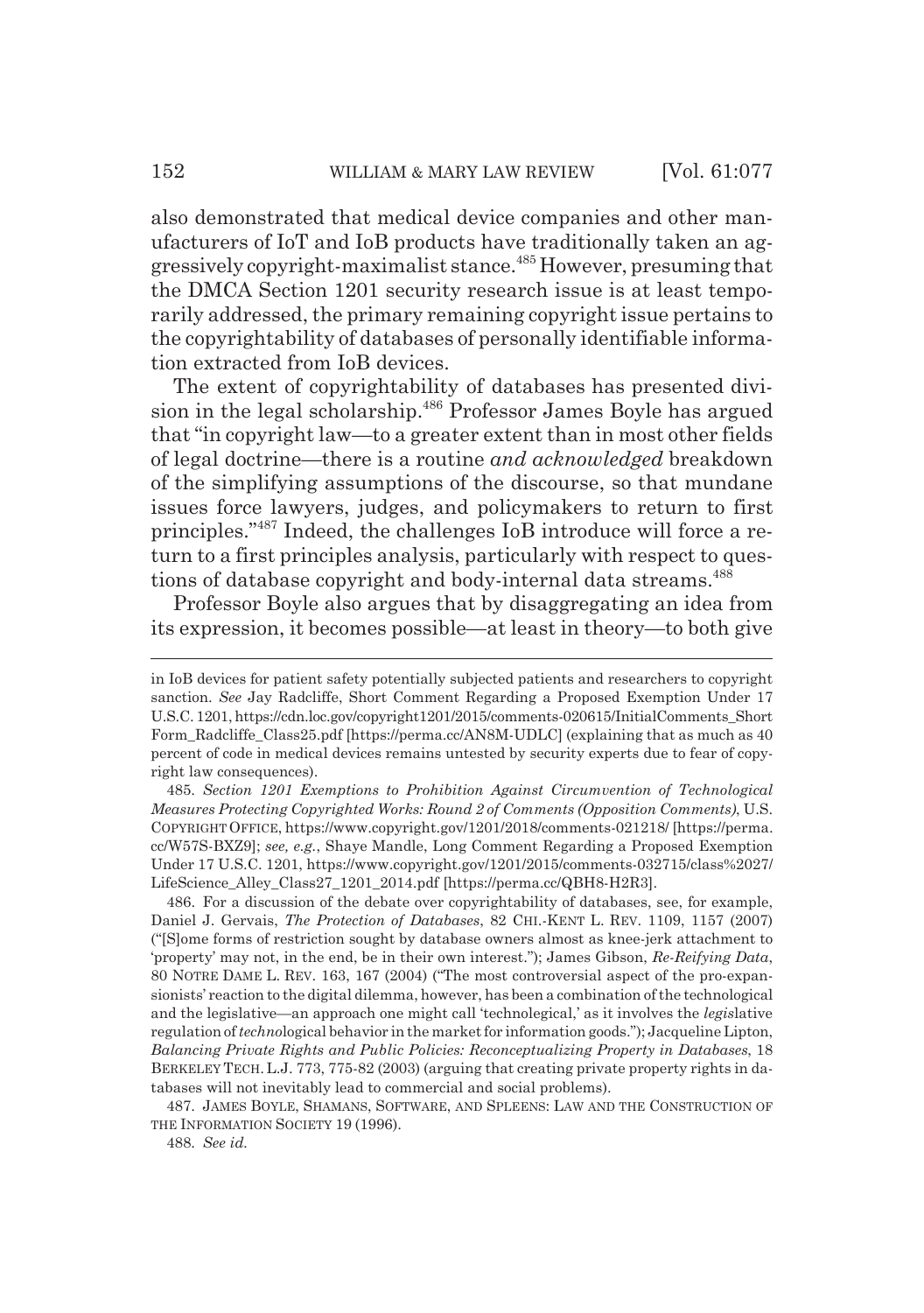## 2019] THE INTERNET OF BODIES 153

the idea to the public while offering rights over the expression to the writer. $489$  Yet, when the "writer" in question is your Internetconnected pancreas mediated by software written by a third party, courts will perceive themselves to be faced with hard choices in the attribution of rights in the databases created from IoB streams of extracted data, as well as rights in the information from their subsequent analysis.490 In the context of IoB, the issues are further complicated through the interaction with the law of secured transactions and bankruptcy. However, as a starting point, judicial determinations of copyright impacting IoB should follow the model of the Copyright Office in the granting of the DMCA consumer products security research exemption: they should consider consumer protection concerns as a counterweight to maximalist copyright interpretation.491 These topics, along with their corollary issues from secured transactions and bankruptcy, are the subject for a companion essay to this Article.

## *5. Secured Transactions and Bankruptcy*

Imagine the situation where a bankruptcy court debates the sale of contract rights and databases in the bankruptcy estate of, for example, the company that provided your IoB injected contact lenses or your brain prosthetic device.492 There would be no shortage of prospective purchasers for these assets. For example, insurance providers might be interested in purchasing IoB contract rights in order to monitor consumer behavior in real time to better predict

<sup>489.</sup> *Id.* at 18-19.

<sup>490.</sup> *See id.*

<sup>491.</sup> As Professor Boyle has argued, "[t]o say that a particular advantage may not be exploited in one area does not commit us to the view that it may not be exploited in another." *Id.* at 85.

<sup>492.</sup> For a company without many physical assets, the most valuable asset that the company would offer in bankruptcy to satisfy its creditors would be its contractual relationships with its users and its extensive database of personally identifiable consumer information. *See* Katherine J. Clayton, Comment, *Liquidating a Technology Company in Bankruptcy*, 4 N.C. J.L.&TECH. 169, 170-71 (2002). Although various consumers will have implemented dramatically different preferences with respect to privacy settings, a court is unlikely to be interested in interpreting privacy preferences with that degree of granularity. *See supra* notes 122-53 and accompanying text.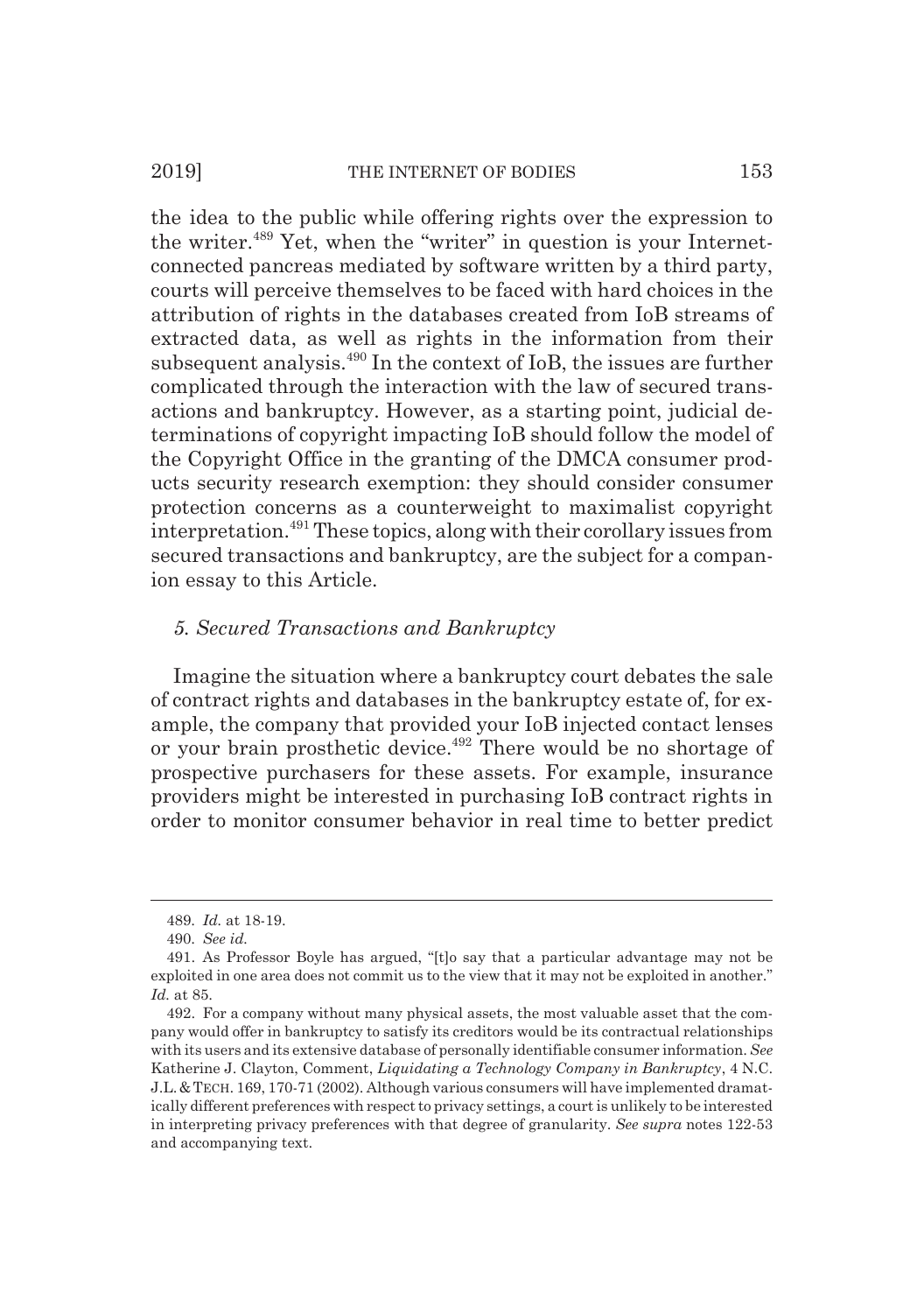risk and premiums—perhaps parallel to the way that some insurers now monitor driving behavior with IoT devices installed in cars.<sup>493</sup>

It is unlikely that the drafters of the Bankruptcy Code imagined that debtor estates could directly impact physical security and integrity of consumers' bodies, but contract rights of remote access into devices and rights of real-time monitoring of IoB devices raise precisely these concerns. Bankruptcy statutes currently allow courts to approve the transfer of personally identifiable consumer information in a manner consistent with the debtor's privacy policy.<sup>494</sup> Alternatively, the court may choose to appoint a "privacy ombudsman," but this ombudsman is not necessarily a consumer advocate.<sup>495</sup> While creditor rights are key to funding innovation, this protection cannot and should not come at the expense of consumer protection, bodily safety, and autonomy.<sup>496</sup> Although the FTC has occasionally intervened in bankruptcies with sensitive databases, as it did in the *ToySmart*, <sup>497</sup> *Borders*, <sup>498</sup> *XY Magazine*, 499 and *ConnectEDU*<sup>500</sup>

<sup>493.</sup> Cherise Threewitt & John M. Vincent, *How Do Those Car Insurance Tracking Devices Work?*, U.S. NEWS & WORLD REP. (Feb. 26, 2018), https://cars.usnews.com/cars-trucks/carinsurance/how-do-those-car-insurance-tracking-devices-work [https://perma.cc/V959-TWY6].

<sup>494.</sup> Bankruptcy Abuse Prevention and Consumer Protection Act of 2005 (BAPCPA), Pub. L. No. 109-8, 119 Stat. 23, 73-74 (2005).

<sup>495.</sup> In particular, courts sometimes refuse to appoint ombudsmen, and the law fails to offer any guidance with respect to derivative or "tethered" consumer databases of bodyconnected information. *See id.*

<sup>496.</sup> Even assuming that the dignitary arguments around crafting a private space of breathing room do not prove convincing, selling off databases of consumer information offers an unsustainable stream of assets. *See* Clayton, *supra* note 492. Because information is valued based on its scarcity, after a certain number of bankruptcies that implicate consumer databases, the market will become saturated with information about particular consumers. *See id.*

<sup>497.</sup> Press Release, U.S. Fed. Trade Comm'n, FTC Announces Settlement with Bankrupt Website, Toysmart.com, Regarding Alleged Privacy Policy Violations (July 21, 2000), https:// www.ftc.gov/ news-events/press-releases/2000/07/ftc-announces-settlement-bankrupt-websitetoysmartcom-regarding [https://perma.cc/BAY4-QNEK].

<sup>498.</sup> Press Release, U.S. Fed. Trade Comm'n, FTC Seeks Protection for Personal Customer Information in Borders Bankruptcy Proceeding (Sept. 21, 2011), https://www.ftc.gov/newsevents/press-releases/2011/09/ftc-seeks-protection-personal-customer-information-borders [https://perma.cc/YE3D-WENN].

<sup>499.</sup> Letter from David C. Vladeck, Dir. Bureau Consumer Prot., U.S. Fed. Trade Comm'n, to Peter Larson & Martin E. Shmagin (July 1, 2010), https://www.ftc.gov/system/files/docu ments/closing\_letters/letter-xy-magazine-xy.com-regarding-use-sale-or-transfer-personalinformation-obtained-during-bankruptcy-proceeding/100712xy.pdf [https://perma.cc/R35Q-WUTL].

<sup>500.</sup> Press Release, U.S. Fed. Trade Comm'n, FTC Seeks Protection for Students' Personal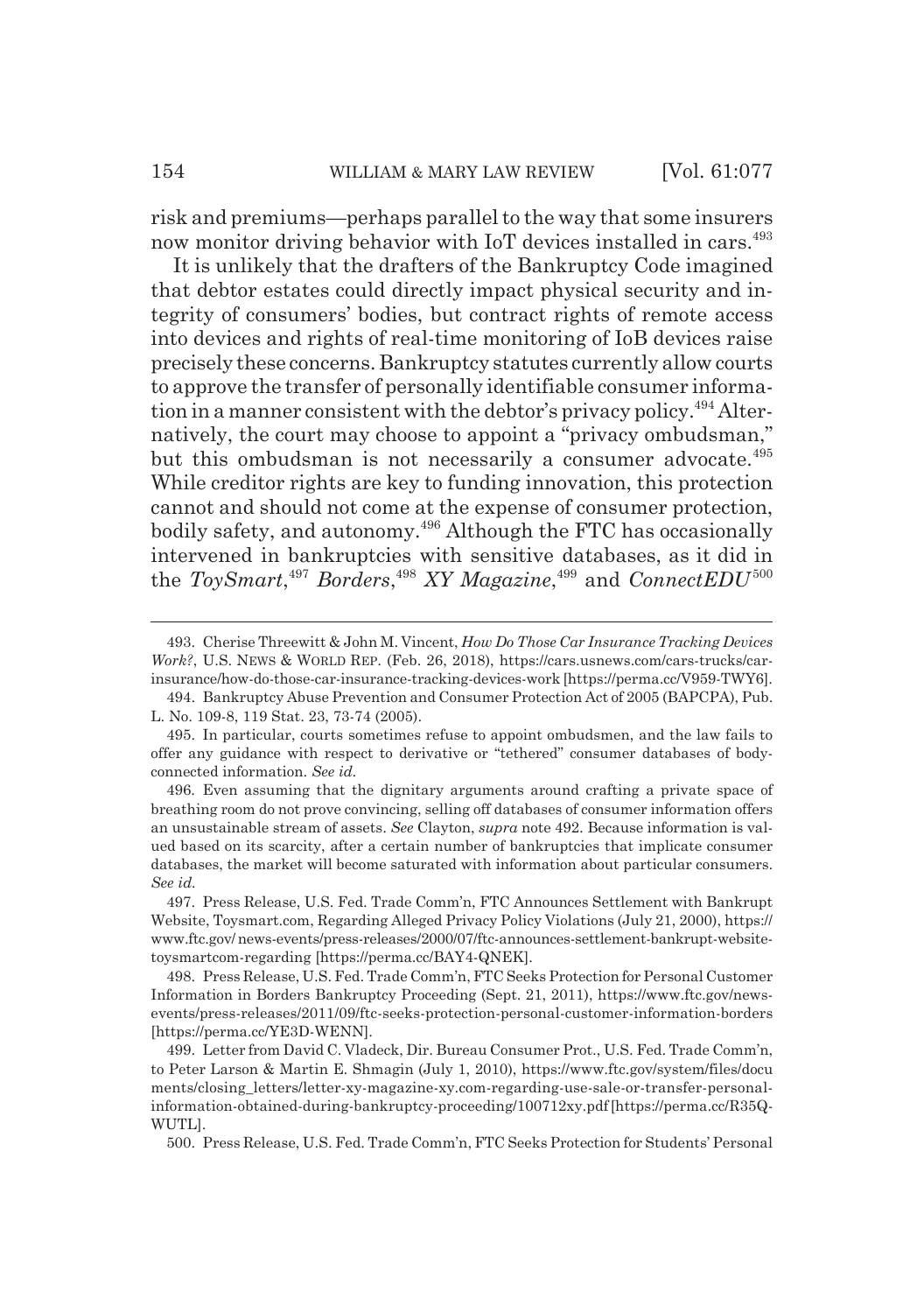bankruptcies, agency resource constraints mean that FTC intervention will not be possible in every  $I_0$ B situation.<sup>501</sup> Indeed, these concerns with IoB bankruptcies have already begun. For example, a first-generation IoB fitness company recently filed for liquidation of its assets  $502$ 

A first step toward recalibrating this balance in bankruptcy involves amending the definitions of UCC Article 9 to expressly exclude databases of raw IoB-collected data from their scope.<sup>503</sup> A second step may include amending the responsibilities of the bankruptcy trustee, charging the trustee with weighing consumer protection concerns on par with those of secured creditors, and essentially creating the equivalent of an automatically perfecting "phantom"<sup>504</sup> security interest for consumers in their IoB information.<sup>505</sup> Consequently, the privacy ombudsman and the FTC become merely a check and balance on the bankruptcy trustee in the handling of consumer protection, rather than the primary method of consumer protection intervention.506 A third step might involve amending the Bankruptcy Act to require explicit reaffirmation of consumer consent to each transfer of functional control over IoB contract rights with a consumer right to termination that includes information deletion and discontinuation of body tracking.<sup>507</sup>

Information in Education Technology Company ConnectEdu's Bankruptcy Proceeding (May 23, 2014), https://www.ftc.gov/news-events/press-releases/2014/05/ftc-seeks-protection-stu dents-personal-information-education [https://perma.cc/ZP5X-PRVS].

<sup>501.</sup> *See supra* note 373 and accompanying text.

<sup>502.</sup> Steve Kovach, *Fitness-Tracking Company Jawbone, Once Worth \$3 Billion, Is Shutting Down and Liquidating Its Assets*, BUS. INSIDER (July 6, 2017, 6:54 PM), http://www.business insider.com/ jawbone-shutting-down-liquidating-assets-2017-7 [https://perma.cc/GA9J-SPUZ].

<sup>503.</sup> For a discussion of Article 9's scope, see, for example, Xuan-Thao N. Nguyen, *Collateralizing Privacy*, 78 TUL. L. REV. 553, 574-77 (2004).

<sup>504.</sup> The idea of a phantom interest arises from the securities context. For a discussion of phantom interests, see, for example, Note, *Phantom Stock Plans*, 76 HARV. L. REV. 619, 619, 622-23 (1963).

<sup>505.</sup> The idea of automatic perfection is not novel. Secured transactions law addresses purchase-money security interests in consumer goods in this manner. By removing the filing requirement, the consumer's interests can be protected without imposing any logistical burden on consumers. For a discussion of PMSI, see, for example, Alan M. Christenfeld & Aleksandra Kopec, *Purchase-Money Security Interests*, 41 U.C.C. L.J. 291, 292-94 (2009).

<sup>506.</sup> Professor Xuan-Thao Nguyen has argued in favor of altering the regime of financing statements. Nguyen, *supra* note 503, at 585-87.

<sup>507.</sup> Peppet, *supra* note 444, at 160-64.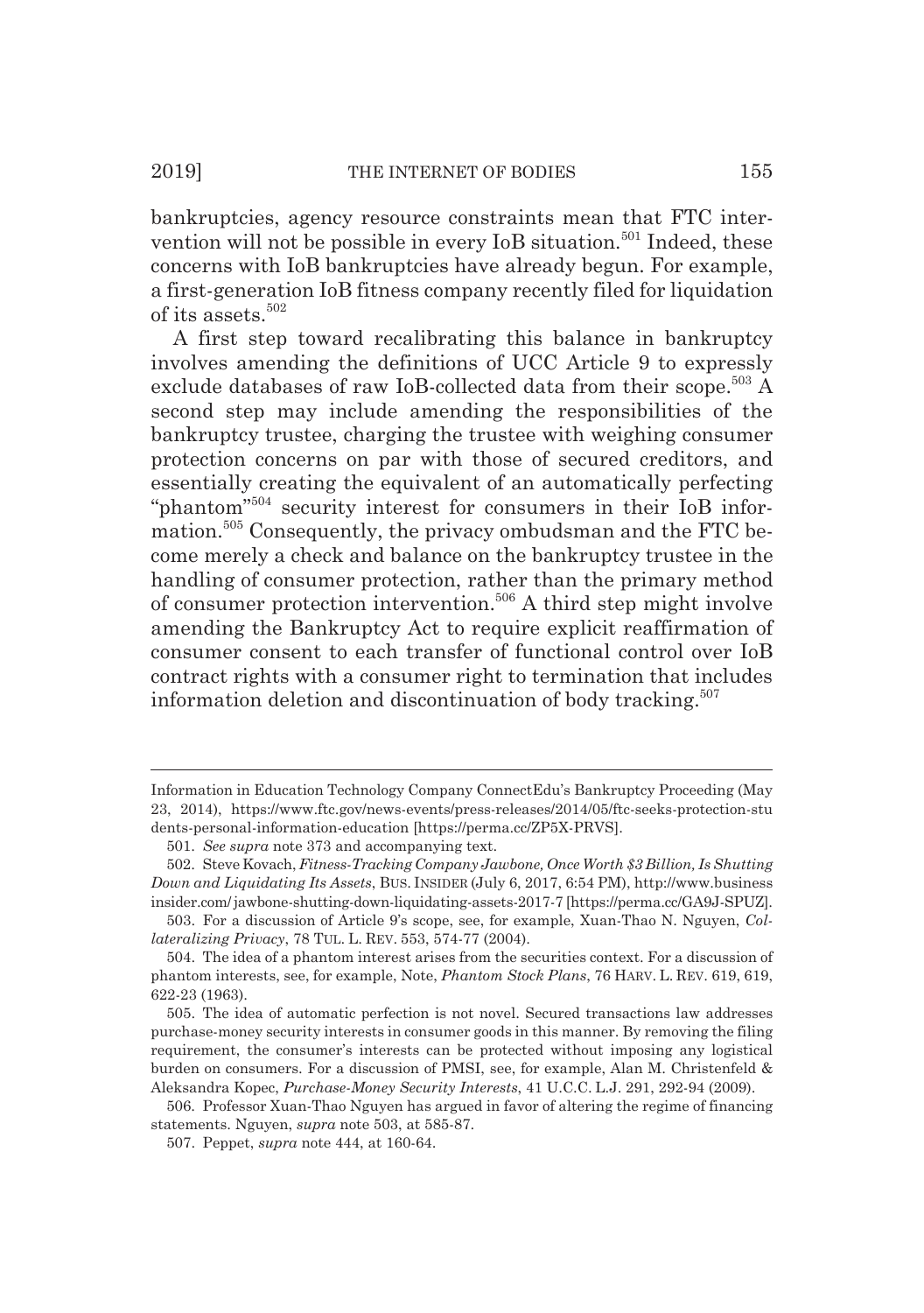#### 156 WILLIAM & MARY LAW REVIEW [Vol. 61:077

While each of these proposed regulatory and legal approaches will construct a more trusted set of consumer baselines for secondgeneration IoB, the legal challenges presented by third-generation IoB run deeper. They force us to revisit the unsettled questions of an individual's interests in her own body and the deeper question of whether the human body is a construct to be preserved or replaced in an age of technological innovation.

# II. KANTIAN HEAUTONOMY

*Neo: Why do my eyes hurt? Morpheus: You've never used them before.*<sup>508</sup>

The prior Parts introduced IoB and explained how legacy problems from IoT threaten the confidentiality, integrity, and availability of human bodies.509 However, the basic legal inquiry of the extent to which a person is entitled to an inalienable legal default of control over her own body underpins their legal analysis. In other words, while the technologies of IoB are new, questions of control over the human body are not new to legal scholarship and jurists. Nevertheless, in a world of IoB, our traditional propertized debates over body "ownership" and, more importantly, the underlying framework of Kantian autonomy will no longer cleanly fit the technical realities shaping our legal conversations. As concrete physical harms to human bodies and minds caused by IoB begin to emerge, this mismatch of past legal discourse with the reality of harm will become obvious, particularly in our discussions of the desirability and regulation of third-generation IoB.

## *A. Why Autonomy Fails with IoB*

In an iconic article setting forth the dominant analytic paradigms for the human body, Professor/Judge Guido Calabresi asked a seemingly simple question: do we own our bodies? $510$  As his scholarly discussion unfolded, Calabresi took his readers on an

<sup>508.</sup> THE MATRIX, *supra* note 2.

<sup>509.</sup> *See supra* Part I.B.

<sup>510.</sup> Guido Calabresi, *An Introduction to Legal Thought: Four Approaches to Law and to the Allocation of Body Parts*, 55 STAN. L. REV. 2113, 2113-14 (2003).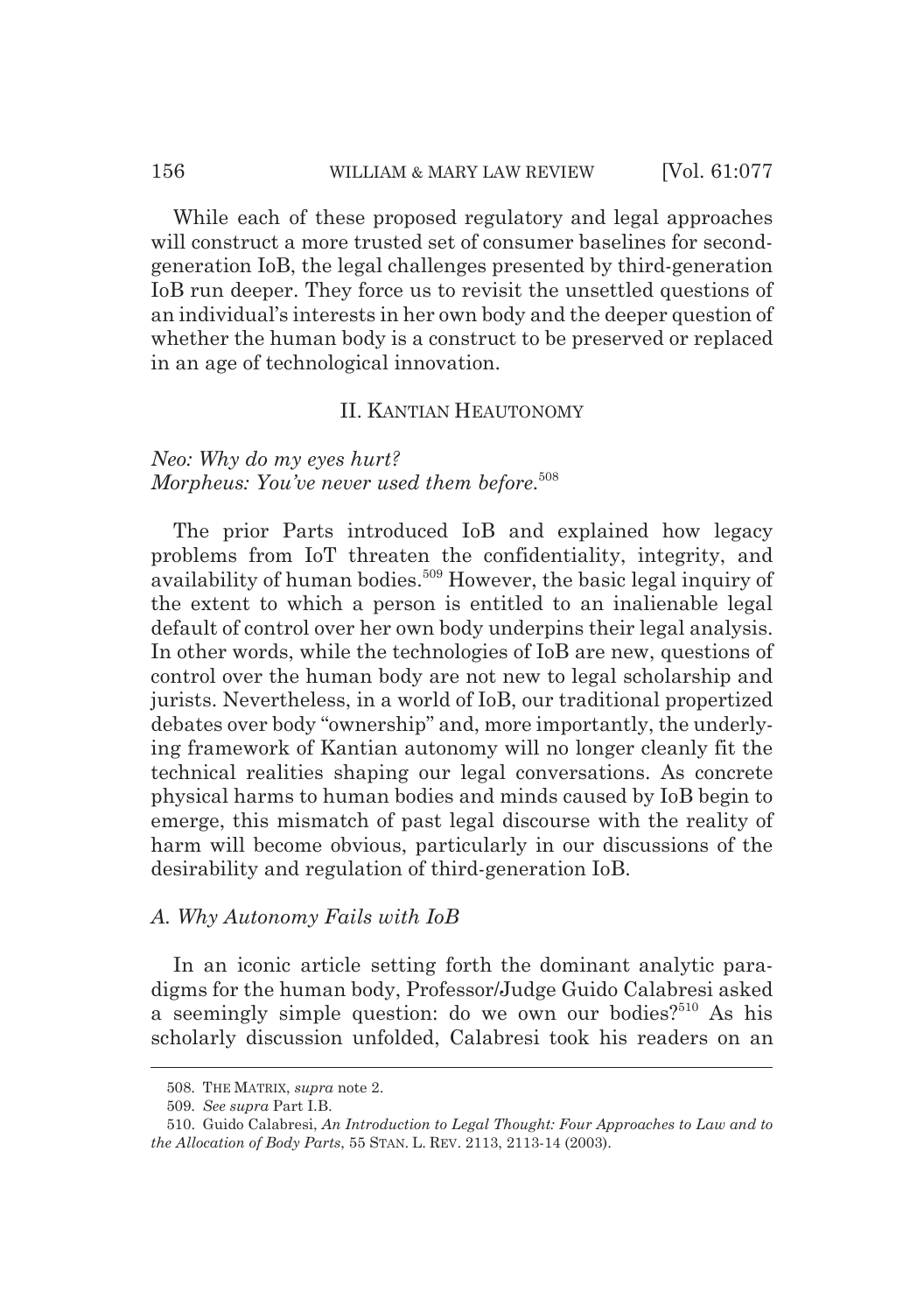intellectual journey using this question of body "ownership" to highlight the existence of four distinct analytical approaches used by legal scholars—doctrinalism, functionalism, legal process, and law and status—and posited how each would answer the question of whether humans own their own bodies. $511$ 

Calabresi offers a valuable articulation of body "ownership" interests that particular scholars are likely to consider—autonomy, insights from other disciplines, institutional capacity, and exploitation risks.<sup>512</sup> Yet, his underlying question of body "ownership" assumes a legal inquiry framed through the lens of property law.<sup>513</sup> This underlying assumption is worthy of reexamination.

# *1. Owned Bodies Versus Pwned*<sup>514</sup> *Bodies*

Professor Radhika Rao explains that case law frames "property" as a "bundle of rights."515 "The 'bundle of rights' which has been associated with property includes the rights to possess, to use, to exclude, to profit, and to dispose."516 Yet, none of these rights exist in the traditional sense in a second- and third-generation IoB body.

Subject to a license agreement in connection with the code inside an IoB device, a user of an IoB device may never fully "possess" the device.<sup>517</sup> The right to use the device is contingent for its user, subject to unilateral alteration or degradation choices by a remote third party—the obsolescence by adhesion dynamic discussed in Section I.B.518 As explained in the prior discussion of hidden price terms, use may be arbitrarily terminated in the discretion of the device manufacturer in many cases.519 Exclusion is similarly not entirely possible: manufacturers of IoB devices view the data stream arising from the device<sup>520</sup> as potentially the most lucrative source of revenue

<sup>511.</sup> *Id.* at 2132-33, 2137, 2144, 2146.

<sup>512.</sup> *Id.* at 2132-33, 2137, 2144, 2146-47.

<sup>513.</sup> *Id.* at 2151.

<sup>514.</sup> *What Does 'Pwn' Mean? And How Do You Say It?*, MERRIAM-WEBSTER, https://www. merriam-webster.com/words-at-play/pwn-what-it-means-and-how-you-say-it [https://perma.cc/ XV9U-P87Q].

<sup>515.</sup> Radhika Rao, *Property, Privacy, and the Human Body*, 80 B.U.L.REV.359, 406 (2000).

<sup>516.</sup> *Id.* at 405-06 (quoting Brotherton v. Cleveland, 923 F.2d 447, 481 (6th Cir. 1991)).

<sup>517.</sup> AARON PERZANOWSKI & JASON SCHULTZ, THE END OF OWNERSHIP 57-64 (2016).

<sup>518.</sup> For a recent controversy, see Whittaker, *supra* note 452.

<sup>519.</sup> *See supra* Part I.B.4.

<sup>520.</sup> For example, Professor Devin Desai has previously examined the tensions between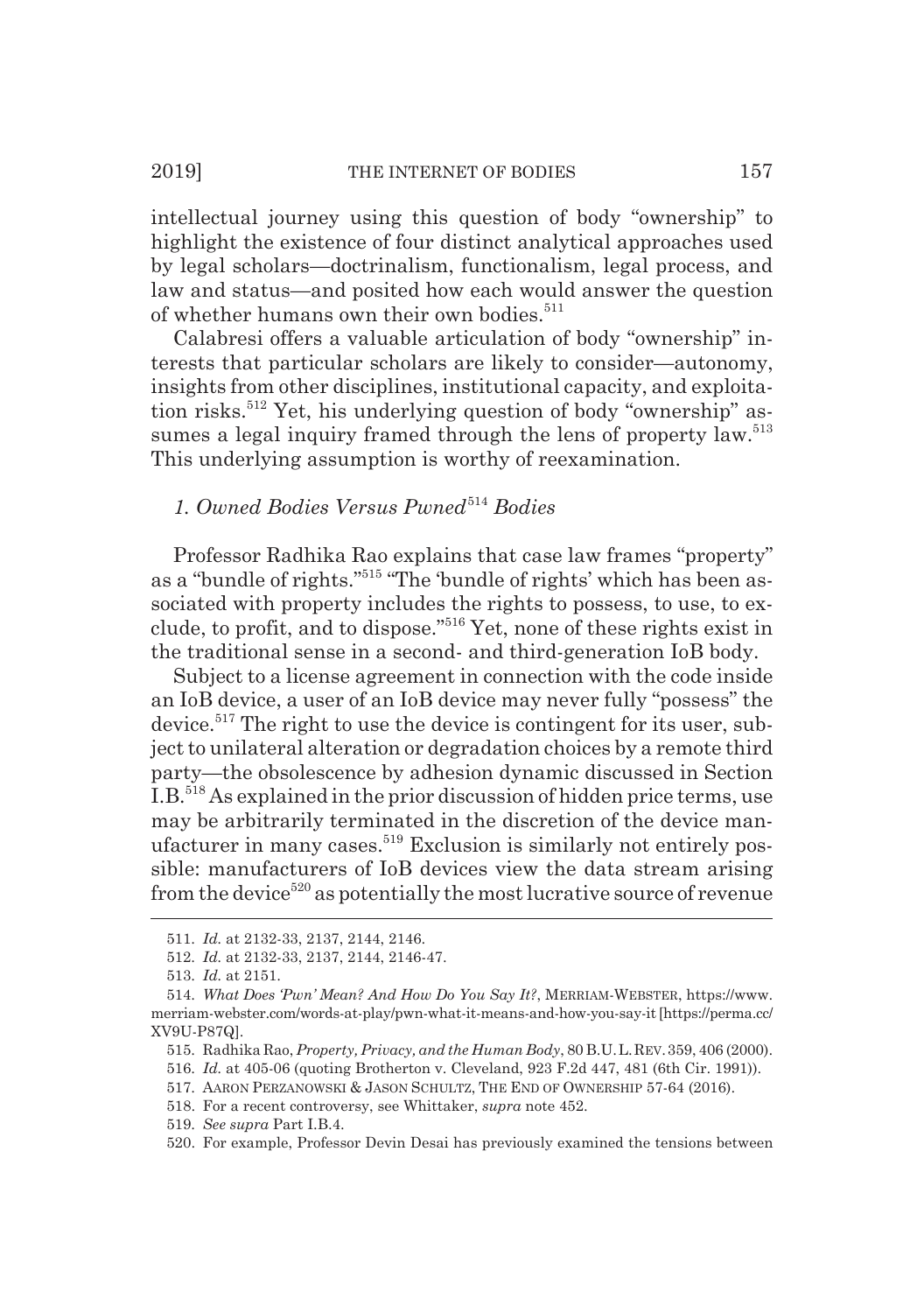and will harvest it as long as the device is in use, regardless of the desires of the user.<sup>521</sup> Through repackaging and selling (access to) this information to "trusted partners" (whose identities are rarely disclosed to the human attached to the IoB device), exclusion of others by the consumer is functionally impossible as long as the IoB device is in use.522 Similarly, if the device is a medically prescribed IoB device such as a pacemaker, discontinuation of use is not a real option. Most consumers are not Vice President Cheney—they lack the bargaining power to demand alteration of technical functionality.523 Disposition presents a similar problem: once the information streams generated by the IoB device are collected, the manufacturer has no incentive to dispose of them, and the IoB user cannot legally demand that the collected data be deleted under current U.S. law in almost all cases.524 Further, the legal status of these data streams is unclear as a protectable user interest.<sup>525</sup> Even in purely physical body disposition situations, scholars highlight that the common law has always been divided and contradictory.526 Indeed, as Professor Kara Swanson has explained, particularly on the point of finding property interests in body products such as blood, eggs, and semen, courts have demonstrated confusion and have been inconsistent in their findings.<sup>527</sup> Partially due to this doctrinal confusion, the Supreme Court tends to frame discussions of the body in ways that consciously avoid the body-propertization conversation.<sup>528</sup>

property and privacy with respect to implantable devices. *See* Devin Desai, *Privacy? Property?: Reflections on the Implications of a Post-Human World*, 18 KAN. J.L. & PUB. POL'Y 174, 176 (2009) ("For the purposes of this essay, however, I will focus on one key aspect of the investigation: how the advent of machine enhanced humans requires us to look at the relationship between property and privacy.").

<sup>521.</sup> For a discussion of data valuation from a corporate perspective, see, for example, Andrea M. Matwyshyn, *Privacy, the Hacker Way*, 87 S. CAL. L. REV. 1, 22-23 (2013).

<sup>522.</sup> Desai, *supra* note 520, at 179-80.

<sup>523.</sup> Dick Cheney's ability to obtain technical changes to his pacemaker was an unusual occurrence. Dan Kloeffler & Alexis Shaw, *Dick Cheney Feared Assassination Via Medical Device Hacking: 'I Was Aware of the Danger.'* ABCNEWS (Oct. 19, 2013, 10:27 AM), https://abc news.go.com/US/vice-president-dick-cheney-feared-pacemaker-hacking/story?id=20621434 [https://perma.cc/KY3V-5TG2].

<sup>524.</sup> *See* Matwyshyn, *supra* note 521, at 2-3.

<sup>525.</sup> *See id.*

<sup>526.</sup> Rao, *supra* note 515, at 405-09.

<sup>527.</sup> *See generally* KARA W.SWANSON,BANKING ON THE BODY:THE MARKET IN BLOOD,MILK, AND SPERM IN MODERN AMERICA (2014).

<sup>528.</sup> *See* Moore v. Regents of the Univ. of Cal., 793 P.2d 479, 487-89 (Cal. 1990). *See gen-*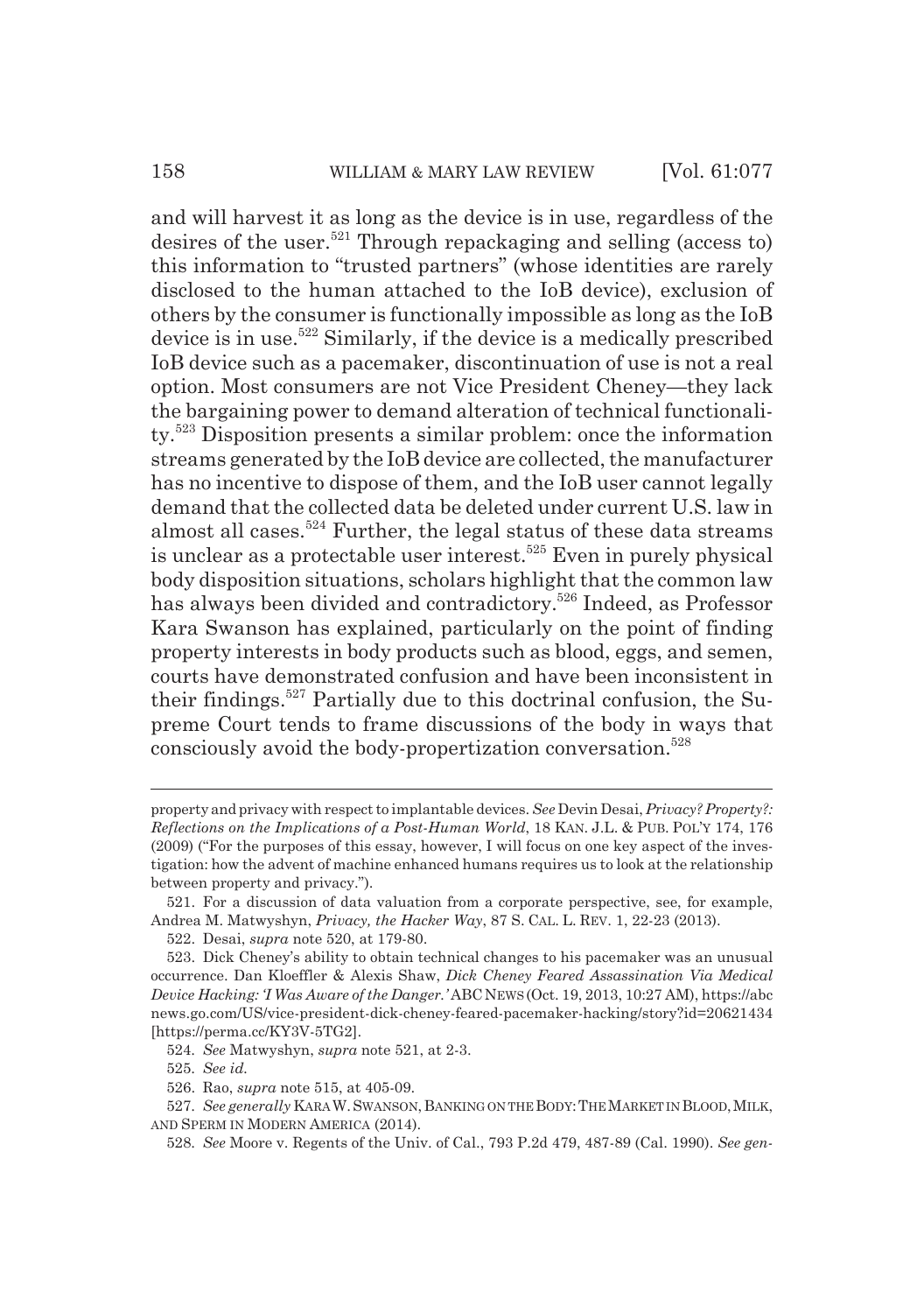But perhaps the most fundamental incompatibility between a world of IoB bodies and property frameworks arises because of security issues.529 Property paradigms *assume* the knowability of the bundle of rights and risks that are being traded and that those bundles can be meaningfully constrained through the legal act of alienation or license.530 The security realities of IoB devices render this knowability functionally impossible—a third-party attacker may stealthily usurp both parties' control over an IoB device.<sup>531</sup> Further, IoB security issues will always simultaneously be public safety and public health issues as well as private interests. The problem of "reciprocal security vulnerability"—the fact that private and public security concerns are inextricably entwined<sup>532</sup>—again renders property paradigms a poor fit for IoB bodies.

But why then are so many legal scholars drawn to this suboptimally fitting intellectual frame of property law? The answer may lie in part in their search for the strongest possible doctrinal hook for notions of bodily autonomy.533 Indeed, an analysis of IoB's impact on autonomy yields yet another layer of concerns for freedom of thought, freedom of speech, and the future of deliberative democracy.

## *2. Autonomy Versus Heautonomy*

As explained by Professor Robert Merges, "[p]roperty theorists identify autonomy534 as perhaps the chief value inculcated by

Margaret Jane Radin, *Property and Personhood*, 34 STAN.L.REV. 957, 957-58 (1982). Another reason may arise in their falling victim to the "economic value fatalism" which asserts that in order to protect something, one must propertize it. Matwyshyn, *supra* note 521, at 14-15. 534. *See generally* Bruce J. Winick, *On Autonomy: Legal and Psychological Perspectives*,

37 VILL. L. REV. 1705, 1707-15 (1992) (examining justifications for valuing autonomy).

*erally* SWANSON, *supra* note 527.

<sup>529.</sup> *See supra* Part I.B.3.

<sup>530.</sup> Rao, *supra* note 515, at 405-06.

<sup>531.</sup> *See supra* Part I.B.3.

<sup>532.</sup> For a discussion of the problem of reciprocal security vulnerability, see Matwyshyn, *supra* note 330, at 1121-25.

<sup>533.</sup> As explained by Professor Margaret Radin,

Conservatives rely on an absolute conception of property as sacred to personal autonomy. Communitarians believe that changing conceptions of property reflect and shape the changing nature of persons and communities. Welfare rights liberals find entitlement to a minimal level of resources necessary to the dignity of persons even when the entitlement must curtail the property rights of others.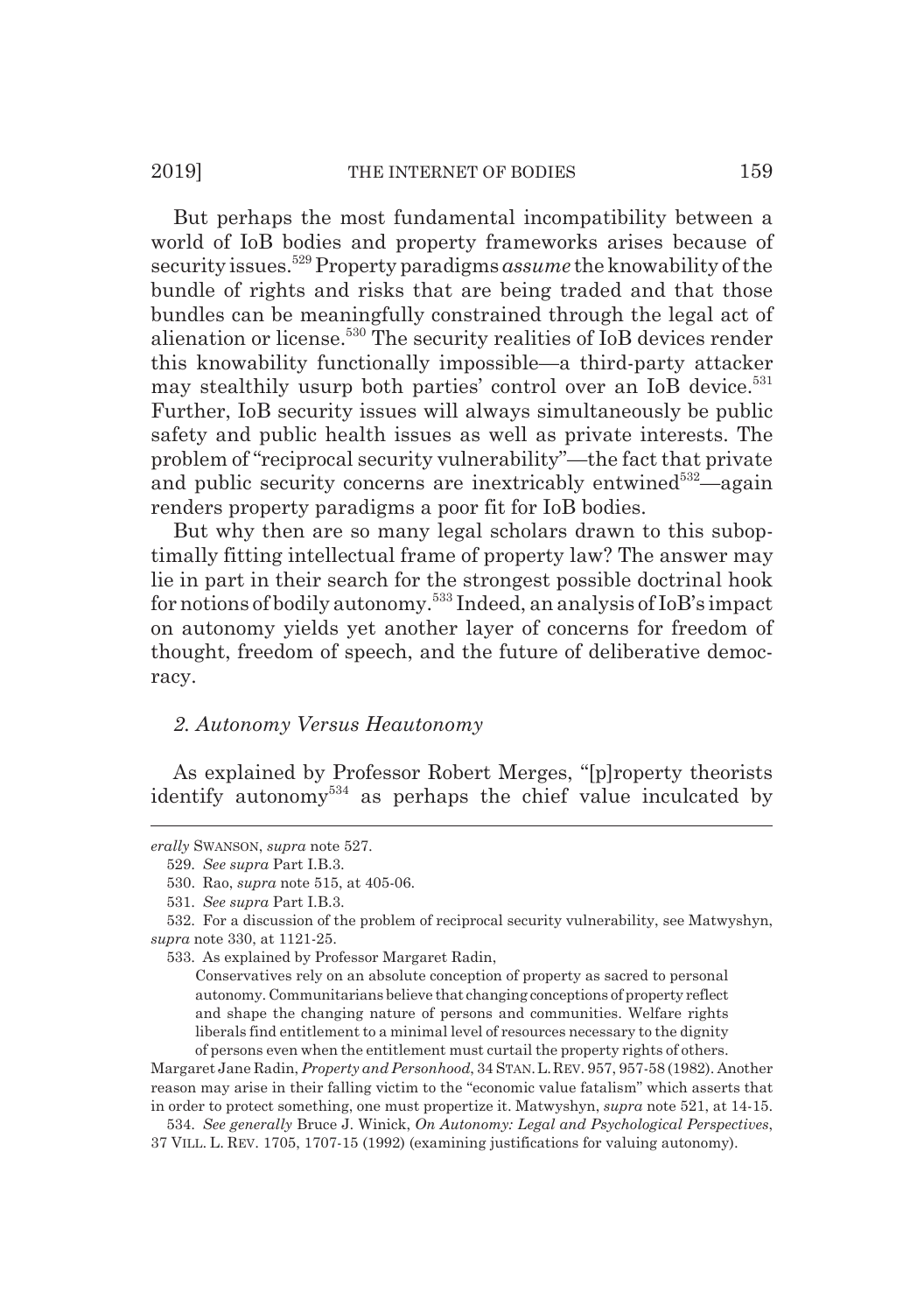individual ownership rights."535 This concept of autonomy is often framed in reference to the work of Immanuel Kant.<sup>536</sup> Legal scholars often define Kantian notions of autonomy in reliance on his work in *Groundwork of The Metaphysics of Morals*537 and Kant's frame in the first two Critiques—the *Critique of Pure Reason*538 and *Critique of Practical Reason*. 539 In *Metaphysic of Ethics*, Kant explains that "the concept of freedom is the key that explains the autonomy of the will."540 With this direct textual connection to a discussion of governance and notions of freedom, legal and philosophical scholarship has understandably focused heavily on Kantian autonomy and how it intersects with law.<sup>541</sup> This Kantian notion of autonomy has permeated not only property law but legal scholarship generally.<sup>542</sup>

Pierre Bourdieu and other noted scholars<sup>543</sup> have amply critiqued Kant's work, and legal scholars have framed the Kantian person as "simply an abstract autonomous entity capable of holding rights, a device for abstracting universal principles and hence by definition devoid of individuating characteristics."544 However, when exploring Kant's later writings and the corresponding explanatory work of

540. Kant, *supra* note 537, at 94. Kant continues,

*Will* is a kind of causality belonging to living beings in so far as they are rational, and *freedom* would be this property of such causality that it can be efficient, independently on foreign causes *determining* it; just as *physical necessity* is the property that the causality of all irrational beings has of being determined to activity by the influence of foreign causes.

<sup>535.</sup> Robert P. Merges, *To Waive and Waive Not: Property and Flexibility in the Digital Era*, 34 COLUM. J.L. & ARTS 113, 117 (2011).

<sup>536.</sup> For a discussion of Kantian autonomy see, for example, J.M. Finnis, *Legal Enforcement of "Duties to Oneself": Kant v. Neo-Kantians*, 87 COLUM. L. REV. 433, 434 (1987).

<sup>537.</sup> Immanuel Kant, *Groundwork of The Metaphysics of Morals*, *in* PRACTICAL PHILOSOPHY 37 (Mary J. Gregor ed., 1999).

<sup>538.</sup> IMMANUEL KANT, CRITIQUE OF PURE REASON 464-66 (Norman Kemp Smith trans., 1964).

<sup>539.</sup> IMMANUEL KANT, CRITIQUE OF PRACTICAL REASON 29-32 (Werner S. Pluhar trans., Hackett Publ'g Co., Inc. ed. 2002) (1788).

*Id.*

<sup>541.</sup> For a discussion of Kant's vision of the relationship of morality to law, see generally George P. Fletcher, *Law and Morality: A Kantian Perspective*, 87 COLUM. L. REV. 533 (1987).

<sup>542.</sup> Kantian autonomy has also been an animating argument of First Amendment scholarship. For a discussion of First Amendment scholarship on Kantian autonomy, see generally Christina E. Wells, *Reinvigorating Autonomy: Freedom and Responsibility in the Supreme Court's First Amendment Jurisprudence*, 32 HARV. C.R.-C.L. L. REV. 159 (1997).

<sup>543.</sup> Koenraad Geldof, *Authority, Reading, Reflexivity: Pierre Bourdieu and the Aesthetic Judgment of Kant*, 27 DIACRITICS 20, 24-26 (1997).

<sup>544.</sup> Radin, *supra* note 533, at 971.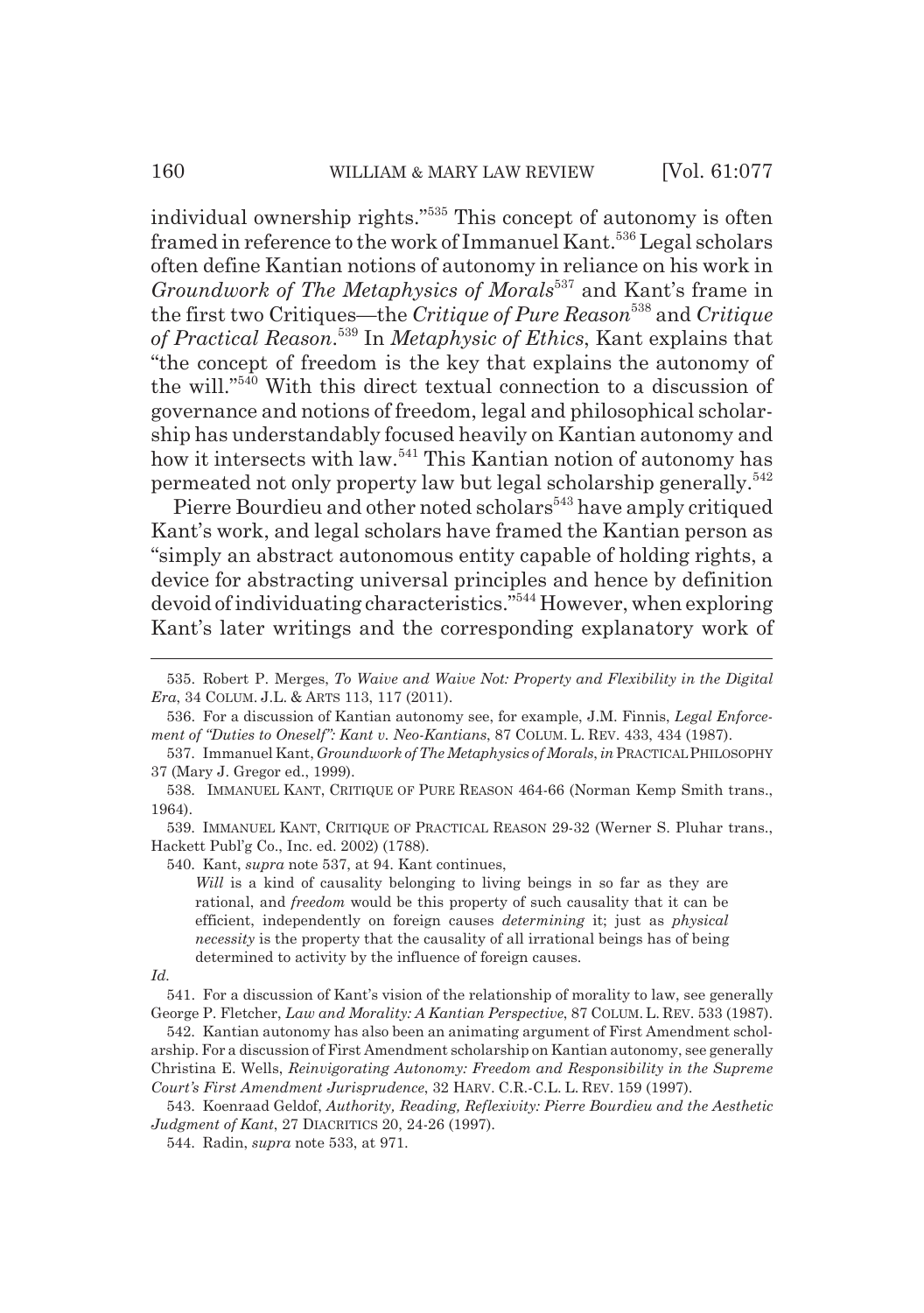philosophers, the theoretical underpinnings of Kantian autonomy become more complex than many legal scholars might perhaps expect.

Kant's framing of the *precedential conditions* for autonomy help to highlight the overarching legal and democratic concerns introduced by IoB. Specifically, the key precedential condition for Kantian autonomy is what Kant calls *heautonomy*. Heautonomy has been unexplored<sup>545</sup> by legal scholars in the law review literature.<sup>546</sup> The *Third Critique of Judgment*, where the term appears,<sup>547</sup> may appear initially to offer a less apposite text for law than his other work as it addressed the process of "common sense" judgment of the aesthetic and teleology.548 Nevertheless, it is here in the *Third Critique* that Kant offers a more complex picture of autonomy's prerequisites.549 And for purposes of an analysis of IoB, because Kant clearly intended this discussion of heautonomy to impact analyses of both "aesthetics and teleology" specifically,<sup>550</sup> the concept is particularly well-suited. As prior Parts have argued, IoB is not only medical; it also includes voluntary technological self-augmenta $tions<sup>551</sup>$  done for aesthetic reasons.<sup>552</sup> For these reasons, the concerns embodied in Kantian heautonomy offer an important warning and a good fit for a legal critique of IoB.

<sup>545.</sup> The reason for this deficit of exploration may arise from philosophy's more limited engagement with the source of the discussion—Kant's *Third Critique of Judgement. Kant's Third Critique of Judgment* has been extensively referenced in art criticism theory despite its comparatively less popular status in legal and philosophy circles. *See, e.g.*, Diarmuid Costello, *Greenberg's Kant and the Fate of Aesthetics in Contemporary Art Theory*, 65 J. AESTHETICS & ART CRITICISM 217, 221, 225-26 (2007).

<sup>546.</sup> A search in Westlaw on heautonomy yields four results—an introduction to a symposium and three articles written by philosophers. Westlaw Search for Heautonomy, WESTLAW, https://1.next.westlaw.com [https://perma.cc/RCG6-REV4] (typing "heautonomy" in search bar, then pressing the search button). Based on these results, it appears no legal scholar has ever engaged deeply with the philosophical construct of heautonomy. *See id.*

<sup>547.</sup> Heautonomy only appears in the *Third Critique of Judgment* and only in the introduction. Juliet Floyd, *Heautonomy: Kant on Reflective Judgment and Systematicity*, *in* KANT'S AESTHETICS 193 (1998).

<sup>548.</sup> *Id.*

<sup>549.</sup> *See id.*

<sup>550.</sup> *Id.* at 195.

<sup>551.</sup> *See* discussion of Professor Mann, *supra* Part I.B.2.

<sup>552.</sup> As the introductory material on one IoB self-augmentation website describes it, "[t]he reason is simple. Adding more senses will make you smarter and result in a richer life experience." *The North Sense*, CYBORGNEST, https://cyborgnest.net [https://perma.cc/9CZD-4A7B].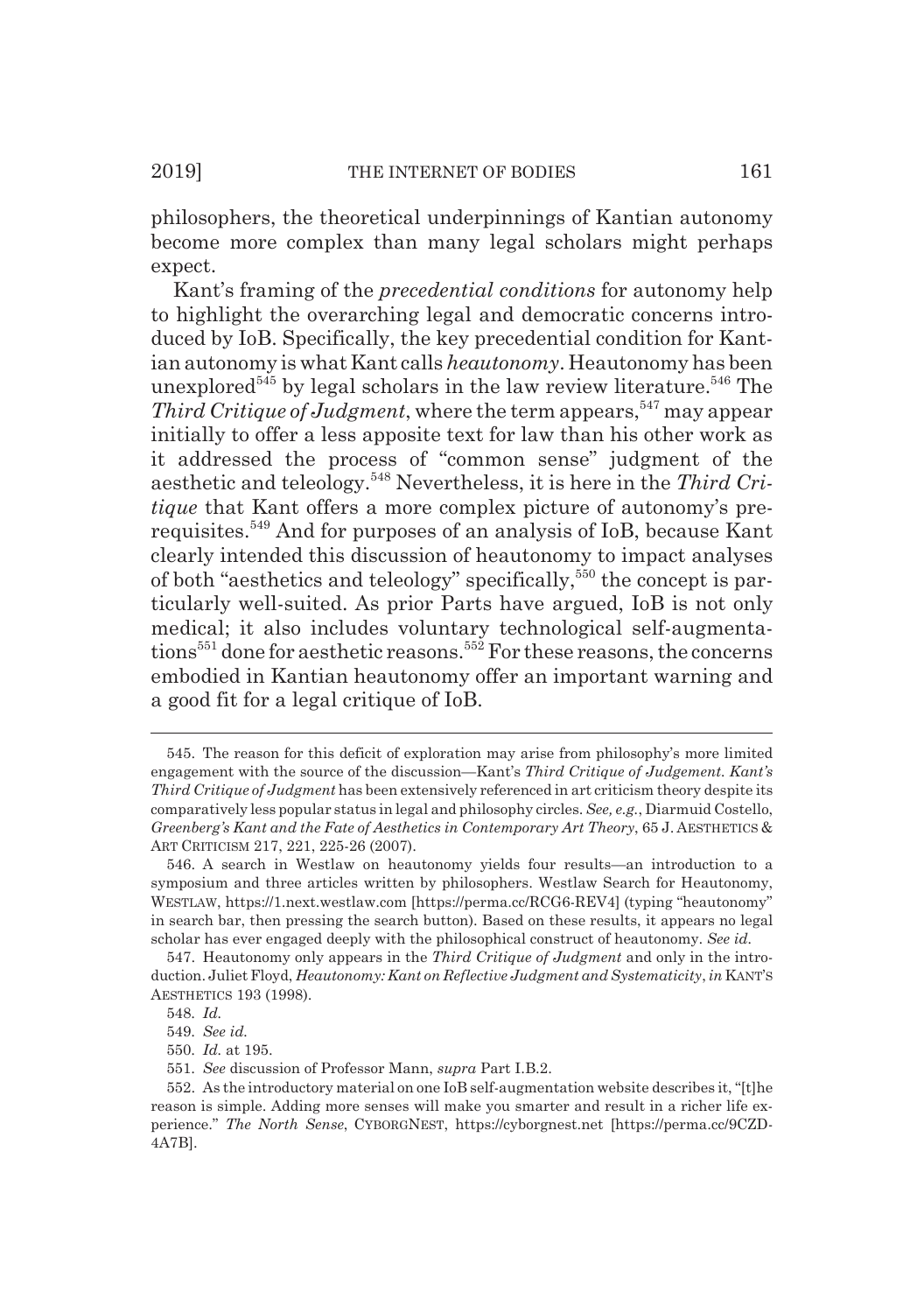## 162 WILLIAM & MARY LAW REVIEW [Vol. 61:077

In his introduction to the *Third Critique of Judgment*, Kant explains the critical nature of the distinction between autonomy and heautonomy: "The Judgment has therefore also in itself a principle *a priori* of the possibility of nature, but only in a subjective aspect; by which it prescribes, not to nature (autonomy), but to itself (heautonomy) a law for its reflection upon nature."553 The distinction between Kantian autonomy and Kantian heautonomy has been described thus—autonomy refers to "acting freely according to one's form,"554 but in contrast, heautonomy refers to "being the source of the form according to which one acts ... literally self selfgoverning."555 While autonomy is the third-party viewable manifestation of freedom, heautonomy is the internal manifestation of freedom—the capacity of reflective judgment and self-self-governance, uncorrupted by involuntary inputs and unsurveilled.556 Heautonomy is the "self-applicability of judgment's a priori principle."557 It is this process of heautonomy558 which, for Kant, underpins any externally visible exercise of freedom through subsequent autonomy.559 In other words, it might be said that for Kant, autonomy is the intersection of the human in context of the rest of the world, while heautonomy is the internal ability of the human to process inputs and set the rules over the self in preparation for these autonomous interactions—a private deliberation.<sup>560</sup> Heautonomy is thus an independent process that occurs in a metaphorical hermetically sealed self, free from pushed influence of third parties.<sup>561</sup> Autonomy exercise follows, contingent upon the outcomes of these heautonomous

<sup>553.</sup> IMMANUEL KANT, THE CRITIQUE OF JUDGMENT 25 (J.H. Bernard trans., 2000).

<sup>554.</sup> Lydia L. Moland, *Friedrich Schiller*, STAN. ENCYCLOPEDIA OF PHIL. (Apr. 2017), https://plato.stanford.edu/entries/schiller/ [https://perma.cc/LMC9-Y9CL]. Schiller also uses the term "heautonomy," but uses it to describe the regulative character of aesthetic, not teleological judgment, which materially differs from Kant's usage. Sabine Roehr, *Freedom and Autonomy in Schiller,* 64 J. HIST. IDEAS 120, 120 (2003) ("What is perfect can possess autonomy, in so far as its form is determined purely through its concept; but only beauty possesses heautonomy, because only in beauty is the form determined by the inner nature." (footnote omitted)).

<sup>555.</sup> Moland, *supra* note 554.

<sup>556.</sup> *See id.*

<sup>557.</sup> Floyd, *supra* note 547, at 195.

<sup>558.</sup> Some philosophy scholars have noted that heautonomy might have been a good model for what Kant initially calls autonomy. PAUL GUYER, KANT 173 (2006).

<sup>559.</sup> KANT, *supra* note 553.

<sup>560.</sup> *Id.*

<sup>561.</sup> *See id.*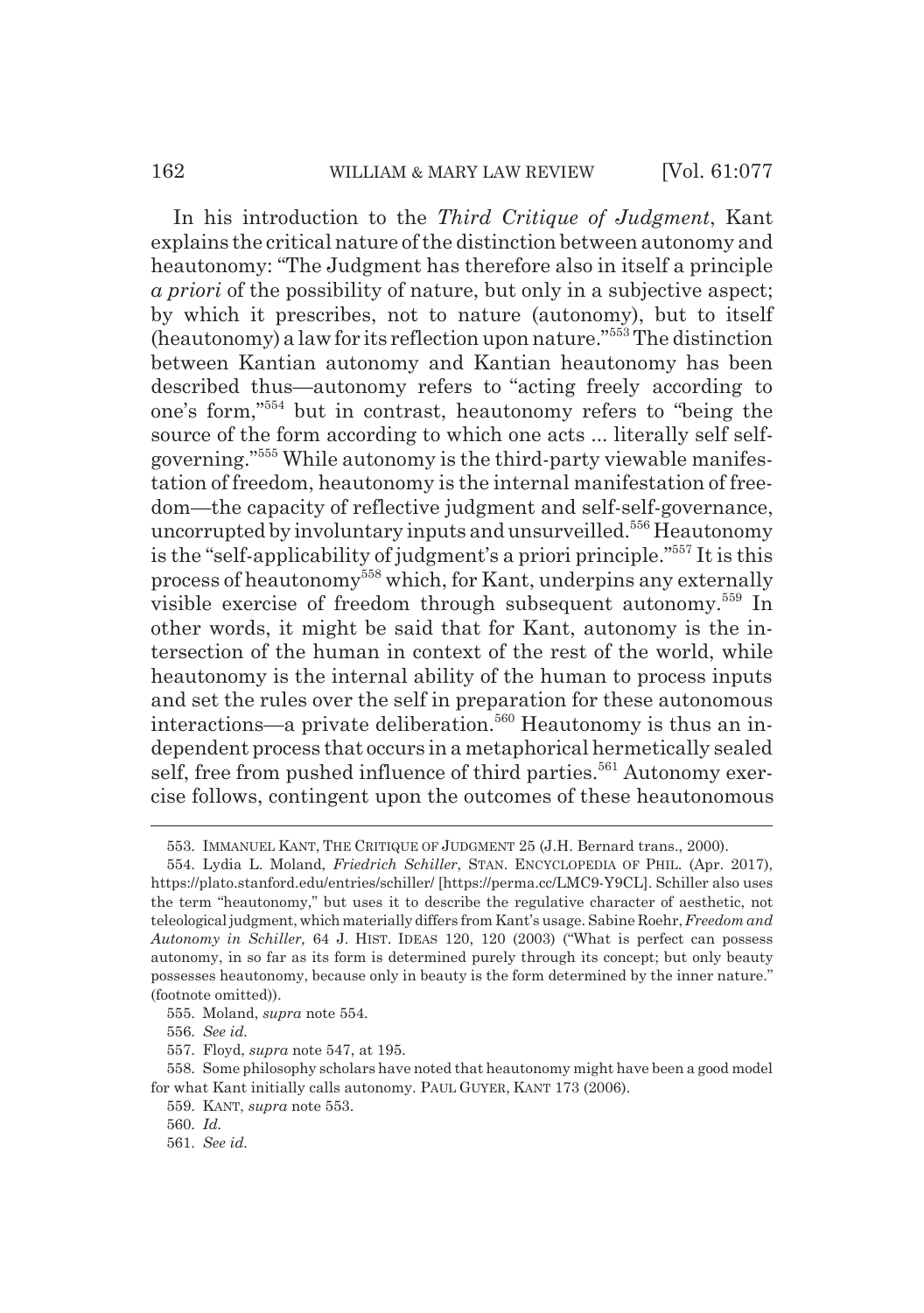deliberations.562 Consequently, heautonomy is a necessary precursor to any successful exercise of autonomy.<sup>563</sup>

Kant's underlying model for his discussion of heautonomy has been analyzed by philosophers to be "a legal one."564 Thus, applying the lens of Kantian heautonomy crystallizes that the greatest threat presented by some second- and, in particular, third-generation IoB: the undermining of a human's ability for self-self-governance and, consequently, the undermining of the implicit prerequisites of deliberative democracy. In the world where third parties have a live feed into your senses and your brain, the possibility of truly detached, deliberative internal processes begins to disappear. Every thought and involuntary action could become a "broadcast" by our bodies, sometimes to our detriment. But even more importantly, in a world where we know that IoB devices will end up regularly compromised, the human's own body—as controlled by a remote third-party attacker—may undermine the very inputs and processing upon which heautonomy relies. In other words, some second and third-generation IoB—brain prosthetics and digital cortex interfaces, in particular—create the opportunity (and likely the inevitability) of third-party attacker corruption of human bodies and minds. Consider, for example, a data breach of third-generation IoB devices—a literal brain dump with sensitive information that could victimize impacted consumers on a new level of severity. When we build technologies that allow for owning and pwning<sup>565</sup> of (parts of)

<sup>562.</sup> *See id.*

<sup>563.</sup> *See id.*

<sup>564.</sup> One of the most thorough philosophy analyses of heautonomy is offered by Professor Juliet Floyd. Floyd explains that Kant calls this capacity for reflexive judgment "*facultas diiudicandi*" and that Kant

claims that the capacity to exercise it is really the same as the capacity for making *adjudications* ... of cases in terms of rules. A judge is obliged to render a verdict by applying the rule(s) of law to a particular case. And whenever alternative, conflicting rulings seem plausible, a (good) judge does not make a determination "mechanically" for it is not (good) enough simply to *quote* the law. An *argument* must be given ... whether the case does or does not fall under the auspice of a given rule. In difficult (legal) cases, deliberation is required in order that a determination be made in a non-arbitrary manner.... As Kant writes, by means of the exercise of reflective judgment we "*make the universal concept specific* by indicating the diversity that falls under it, just as teachers of law ... talk about the specification of certain raw material."

Floyd, *supra* note 547, at 199.

<sup>565.</sup> *See supra* note 513.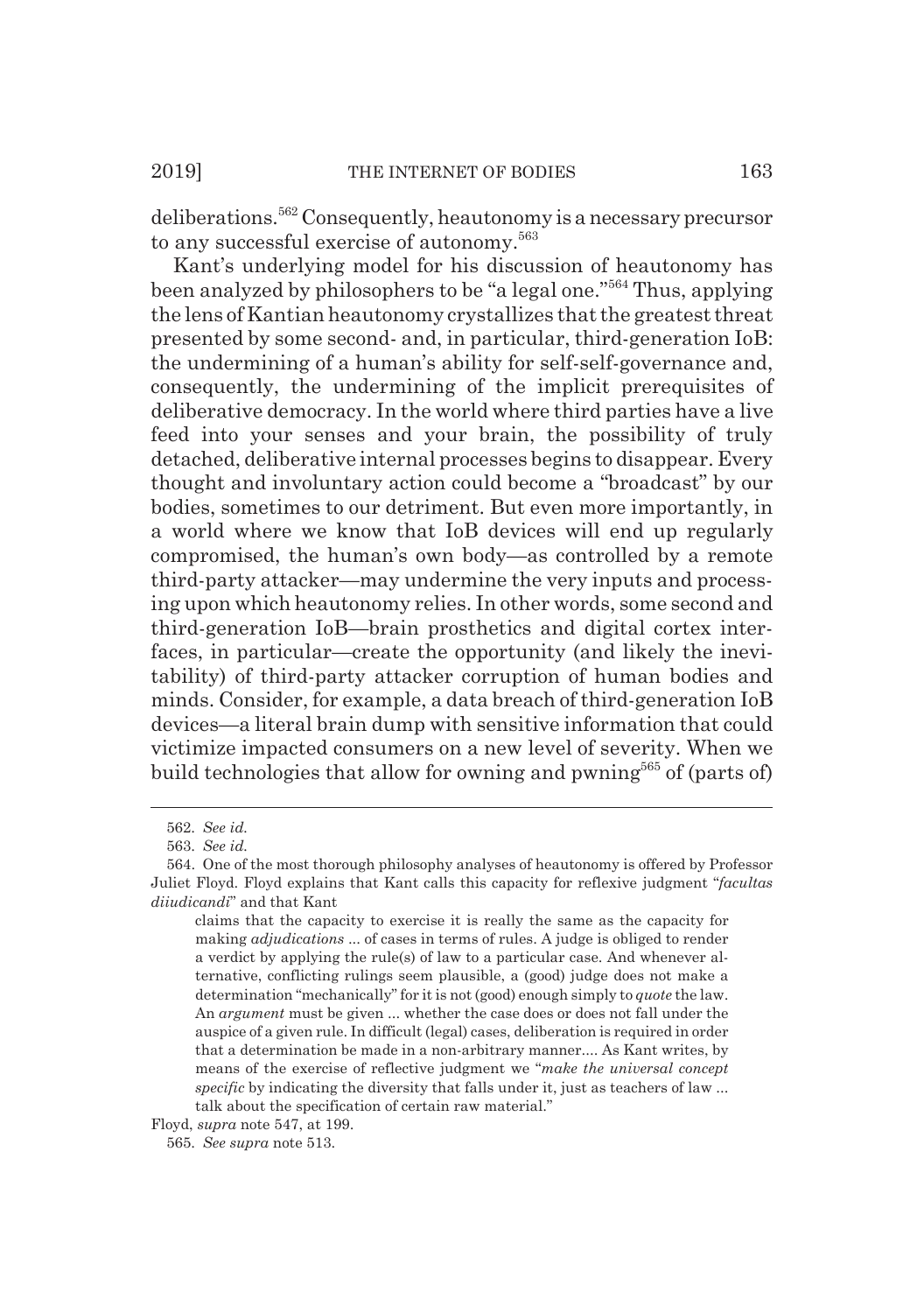human bodies—regardless of whether those rights of access are controlled by the public or the private sector—we risk undermining the process of "self-self-governance" that Kant highlighted as essential to autonomy and freedom.<sup>566</sup>

In this way, third-generation IoB, in particular, has the potential to corrupt the security not only of our bodies and our minds but also the security of the social structures of governance upon which democratic institutions rely. These heautonomous processes have always been the "secret sauce" for enabling robust First Amendment debate and deliberative democratic process. Thus, IoB introduces the technological viability of functionally damaging or perhaps even eliminating what Professor Neil Richards has called "intellectual privacy"567 and what First Amendment theorists consider to fall within protections for a necessary freedom of thought.<sup>568</sup> In a world where our bodies and minds are connected to a single interconnected technological network, we begin to blur the lines between the freedom of thought, i.e. the physiological and heautonomous event of having a thought internally, and the act of broadcasting curated thoughts through the freedom of speech, i.e. the external autonomous manifestation that follows (or doesn't follow) a thought. This is the distinction between heautonomy and autonomy that IoB potentially threatens.569 For these reasons, our animating legal principle for IoB should reflect a focus on creating legal structures capable of safeguarding heautonomy and the freedoms that emanate from it.

These legal and ethical choices about the commodifiability, disposition, and disposability of IoB bodies and their impact on

<sup>566.</sup> Moland, *supra* note 554.

<sup>567.</sup> NEIL RICHARDS, INTELLECTUAL PRIVACY: RETHINKING CIVIL LIBERTIES IN THE DIGITAL AGE 6 (2015) ("Intellectual privacy ... shields the freedom of thought ... and the confidentiality of communications.").

<sup>568.</sup> Martin H. Redish & Kevin Finnerty, *What Did You Learn in School Today? Free Speech, Values Inculcation, and the Democratic-Educational Paradox*, 88 CORNELL L.REV. 62, 75 (2002) ("Freedom of thought must be protected, because absent free thought the concept of free expression is rendered incoherent[.]").

<sup>569.</sup> For example, notions of contractual and informed medical consent are already straining as currently implemented. *See, e.g.*, Radhika Rao, *Informed Consent, Body Property,* and Self-Sovereignty, 44 J.L. MED. & ETHICS 437, 438 (2016) (arguing that the "true challenge of informed consent is that this venerable doctrine often functions as a charade, a collective fiction which thinly masks the uncomfortable fact that the subjects of human research are not actually afforded full information").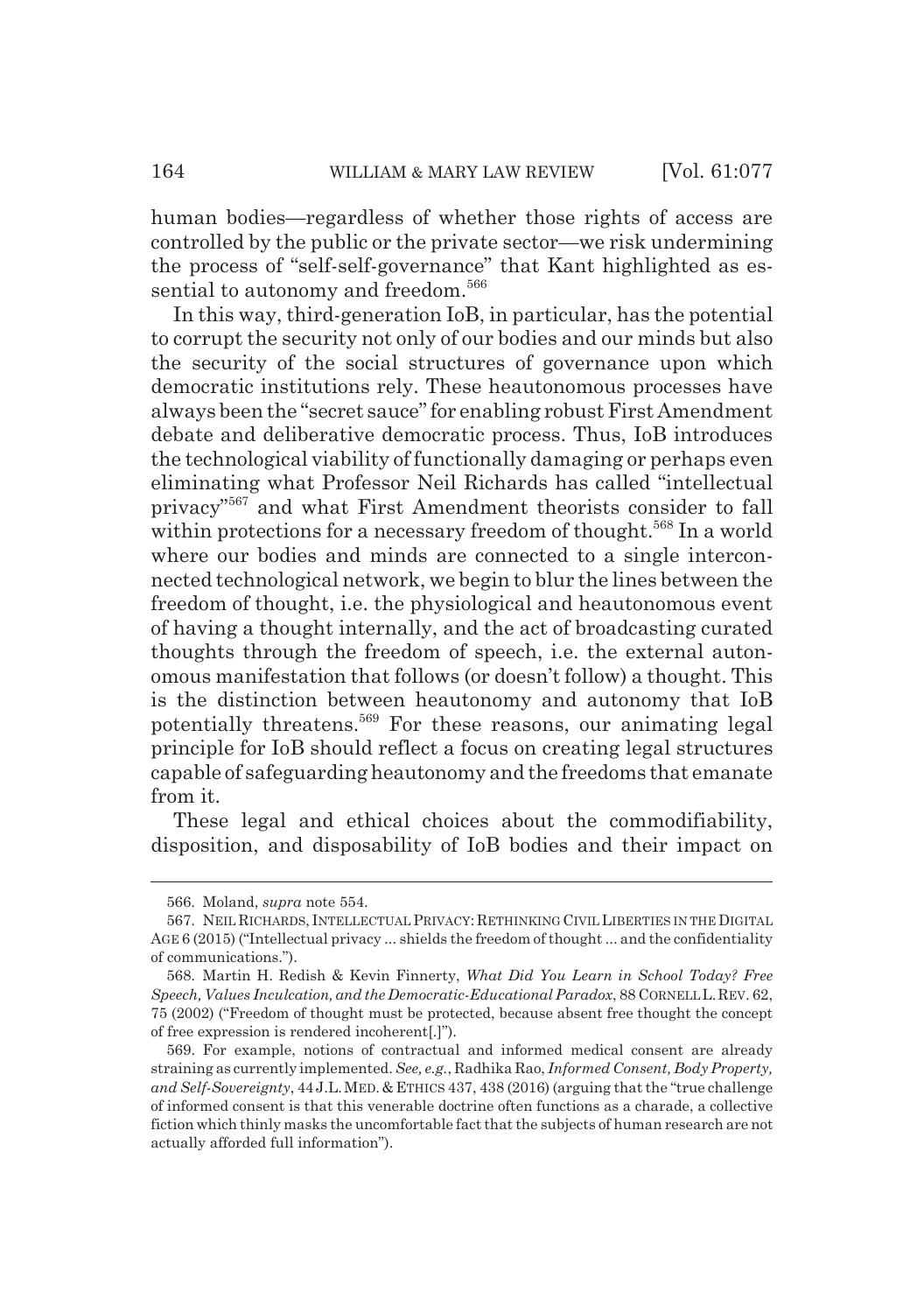#### 2019] THE INTERNET OF BODIES 165

heautonomy force us to ask a deeply uncomfortable question about our legal baseline assumption: Is the human body an existential construct to be protected and preserved or is it merely an outdated "operating system" or "platform"570 awaiting an "upgrade"571 from new technologies? Our answer to this question regarding the value of the human body as a construct will dispositively influence our IoB legal frameworks across areas of law. Therefore, for better or worse, legal scholars and policymakers must confront this somewhat forbidding (and foreboding) question.

# *B. Humanity—Bug or Feature?*

*Morpheus: Throughout human history, we have been dependent on machines to survive. Fate, it seems, is not without a sense of irony.*<sup>572</sup>

At a recent conference, Professor Judith Rauhofer commented with a thought-provoking question: Will the Internet of Bodies really move society toward communities of autonomous, free-thinking cyborgs?573 Or, instead, asked Professor Rauhofer, will IoB result in the slow decline of humanity into The Borg?574 Much like Professor Rauhofer's question, the preceding Parts of this Article leave open a set of significant, unanswered, and uncomfortable social and legal questions. Perhaps the most basic of these open questions asks, "if the technological and legal changes that IoB will introduce are so transformational, does that impact the baselines of what we view as a 'correct' human?" The perhaps unsettling answer is that indeed it may.575

While both my own prior scholarship<sup>576</sup> and the work of other scholars<sup>577</sup> have considered some aspects of human-machine

<sup>570.</sup> Dmitry Paranyushkin, *Body/Mind Operating Systems*, POLYSINGULARITY (Aug. 17, 2016), http://polysingularity.com/ bodymind-operating-systems/ [https://perma.cc/GJ69-FC6Y]. 571. *Id.*

<sup>572.</sup> THE MATRIX, *supra* note 2.

<sup>573.</sup> CPDPConferences, *CPDP 2018: The Internet of (Vulnerable) Bodies*, YOUTUBE (Feb. 6, 2018), https://youtu.be/10Rlk8uj-lo?t=32m0s [https://perma.cc/F8HP-9ASB].

<sup>574.</sup> *Id.*

<sup>575.</sup> I have argued that. *See* Andrea M. Matwyshyn, *Corporate Cyborgs and Technology Risks*, 11 MINN. J.L. SCI. & TECH. 573, 573 (2010).

<sup>576.</sup> *Id.*

<sup>577.</sup> For example, Professor Paul Schwartz has called for a ban on data trade through the use of implantable chips, arguing that "[t]he privacy consequences of implantable chips will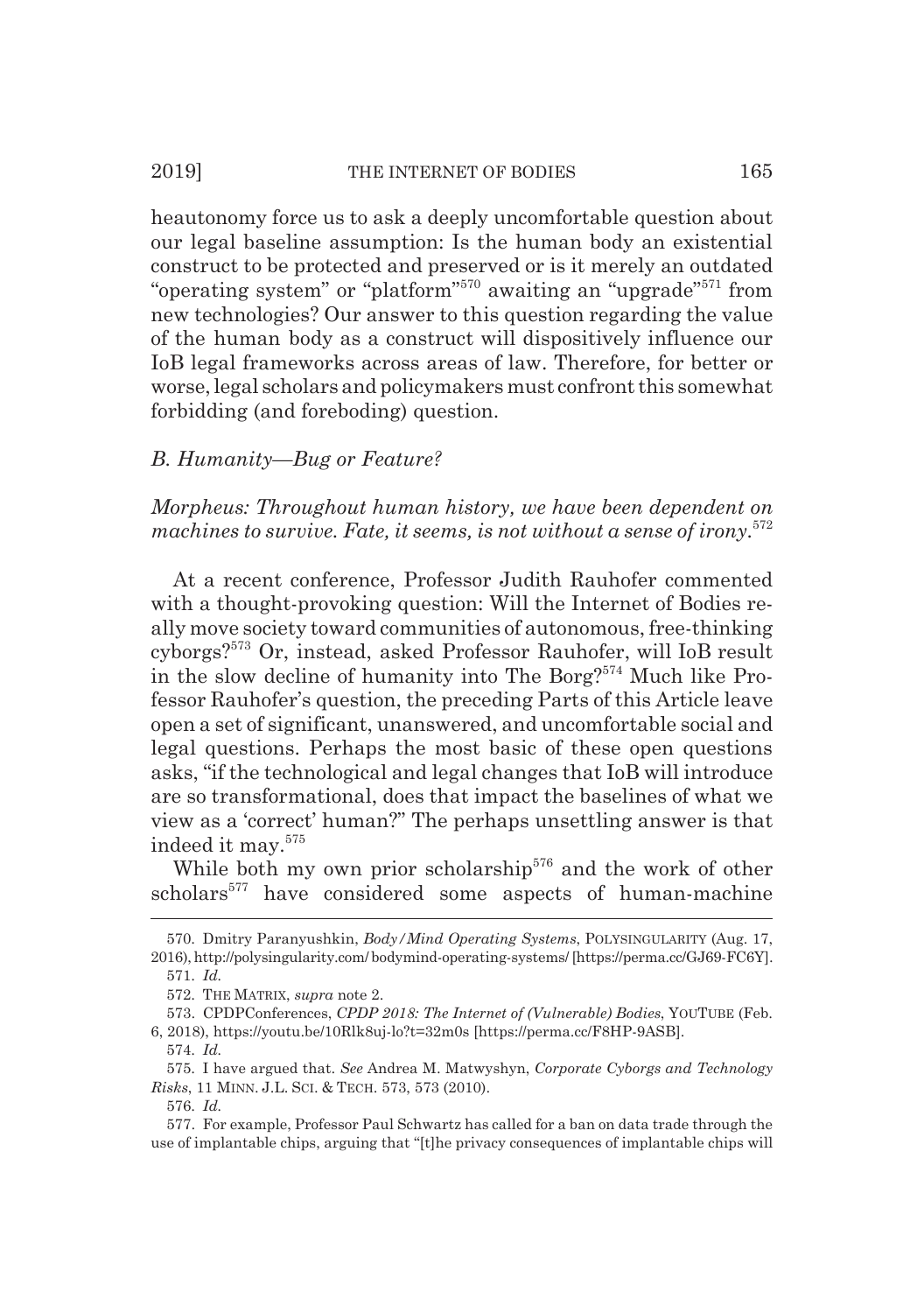convergence and its regulatory impact, the law review literature has done so in only a limited manner to date.<sup>578</sup> We currently lack a robust legal framework within which to consider social transformations, technological drift, and the human body.

Although the first generation of IoB has only sporadically tested our social norms of "acceptable" and "desirable" optional selfaugmentation, nonmedical second- and third-generation IoB will likely do so with uncomfortable regularity. These body-internal and body-melded IoB devices will catalyze a need to craft a shared legal vision for the future of the human body in relation to technology. A spectrum of at least five options for this evolution exist—what we might call a "spectrum of technohumanity."579 Where we stop on this spectrum will reflect our position on whether the human body is a feature or a bug—whether the human body is a focal point for legal preservation in current form or whether it is merely an antediluvian carbon-based operating system that we need to "upgrade."580

Different benchmarks along the scale of technohumanity will result in materially different innovation governance models and legal prescriptions. Yet, perhaps the most difficult question of all for law asks how we govern a society in which we do not all agree on the "correct" benchmark on the scale of technohumanity. For this inquiry on social governance and IoB, we can perhaps glean insights from the work of Bruno Latour. Latour's arguments and their implications for law and social governance will be considered at greater length in the companion essay to this Article, *The Internet of Latour's Things*. 581

be considerable, and no information privacy law at present regulates the terms of such data collection." Paul M. Schwartz, *Property, Privacy, and Personal Data*, 117 HARV.L. REV. 2055, 2062 (2004); *see also* BRETT FRISCHMANN & EVAN SELINGER, RE-ENGINEERING HUMANITY (2018) (arguing that humans are being trained to behave like machines); Jannice Käll, *A Posthuman Data Subject? The Right to Be Forgotten and Beyond*, 18 GERMAN L.J. 1145, 1152 (2017).

<sup>578.</sup> The legal literature has not yet explicitly grappled with the issues presented by thirdgeneration IoB to the First Amendment and deliberative democracy in particular.

<sup>579.</sup> The spectrum ranges from a model of the mechanically extended human, on the one side, to a model of AI simulation theory on the other. *See* Andrea M. Matwyshyn, The Internet of Latour's Things (unpublished manuscript) (on file with author).

<sup>580.</sup> Paranyushkin, *supra* note 570.

<sup>581.</sup> *See* Andrea M. Matwyshyn, The Internet of Latour's Things (unpublished manuscript) (on file with author).